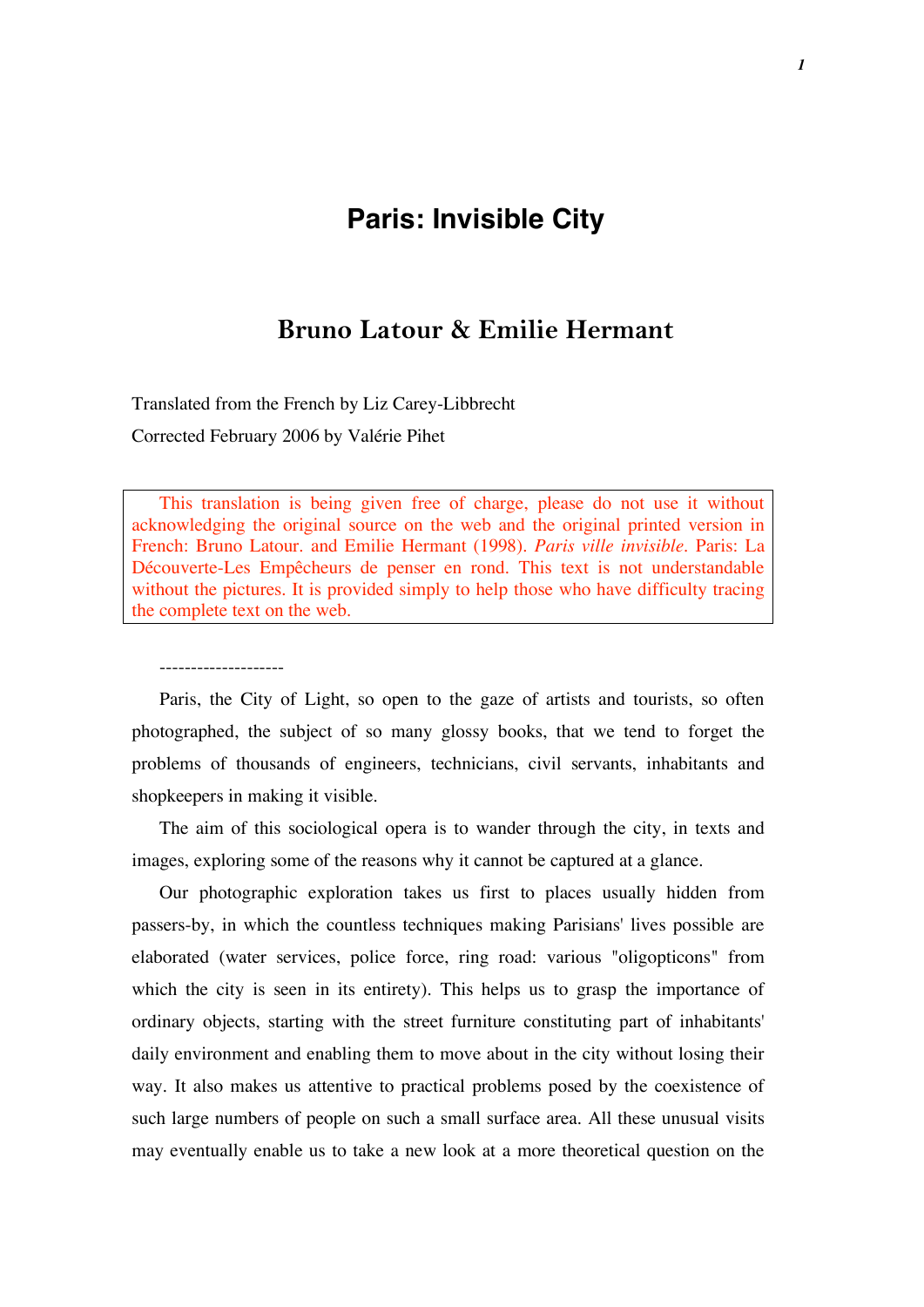nature of the social link and on the very particular ways in which society remains elusive.

We often tend to contrast real and virtual, hard urban reality and electronic utopias. This work tries to show that real cities have a lot in common with Italo Calvino's "invisible cities". As congested, saturated and asphyxiated as it may be, in the invisible city of Paris we may learn to breathe more easily, provided we alter our social theory.

## **First sequence. Crossing through**

## **PLAN 1**

"You can find anything at the *Samaritaine*" is this department store's slogan. Yes, anything and even a panoramic view of the all of Paris. All of Paris? Not quite. On the top floor of the main building a bluish ceramic panorama allows one, as they say, "to capture the city at a glance". On a huge circular, slightly tilted table, engraved arrows point to Parisian landmarks drawn in perspective. Soon the attentive visitor is surprised: "But where's the Pompidou Centre?", "Where are the tree-covered hills that should be in the north-east?", "What's that skyscraper that's not on the map?". The ceramic panorama, put there in the 1930s by the Cognac-Jays, the founders of the department store, no longer corresponds to the stone and flesh landscape spread out before us. The legend no longer matches the pictures. Virtual Paris was detached from real Paris long ago. It's time we updated our panoramas.

#### **PLAN 2**

Swamped by the influx of cars, the Paris prefecture in charge of traffic finally decided, during the Second World War' to introduce traffic lights. Where to put them? How to be sure they wouldn't compound the chaos rather than reducing it? Such questions can be solved only by means of a mock-up, a diorama, a map, model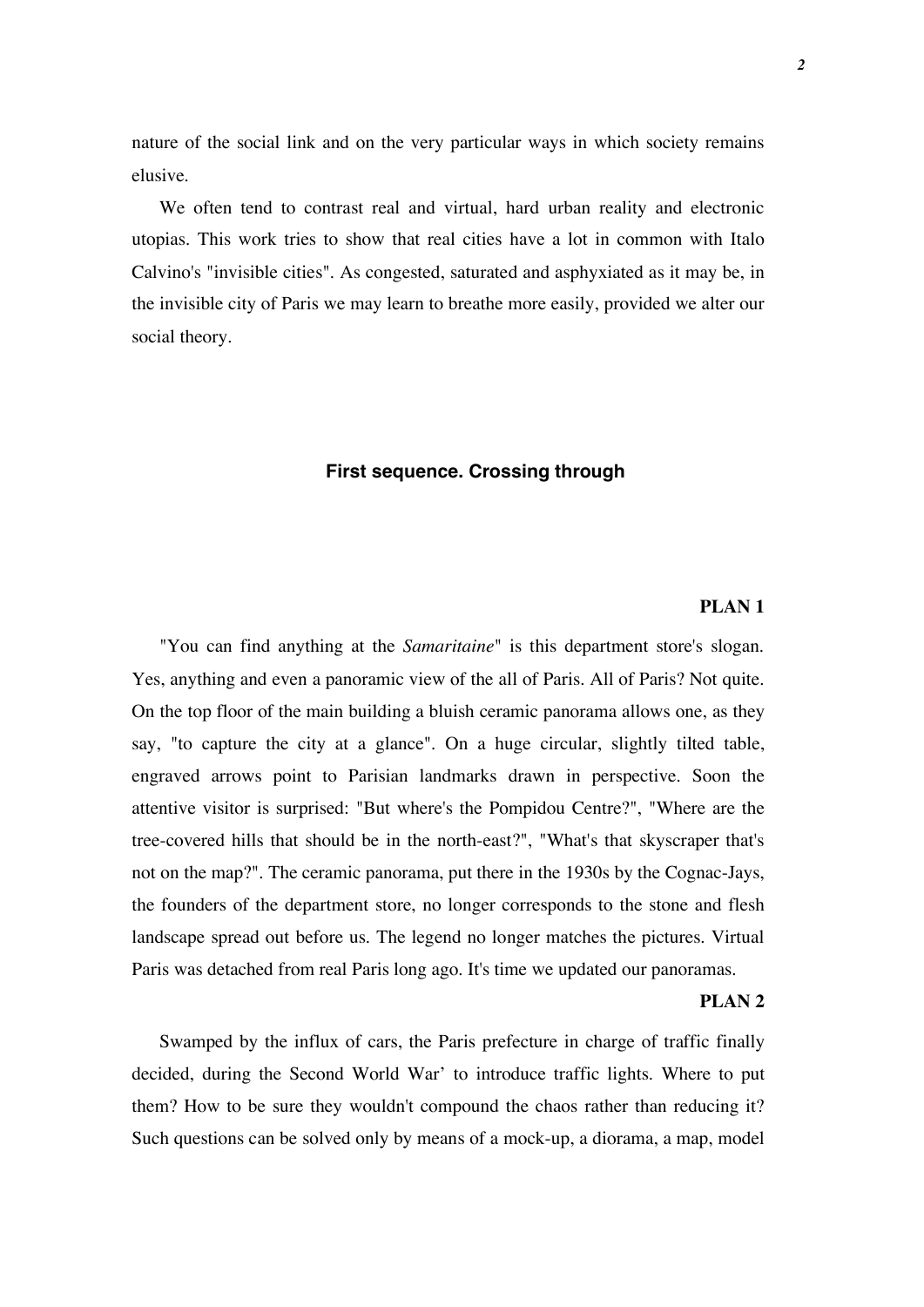or theory. The theory in this case, that countless decision-makers were to contemplate, was in plaster of Paris! In the darkest hours of the Occupation an old man with a beret lovingly adjusted the map so that the contours of the model would correspond to those of Paris itself, outside, scale one. Later it was painted in vivid colours to show the main traffic flows and plan the course of the rivers of cars that the Liberation and post-WWII boom were to unleash in the old city centre.

#### **PLAN 3**

On the background of a computer screen we can also see "all of Paris". The image isn't very good. The pixels are a bit granular and packets of bauds struggle along tortuous modems but, at last, thats'it! We clearly recognize the landmarks of Paris in this interactive computer game called the *Second World*: the archangel of the Saint Michel Fountain receives a visit from an alias with a monster's head; suburbanites can rent apartments on the Champs-Elysées for a few francs; and new department stores like Zola's *Bonheur des dames* can extend their boutiques without demolishing anything more than a few bytes. You simply need a digital avatar to start a conversation without any risk of divulging your age, sex, voice or name. They even say that these beings with neither hearth nor home recently held elections to designate the councillors of all these proxies and aliases. Is this second world more virtual than the first?

Don't all answer at once. In the futuristic offices of the game company there's nothing ghostly about the workers paid to heat up, stir and revive the cauldron of the "Second World". They're made not of cables and figures but of flesh and blood. In fact the company is temporarily bankrupt before switching to another medium. Has anyone ever seen ectoplasms on the verge of bankruptcy? So the word "virtual" does not necessarily refer to a world of spirits freed from the constraints of matter. At this stage, life on the Web seems more like the Neolithic in which Lutetia was founded. Social life seems to be back to square one: rough bodies, frustrated feelings, fledgling languages, barely polished "netiquette", simplistic technologies, fluctuating currencies. These elementary social atoms groping for one another in the dark seem more like the primitive beings peopling the opening of Rousseau's *Discourse on the Origins of Inequality*. If one word could express this slowness, this thickening, this archaism, it would be "material" rather than virtual.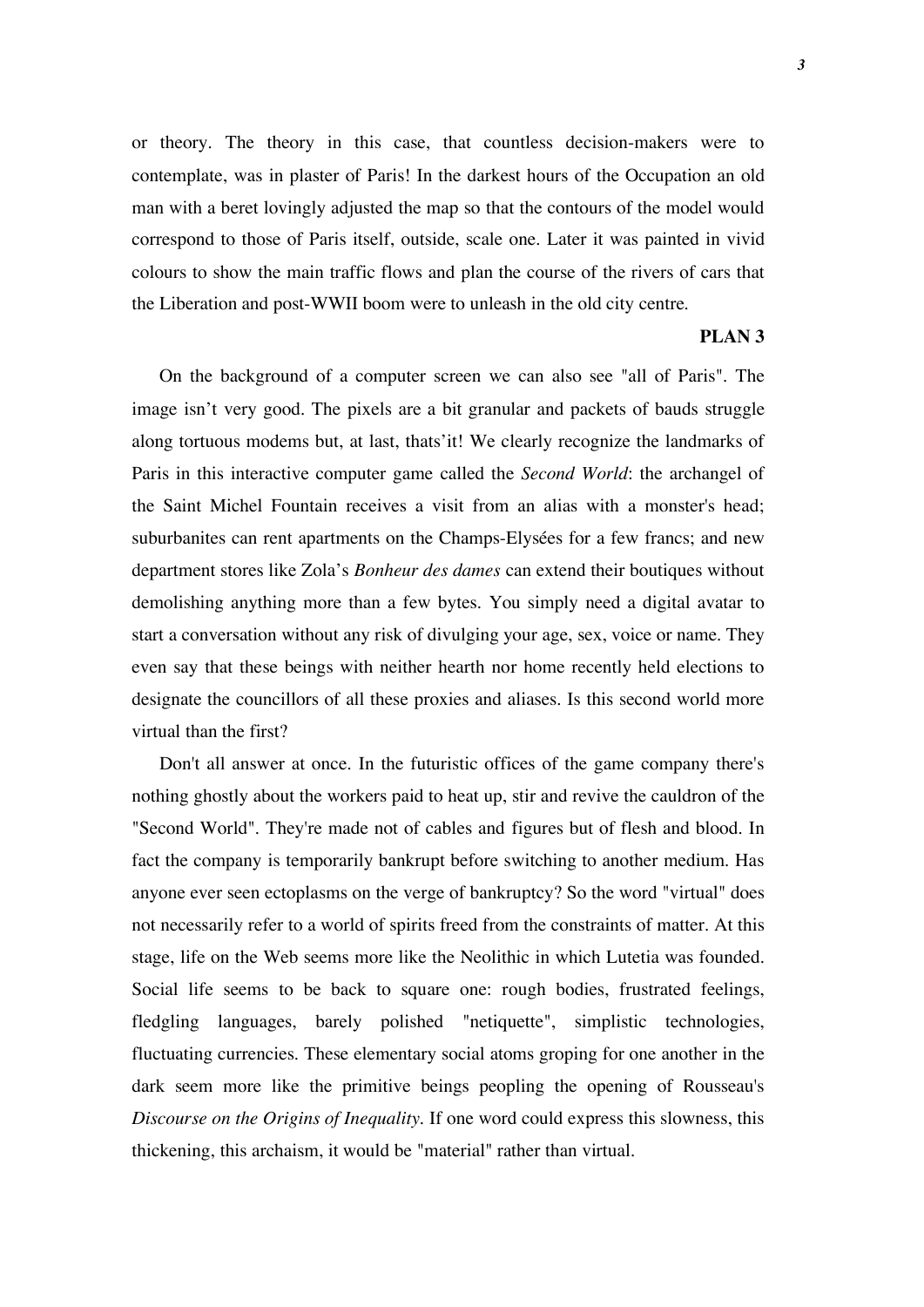#### **PLAN 4**

Yes, computers have the virtue of materializing things better, of slowing them down, of reducing to the scale of a model the abundance of interactions that we take for granted in scale-one Paris. The *Second World* is less a panorama than a diorama like the one found under the circular platform of the *Samaritaine*, recounting, in the touching style of the thirties, the heroic fortunes of its founders who started as peddlers on the Pont-Neuf. From the top floor of the *Samaritaine* we couldn't see much of what made Paris different, except for the strange discrepancy between the landmarks and the landscape. In the computer dioramas we see panoramas on a reduced scale whose materiality is so great that it makes the "plasma" into which we are all plunged traceable and palpable.

No panorama enables us to "capture all of Paris" in a single glance; it's easy to understand that. Beware of the word invented in the early nineteenth century by an Englishman who offered bedazzled visitors a 360-degree painting imperceptibly mingled with 3D objects in a room. At the centre of the room the visitors stood, transported into the battle of Waterloo, onto the deck of a sinking ship or into the nacelle of Gambetta's balloon as he escaped the siege of Paris. As in an *Omnimax* cinema, if we can see everything from all sides it's because we're inside a room in which the illusion is mastered, and not outside. Even from the top of the *Samaritaine* we saw nothing but the thick mist of good weather and exhaust fumes which now veils Paris on sunny days: harmful smog drowning the city in pollution. No, there are no more panoramas – or rather, the engineers and calculators use only clever dioramas to offer a bird's eye view of some vista. To take it all in at once, to "dominate it at a glance", to calculate the flows, Paris first has to become small.

In this sociological opera we're going to move over from the cold and real Society to warm and virtual plasma: from the entire Paris set in one view to the multiple Parises within Paris, which together comprise all Paris and which nothing ever resembles. The proliferation of computer technology makes this invisible Paris describable at last. Our work explores the properties of this plasma which are no longer exactly those of social life as traditionally conceived. People say that Society today is so fragmented, fractured, de-structured, atomized, anomic, that it would be vain to want to theorize it globally. Impressions, juxtapositions, fragmentations, but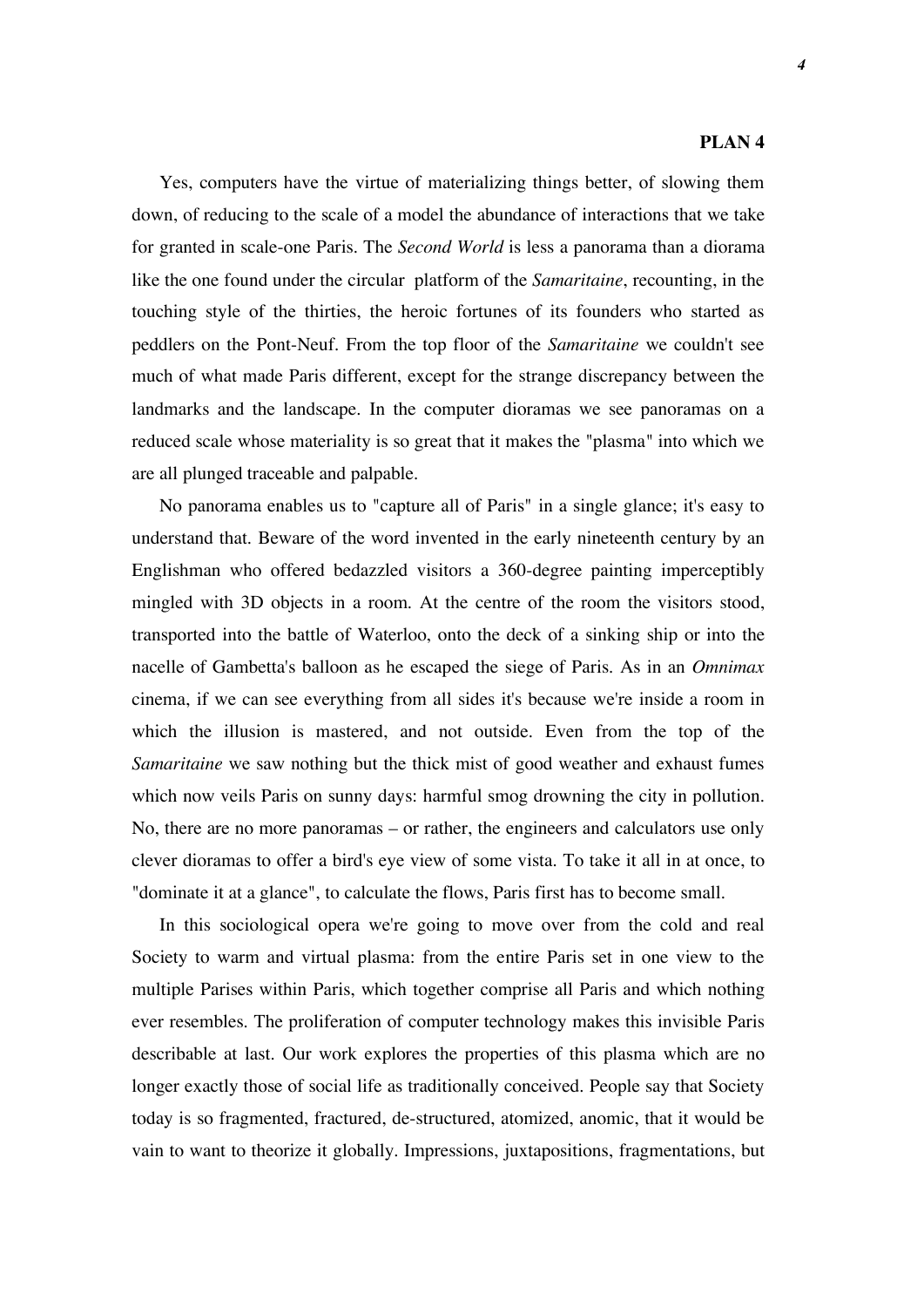no more structure and, above all, no more unity. Or, conversely, everything levelled down, uniform, global, standardized, liberalized, rationalized, Americanized, monitored, and the social world has disappeared, surviving in ghettos under the name of sociability. In that case all we could do would be to hang on to the last traces of the old world, museums of the social: little cafés, little shops, little roads, little people. Sociology would be finished. In any case, the time of the social sciences would be over. Enough indeed to die of suffocation.

Here we argue just the opposite. The twofold impression of fragmentation and monotony, of de-structuring and uniformity, could stem from the point of view chosen like it could stem from the temperature selected. Something else orders and locates, gathers and situates, binds and distinguishes, sets the pace and the rhythm, but that something no longer has the shape of a Society and must be followed, step by step, by other methods – through photography, perhaps, or rather through series of photographs that we would need to learn to read continuously – even if our ways of thinking interrupt and disperse them. What we call the social, the "slipping token" of the social, passed around, will become visible if we manage to link up, one by one, the very particular traces running through it, traces that move rapidly – like sticks reddened in the fire, tracing shapes in the summer night only because of the way we, as children, waved them around. These traces, trajectories, wanderings, partial illuminations, phosphorescences: Paris, the City of Light, is weaved by them; Paris, the invisible city, consists of them.

No pretty pictures here, only slow motion; no picturesque accounts, only theory. Yet the text has no aim other than putting graphic documents into tension; documents that have no purpose other than covering Paris, seen from a certain angle, followed along a certain route, behind certain vehicles. Why should social theory estrange us for a second from the city in which we both live – the author of the text and the author of the images? On the contrary, it can but bring us closer to it. We shouldn't be offended by concepts if they reveal certain features of the most ordinary life. The etymological dictionary informs us that, before meaning "model" or "contemplation", the word "theory" signified "processions of ambassadors going to consult the oracles". That's what we need: let us contemplate and follow the processions of images; perhaps they'll take us to the cryptic answer that the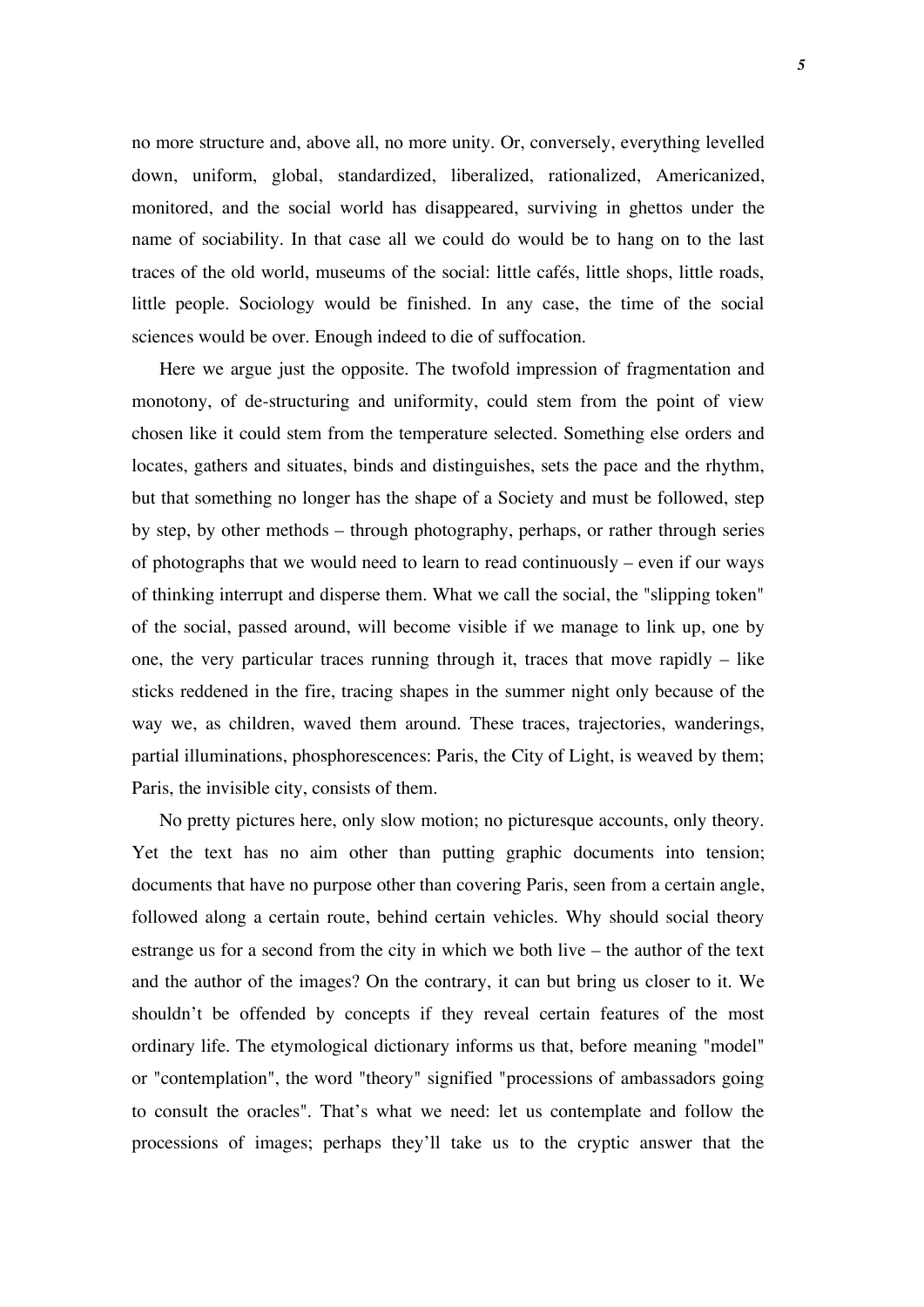prophetesses always give to the question: "So what are we doing together? How can so many of us coexist?".

#### **Step One. Dominating at a glance**

### **PLAN 5**

Mrs. Baysal's personal point of view is of no interest to us yet. We'll revert to it in a while. From the window of the Ecole des Mines, where she efficiently controls the planning of lecture schedules and the use of lecture rooms, she sees no rooms, attends no lectures. Shut away in her office, reduced to the narrow viewing slot out of her window, she could talk with authority only about the eighteenth century façade of the former Hôtel de Vendôme, and even that she sees slantwise. So how does she manage to see 'all the rooms' of the school as well as the entire schedule? Answer: by turning her gaze from the outside sun illuminating the golden stone of the Hôtel de Vendôme, to the inside of her office. From there she no longer sees the Luxembourg gardens, nor the luxurious façade of the quaestorship of the Senate, but lined paper. Indeed, representing the social always starts with large sheets of paper spread across her desk, reproduced on the screen of her computer, lined up in reams in the flat drawers next to her chair that she flicks open with an expert hand. In columns and lines, Mrs. Baysal has filled in the hours, lecturers' names, classes and available rooms. The small oak-lined office could hold neither hundreds of students nor dozens of teaching staff, nor the lecture rooms themselves. She sees them all, synoptically, only if they stay outside and if she carefully manipulates nothing but the welter of signs that her simple rules have disciplined: the same "lecturer-sign" cannot be put in the same "time-cell" in two different "room-cells"; the same "roomcell" can accommodate "class-signs" only in two distinct "time-cells". Of course, at a glance she dominates everything that keeps us together – we the lecturers, students, lecture rooms and schedules –, but provided that she keeps her eyes on her programme, is unable to see the students and is not talking to the lecturers or spending her time outside in the dazzling sunshine. Plato was wrong somewhere with his sad Cavern that had to be left in order to contemplate reality itself rather than pale shadows. Mrs. Baysal, by contrast, descends into the darkness of her office, gets used to the obscurity of the world of signs, and finally sees the whole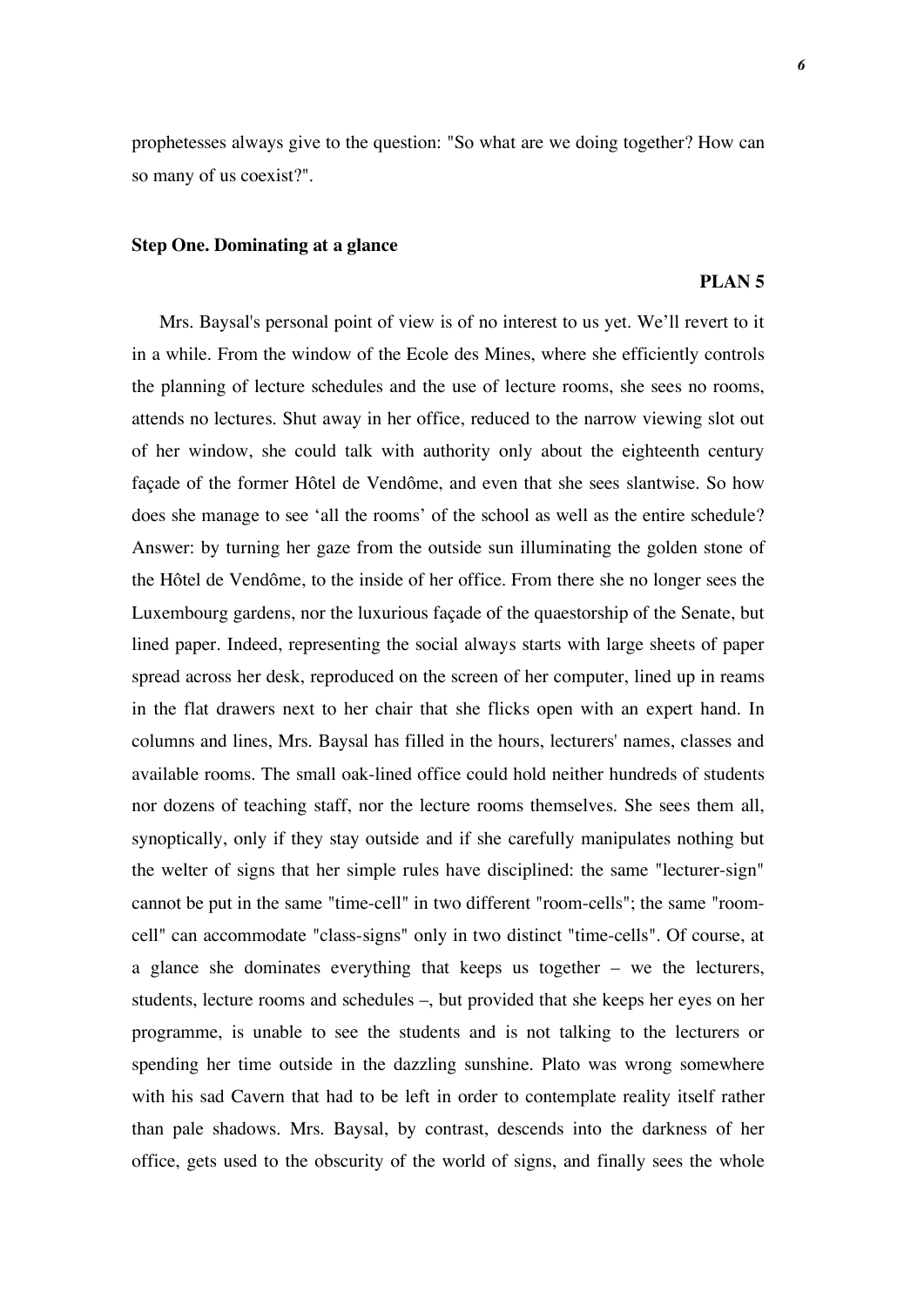school, its space, its time, its population and its order. Yes, the school itself, finally visible.

Does that mean that representation of the social lies in the hellish Cavern, reduced to paper wrinkled by the hands of scorned bureaucrats? Not quite. Plato was wrong not only about the direction to take to attain reality itself, but also about the imagined split between the sign and its signification. Mrs. Baysal knows all the students by name and all the lecturers; she has visited all the lecture rooms and can recite all the organization charts of former years by heart. The signs swarming on her desk do not belong there; they arrive, only to leave again in a continuous procession over which she reigns unchallenged. Every bit of the spidery scrawl at the intersection of lines and columns relates to another sheet that she sends via internal mail to each lecturer or displays outside each year's class. Nothing less isolated than her scheduled; nothing more linked. Linked to what? To other plans, documents and traces. The lecturers receive the schedules concerning themselves and fill in the corresponding blocks in their diary. What do they do to find the right lecture room in the school? Get lost? Yes, at first, but they end up finding their way thanks to the signs, arrows and numbers that faithfully reproduce the scribbled notes: "V-207", "L-109", groping their way down corridors, following these particular pheromones (alignment of signs with others that differ from them: some in shiny brass, others in blue plastic, others in ink on paper), traces that guide the way through the labyrinth. Now and then, like in videogames, they get a helping hand from Mr. Lelarge the concierge, at reception, or Mr. Laberthonnière the caretaker. Nobody has seen anything in its entirety. And yet everyone, at the set hour, in the set place, starts the class. The school functions, regular as clockwork, overseen by the eye of the master, the Dean, Mr. Frade, although he sees nothing but a corridor, a few students rushing to get to their class on time, a lecturer who's lost his way and stealthily hurries along, clutching his briefcase.

Romantics always dream of an assembly that, with neither schedules nor lists, signs nor intermediaries, transparently reveals Society in its immediate solar presence. By dreaming of a full, entire reality, common sense simply dreams of a diorama enclosed in a narrow room. For four thousand years we haven't had the good fortune of living in a Swiss canton, gathered in the town square to decide on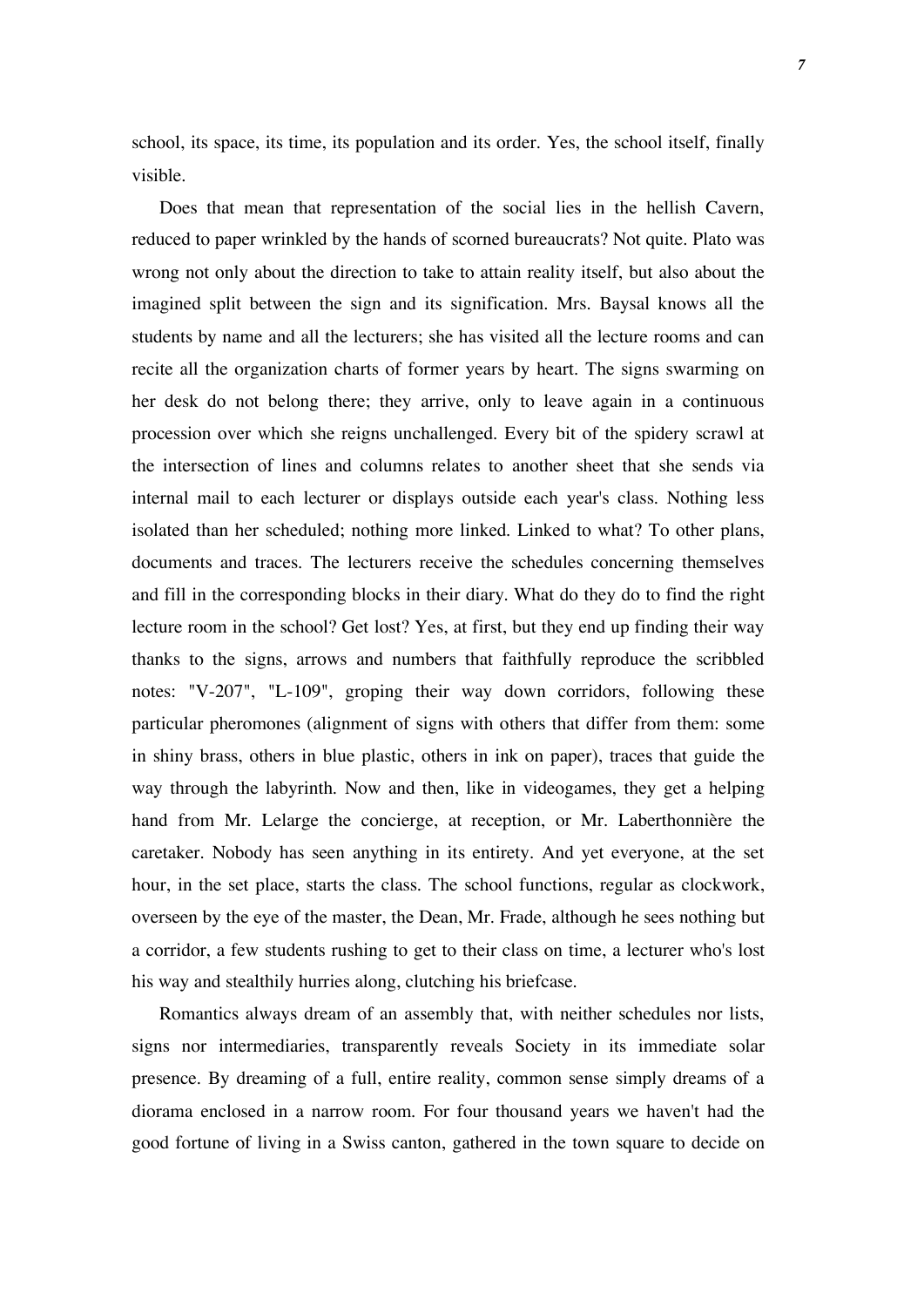current affairs, hands raised. It's been a long time that Society hasn't seen itself entirely in a single glance.

"But where have they got to? Where are the first-year students? What's happened to the sociology lecturer? Why is the Michel Chevalier classroom still locked?" In cases of crisis we sometimes imagine a hidden structure, something invisible, an ordered power that embraces everything in a single unit, silently telling the few living beings in the corridors what to do or where to go. Yet there is nothing invisible, absent or silent in this obstinate structuring of the social. The schedule is there, under Mrs. Baysal's eyes, approved by Mr. Frade, countersigned by each of the lecturers, checked by the caretakers, usherers and turnkeys. The schedule is clearly there, structuring, active, but only if it is adhered to in its flows, its token-like movements, its transformation of signs into notice boards, notice boards into scribbles, scribbles into adjustments, adjustments into decisions. Neither transparent presence, nor invisible and sly action; the structure slides along its narrow sheath of traces. To see the entire school it is necessary first to inscribe it, then to circulate it and finally to make it correspond to some signposts. The structure then appears, assignable and visible. It can be seen, photographed and even, by clever layout and web design, followed in its course.

## **PLAN 6**

You find the former scene too narrow? Well let's leave it then. What Mrs. Baysal does for the allocation of lecture rooms in a single school we can do for all the sites of Paris. Instead of a schedule, let's look at a satellite photo. Here's all of Paris with its streets, the Seine, historic buildings, shady courtyards, private gardens, boulevards cutting swathes through the city, construction sites. All of Paris? Of course not, we can see nothing of Paris on that map, no detail. The Ecole des Mines is hardly visible; just a few blurred dots, a few pixels. No trace of Mrs. Baysal, her schedule or the corridors in which her notices are posted.

"It's the general framework in which your school is set", they'll say. "The satellite sees from higher up, further off. Its gaze dominates. It reigns. Nothing escapes its eagle eyes. All the agitation of the social world is encompassed in one sweep. Sociology must make way to geography, the small to the big, the human to the natural."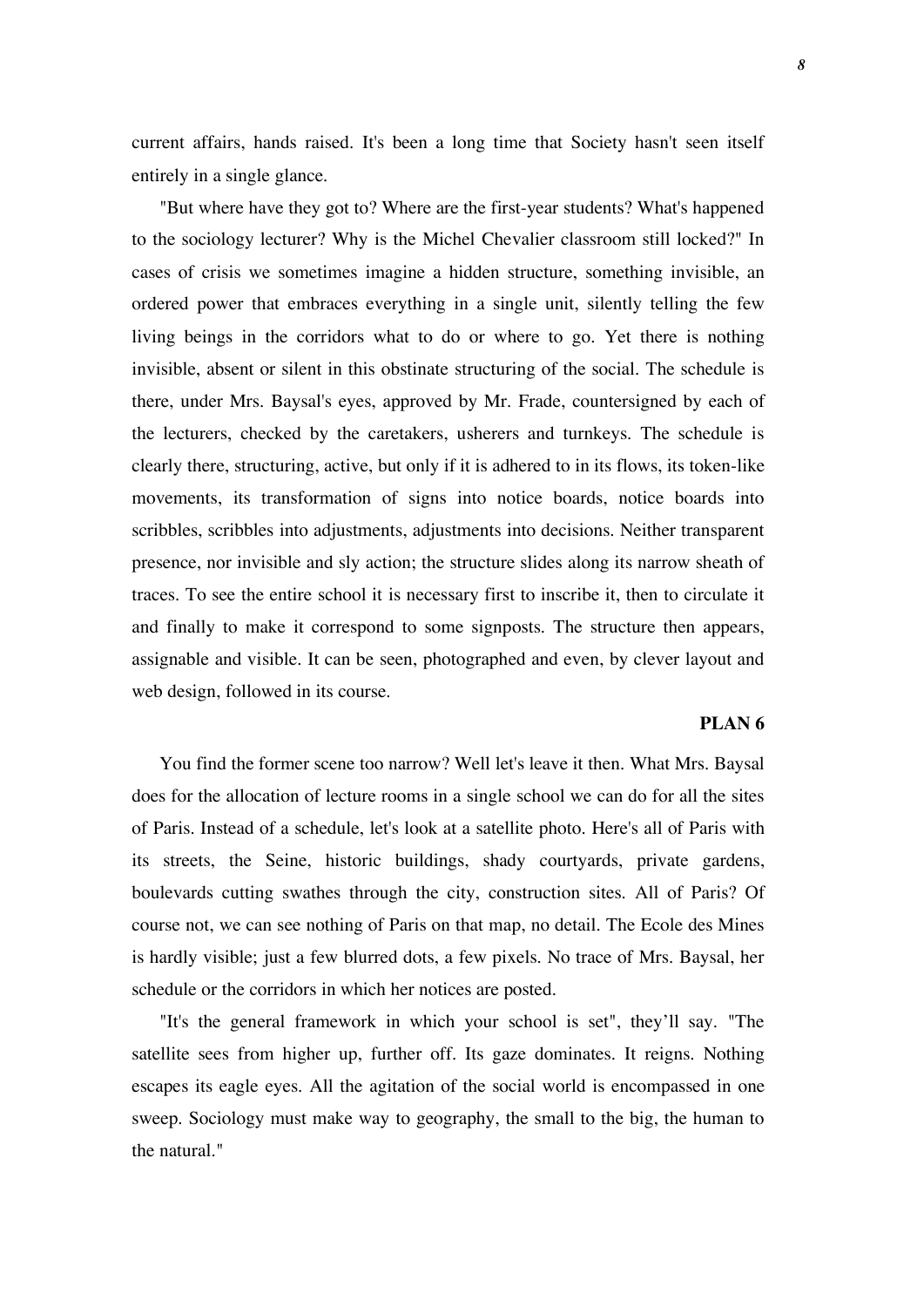Is that really so? At *Explorer*, the agency that sold us this image taken by the *SPOT* satellite, it measured 8 x 10cm. Those who sold it to us had a view of Paris no more expansive than that of Mrs. Baysal from her office window. As for the satellite up there, in its regular ninety-minute orbit, it sees nothing at all. It passes by, slides past, collects, processes, formats, encodes, transmits. The *SPOT* operators in the blind control room in Toulouse who see with their eyes have their gaze set not on Paris but on the computer screen. They processes wavelengths in false colours. They decode, manipulate, arrange, improve, extract, screen, then pass on the images to their colleagues in the next office, leading up to the printing stage and from there, eventually, to the sale. It seems that the "geographic map" also circulates like a token, like the schedule above. By looking at the satellite image we extract ourselves from our particular point of view, yet without, bouncing up to the bird's eye view; we have no access to the divine view, the view from nowhere. We go from our bounded view to a sliding view that will carry us from a labyrinth of transformations to the general frame in which our daily action is set – and that will never be more than a few square centimetres big. The frame has the same dimension, in a sense, as the object it frames. The big is no bigger than the small; the satellite photo of Paris is smaller than Mrs. Baysal's schedule. "With 'ifs' we could put Paris in a bottle", goes the saying in French; with maps we put it in even faster!

## **PLAN 7**

When we move on from bureaucratic inscriptions to geographic data we shift to another medium, institution, graphic representation and scale – not from the inside of the social to its outside. The proof is supplied by a visit to Météo-France's offices. "What's the weather going to be like this morning?" I look at the road outside and manage to make out a bit of sky, neither blue nor grey, and from this fragile induction I venture a: "It's going to be good, no point taking an umbrella". Or I watch the weather forecast on TV: nice Météo-France map in bright colours, in front of which an announcer is clowning around; an electronic diorama on which some isobars, anticyclones and showers "of interest to" Ile-de-France – and me, by inclusion – are shown.

But where does this map come from? An employee of Météo-France, avenue Rapp, comments on it by phone after transmitting it to the TV studios. A few hours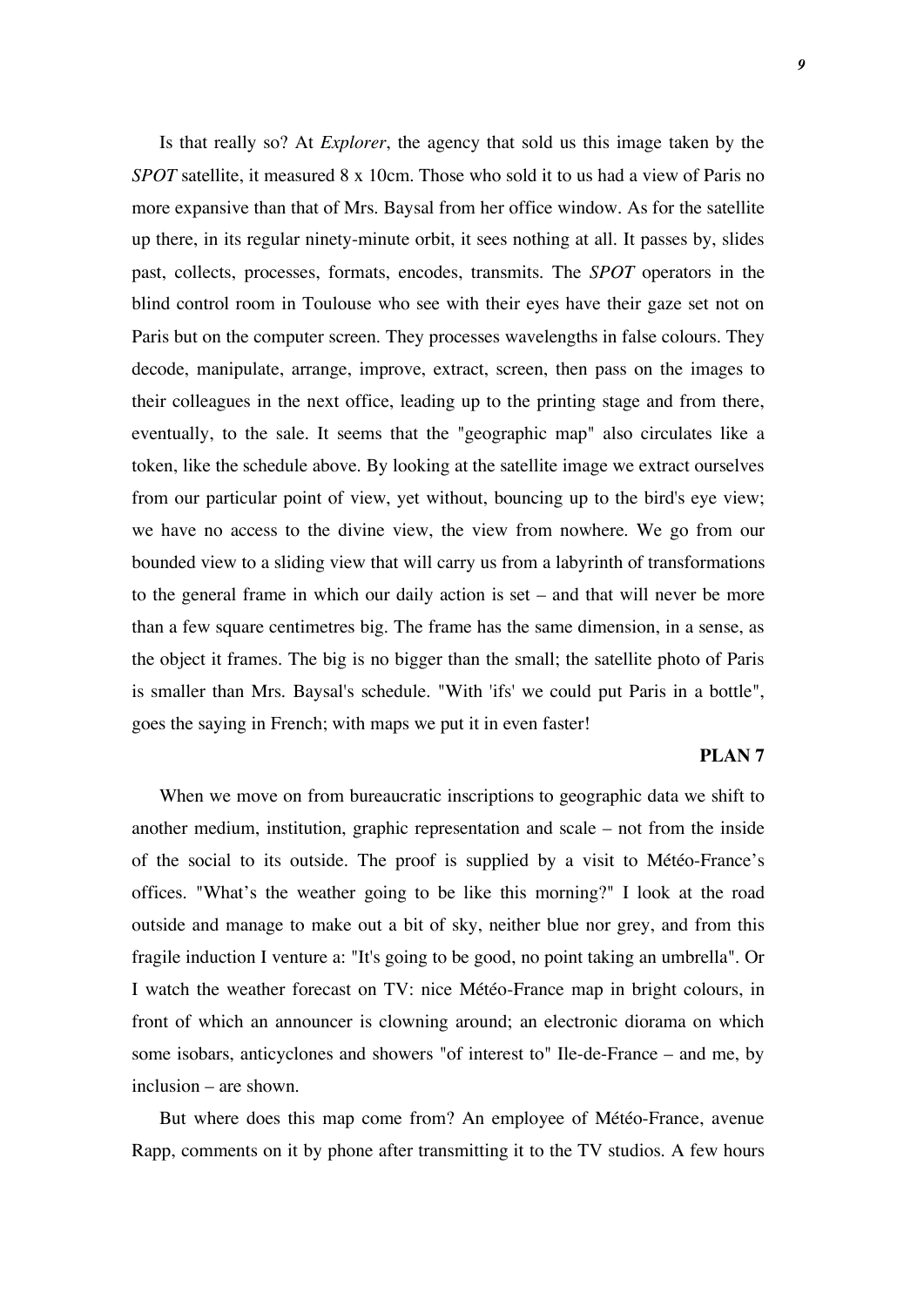earlier it was simply a background map on which data from across the country were marked in different colours; from the Montsouris park, for example, where the employees had just noted the meter readings in their registers, the oldest of which dates back to 1872: sunshine, rain, temperature, pressure. Gathered together, added up, standardized and averaged out, these data make it possible to forecast the day's weather. In their Montsouris office meteorologists can see the Ile-de-France weather only if they don't look outside. If their gaze wanders onto the bright green lawns, the flower beds or the strolling couples they'll never be able to say what the weather is going to be like. Like Mrs. Baysal and the *SPOT* cartographers, they must also sigh and turn back to their dimly lit computer screens if they're to understand the frame around them. As a born Parisian I have the same relationship with their forecasts as I have with the schedule at the Ecole des Mines in my capacity as a lecturer: I hold in my hand what holds me at a distance; my gaze dominates the gaze that dominates me.

## **PLAN 8**

I behave well with this map, like the copy of the schedule that Mrs. Baysal gave me and that I carefully fold up and put into my trouser pocket to refer to later, once at the school – dry. I dominate both of them with my gaze. Through a continuous series of transformations and movements they have come from two institutions that have defined the general framework in which I now set my point of view. Smaller than me, they nevertheless fit me in. No mysterious dialectic to imagine for that; I'm not structured by what I structure: I look at a map on the TV screen, linked by a series of intermediaries to the clouds covering Ile-de-France; I remember the number of the lecture room where I'll meet my students later in the morning. I've connected myself to two dioramas, put myself at the intersection of two blind tunnels carrying the traces that provided for my existence in terms of two different expectations: the first, generic, "of interest to" all inhabitants of Ile-de-France who are scared of getting wet; the second, nominative, intended for the lecturer in me. Nothing proves that I'm going to find the lecture room, that I won't get to the school soaking wet! The two inscriptions stem only from two simple hypotheses: one on my punctuality, the other on today's weather.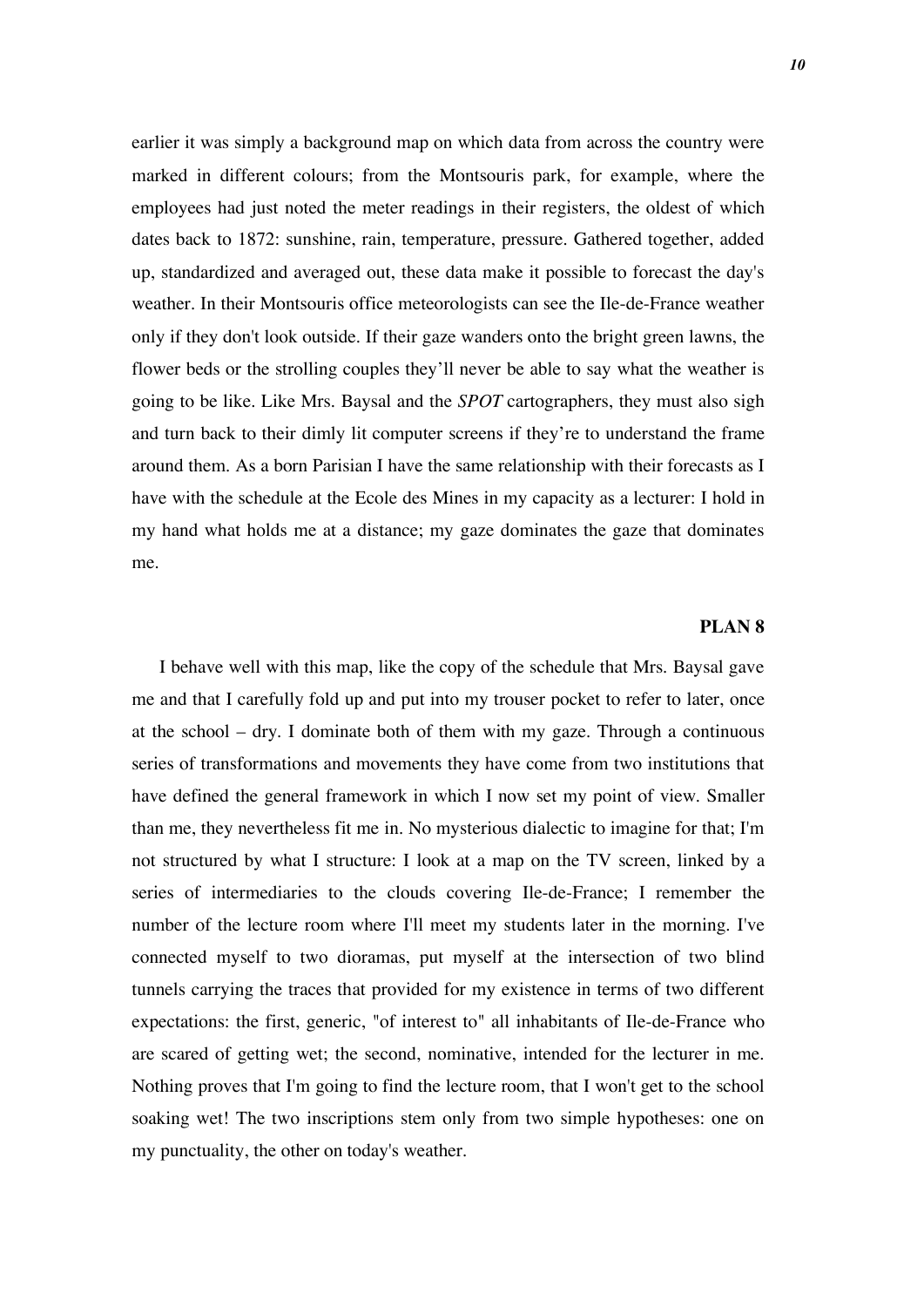At a certain temperature Society no longer exists. It breaks down like bits of DNA that are heated slightly; it frays like them, becomes stringy. It is no longer a sphere next to other spheres, like grapefruits packed in a box, but a weird way of moving about, tracing figures, like unknown writing on rice paper painted with an invisible brush. There is not exactly an outside to the social, if by this word, already more precise, we mean a certain form of rapid circulation of traces. The outside, the general framework, is not what dominates me; it is what I dominate with my gaze. But what I dominate I don't see unless I refrain from looking outside, otherwise I'm immediately limited to my own point of view. Hence, there is never much sense in distinguishing the individual and the context, the limited point of view and the unlimited panorama, the perspective and that which is seen to have no perspective. It is better to distinguish the person looking from a window and not seeing anything, who has no idea who they are nor what they should do, from the person who, in a continuous flow of traces, picks out an image that will teach them both who they are, in particular, and the global frame in which they should be situated. Either I really see and I see nothing, I am nothing; or I see nothing directly, I look at a trace and I begin to really see, I gradually become someone.

## **Step two: Aligning**

#### **PLAN 9**

With her eyes Mrs. Lagoutte looks at the name "rue la Vieuville" in white letters on a blue background. With her forefinger she points at the same name "rue la Vieuville" in bold type on the map she's holding with her other hand. With a quick movement of the chin she accommodates her gaze to these two very different texts: one, written diagonally on the page, is 1mm big and requires short-sightedness; the other, horizontal, is 6cm high and requires long-sightedness. A miracle! The two match, letter for letter, despite the glaring differences. She's arrived! This is the street she was looking for… and here's number five! In a single glance at her map she embraces the entire eighteenth *arrondissement*. By lifting her head she sees only a white wall, very much like all the others, that she couldn't have identified without having been born in the neighbourhood or living there for a long time. Fortunately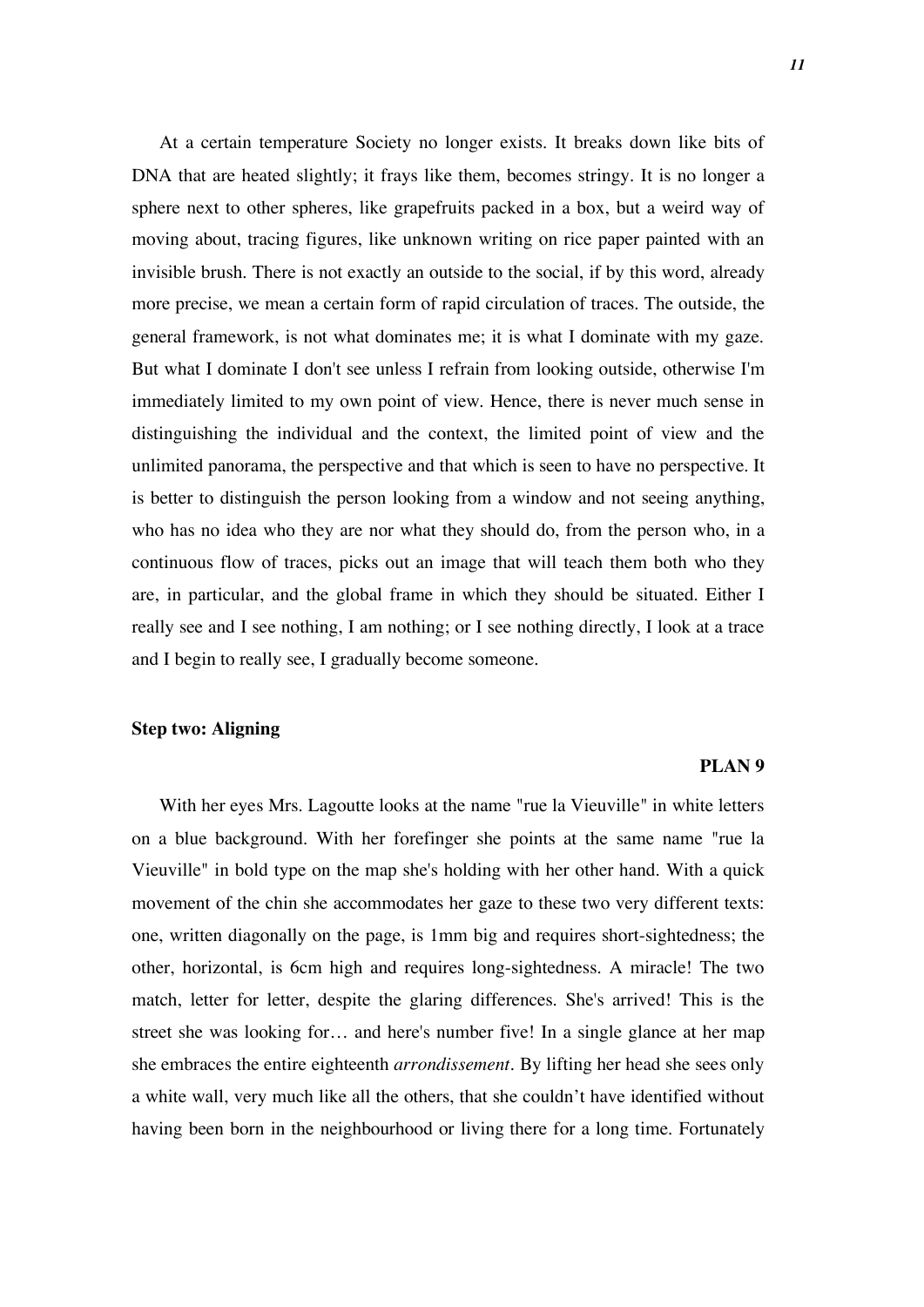she also sees the street nameplate and the name written on it. What does she see? What is she touching with her forefinger?

## **PLAN 10**

Don't be too quick to say that she's pointing to an element of her outside environment. Here's a foreman of the roads maintenance service who's attaching a "rue Huysmans" nameplate to the wall with four strong screws – to replace the one stolen last week by collectors. Without the work of this agent of the roads maintenance service, Mrs. Lagoutte would be lost in Paris – at least in this neighbourhood with which she's not familiar. She'd have to ask passers-by and shopkeepers to guide her to this street named after a decadent yet equally Christian symbolist writer. To understand the full benefit derived by Mrs. Lagoutte from this alignment we don't need to be trained thinkers; we simply need to look at the street nameplates stacked in piles in the municipal workshop, avenue Francis Weil. There are hundreds, but we'd inevitably get lost if we wanted to find our way by pointing to them: plaques of "Rue Gauguet", "Rue Cassini", "Rue Cabanis" cohabit on the same wall but allow no alignment yet. They're being stored there, waiting to be used. If nameplates and signposts are to serve a purpose there has to be a reliable institution to fix them in the right places. But where is the right place? While Mrs. Lagoutte's search is (temporarily) over because she's found the street she was looking for, that of the municipal agents is just starting. Deciding on the right place: that's a new problem. By raising her finger towards the nameplate, then lowering it to the map, then again pointing it upwards, this woman's hand is showing us what we, in turn, must show by a new series of pictures. It is not only the flow of traces of interest to us here but, in a sense, also the successive arches that, step by step, keep the tunnel through which they flow open. Without the establishment of these relays, these affordances or props, Mrs. Lagoutte would never be able to use the street guide (that she can carry in her bag and hold in her hand) to help her find her way in the real Paris.

## **PLAN 11**

It was not so long ago that the streets of the city had barely more names than numbers. People groped their way along, from neighbours to shopkeepers, street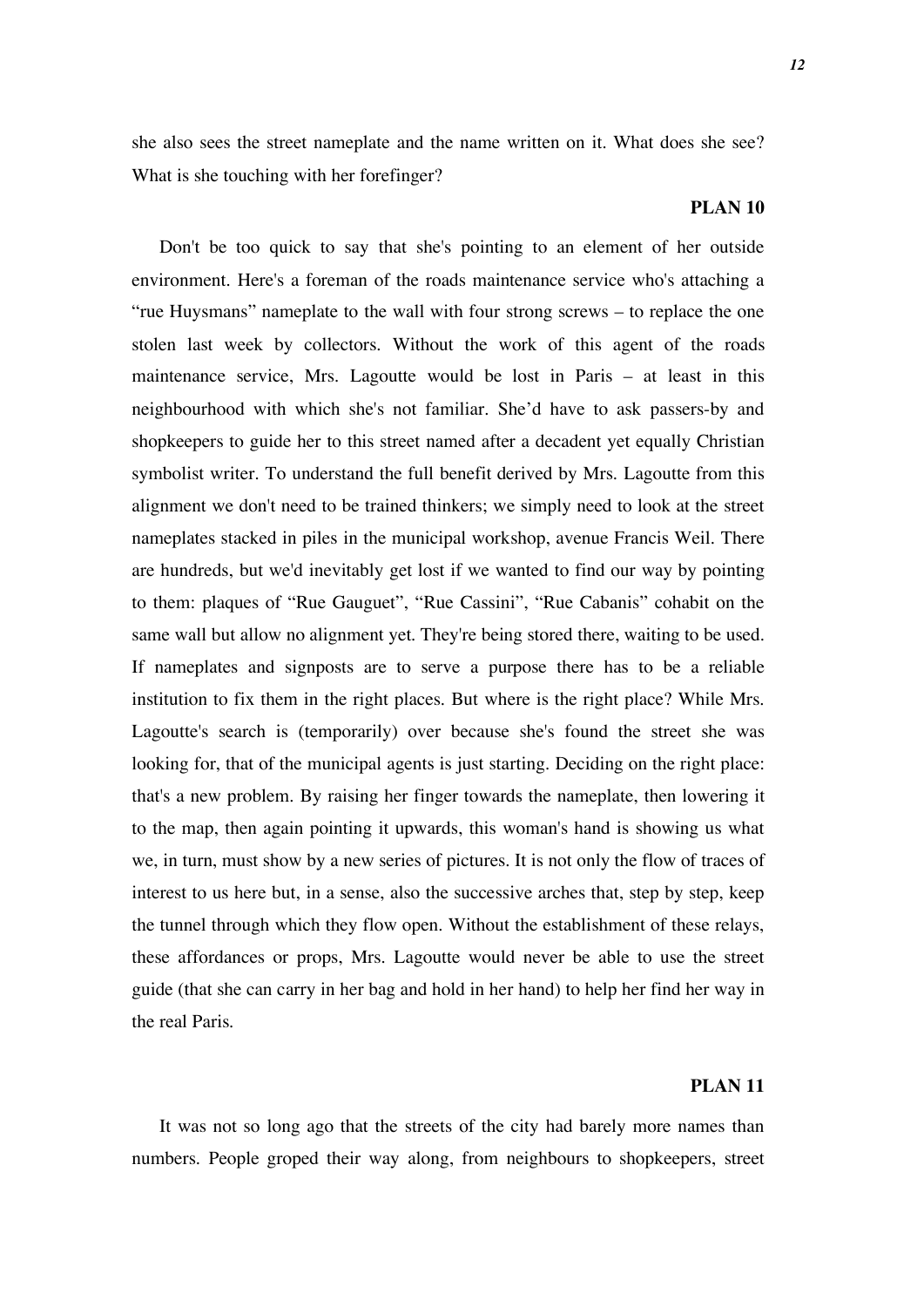urchins to accomplices, with neither map nor guide, relying on fingers pointed towards a particular sign, steeple, gibbet or bridge. One could just as well recruit one's students at random off the Boulevard St. Michel, or forecast the weather by raising one's head to a corner of the sky. The gradual change from this cheerful chaos to the impeccable roads maintenance service is not a move from disorder to order, nor from rich sociability to cold efficiency; it is the transformation of a sixteenth century town of four hundred thousand inhabitants to a city of four million. Whereas the four hundred thousand could use one another as landmarks, memories, archives and carters, the four million can no longer do so. Some civil servants spend all their time defining the signs that will enable people to move about in Paris. The tourist has the impression of passing into a material frame that overwhelms and crushes him. The effect totally changes when one enters into the *Service Parcellaire* (responsible for detailed surveys), Boulevard Morland, in the fourth *arrondissement*. Here is invisible Paris, its exact form, its streets. Filing cabinets line the corridors, marked with the names of neighbourhoods – yes, the same names that serve as references "outside" (but we now know that there is never an outside).

In the office of the *Service Technique de la Documentation Foncière*, the STDF or Ordinance Survey Department, a list of instructions sets out the day's work for a small team consisting of Marc Savelli, Maryse le Cam and a trainee. They are thus in the same position as Mrs. Lagoutte: she had to find the Rue la Vieuville; they have to find the Rue Gaston Rebuffat. Except there's a slight problem: this street doesn't exist! Why not? Because it's just been created… That's right; long before being a home to inhabitants, an address for postmen, a décor for tourists, the street itself has to be dug out of the dense fabric of the old Paris. So streets, like most things in the City of Light, start in the Boulevard Morland, in a file, on a form, on a map. If all roads lead to Rome, all streets of Paris come from the *Service de la Nomenclature*. Today a blue file bears its name: "Gaston Rebuffat", the courageous alpinist who thrilled me in my childhood with his heroic conquest of Annapurna. After spending a long time on the long waiting list of worthy names to be honoured, his canonization process has taken a giant leap forward. On the map in the file only a code name indicates the new road: CJ/19. On the next sheet the signature of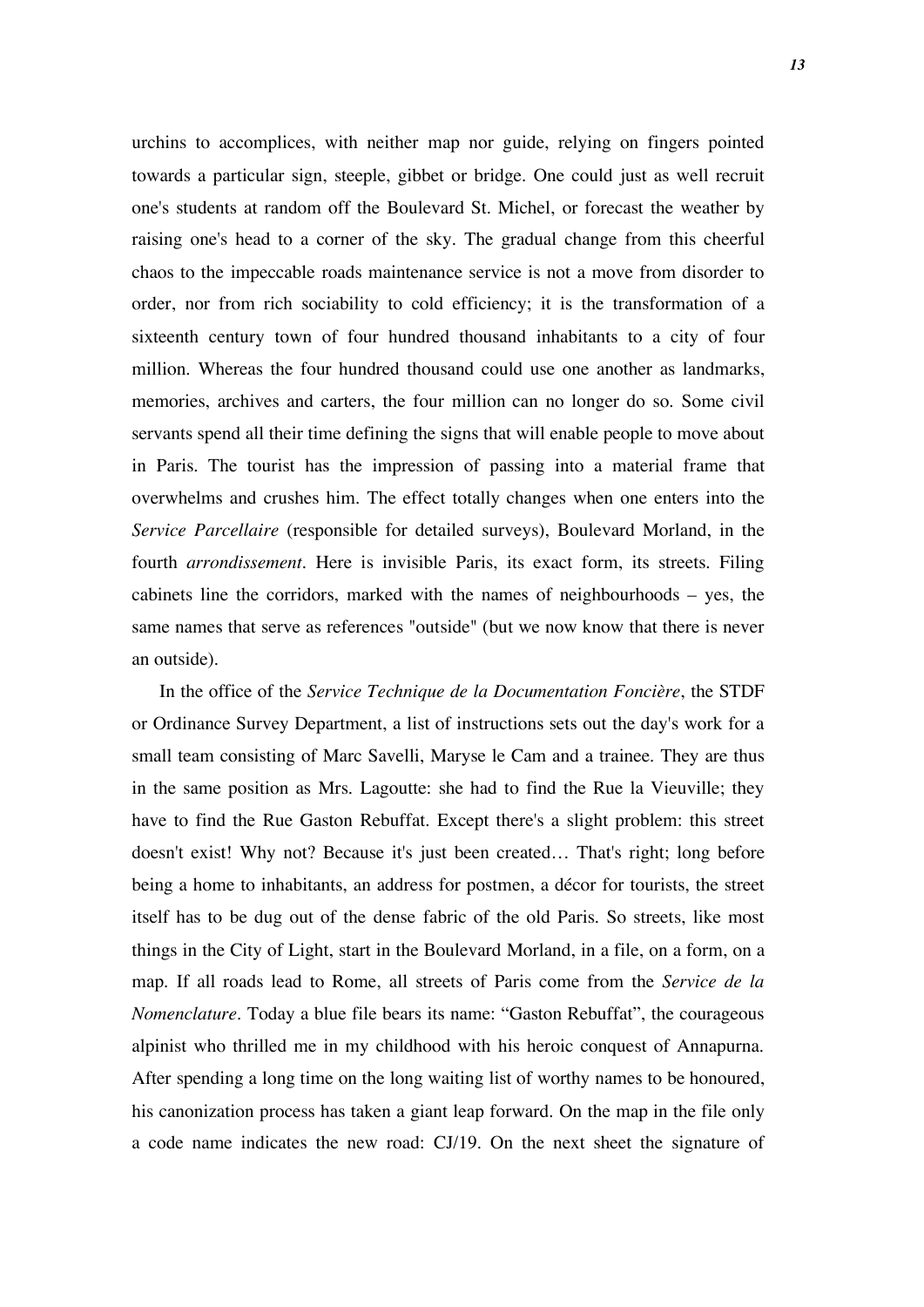Jacques Chirac, then mayor of Paris, definitively approves the choice: CJ/19, recently cleared at the same time as a new bend in the Rue de Kabylie, will now be called "Gaston Rebuffat". The roads maintenance service can order the nameplates.

But even if we now know what this road is called, we still don't know where it is nor what map to use to get there. What a future Mrs. Lagoutte looking for the future Rue Gaston Rebuffat with the help of her (updated) map will point to is a nameplate, we know that. But to situate that nameplate one needs another guide, more seldom visible but just as important: the detailed land use map, a masterpiece of the municipal services, based essentially on the 1/500° map of 1900 that has since been digitized. This map has to be updated since the road is new. Let's follow the guide carefully, that is, do what our friends from the STDF call *cheminement*, "traversing". That's perfect, "traversing" is the title of our chapter. Mrs. le Cam points to a little graph on which the corners that she's just recorded, by moving from "station" to "station", have been pencilled in. This little station, this cross – nailed to the ground – looks exactly like one that an explorer would have erected in the Amazon jungle.

For the past thousand years the city has so often been mapped, itemized, measured, inscribed, transcribed and triangulated, that you'd expect to be able to trust the maps without going into the street in the little white van to start all over again. After all, the Parisian jungle is not the Amazon! But according to our land surveyors the difference between a tropical jungle and a concrete one is not that big. One gets lost in both: in the former due to a lack of landmarks and in the latter due to an excess of signs, nails, posts and marks that one has to learn to distinguish. In both cases the same instrument is used, a theodolite on its telescopic tripod, and the oldest of all sciences, topography, or topometry, which served the Ancient Egyptians already, we are told, to survey their fields after the flooding of the Nile. To find their way on this map of Paris that they have to adjust, our friends can use neither maps nor nameplates since those very things depend on the quality of their own work. They're going to rely on what they call "unalterable landmarks", little coloured crosses, half erased by the weather, that our eyes, unaccustomed to the land surveyor's job, never notice. Even they lose them so easily that they take along bad photos to help find them: a window, a porch, columns, the corner of a wall. Strange photo album, meaningful only to them, that comprises the treasure of their extensive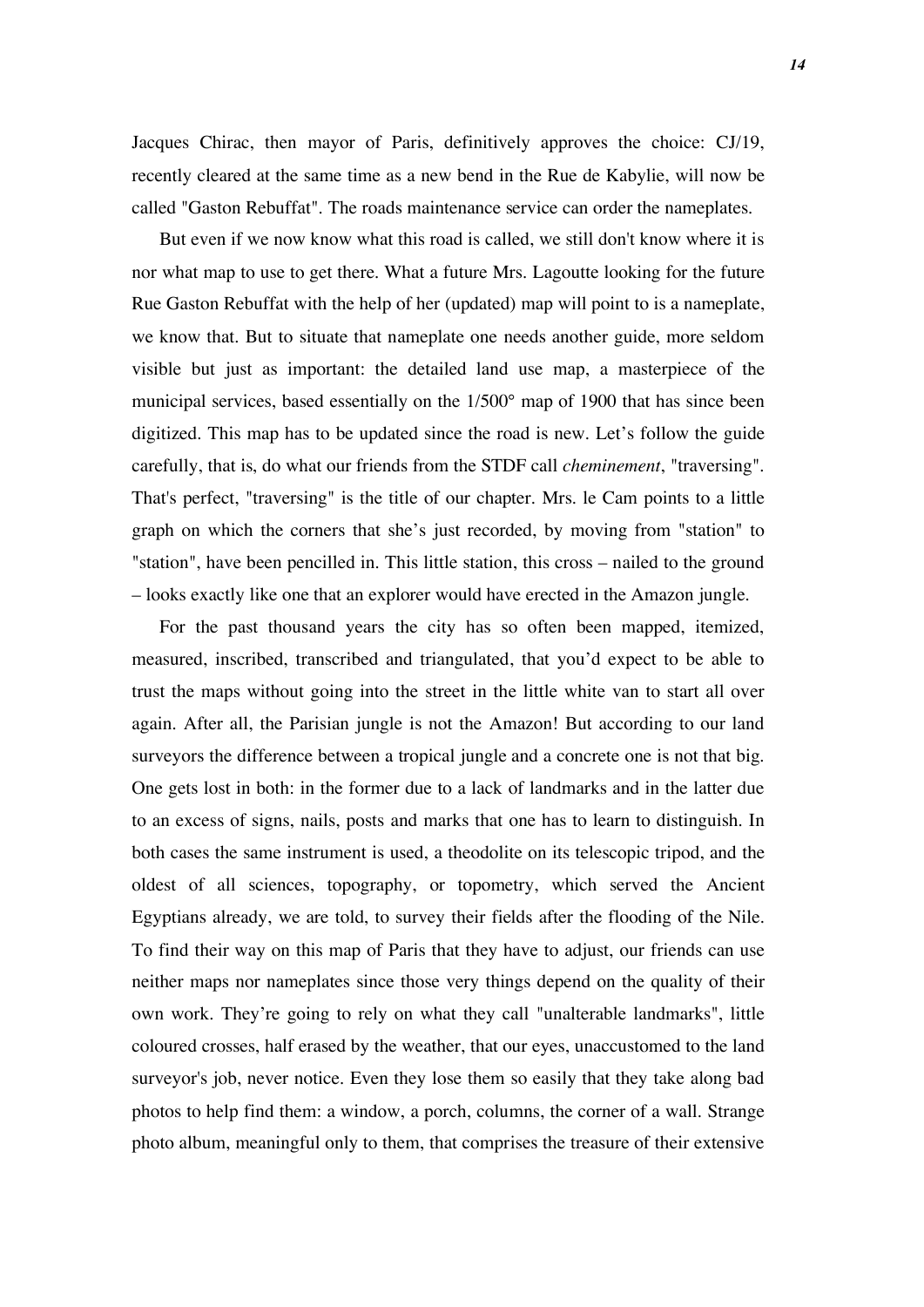experience as explorers of the macadam. It's on these tiny marks that they align their theodolite and, shouting into their walkie-talkies, read the angles recorded electronically by their built-in computer.

On their return from the expedition, safely back at the Boulevard Morland offices, we see the usefulness of land surveyors and geometry more clearly. The map that vaguely guided them this morning is more exact this evening. Seated in front of her computer Mrs. le Cam sees the new road appear on the screen. The computer calculation has converted the angles into walls, parcels, façades and pavements, and the vectors have become straight lines. She is then going to do something that no one else has the right to do. Once the calculations have been checked, she is going to "burn" the Rue Gaston Rebuffat onto the venerable map of Paris – an old term in copper engraving that computer scientists have retained to refer to the irreversible nature of the mark. From then on all future maps, those of the cadastral services next door, of the receiver of revenue, of the post office, of land occupation plans, of the land occupation coefficients and of the special urban planning zones, will all bear the indelible mark of the Rue Gaston Rebuffat.

#### **PLAN 12**

We get it now, the street nameplate marks not the movement from the individual to the frame, but rather the interface between two forms of circulation: that of Mrs. Lagoutte and that of the roads maintenance service. Although the nameplate lasts longer than the brief search of the passer-by, its frame is so impermanent that Mr. Carrié's service constantly has to ride around the streets of Paris replacing nameplates – to ensure that the streets don't gradually disappear from the view of passers-by. As for the Ordinance Survey Department founded in 1856 by Baron Haussman, it's been trying for a hundred and fifty years to survey the map of Paris and preserve a trace of all the changes that this vast organism is constantly undergoing – a task comparable to that of Penelope, accelerated by the computer but, by definition, never finished.

In the preceding Step we considered what could be called "the Baysal operator": we see "all of" the Ecole des Mines only if we don't look at it directly; only a document circulating in the school makes it visible to someone in their office. By following "the operator Mrs. le Cam", we notice that the differences between offices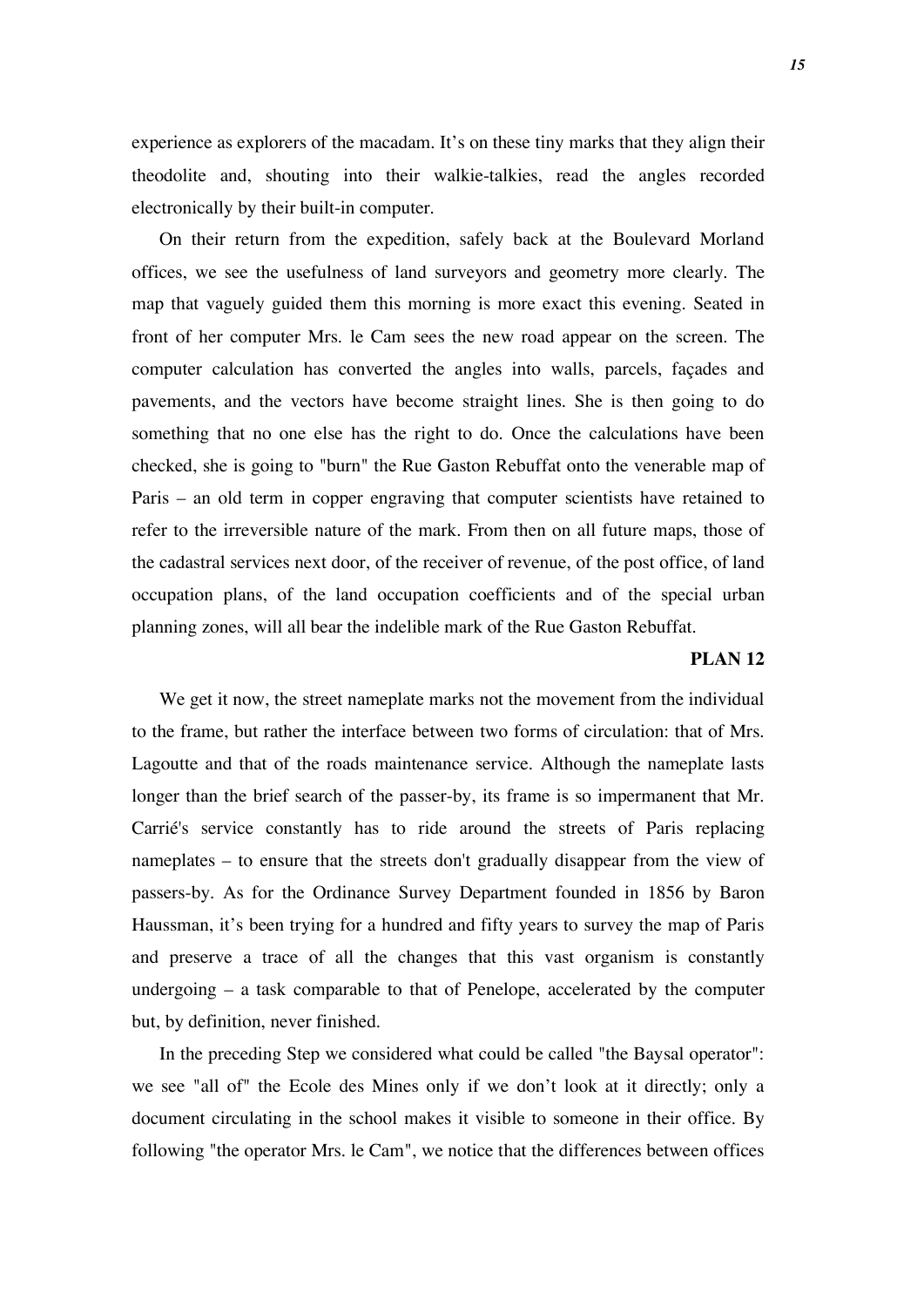and roads, signs and things, inside and outside, count less than the alignment of traces. The Ordinance Survey Department maintains the same relations with Paris as Mrs. Baysal's office does with the Ecole des Mines. In fact it does more: it materializes the conditions that will allow documents to apply to the world, thus helping those concerned to coordinate their action. Like miners in a coal mine, by means of markings and signs it props up the galleries in which documents will soon circulate – finally endowed with meaning.

### **PLAN 13**

"But why bother with all these commissions and procedures, meetings and alignments, triangulations and alidades? We may need them to find our way in a material and urban context foreign to us, but fortunately we know who we are, physically, individually, subjectively and, thank God, without any landmark, nor juxtaposition of traces, nor inscription, civil servant, institution, filing cabinet, corridor, or office! We are present unto ourselves, immediately, we flesh and blood Parisians."

"Your papers please!", the traffic officer asks politely. With his forefinger he taps the bad photo that's supposed to prove the identity of the person claiming to own the driver's licence (a worn pink card) held out to him through the open window – a person (but who?) who's just gone through a very red traffic-light. "I don't have them on me", answers the (unknown) driver awkwardly, "That's all I have: the car registration, the car licence, the driver's licence". "That's you, there, on the photo?" the irritated officer asks sceptically. Like Mrs. Lagoutte just now, he's trying to bridge the gap between traces by means of a one-to-one correspondence. In vain, he tries to make the features of a fifty-year-old driver match the beaming face of an eighteen-year-old who's just passed his baccalauréat and his driving test. "Yes, it's me, of course! Who d'you think it is! Me! Me!" – an answer as stupid as saying "here" when someone asks you where he or she is. Me, here, I, now – what linguists call "deictics", that is, what can be pointed to – can start to have meaning, substance, only if one document is compared to another: a face and an instant photo; a name on a driver's licence and the same name on the car registration papers; a street name in a guidebook and the same street name on a map. But this correspondence is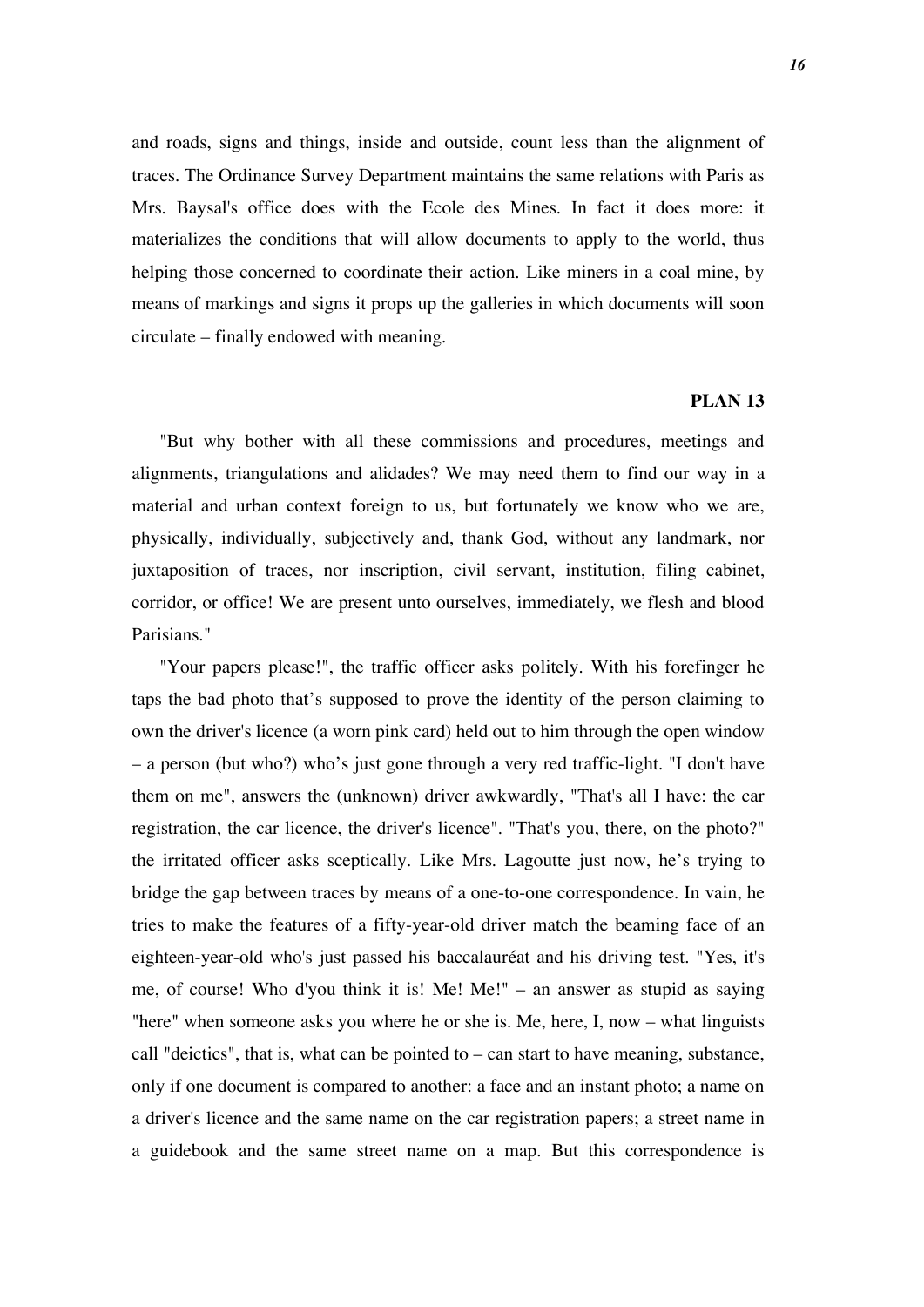maintained only by layers of traces, as numerous for one's personal identity as for the place in which one is situated. Had the traffic officer been more belligerent, it would have been necessary to go all the way back to a *fiche d'état civil*, a record of civil status, and to the signature of witnesses who certify that many years ago that child was indeed born to that mother, in that maternity hospital. The car could be stolen, the driver's licence forged, the baby switched with another one, by mistake… No matter how convincing we are about our own existence, we receive our identity via another alignment of circulating documents.

*Ego, hic, nunc* – identity, place, time – this is probably the most unsure starting point for an exploration of the social. *Ego*: identity cards, records of civil status, testimonies by neighbours; *hic*: cadastral plans, maps of Paris, guidebooks, signposts; *nunc*: sundials, watches, the electronic voice of the speaking clock. These are the things that make it possible to change the empty form of deictics. But that which fills, which points to, by means of the forefinger, the needle, the arrow, the nail, the number, the name, the form or the stamp, has none of the characteristics of a society in which we have a role, a place and a time. As soon as we follow the shifting representation of the social we find offices, corridors, instruments, files, rows, alignments, teams, vans, precautions, watchfulness, attention, warnings – not Society. By tracking the token of the social it's as if we never met the two venerable figures of good sense: the actor and the system, the individual and its context. We don't even discover something that might fall in-between the two, a sort of dialectic or hybrid. No, we find ourselves following a movement that bears no relation to either the individual actor or the social context. We hook up onto an alignment of traces, of which the series of linked corridors in the Boulevard Morland give a better approximation than most sociology textbooks: a *terra incognita*, a plasma, that we're going to have to map in detail with less powerful instruments than those of the Ordinance Survey Department, but with the same meticulous determination.

#### **Step three. Referring**

**PLAN 14**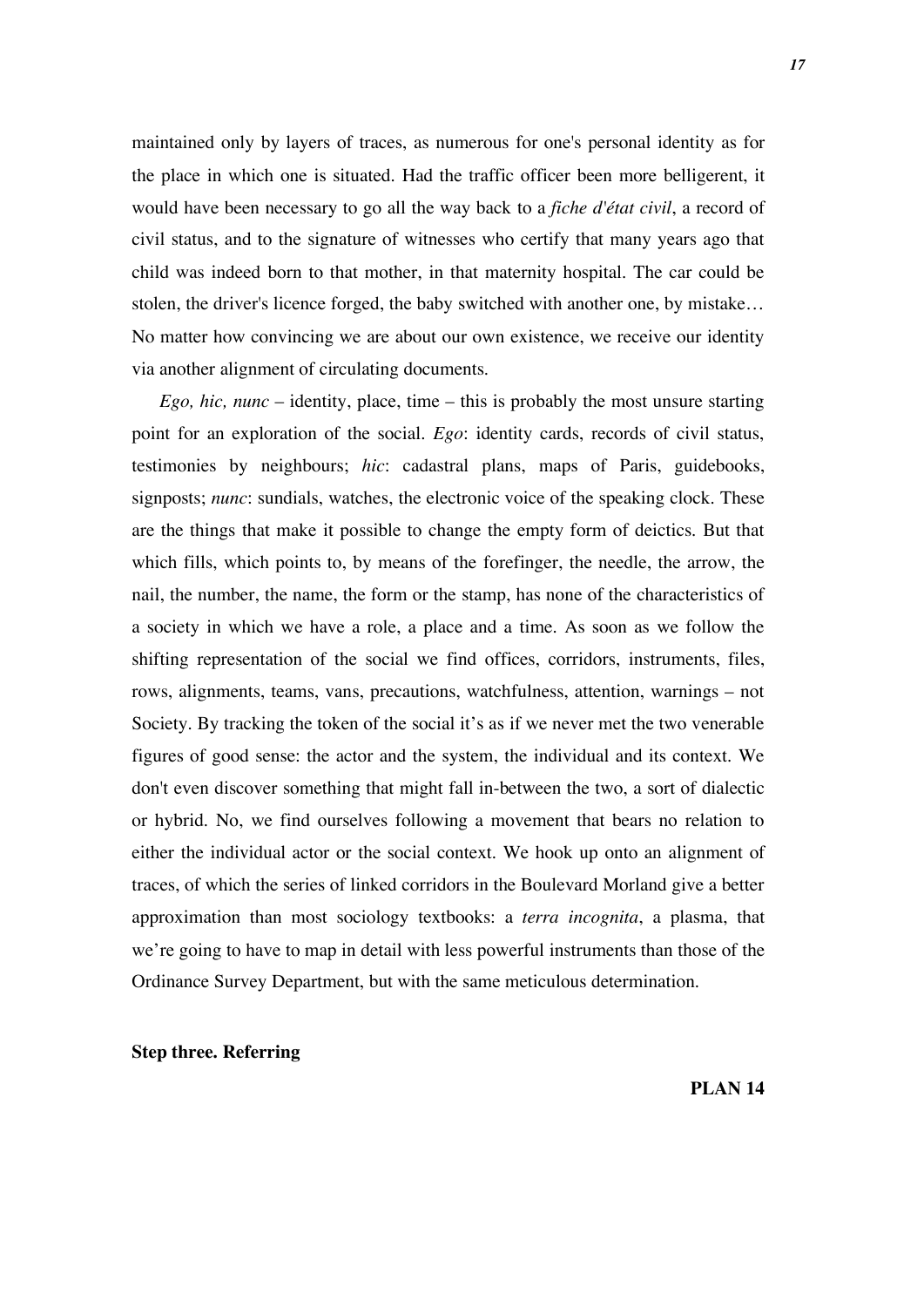We can see the social; we can even touch it. Through comments, images and models we can show this showing and make this touch tangible provided we follow up the tracers, a little despised, often barely visible, that bureaucracies abundantly multiply, that computers materialize, and that we call "paper slips" when they circulate and "signs" when they have been fixed to something. It is the alignment of dockets with signs and signs with dockets that, by lining the narrow corridors in which inscriptions circulate, makes it possible to dominate something with a gaze. Although we've progressed a little, we still don't understand what is circulating from trace to trace. The little computer mouse makes us used to seeing information as an immediate transfer without any deformation, a *double-click*. But there is no more double-click information than there are panoramas; trans-formations, yes, in abundance, but in-formation, never.

Ah, the Café de Flore! Haven't we seen this one enough on photos! Haven't we lamented enough the disappearance of the outmoded charm of the St. Germain quarter – Jean-Paul Sartre, Simone de Beauvoir, the existentialist waiters with their impeccable way of serving, trying to imitate the pages of *Being and Nothingness* about the bad faith of waiters.

Okay, but all that's not enough to fill the till of the manager-owner. Emblems don't do any more for him than the picturesque does for us. Let's talk business, then, and follow the track of a simple question: how much money is there in the till? The answer is no easier to find than the Rue Gaston Rebuffat on a map. We'll be told that it's enough to count the number of coffees, hot chocolates, vermouths, whiskeys, etc. Precisely, we'd like to know what "count" means, for lists don't look like cups of coffee. Something that has neither the aroma nor the consistency of a little black coffee is transmuted into pure gold, in the evening, under the watchful eyes of Mr. Broussard the general manager (a little surprised at our indiscreet questions!). He points to the successive rows of figures denoting a sum, the last line in red, at the bottom on the right, what Americans call the bottom line, the only thing in the world, they say, that counts. Yes, Mr. Broussard's forefinger refers to something, but to what? Above all, by means of what?

Like the Ecole des Mines or the city of Paris, the Café de Flore is lined with counting instruments, measurement devices, allocators of tasks, and inscriptions –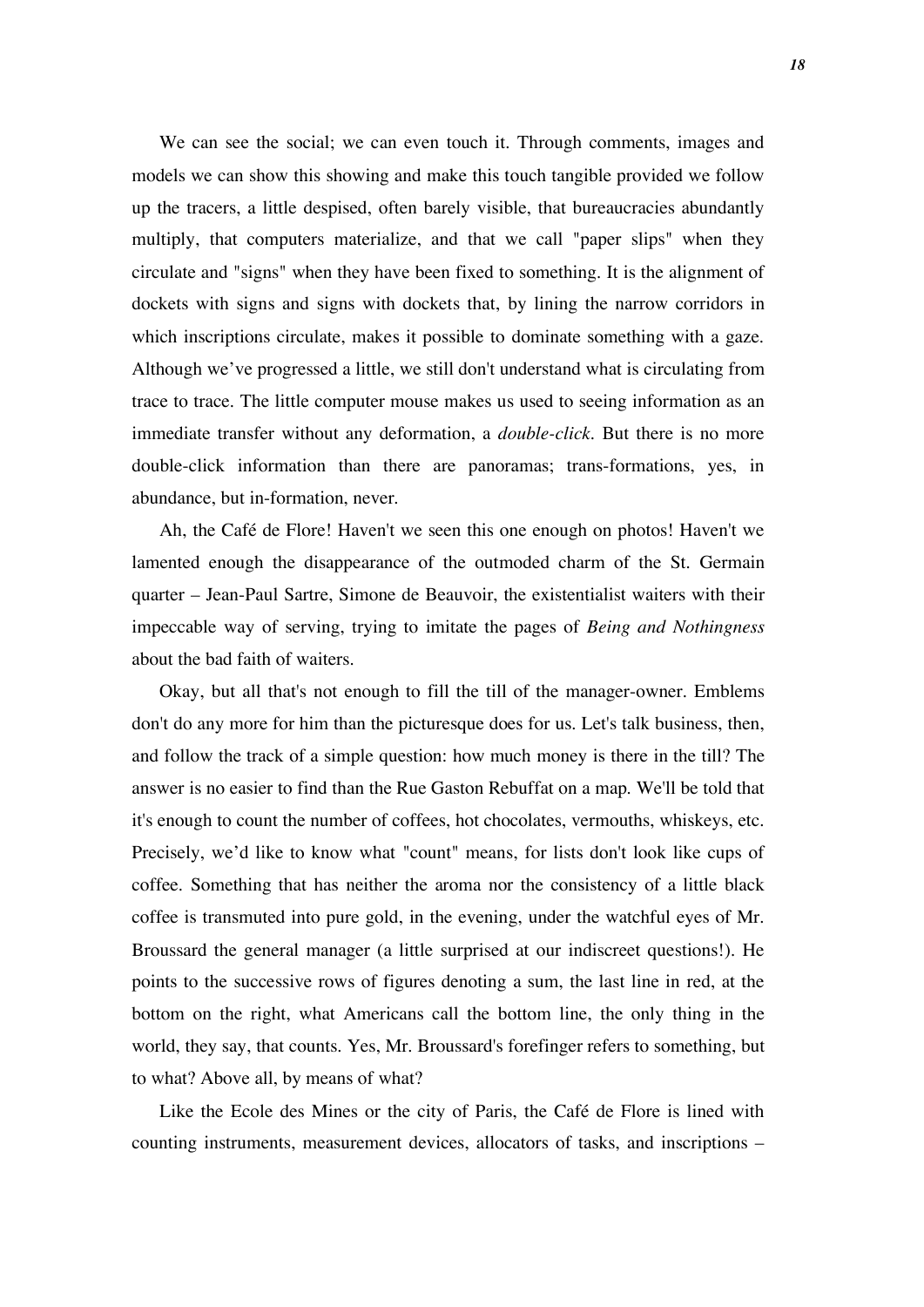dockets and signs. What interests us now is the little jump that a coffee has to make to become a price: a step that is both tiny and infinite. Let's count the number of transformations needed for the manager's finger to point to a figure relating to something rather than nothing.

We'll start with the order. No, first the tourists have to find the Café de Flore. As we've just seen, for that they require guidebooks, maps and the name written on the canvas awning. Okay, they've sat down. Now to order. No, first we need to know which waiter is serving at which tables; there has to be a schedule and an organization chart, table numbers, code names for the waiters, a computer, a dispatcher. We move on to the order. Wait! How do we know which waiter received, then served, then took the money for which order? We could get lost here. What's needed is an electronic stylet to find each order received and allocated to a particular waiter rather than another. Lastly, the waiter has to put a slip of white paper on the side of the saucer, a paper that looks nothing like a coffee although it's the exact measurement of the coffee – and even the only thing that will remain of this drink very soon, when the final count has been made. It is precisely on the accumulation of these little white papers, torn by the waiter when he's received the money, that the return depends: the sum, the distribution of tips, the calculation of VAT, the payment of taxes, the weekly order of bags of coffee (a mixture skilfully prepared by the House of Vernhes for the Café de Flore).

While Sartre is writing at the table and "the waiter is playing at being a waiter", while "the inkwell *is* an inkwell [and] the glass *is* a glass", the coffee is reduced to nothingness several times, cascading down from form to form until it becomes a number, gradually eliminating everything not concerning it, discarding its "externalities" one by one, sketching the practical form of economics as it flashes past – in its accounting version at least. Before the philosopher has had the time to jot down all the treasures of bad faith deployed by the waiter ("as if it were not his free choice to get up at five a.m. every morning or to stay in bed, even if it means being sacked" (p.96)!), the cup of coffee has been transmuted into a bottom-line.

### **PLAN 15**

We're so used to these cascading transformations that we no longer notice the pace at which they cross through our existences, speeding along the gaping divide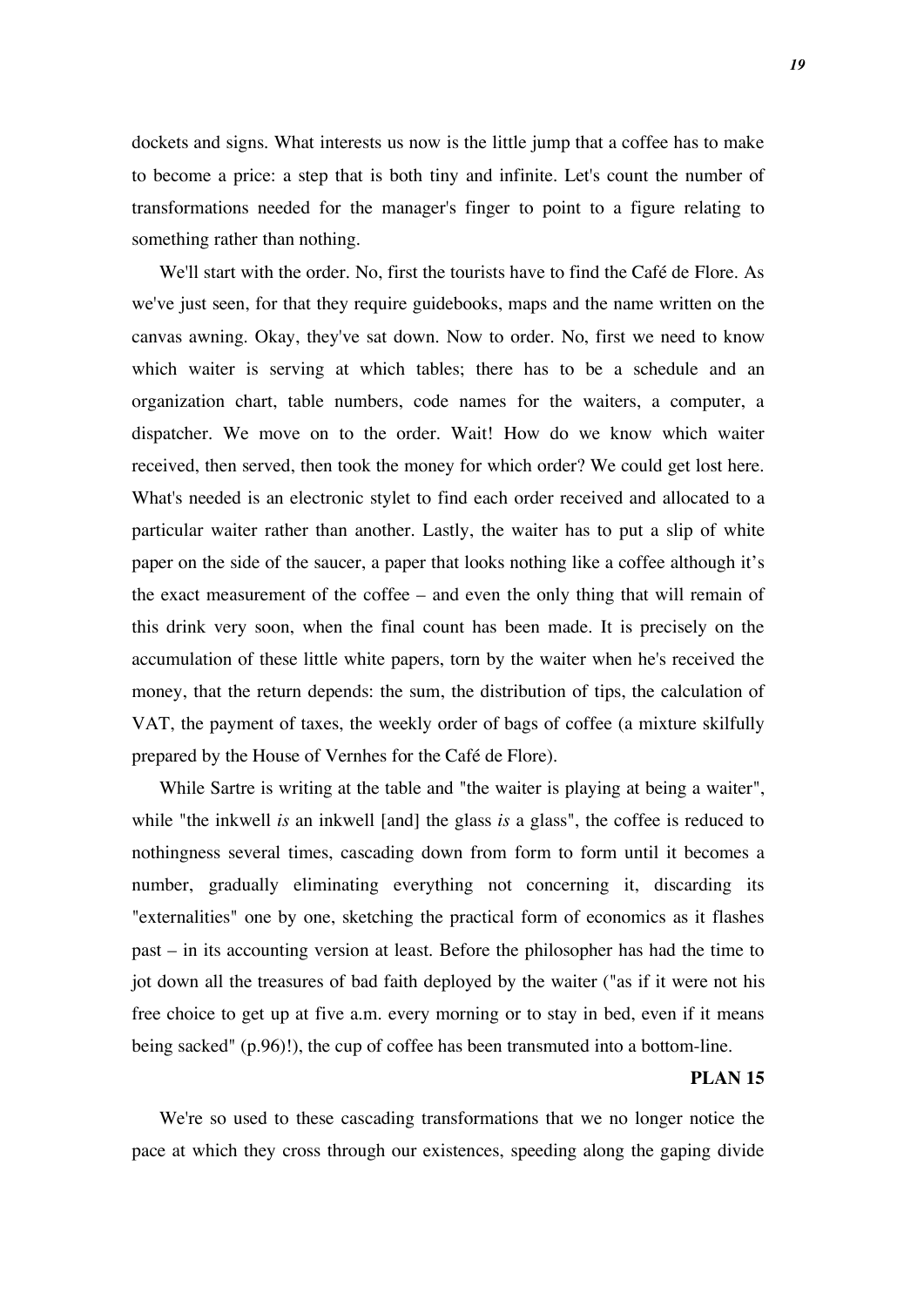between being and nothingness – and back again. The comfort of habit makes us believe in the existence of *double-click* information. We begin to be attentive to their strange nature only if we turn towards objects with which we are totally unfamiliar. Scientific laboratories, for instance, have the advantage over cafés (even existentialist ones) of deploying the detailed series of intermediaries required in the production of a trace. In science one never runs the risk of confusing the series of transformations with simple information. To understand the risky configuration of the social, let's push open the door of a laboratory.

In the biology department of the Ecole de Physique et Chimie de Paris, directed by Jean Rossier, Etienne Audinat has managed to make the activity of a single rat's neuron visible. "What am I doing in a book on Paris?" he asks us, surprised. I simply need to point to the cover of *Neuroscience* on the common room table for him to understand why we've come to take up his time and to put Emilie's camera into action: to reveal the activity enabling him to make his neuron visible.

The cover shows two pictures: the first, a black and white photo; the second, an anatomic drawing in colour. Question: what does one see? The first image or the second? Neither. The only thing that's visible, interesting, informative, innovative, good to think and good to publish, is the correspondence between the two. But do they resemble each other enough for us to superimpose one on the other, like "Rue de Vieuville" on the nameplate and "Rue de Vieuville" on the map? No, because they aren't alike at all. So what do we see? The invisible transformation of one into the other. There's clearly a reference, but no superimposition; there's obviously imagery, but if we freeze on the frame, what we see no longer relates to anything. Scientific visibility has the strange peculiarity of also being based on a striking transformation of images into images. The reference, in a laboratory, doesn't consist of throwing oneself from an image towards the outside of that image – its referent, as the linguists say –, but of sliding sideways into a fine passage of traces, of moving more or less quickly while maintaining certain elements constant throughout the series of transformations. These constant elements remain invisible although they alone enable us to grasp the meaning of what we see when going from one image to another. The reference circulates. "If we could grasp this very particular movement in the image", I say to Audinat, "we could explain how all the Parises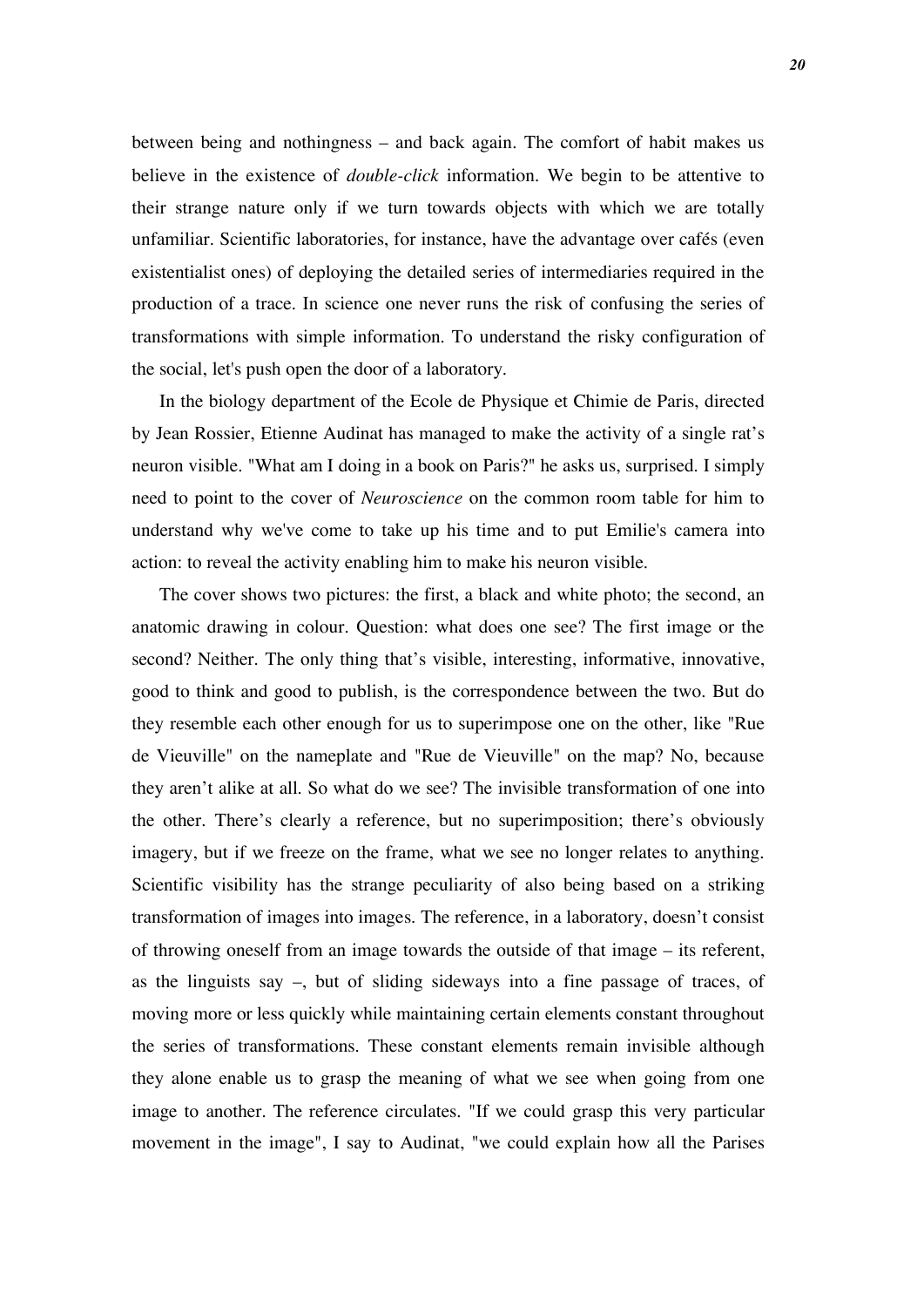fold into the big Paris." "Okay" he says, "I've got it. Come with me and see how a rat's neuron becomes visible in the lab. You can do what you like with that."

Let's open the *Journal of Neurosciences* on page 3998, volume 17, N°10. While all the streets of Paris start in a file in the Boulevard Morland and all orders at the Café de Flore end up in an accounting list, all rat neurons at the Ecole de Physique et Chimie end up in this paper form – that is, the "good" neurons, those chosen for their quality among millions of others that were ignored or rejected. Note the extent of the circulation mentioned above, simply regarding the cover, as soon as we consider a scientific article. The little photo in the top right-hand corner shows a neuron, but this trace is convincing only in combination with its electric potential – top left-hand corner. The research group's reputation derives from an even rarer combination: in the middle, on the right, a photo of an electrophoresis gel bears the marks of molecules synthesized by this particular neuron. The anatomy, the electric potential and the molecular biochemistry of a single living rat neuron under the microscope is what we can see here – what we see, precisely, if and only if we read the key (below) and the body of the article. To grasp the meaning of this page spread out before us we have to imagine the movement of the reference threading its way from the photograph to the electric potential, from there to the gel, then to the table and to the text – not to mention the scrupulous reviewers who accepted the article for publication and an immensely long series of drafts and corrections (including what I've just described, that leads from the neuron of a Parisian rat to a book on Paris). We can lengthen the circulation of the reference, but we can't leave it abruptly and still speak the truth.

At the end of the last century my compatriot in Beaune, Etienne-Jules Marey, invented what he called a "photographic gun", the distant ancestor of the little Action Tracker, a camera invented for photographing sport and available today very cheaply. Marey didn't want to hunt pigeons, nor photograph them in full flight. He wished to identify the series of movements enabling the bird to fly, by superimposing phases on the same plate. Anatomists had never dissected living birds, while naturalists had observed the rapid movement of their wings without being able to grasp it. Marey captured the natural sequence of movements on the plate without touching a single feather of the bird. This is more or less what we've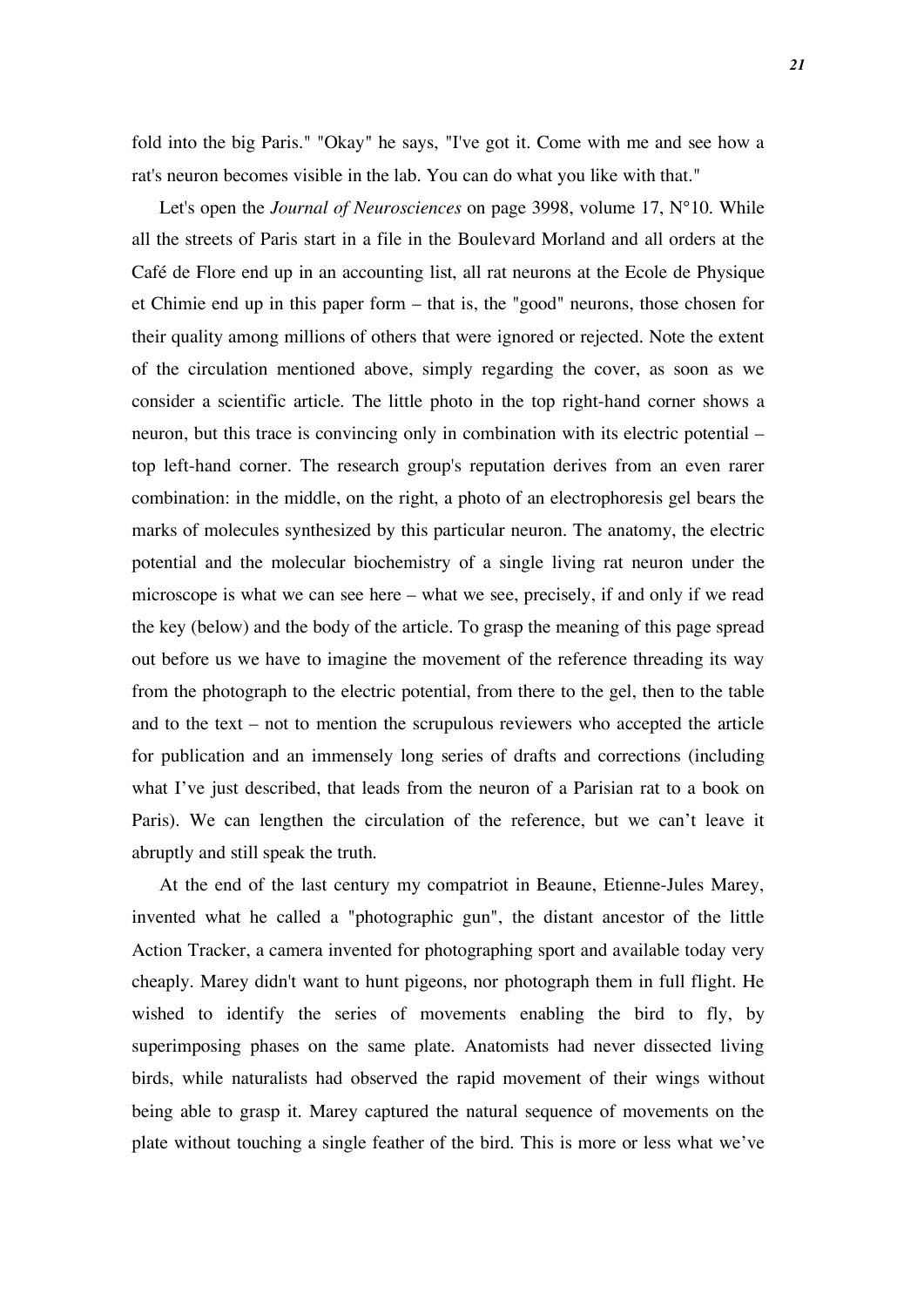done with our layout, from the real Paris to the virtual one. In order to give a graphic equivalent to this shift of meaning, let's look at a sequence of phases that produced the perfectly clear little photograph at the top of page 3896. How do Audinat and his group see a neuron? How does the reference manage to fly? It's so annoying being able to grasp it only set on the page! How we'd like to see them at work, these researchers, by exposing the rapid sequence of their gestures on the plate of another photographic gun — could web design allow this lay out at last?

We always simplify this reference operation. We want there to be words and things; we then ask how a word refers to a thing – which never happens, of course. Instead of jumping over the divide in a *salto mortale*, let's wander slowly along all these little shifts, the accumulation of which ends up charging the words with meaning. Let's follow the guide: a rat is sleeping in the cage; the decapitated rat; the brain extracted; the microtome cutting fine slices; the introduction of a micro-pipette with a sufficiently minuscule orifice; the framing of the preparation under the microscope; the repetition of the image on the computer screen and, from there – and this is the finest part, and the most moving – the slow identification of a perfect neuron through the undefined layers which become blurred; the progressive adjustments; the first micro-electrode that has to be brought into contact to obtain the electric potential of the neuron (but at this scale it's as if several metres separated them, and when the syringe is clean the neuron isn't anymore); that's it! The oscilloscope breaks down the electric activity into phosphorescent traces: "It's a good neuron!" exclaims Audinat. The second micro-electrode approaches; new adjustment; with a skilful gesture the pressure is inverted and before our eyes the active neuron, still *in vitro*, discharges its neurotransmitters; these are gathered in a micro-pipette; another laboratory, another discipline, molecular biology, pipetting and re-pipetting, the little warm basins of PCR; the gel of the electrophoresis; the darkroom. *Data*, contrary to their Latin name, are never given; they are *obtained.* Let's call them *sublata*.

The neuron's activity resembles the neuron no more than the bill at the *Café de Flore* resembles the cup of coffee, or the evening's takings resemble the bill. From this lack of resemblance stems a deadly doubt on signs. People conclude that words are mere convention or even that they lie. Of course they lie! Of course they're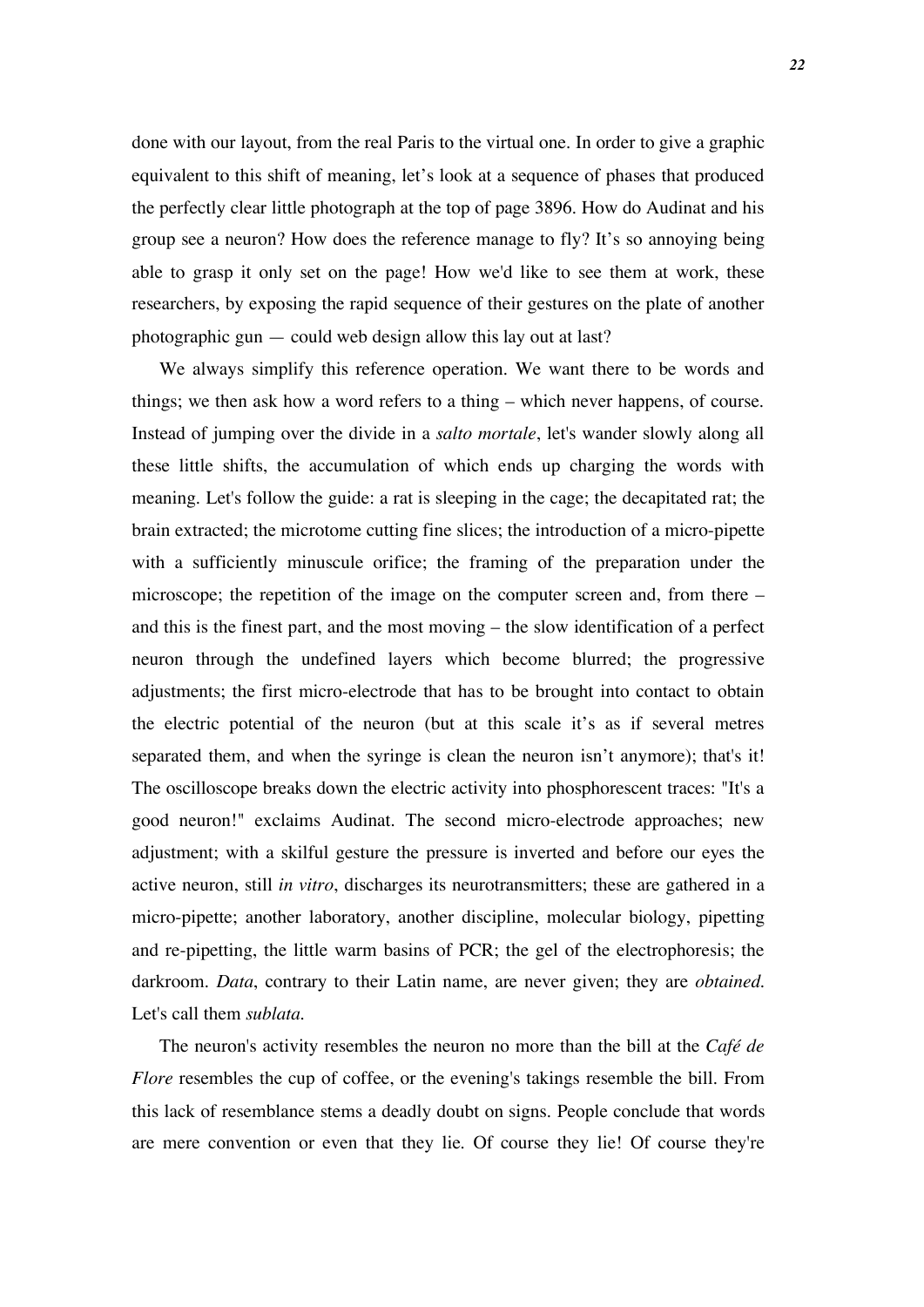absurd to the point of making Sartre feel quite ill. No wonder: they're isolated, deprived of the whole sequence, the whole stack of intermediaries, of all that breaking down that, à la Zeno, allows one to go from one visible to another without ever passing through resemblance. Don't expect Audinat to leave his laboratory to "see" the neurons any more than you'd expect the manager of the Flore to raise his head from his accounts in order to "see" how much he's earned. Access to the reference is never achieved by skipping stages; it's achieved by following the layers of slight transformations without missing a single one, without omitting the tiniest step. Nothing in *double-click* information allows us to keep a trace of this layering of intermediaries; yet without this wandering the trace of the social is lost, for words then refer to nothing and no longer have any meaning – that is, no more movement.

#### **Step four. Losing and winning**

#### **(PLAN 16)**

The person pointing to the rat's neuron touches a sheet of glossy paper, the head end of a network of multiple and heterogeneous substitutions. Clearly, there is reference; what he says is real; the proof lies at his fingertips, provided he doesn't, for a single second, leave the narrow shaft in which layers of intermediaries flow, each differing from the one before and the one after by a minuscule gap, a hiatus. After following the flow of traces, the alignments that make them relevant, the transformations that charge them bit by bit with reality, we need to understand a little more precisely the nature of these hiatuses whose syncopes give rhythm to the trepidation of the social. We don't live in "information societies" for the excellent reason that there is neither a Society nor information. Transformations, yes, associations, yes, but transfers of data without transformation, never.

It's no easier to extract a clear opinion from the crowd of Parisians than to isolate a single neuron in the millions of billions constituting their grey matter. For a polling institute, the whole of Paris is a brain as vast as that of a rat. When we go through the door marked "SOFRES" we enter into another laboratory. Here, no guillotine, no microtome, no PCR, no microscope, but heavy instrumentation consisting of a sequence of shorter operations: a questionnaire, a protocol, a preliminary study, pollsters, statistics, computers and, above all, Parisians who agree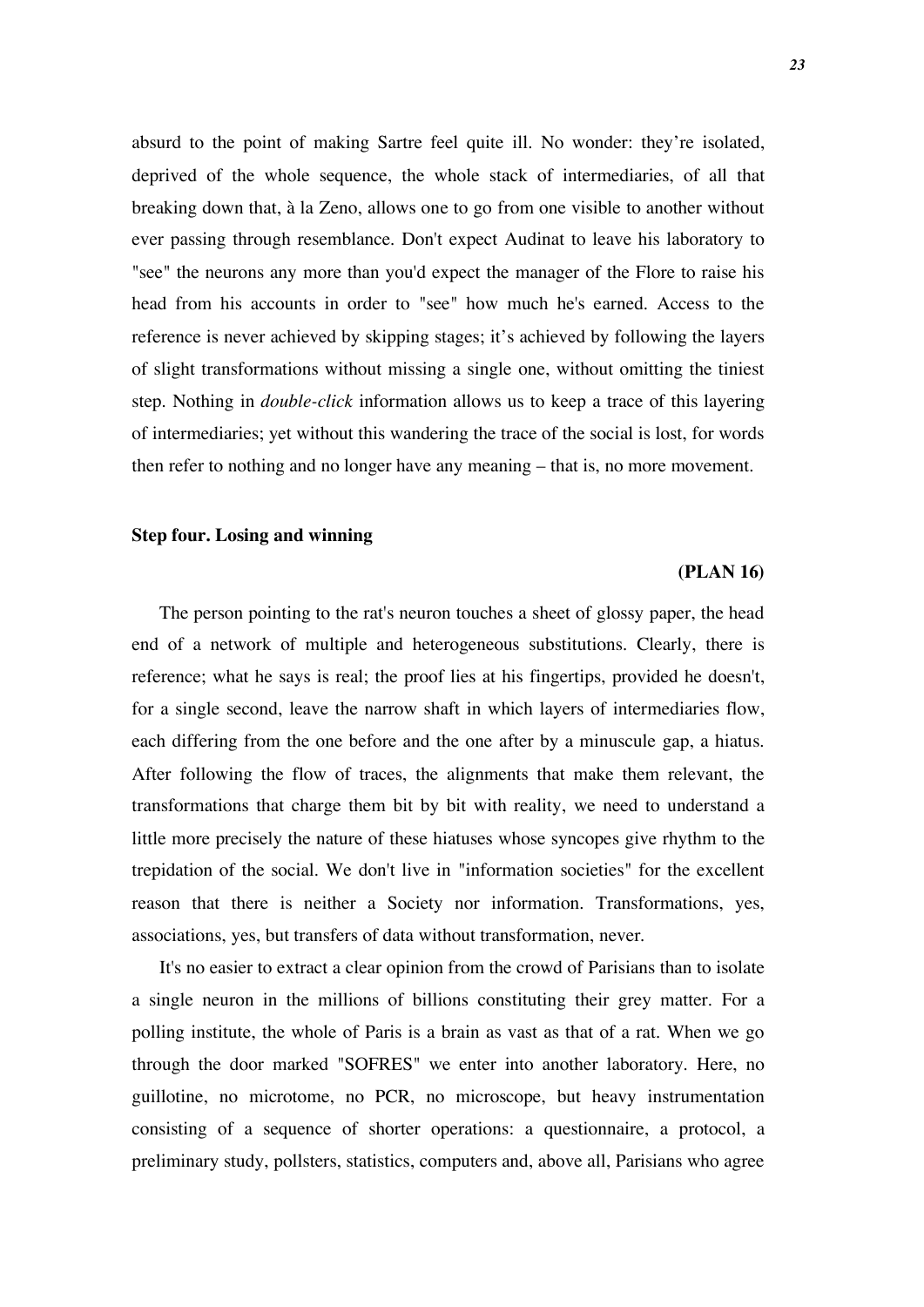to participate in a tricky operation: the extraction of an opinion. In this office the pollster is isolated with the pollee like a priest in his confessional. On the table, a questionnaire; opposite, the respondent; everywhere, as always, files and computer screens. To simplify the collection of opinions *SOFRES* set up its agency directly under the Créteil shopping centre. Chosen for her angelic face, a young woman has the job of recruiting volunteers every day and taking them back to the agency, just as donors were recruited for blood in the pre-Aids years. These volunteers, sorted on the square in front of the shopping centre, have to correspond to the statistical categories provided for in the protocol: "Now we need some women of 55 who're not retired and earn between 100,000F and 200,000F a year". "Good" pollees are no easier to find in the crowd leaving the supermarket than "good" neurons in the muddled wires under the microscope. Fortunately there's the badge "SOFRES" and pollees' love of polls: "Oh please miss, interview me, I beg of you!".

No more than Etienne Audinat wanted to keep the rat whole, do our confessors want to sound out the kidneys and hearts of their volunteers or hear about their sonsin-law's snubs, their grandchildren's teeth, or the Alzheimers that have just sliced through their aged fathers' neurones. In the little booth it's *in vitro* that the information is extracted from the pollee. All that's wanted are reflexive reactions to the rapid succession of logos of different brands that the biscuit companies have asked *SOFRES* to differentiate today. After three-quarters of an hour the pollee will be asked politely to go. Having left the agency she/he can become a consumer again, a user of public transport, a driver or a roadhog, a good or a bad mother; none of that concerns the pollsters anymore. They enter the data – the "obtained" – into the computer where a smart software package allows them, at a simple *double-click* of the mouse, to extract not electric potentials but margins of error and perfect piecharts. The pollee has been lost; the market share per biscuit brand gained. Let's not be in a hurry to say that a living consumer has been transformed into a cold figure. The consumer's been lost, but an extra point's been gained in the cloud of figures used to reduce the margin of error of all statistical calculations which, in turn, enable the agro-food industries to distinguish their biscuit brands better. Don't let's go by the cold indifference of the pollster who keys in the data: two to six months later,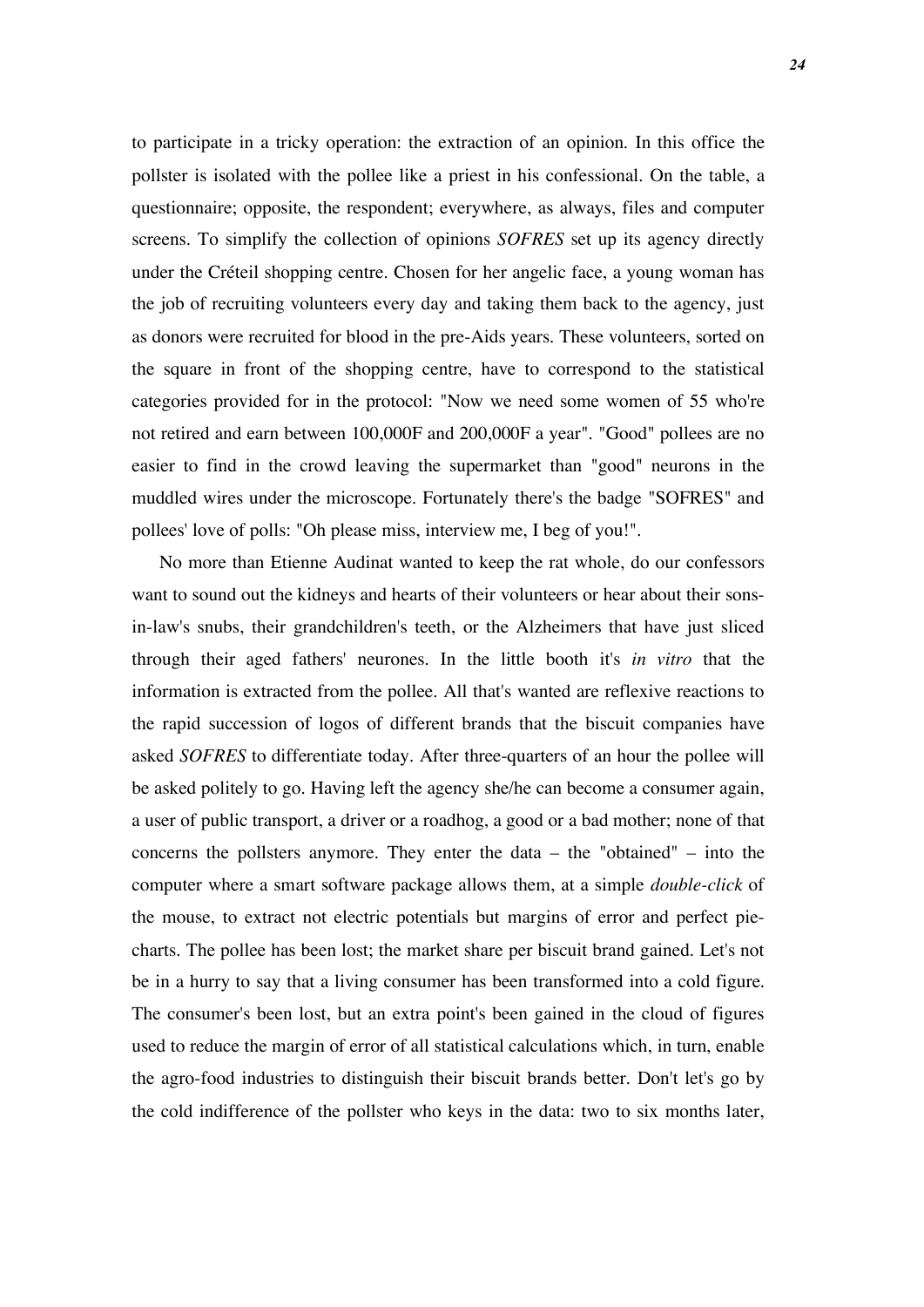faced with the new packaging on supermarket gondolas, the consumer will gain from it one hundredfold. One hundredfold? Well yes.

#### **SECTION 17**

In the former Grande Galerie of the Natural History Museum it seems as though the stuffed birds have also lost a lot of their warmth: they no longer sing deep in the woods, nor peck in humid marshes, nor nest on worm-eaten beams. The hundreds of navigators, explorers and missionaries who sent them back stuffed over the years, by the crateful, unquestionably lost a lot of information on the way. But if we talk of loss, let's also consider the gain. All the feathered creatures are there together, visible at a glance, their label nailed to the tripod. In the Celebes the explorer had felt nothing more than a light touch in the dusk; a hundred years earlier one in the Solomon Islands, over four thousand miles away, had heard nothing but the rustling of wings; elsewhere, a navigator at sea never knew where the golden pheasant, an unknown species that he managed to remove from the menu on board, had come from. The naturalist at the Museum no longer has these problems or scruples: almost all the birds in the world can be compared at leisure. Let's say, rather, that the birds become comparable because all their geographic and temporal attachments have been broken – apart from the limited information on the label. The birds have lost one kin but gained another family: the vast genealogy of all living species constituted by the Museum's collections. How can we talk of sub-species, species or types outside of this gallery, these collections and these drawers? The ornithologist, like Mrs. Baysal, Mrs. Le Cam or Mr. Audinat, can't turn his gaze to the Jardin des Plantes to see the birds of the world "in real life", "in flesh and blood". Instead, it's by turning towards the inside of the new gallery that he can actually, finally, see Evolution, that huge sweeping backdrop, that groundswell whose transformations would immediately stop glaring at us if we were unable to compare all these stuffed specimens beak by beak, claw by claw, feather by feather. From this point of view the Museum is to birds what the Ordinance Survey Department is to the streets of Paris.

"Of course", we might say, "it's quite simple. The birds, like consumers, have simply been abstracted, decontextualized, formalized and formolized, wrenched from the lived, living contexts in which they enjoyed a free and earthly existence".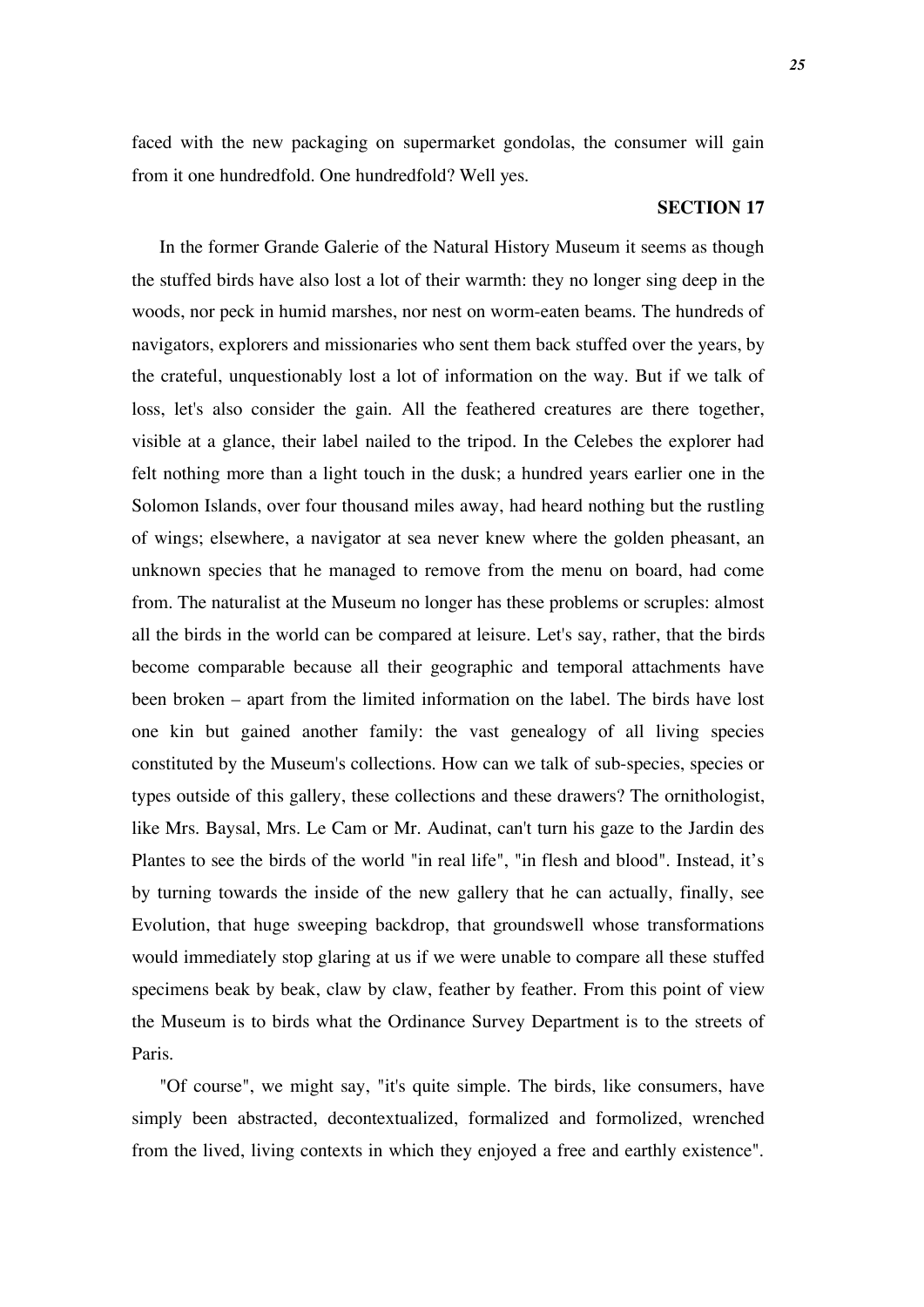Not at all. By progressive transformation we slipped the rats, pollees and birds from one context into another, one life into another, one vibration into another. In practice we never observe the move from concrete to abstract; always from concrete to concrete. We never leave the real for the formal, for we always slide from one real to another. Nor do we jump from the contextualized to the decontextualized, since we always wander from one institution to another. Is *SOFRES* not also a place? Small open-plan offices, no larger than the pollee's home, where after work, around a beer, the pollsters lead an existence as convivial as anywhere else. Is the Museum not also a place? A marvellous island, more valuable, with its centuries-old accumulation of drawers, cupboards, corridors, herbarium and files, than many tropical islands with their cheap palm tree.

#### **PLAN 18**

To measure the hiatus explaining transformations of information, we should also avoid two symmetrical mistakes: the first would be to forget the gain and to deduct only the loss; the second, that we're about to consider, would be to forget the loss. "The map is not the territory": a little proverb that should be borne in mind if both the megalomania of those who dominate the collection of traces, and the paranoia of those who think they are dominated by them, are to be avoided.

Unfortunately Mr. Nguyen's service didn't keep the old servo-controls that enabled him to get the sluices of Paris' water supply to "talk". I'd have liked to have heard the mechanical voice of the "talking sluices", recorded on tape, echoing in the silence of the *SAGEP* control room: "E.T. sluice, E.T. sluice, 75 degrees, 80 degrees, 85 degrees, sluice open, sluice open!". This choir of non-human voices travelling from the pumps to the ear of a human conductor would have thrilled me. Today, in this place that national security regulations prohibit us from revealing, everything is computerized. Not a drop of water from the tap (for drinking or otherwise) enters Paris without passing through this control board – except for rain water which falls on another service, the *SIAP*, at Clichy. From the point at which it leaves the purification plant until it is handed over to the two giants – Générale des Eaux and Lyonnaise des Eaux – sharing its distribution, and then on to the ninety eight thousand user connections, sensors measure the outflow, pressure and chemical quality of the water. Is it water that flows through this immense control panel on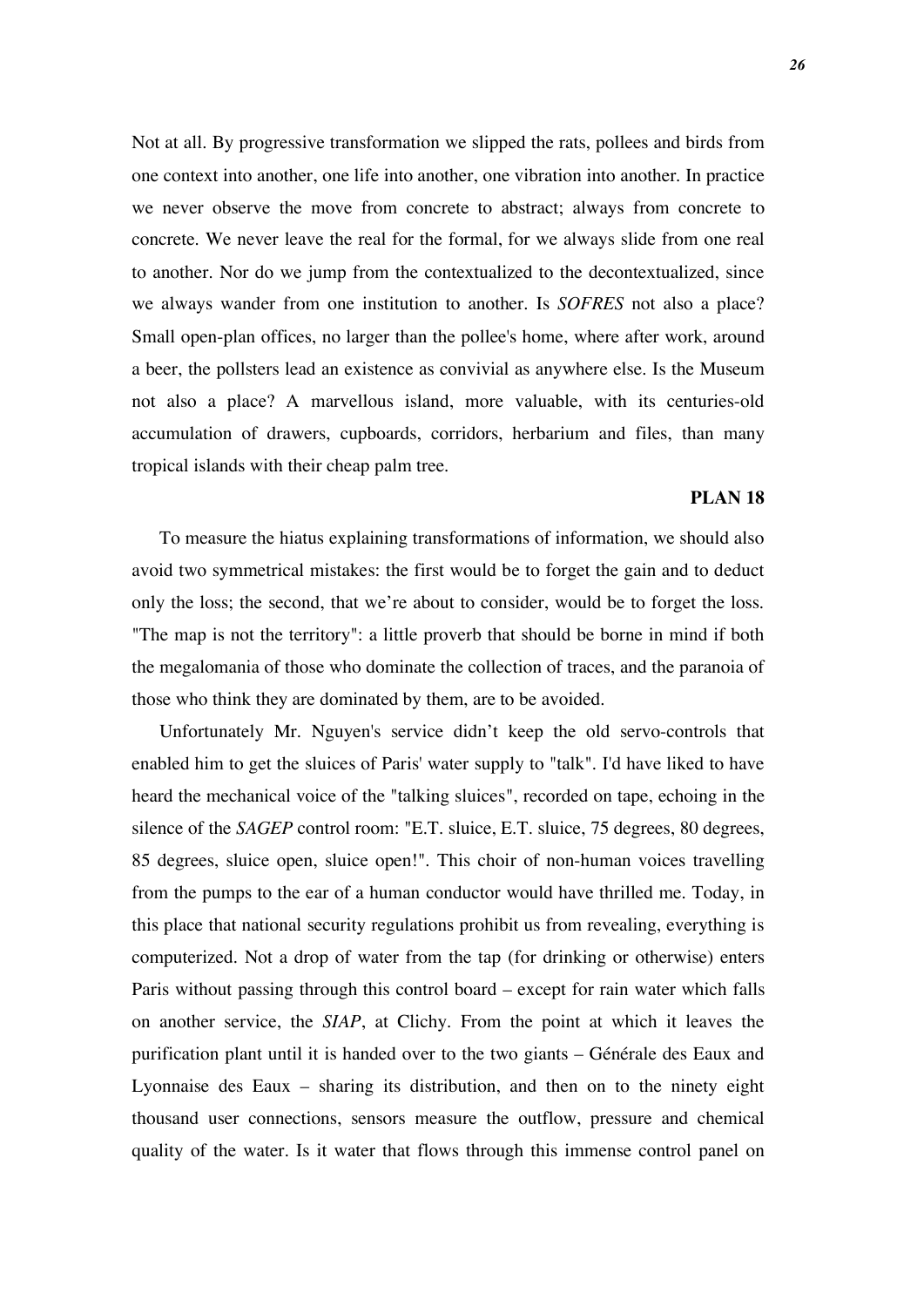which different coloured lights correspond to altitudes? Of course not, it's signals sent by sensors connected to the sluices – other paper slips, assembled by decentralized computers to which the most local regulations have been delegated by software. In addition to the flow of water in the pipes, we need the circulation of signs in wire networks. Water leakages must be avoided; data leakages must be mopped up. A neighbourhood of Paris can be drowned; or we can drown in data. Incidents that could break the pipes must be avoided; or shots that would overwhelm the operators, on the watch around the clock, hands on the controls.

The operators claim that this huge synoptic table helps to distribute water in Paris just as the instrument panel helps to pilot a Formula 1 racing car. For sure, it's a matter not only of information sent up, but also of orders sent down, down to the sluices themselves constantly regulating the dense network of over eighteen thousand kilometres of pipe work. Although every drop of water spends an average of six hours in their system before being consumed, in the operators' eyes (or rather, at the extremity of their joy sticks) the fluid behaves like a solid: it reacts immediately, so that they physically feel the vibrations under their bodies of the multitude of flows, and are able to anticipate the orders to give, in a flash, eyes riveted to the feedback from the water towers, reservoirs and exchangers. Yes, they steer the network: "Open Les Lilas! Close St. Cloud! Block Austerlitz! Careful at Montmartre!". If the four million consumers took their shower at the same time the pressure would suddenly plummet. Only the statistic dispersion of daily habits, depending on neighbourhoods, time schedules, equipment and factories, makes it possible to predict hiccoughs. Our operators are good sociologists, capturing statistical clouds that are far more precise than those of *SOFRES*, hour by hour, neighbourhood by neighbourhood. It's true that the proliferation of TV channels has helped to drown the peak that corresponded to commercial breaks in the film on TF1. On the other hand, there's no doubt about the two peaks that invariably correspond to half-time and the end of European Cup matches: thousands of toilets in Paris, used at the same time, flush away water from the bladders of all the city's football fans who've suddenly come unstuck from their couches!

The whole of Paris in colour on the screen and Parisians' most personal habits? No, nothing of Paris shows on the screen, apart from the overall destiny of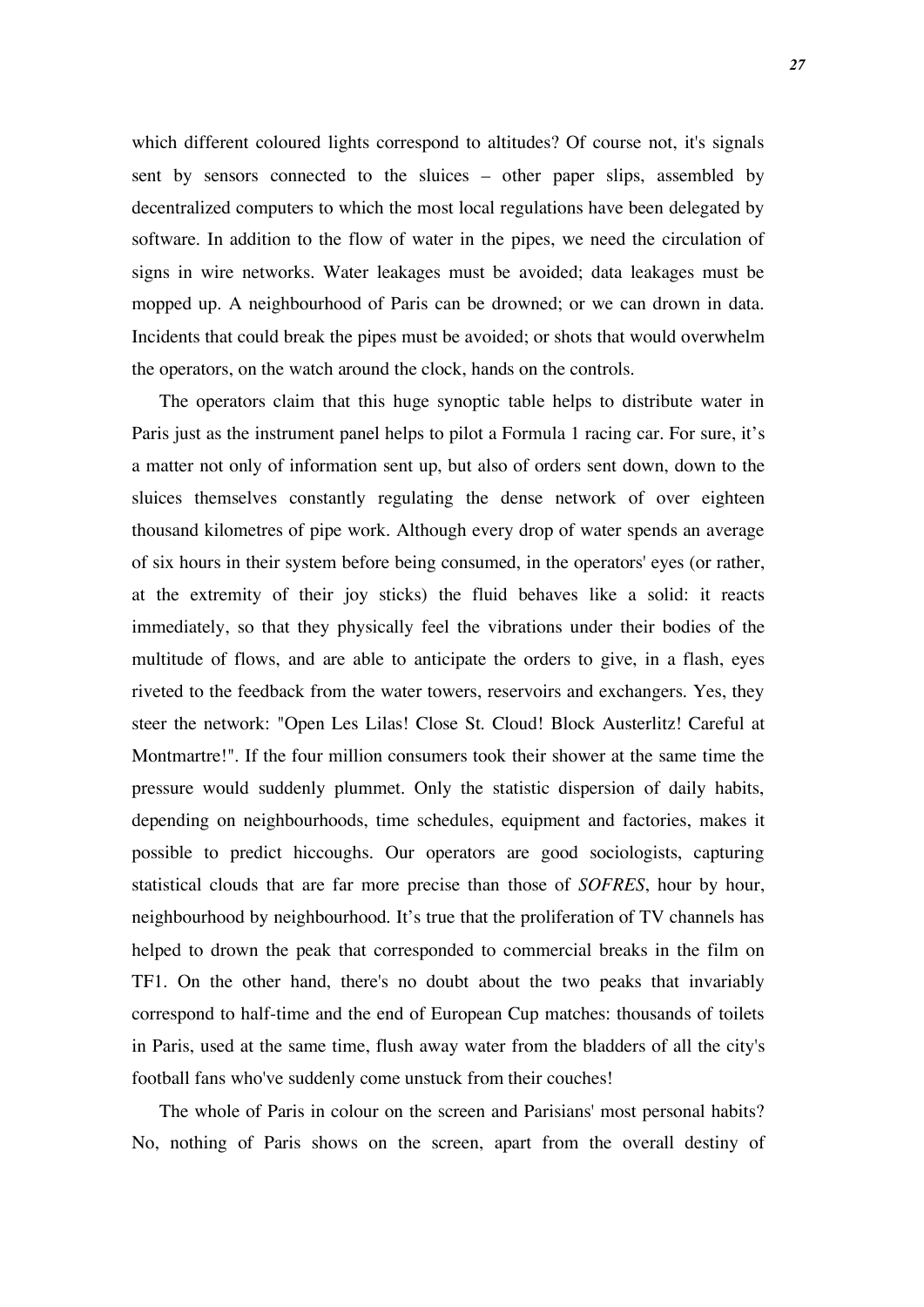1,150,000 cubic metres of water flowing under our feet without us ever noticing the piezometers, the debimeters, the bills, the servo-controls, the controllers or the operators. As their name indicates, the "pan-opticons" make it possible to see everything, provided we also consider them as "olig-opticons", from the Greek *oligo* meaning little, and found in words such as oligarchy. In the oligopticons we don't see a drop. If the *SAGEP* operators are able to run such a complex network so skilfully, it's because of the parsimony with which they accept data – obtained – on their screens. Their wisdom is proportional to their deliberate blindness. They gain in coordination capacities only because they agree to lose first water and then most of the information.

Megalomaniacs confuse the map and the territory and think they can dominate all of Paris just because they do, indeed, have all of Paris before their eyes. Paranoiacs confuse the territory and the map and think they are dominated, observed, watched, just because a blind person absent-mindedly looks at some obscure signs in a four-by-eight metre room in a secret place. Both take the cascade of transformations for information, and twice they miss that which is gained and that which is lost in the jump from trace to trace – the former on the way down, the latter on the way up. Rather imagine two triangles, one fitted into the other: the base of the first, very large, gets smaller as one moves up to the acute angle at the top: that's the loss; the second one, upside down in the first, gets progressively bigger from the point to the base: that's the gain. If we want to represent the social, we have to get used to replacing all the *double-click* information transfers by cascades of transformations. To be sure, we'll lose the perverted thrill of the megalomaniacs and the paranoiacs, but the gain will be worth the loss.

#### **End of the first sequence: Seeing/Circulating**

#### **PLAN 19**

At first it seemed simple: to encompass all of Paris in a gaze we simply needed to be high up, to stand back. But where should the camera lens be put? At the top of the tower of Montparnasse? No, the view would be too squashed. At the top of Montmartre – which would have the advantage of not seeing the hideous Sacré-Coeur? Yes, but the partial view would be too oblique. At the bottom of the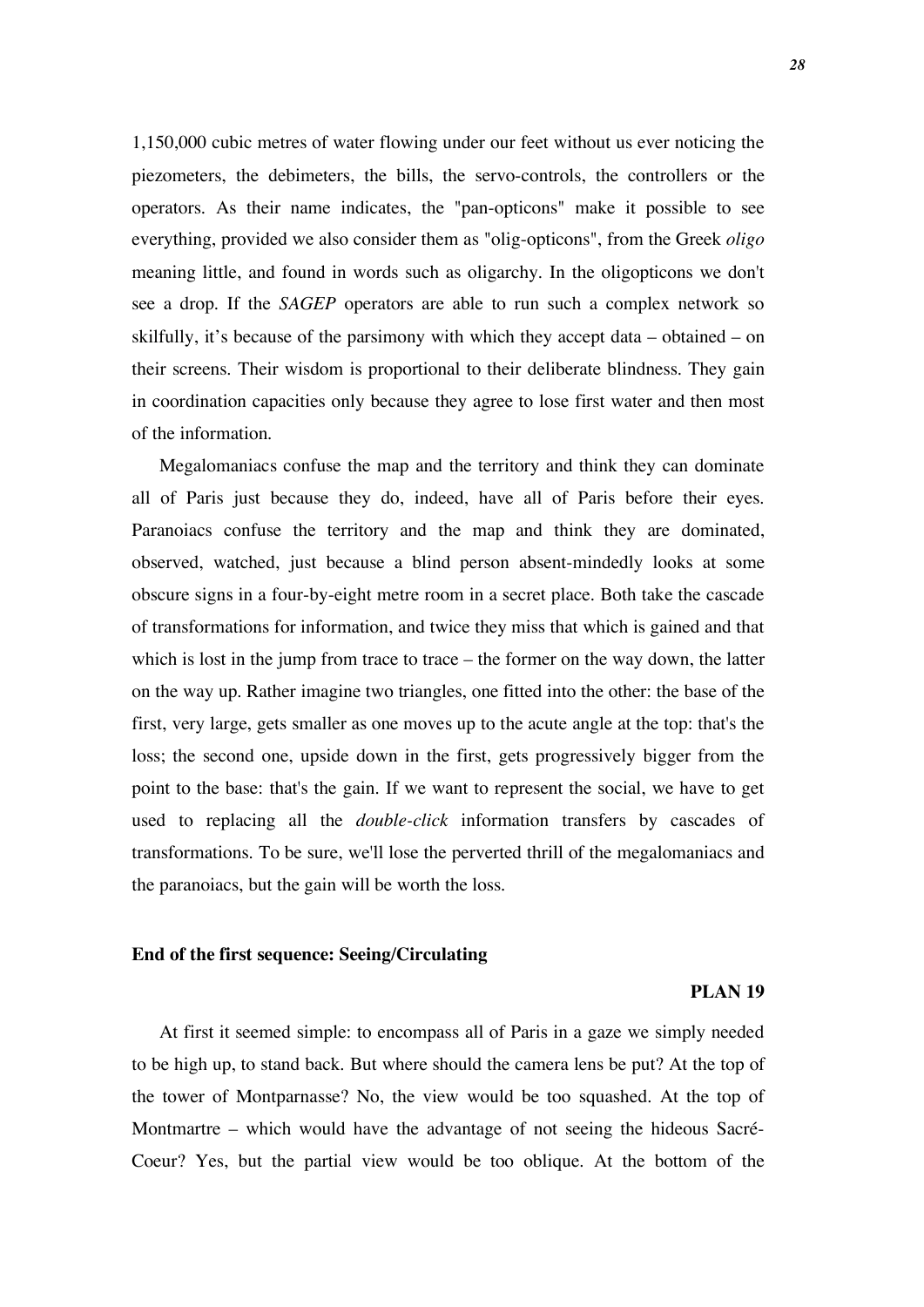catacombs? We'd see only a narrow corridor, partially lit. From the blind eye of a satellite camera? We'd get only one view. From the prime minister's window, at Matignon? We'd simply see a well-tended garden and not France, even though he governs it. From the balcony of the Mairie de Paris, at the Hôtel de Ville? An empty and cold square, cluttered with ugly fountains; nothing that gives life to this metropolis. Does that mean that Paris is invisible? "Move on, there's nothing to see". Well yes, let's do just that, let's move and then, suddenly, Paris will begin to be visible.

The initial point of view doesn't count; all that counts is the movement of images. All the images are partial, of course; all the perspectives are equal: that of the baby in its pram is worth as much as that of the Mairie de Paris, of Mrs. Baysal, of the employee responsible for inspecting what he calls the *regard*, the man- or draught-hole for visits and repairs in a sewer, water mains, a cellar or furnace. Does that mean we should mistrust images, always too weak, and let our thoughts jump to that which always defies meaning; reach up heroically towards an absent Society in which all these partial perspectives are set, towards a divine point of view which is the perspective of no one in particular? No, the photos collected for this web site preclude such a diabolical jump. Let's rather say that the visible is never in an isolated image or in something outside of images, but in the montage of images, a transformation of images, a cross-cutting view, a progression, a formatting, a networking. Of course, the phenomenon never appears on the image, yet it becomes visible in that which is transformed, transported, deformed from one image to the next, one point of view or perspective to the next. There has to be a trace linking them, making it possible to come and go, to travel in that lane, on that ladder of Jacob, transversally, laterally.

It's not easy to see a phenomenon, to make it appear. Infinite respect for images – iconophilia – is needed, and at the same time we mustn't pause, fascinated, on an image, since it points to something else, the movement of its transformation, the image following it in the cascade and the one preceding it. Iconoclasm would be contempt for images under the pretext of their not being the thing itself, of wanting to have access in one fell swoop to the real Paris, seized directly. Idolatry, iconolatry, would mean freezing on an image, believing it made sense, when in fact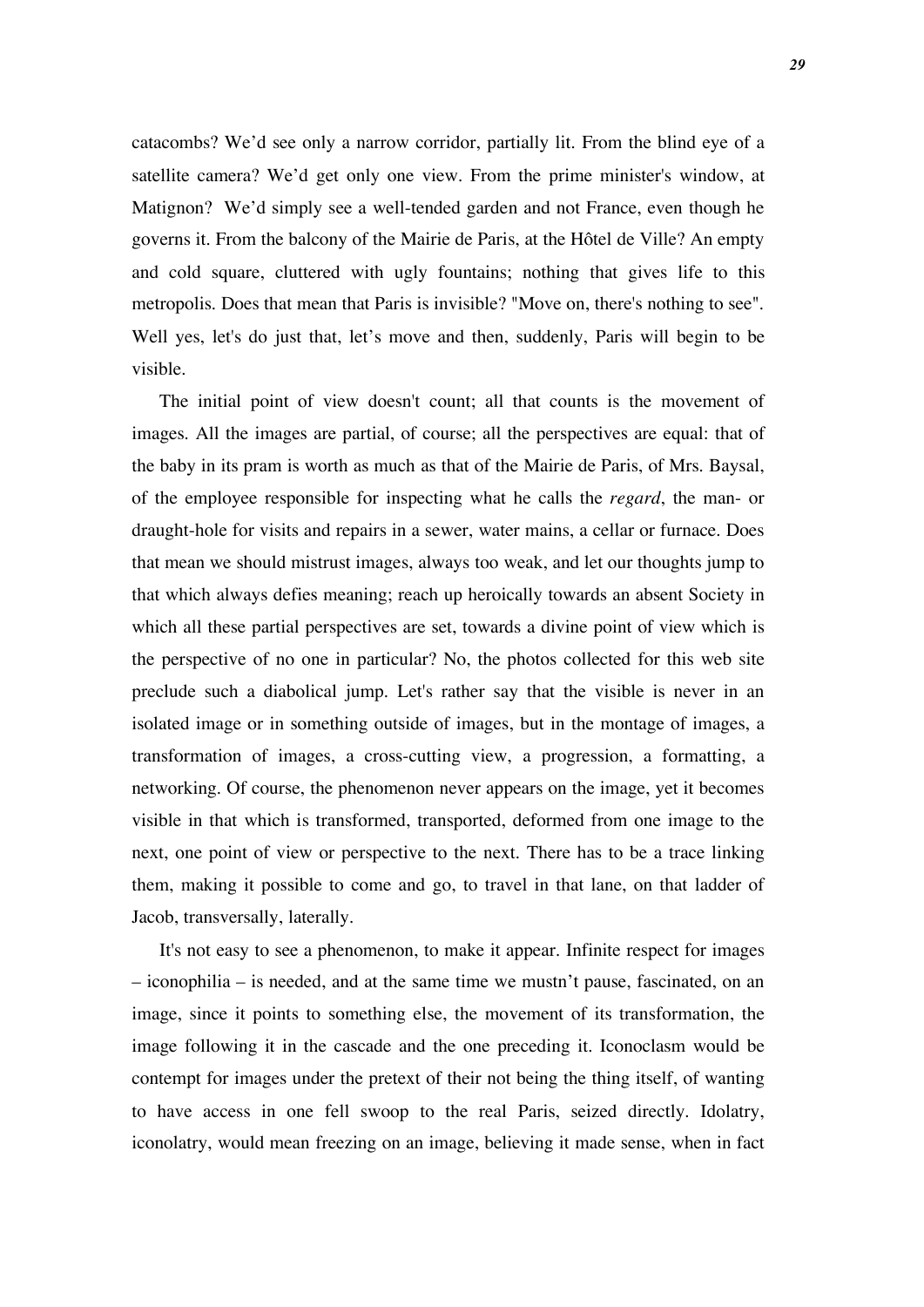it is simply passing, designating the one preceding it and the one following it. It's difficult to adjust the gaze to traces without immediately obtaining the fuzziness of either fetichism or iconoclasm. For the image to be clear, with neither supplement nor residue, it must represent only itself, without relating to any prototype. At the same time, it has to agree not to catch any gaze except to afford it the opportunity of grasping the movement from one image to the next. Yes, we touch, we refer, we see; but provided that with our gaze, our forefinger, we point to the course from one trace to another, through the successive abysses of transformation. If we have this virtue then yes, we can see, we can represent the social, the world around us.

A charitable reader will perhaps acknowledge that we have avoided the two perversions of idolatry and iconoclasm, but only to succumb to a far more serious mental disease: near maniacal obsession with dockets. We readily admit, there is something strange in this exclusive attention to the movement of inscriptions. Yes, we are mad about traces. Or rather, we only take advantage of computer technology to understand the extent to which we live in less complex societies than in the past. We gradually slide from complex relations to simply complicated ones. The difference between the two is based precisely on the absence or presence of tokens – in the broad sense that we have given to this word.

Complex relations force us to take into account simultaneously a large number of variables without being able to calculate their numbers exactly nor to record that count, nor, *a fortiori*, to define its variables. The lively and animated conversion we're attempting, leaning on a bar counter, is complex, as is the course of a ball and the play of football teams in a match, or the fine coordination through which an orchestra listens to or filters the emanation of each instrument and voice. By contrast, we'll call "complicated" all those relation which, at any given point, consider only a very small number of variables that can be listed and counted. Mrs. Baysal, like everyone else, leads a rich and complex life: the management of timetables at the Ecole des Mines is only complicated; that is to say, at any moment it involves only the folding of a sheet of paper, a list, a task, before moving on to the next one, itself simplified. Complex relations comprise a multitude of equally complex relations; they link together series of simple relations. The art of conversation could be seen as an extreme; the opposite extreme would be the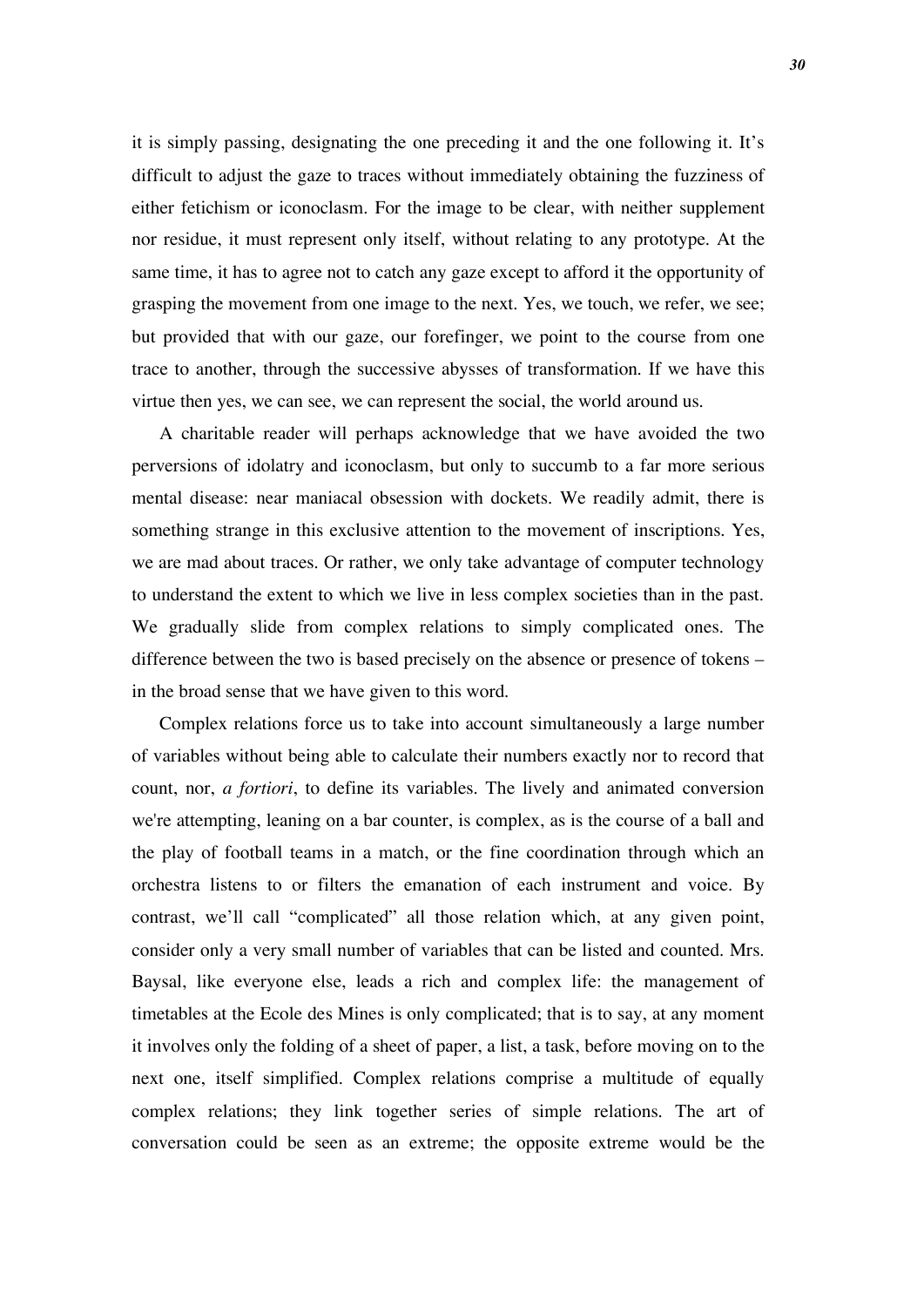computer, a complicated folding of relations that the indefinite redundancy of the machine allows us to process as series of zeros and ones.

As far as we're concerned, we don't prefer complicated to complex relations. The former have the sole advantage of making things more easily visible because each step, each link, each jump, is the subject of an inscription that can be described and even photographed. Industry calls "traceability" the ability to follow a part from its design through to its sale, via its entire production process. The "quality control process", now widespread, has the effect of enhancing that traceability by multiplying inscriptions, labels, diverse descriptions, in short, those famous paper slips that we track like a dog tracks a hare. By becoming more complicated, the organizations that produce Paris simplify themselves to the same degree – hence, the proliferation of computer screens visible on almost all our photos, whether they concern the weather, water, nerves, rooms, roads or living species.

The term information societies has little meaning if it's supposed to refer to the generalization of *double-click* information transfers. It remains relevant if, through it, we can distinguish the increasing materialization, in bauds and bits, of what until now was considered to be the unfathomable spirit of social life. The more information spreads and the more we can track our attachments to others, since everywhere cables, forms, plugs, sensors, exchangers, translators, bridges, packets, modems, platforms and compilers become visible and expensive – with the price tag still attached to them. On this web site we simply take advantage of the thickening of relations, of the continuous underscoring through which the most minute connections seem to be marked with a highlighter. Owing to files and print-outs, each relation, even microscopic, becomes the drosophila of the social sciences, expressing in enormous dimensions that which has hitherto been too complex. Because of this slight shift towards complication, the reader will perhaps forgive us for our myopic obsession with the trails of traces.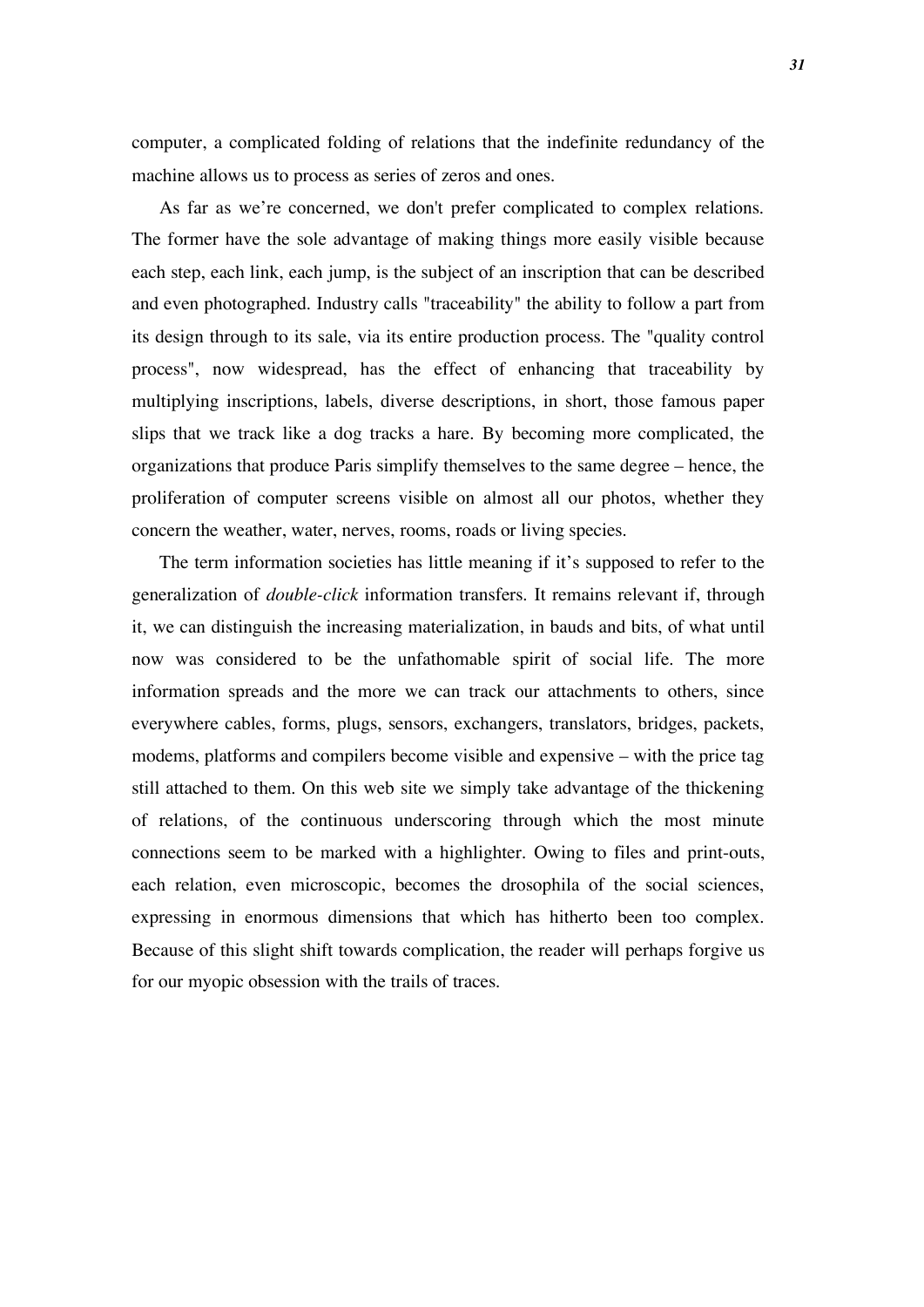## **Second sequence: Proportioning**

## **PLAN 20**

Water, electricity, telephony, traffic, meteorology, geography, town planning: all have their oligopticon, a huge control panel in a closed control room. From there very little can be seen at any one time, but everything appears with great precision owing to a dual network of signs, coming and going, rising and descending, watching over Parisian life night and day. No single control panel or synoptic board brings all these flows together in a single place at any one time. On France-Telecom's Ile-de-France supervision screens, warning signals indicate congested segments of the telephone network. Skeins of coloured lines reflect the scattered activities of millions of Parisians within the city and beyond. The jumble on the screen at midnight on 31 December, when everyone calls everyone else, is not the same as on days when a popular TV game saturates two telephone exchanges in the city centre at the same time. No bird's eye view could, at a single glance, capture the multiplicity of these places which all add up to make the whole Paris. There are no more panopticons than panoramas; only richly coloured dioramas with multiple connections, criss-crossing wires under roads and pavements, along tunnels in the metro, on the roofs of sewers. Through the half-open windows of these control rooms we can see what anyone would see if they were limited to their own perspective: a glimpse of gardens and roofs; very little in fact, so we may as well go back to the phosphorescent screens, down into the Cave. We thus have the choice: either the oligopticons and their traverses, or fixed, blind viewpoints. The total view is also, litterally, the view from nowhere.

The path we have followed, sniffing along the trail, short-circuits both Paris and Parisians. No path leads to either the global context or local interaction; our social theory metro line stops at neither the "Society" nor the "Individual" station. It seems,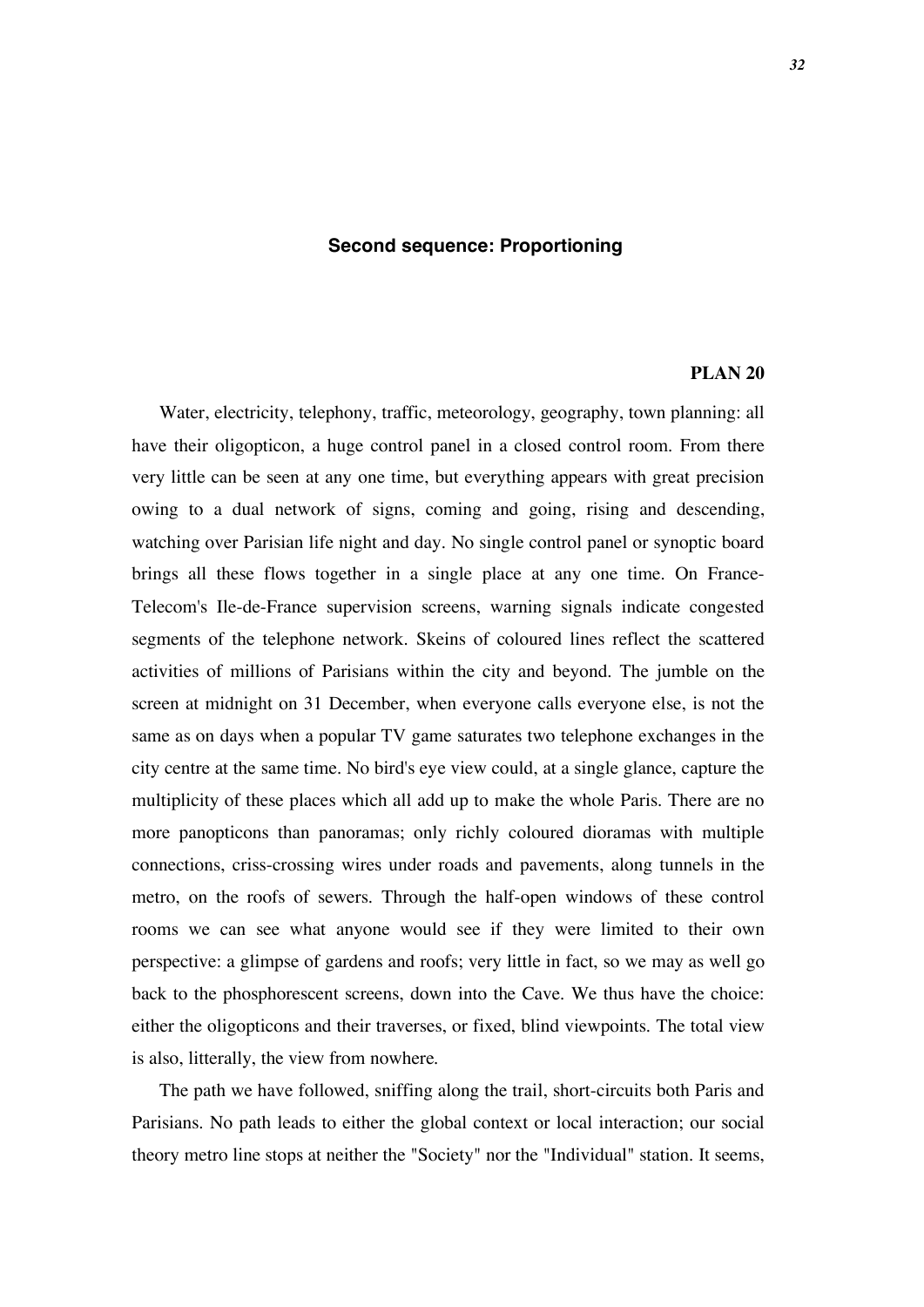rather, that we again need to distinguish cold from hot, real from virtual. At room temperature it's as if there were only one big Paris in which more or less crushed, constricted individual interactions were lodged. But as soon as things warm up, Paris is dispersed into a multitude of offices, each of which sees a bit of everything in the trajectories of various paper slips. As for the individuals, either they remain at their single, particular perspective and limit themselves to an unassignable, invisible, non-existent point; or they connect to one of the circuits of paper slips and undergo the most amazing transformation, for they too start wandering through Paris, stretched out, multiplied, scattered, increased, distributed.

A new question arises, at so to speak "high temperature", that we couldn't even imagine at "low temperature". What is there between the two kinds of strand, those drawn by oligopticons and the others by the rapid movement of the former individuals, now distributed? In the real Paris, when we left Society we would zoom in on the individual in a continuous movement from the macroscopic to the microscopic. Likewise, when we left local interaction we would shift to the broader frame of Society without which relations were insignificant. We had visualized Paris like a set of Russian dolls fitting snugly into one another. But in the virtual Paris the strands are all of the same dimension, all equally flat. They are connected and superimposed like so many spider webs; there's no way they can be arranged by order of magnitude, from the encompassing to the encompassed, the enveloping to the enveloped. Yet aren't they well ordered? Aren't there big and small? Winners and losers? Yes, but this work of proportioning, measuring and relating, these painstaking decisions on the major and the minor, are added to all the other work tracked until now. The proportioning also circulates in Paris – against the background of Paris: another brightly-coloured vehicle that we can track by following the shrill wail of its siren.

#### **Step five. Summing up**

## **PLAN 21**

What is unquestionably the "biggest" of all objects? The starry vault above us. Could the sky itself be also the end-product of a progressive deambulation? Of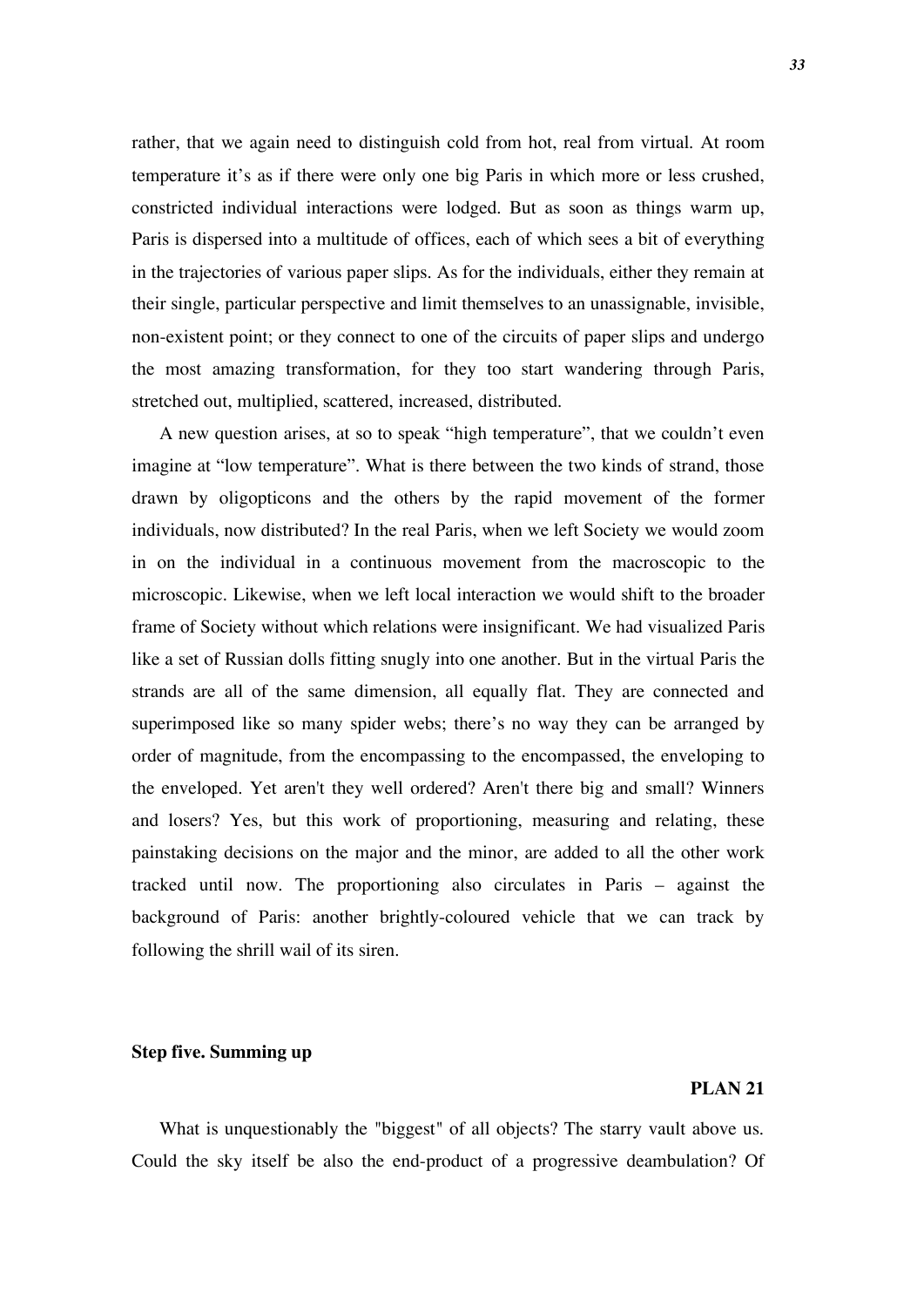course: the sky – galaxies, pulsars, dwarf stars, stars, planets – has to circulate somewhere in Paris, like water, gas, electricity, the telephone, rumours and surveys. There's no way, we now realize, that we can grasp the structure of the universe by looking up at the grey and polluted skies of Paris. On the contrary, we have to focus on channels through which the entire sky moves in the form of a dual series of adjustments, and from that continuous flow take something that serves as a reference, that has the shape not of an image but of a transformation of images. These days we see clearly only if we look at the phosphorescent light of some computer screen.

Tinkling away at her keyboard in the library offices of the CNRS astrophysics institute, boulevard Arago, our friend Suzanne Laloë works on the million and a half currently recorded celestial objects constituting the sky. As head of the Paris branch of the Simbad database (Set of Identification, Measurements and Bibliography for Astronomical Data – kept up to date by the Strasbourg data centre), she enriches the file of each of these objects with articles from throughout the world, that in one way or another refer to them. Articles drawn from the eighty publications analysed by her team, received by post or email every morning, are entered into the database accessible on the Internet. Simbad thus redistributes, throughout the world, all the references produced by the astronomers' small community. Does Suzanne watch the sky or the literature on the sky? Does her cursor point to a cluster of galaxies or a heap of articles? Both, and that's precisely what makes this unique oligopticon so interesting. Before focusing their instruments on a point in the sky, astronomers can ask Simbad, for example, for "the list of all galaxies with a redshift greater than four on which there has been at least one publication". Without this valuable information the telescope's mirror would vainly turn towards new galaxies and the astronomer would be unable to distinguish the object she was aiming for. She would see nothing but spots. One can find one's way in the sky provided that one is not drowned in literature on the sky.

The Little Prince was wrong to mock the businessman who owned and counted stars: "'It is entertaining' thought the little prince. 'It is rather poetic. But it is of no great consequence' " (p. 45 Ed. Mammoth, 1998): poets eternal failure to understand the greatness of bureaucrats! Without Simbad astronomers would be no more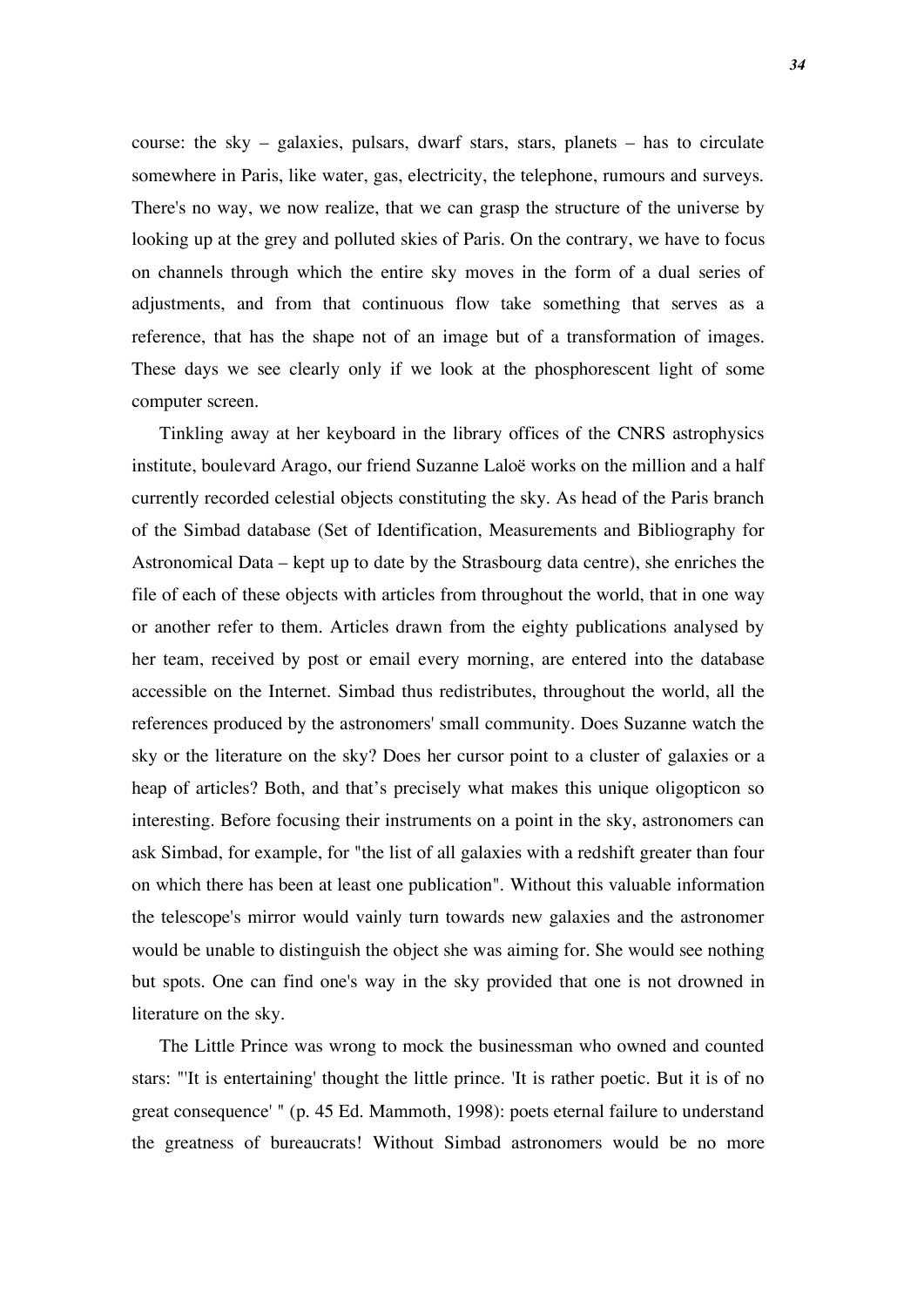equipped to find their way in the sky than passers-by would be in Paris if the Ordinance Survey Department disappeared; Arcturus would vanish as quickly as the position of Gaston Rebuffat street. The value added by the database – fed in cooperation with Nasa – stems from Suzanne's and her Strasbourg colleagues' painstaking work checking that the name used in each of the articles corresponds to the one officially approved by the International Astronomic Union: an exhausting task of cleaning up articles written by astrophysicists who at times lack precision, so that Arcturus, known since Antiquity, is sometimes called HD 124897, sometimes PPM 130442, and sometimes [HFE83] 1018.

Philosophers of language have rambled on a lot about the capital question of whether or not "the evening star" has the same reference as "Venus". With Simbad, Suzanne Laloë's instructions are precisely not to solve this thorny issue too quickly. One celestial object can hide another. What a telescope on the ground calls MSC 263.9-3.3, one aboard a satellite may refer to as 1E 0840.0-4430. These may be synonyms, in which case the database - the "obtained" base - should replace them all by a single referent: "Arcturus", for example. But from the same angle, the astronomer may have aimed at a neighbouring star, and may use the same name to refer to an object separated by millions of billions of miles: "One has to be careful", explains Suzanne, "not to group together clusters of synonyms too quickly, because then it's really difficult distinguishing them again, we don't know anymore which is which! We're not astronomers, we're library scientists, we're not allowed to make celestial objects disappear!" In contrast, at other times she'll readily delete illidentified objects at the click of a mouse, objects that have entered her database by mistake and clutter it. For example, an clumsy astronomer may have thought he'd seen an object that will subsequently remain invisible since no one can find evidence on Simbad of what he thought he was talking about! His article would have roamed through the dark world of data, as obscure as intergalactic space.

Where is the sky and what are its dimensions? Don't let's be in a hurry to answer that it is infinitely larger than the small office in which Suzanne works, obviously extending beyond the Astrophysics Institute. Or, with all our usual reflexes of scepticism, cynicism and critical minds, state that the sky is simply as big as this list, this catalogue of celestial objects, and hence no bigger than a quadrilateral as wide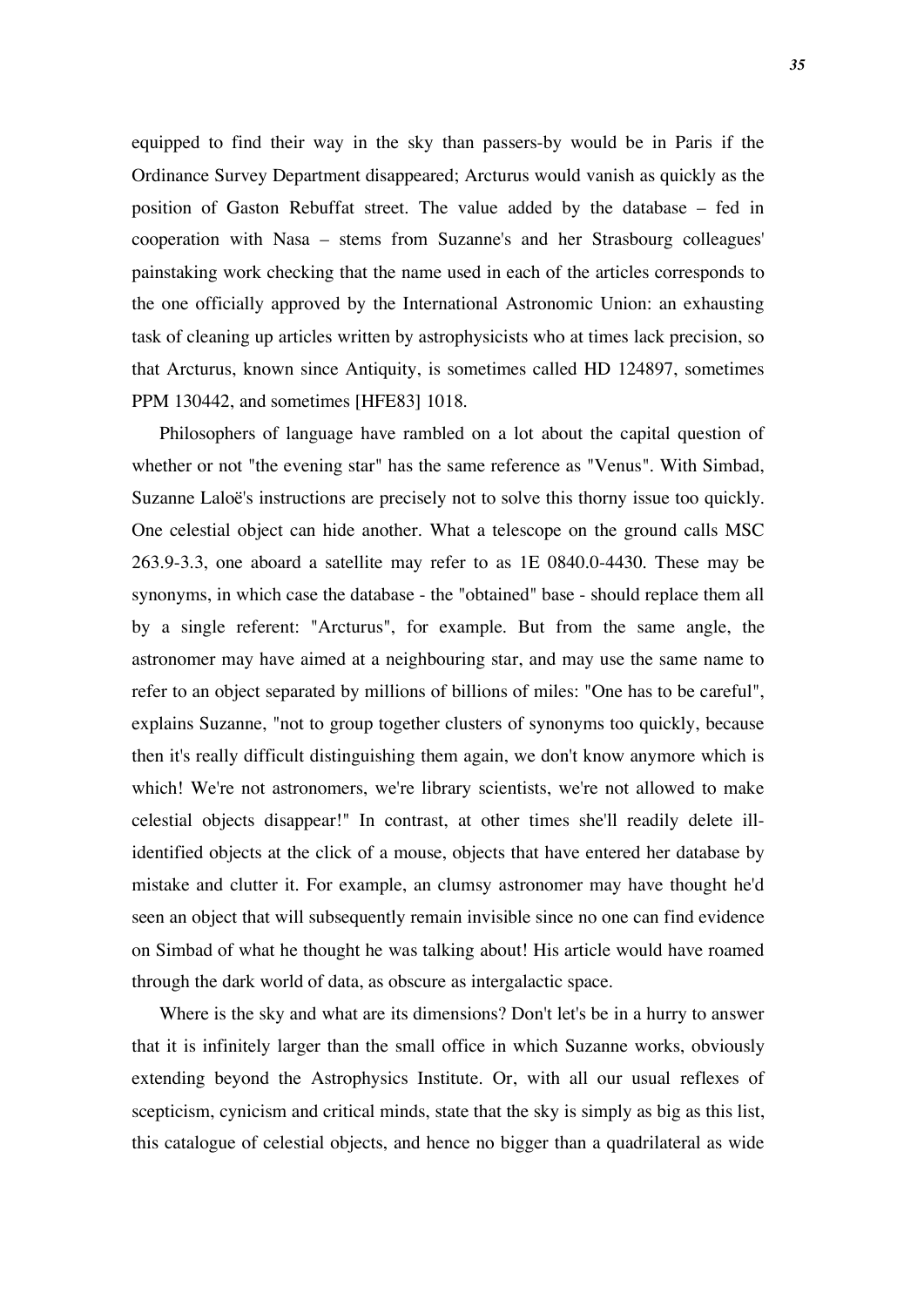as two A4 sheets, twelve inches thick: a ream of paper that refers to nothing; a derisory mass of symbols. The notion of a circulating referent introduced above enables us to negotiate this gap fairly intelligently. The sky is simultaneously over there, over here, and in our minds. There's no reason to doubt its entire reality, nor to believe that that reality would be any more whole if in one vertiginous bound we could leap into sidereal space. Yet we're not shut up in that office of the Observatory, prisoners for life behind sheets of pixels, dreaming of possible freedom that direct contact with the galaxies would finally guarantee us. No, at the click of a mouse, through a series of links, we're connected to a galaxy that is thus rendered visible and accessible. But the galaxy Z 0040.1-0148 is not the external referent of the word "Z 0040.1-0148", as those who constantly pit words against things and things against words believe. Rather, it's what runs along this fragile thread like an electric fluid. "GEN+1.00124897" refers to the quality of the current sliding along, stemming, in part, from Suzanne's and her colleagues' constant efforts to establish a "tension" between the cluster of articles and the celestial objects to which they refer. Our knowledge is neither limited nor absolute; it circulates through its transformations. Once the price has been paid for these means of transport, yes, it is indeed the whole sky that Suzanne dominates and sums up from this tiny head end in the boulevard Arago in Paris.

## **PLAN 22**

Why this prolonged focus on the progressive, intermediate and almost tubular nature of the reference? Because all the other calculations of scale depend on it. Elsewhere in Paris, at the Montsouris Park for example, Météo-France also sums up the sky, although a different one, the sky of today's weather on Planet Earth and especially in Ile-de-France. Elsewhere, in Rue Crillon, Airparif also draws up the map of the sky, but once again not the same one since it concerns the quality of the air breathed in by the inhabitants of the Earth, or rather of Paris and its suburbs. If we omit the tubular nature of all these skies, each circulating in its narrow network of reference, we believe ourselves capable of ordering them from biggest to smallest: galaxies first, then the solar system, then the complex system of the upper atmosphere, Ile-de-France, Paris, the particles belched out by millions of exhaust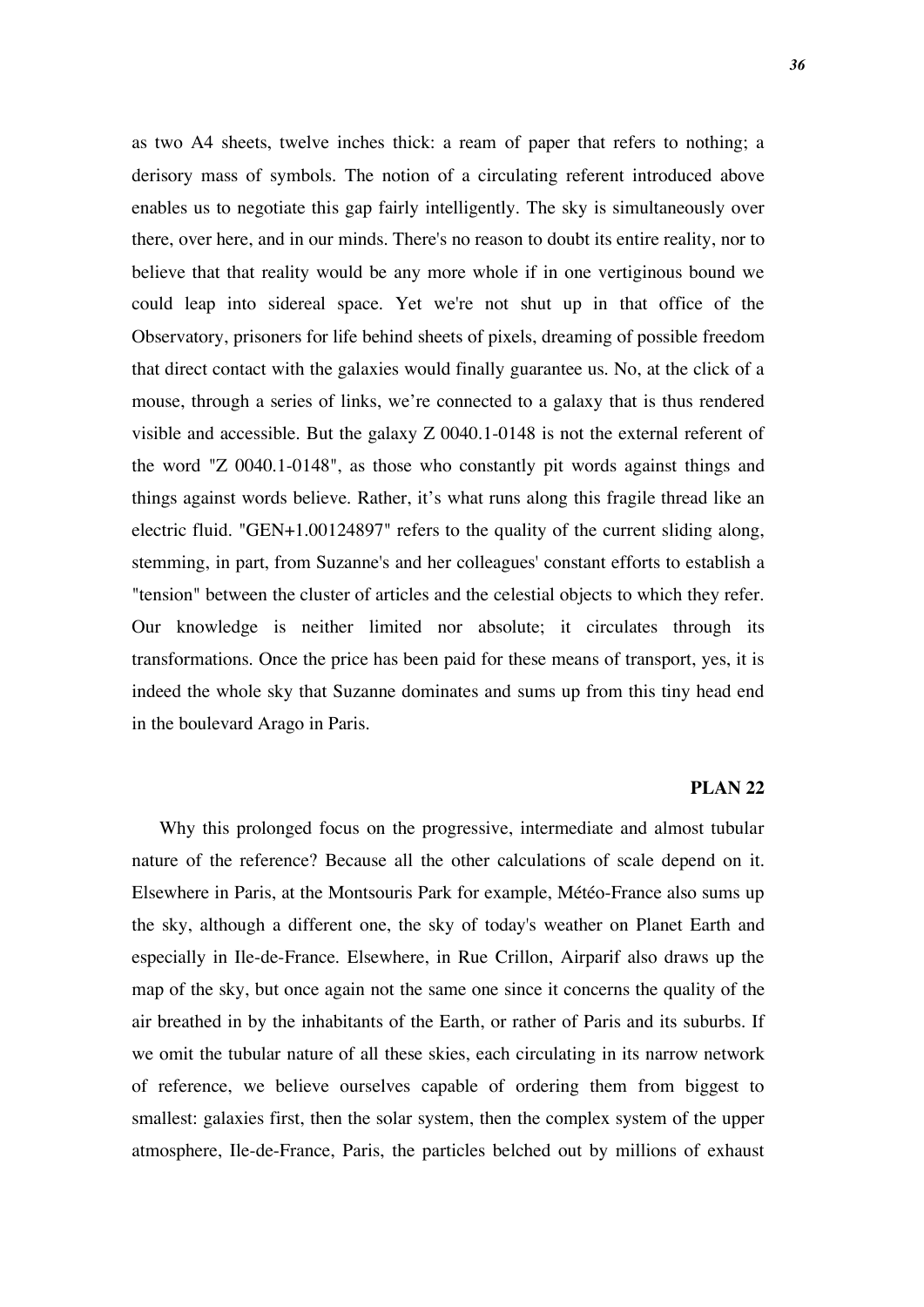pipes, and finally me, the average civilian who has trouble breathing at a major intersection and once again returns to my doctor to treat chronic asthma. We could end up aligning all these skies in successive layers, like in a travelling shot sliding from the omniscient view of God to the minuscule perspective of a mite.

But as soon as we fold the different forms of reference back into their respective channels and roll them laterally towards their referent, the zoom becomes impossible. Their centre is everywhere, their circumference nowhere. Suzanne Laloë's intergalactic space on the second floor of the Astrophysics Institute is added to that of the weather in the Moutsouris park, which in turn is added to that of the map of pollution peaks published this morning in *Le Petit parisien*. They sum up all these skies, just as the gas network is laid alongside the electricity network, itself next to television cables. We note that they circulate side by side in narrow pipes, identified elsewhere on another map: that of the roads planning department on a scale of 200 to 1. Yet they don't overlap, are not reduced to each other. Nothing sums them up; no camera will ever be able to zoom gradually from cable to sewer. Their forms of reference can coexist without ever being entangled.

## **PLAN 23**

The economy is hardly smaller than the sky, that is, if we are to believe its prophets who treat it as the "impassable horizon of our time". Everything is claimed to be situated within it. We are said to zoom gradually from the macroeconomic to the microeconomic, from the unquestionable laws of the international market to the microeconomic transactions in which I force myself on Tuesday mornings to rationally calculate the price of the apricots I want to buy at the Maubert market. If this prophesy were exact, on what scale would the market news service (SNM), run by Mr. Defaix at the Agriculture Ministry, 3 rue Barbet de Jouy, be situated? With his 135 agents and 45 million francs he makes a pure and perfect market of 40 billion francs visible and transparent – at least to himself (Suzanne needed only a few million francs and some twenty people full time to encompass the entire universe!). Owing to this service, all the wholesale markets of France and Navarre are present on the Minitel information service "36-17 SNM". Now there's a nice oligopticon!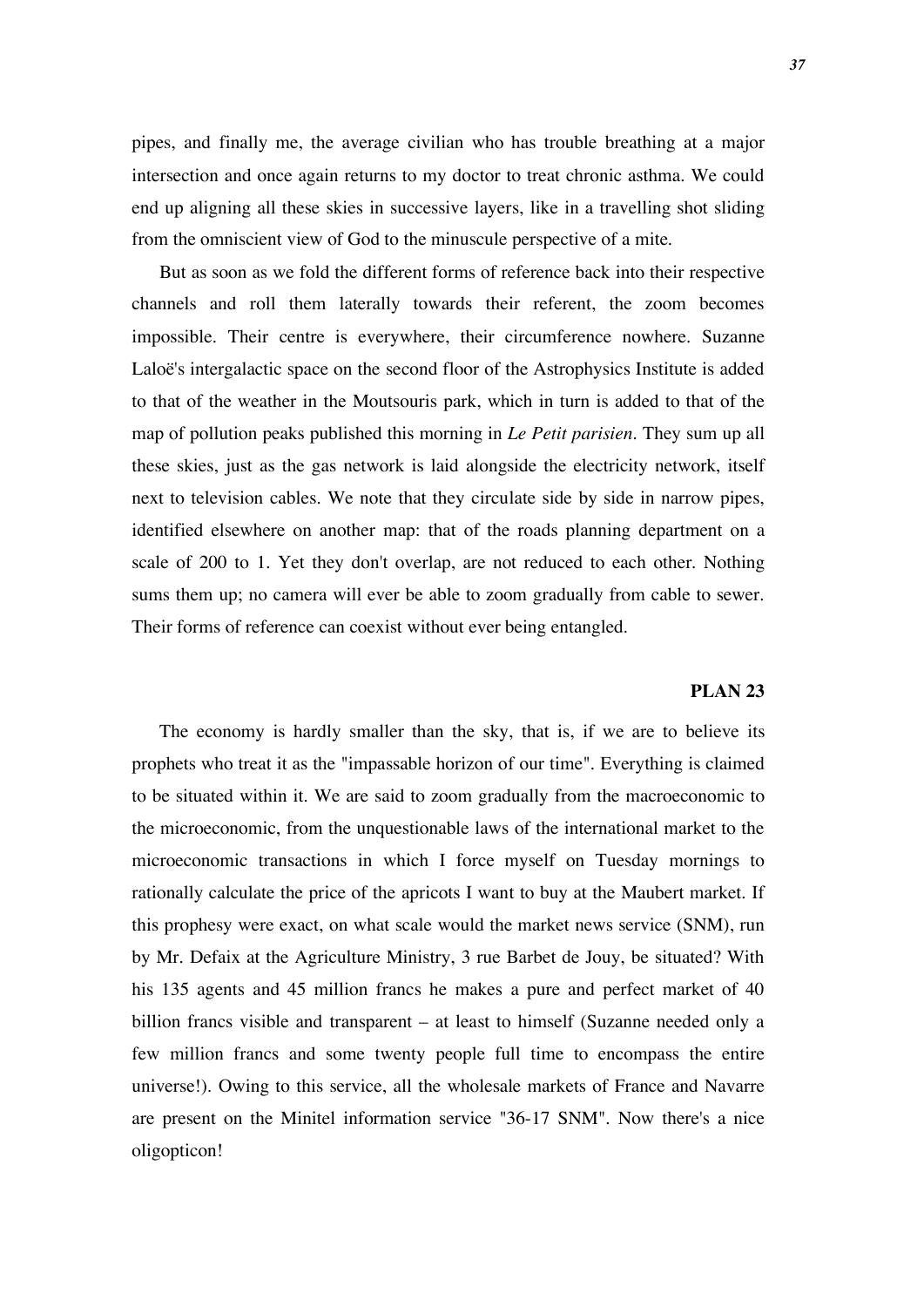What are apricots worth this morning at Rungis? Although I felt an apricot, weighed it in my hand and tasted it, I was still unable to extract a price from its juicy flesh. I may not be a specialist, but the wholesaler at Rungis hardly knows more than I do. Standing in front of his cases of fruit lined up in the hall, he waits for the buyer on his bicycle, order forms ready. Both have before them yesterday's market price list as well as a short comment by the SNM which, for the benefit of the ministry and Brussels, and for all buyers and sellers, has forecast tomorrow's prices. As Mr. Defaix, an expert in both sociology and economics explains: "There's no rational base to price fixing, it's deals and deals; we record independently; we're the only completely free ones in this branch, and it's thanks to us that a perfect market exists, as if all wholesale markets in France participated in price determination in a single market hall".

Ah, here comes the analyst Eric Engel, carrying a listing, a Bic pen, yesterday's green market price list and his briefcase. Everyone knows him here at Rungis. He strolls up and down the fruit and vegetable stalls every day, part of the small team of fifteen people that the SNM deploys continuously in Europe's biggest food market. Let's follow him closely because the price of apricots depends precisely on peculiar manner of crossing through Rungis. Note, he's not supposed to inspect the quality of products. When he weighs the fruit carefully in his hand, tastes it and compares it, the idea is to collect information on what wholesaler after wholesaler, buyer after seller, started to negotiate that very morning, from deal to deal. He's not asked to proceed by means of opinion polls, like our friends at Sofres, in Créteil, nor by panel; nor is he asked to go everywhere. His skill consists in trying to extract from sellers and buyers the price at which they have really negotiated, each one with a slight advantage in telling the truth – and in lying a little. ("Perhaps he told you that he sold his lemons at 6.5 francs a kilo, that's his problem, he won't sell any!", a buyer whispers to him.) As he moves along the hall Mr. Engel becomes a more and more valuable source of information; he's starting to know the prices of the day that confirm or invalidate the previous day's forecasts, grade by grade, variety by variety ("Where's the beetroot?", "Around 6", "Yeah 6, like mine."). He hears fewer and fewer lies since in exchange for the information received he can provide the averaged out sum that neither buyers nor sellers know yet but that they'll be able to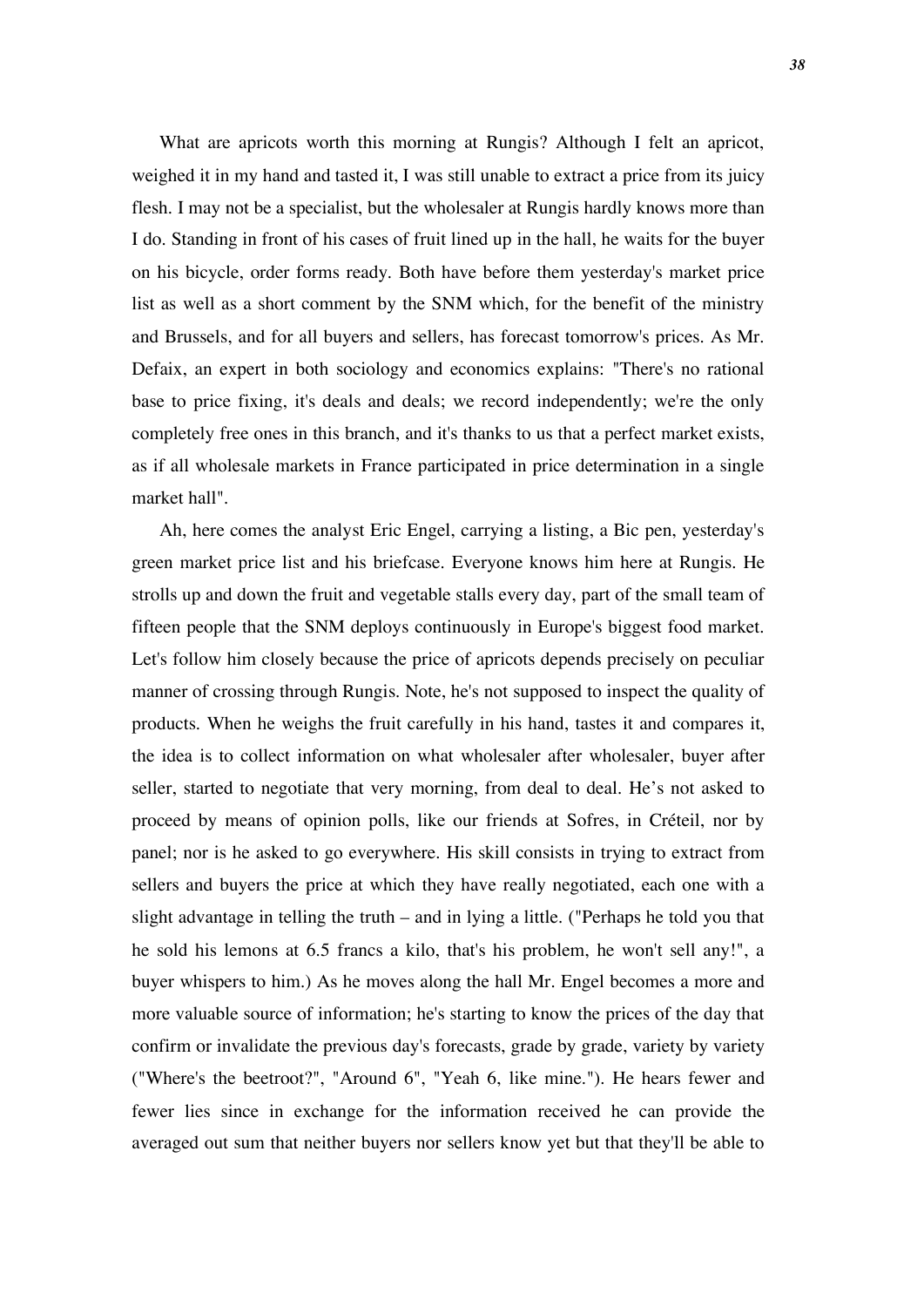see shortly on their Minitel screens. The scoop he offers them comes straight from the mouths of all his former informers! The difference is that he circulates freely and independently, whereas they negotiate their incomes. The action of all concerned becomes visible only in the column of figures on Mr. Engel's listing, corrected by hand, and now added to yesterday's prices.

In conference room number 226, "Fruit and vegetables", in the SNM offices, Mr. Engel compares his prices to those of other analysts and they calculate a mean. They then start the tedious process of reviewing all the products in alphabetical order: garlic; choice grade artichokes; second grade artichokes; aubergines from France; aubergines from Holland, and so on. Mr. Engel notes the mean on a blank synthesis sheet. The gathering looks like a school staff meeting grading term papers. Gradually the previous day's forecasts, corrected, become that day's prices. Products no longer in season are scrapped: ("Has anyone seen spinach today?", "Not a leaf!", "And lettuce, seen any?", "Damn expensive hey! Even the Chinese didn't want any"). Mr. Engel adds a little comment on the market trend after each agreement: "The apricot supply that developed quickly has not adjusted to demand. This morning at Cavaillon and Chateaurenard 1,070 tonnes were presented for sale". Tomato prices remain stable. On a visit to Bayonne the agriculture minister will read the SNM fax in the car on the way to the airport. At least this time they won't throw tomatoes at him; maybe apricots though!

We now know that it's impossible to set the Market News Service within an ordered relationship that ranks economic phenomena from the macroscopic down to the microscopic. Depending on the time of day and the quality of his work, the SNM analyst will represent either a young newcomer that the others rag by pulling the wool over his eyes – so that he's just as lost as I am when I'm robbed at the "Mammon fruit and vegetables" stand of the Maubert market – or the combined action of thousands of agents countrywide, waiting for a global decision from his sheet of paper on what they've earned or lost, what they've all accomplished collectively in the previous half-day – not to mention the past five years of transactions memorized by the service's computers. The overall frame of the French market, the spatio-temporal context in which fruit and vegetables are sold, can be obtained only by the constant circulation of the 150 SNM officials. Without their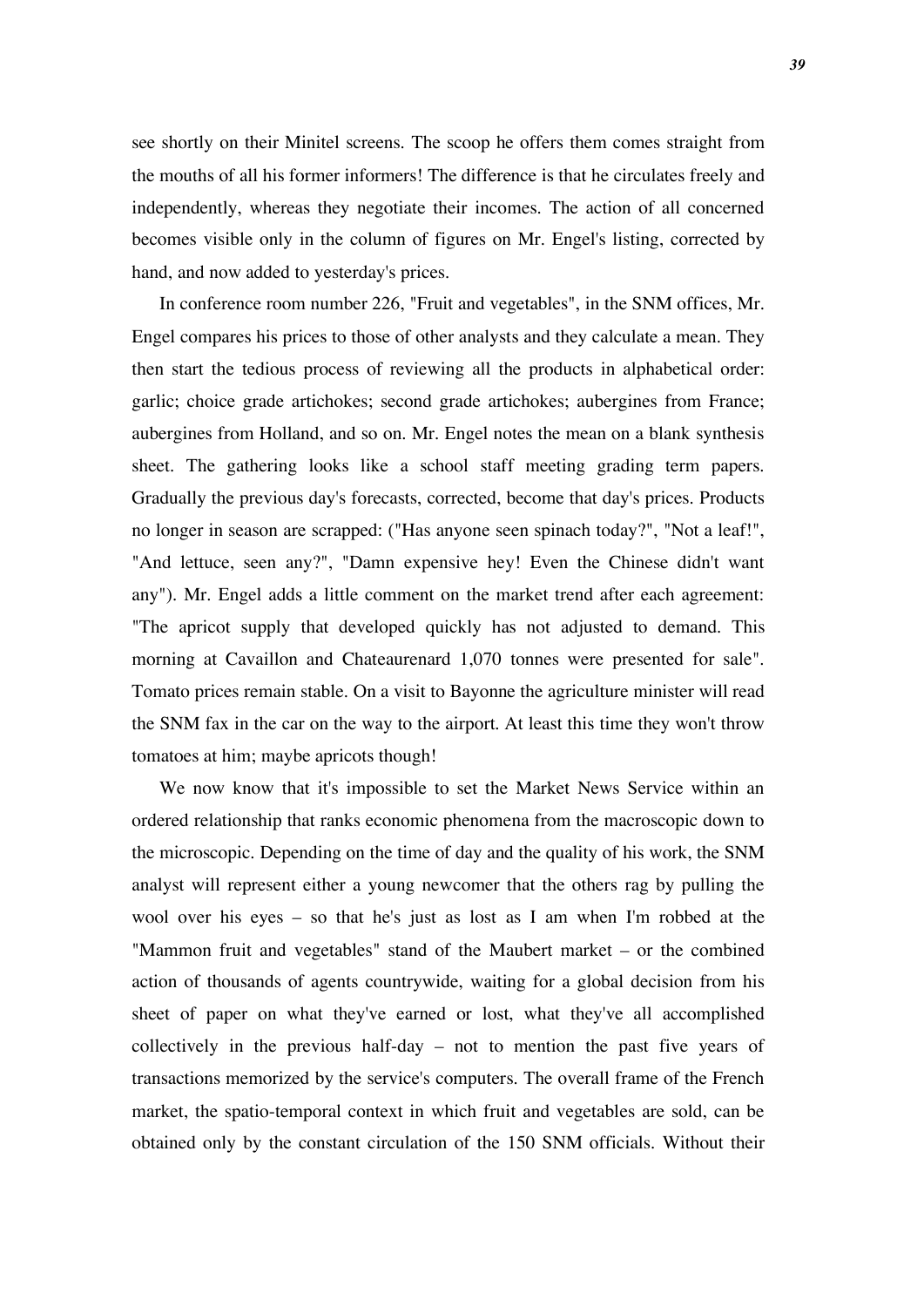path through the piles of crates, the friendly relations they maintain with wholesalers, their ceaseless work of inter-comparison, the keying-in of their data their "obtained" - on the computer, the sending of figures to all the participants, there would be no global frame, no context, no measurement, no scale; in short, no means for any actor to know whether she or he had sold "more cheaply" or bought "more expensively" than another. Like the reference, the scale depends on the circulation of traces, and on the local, meticulous, perpetually corrected production of sums.

## **PLAN 24**

For the spectacular cinematographic effect of dolly shots, you need a travelling platform. But such a platform is as utopian as the fiction panoramas with which we started. Or rather, sizes can regularly be ordered only from the inside of a weakly lit hall. The zoom effect supposes that one could see the whole without focusing on details; that by overlooking the whole the details would still have meaning; that there is a strict order making it possible at any point in time to calculate the scale from biggest to smallest; and, finally, that one could disregard the lenses, the optics, the photographers, the developers, the laying out, the files, the offices, the institutions and the databases, in short, all those tiny places in which totalities are made, set up, composed. Believing that one can zoom is forgetting that photographs of galaxies, markets or neurons are all the same size, that they never occupy more than a surface area of between 35x20cm and 24x26cm – with a few extravagant and expensive exceptions of around  $56x150cm$  – and that the gaze inspecting them always has the same dimension. None of the oligopticons visited for this book were bigger than 4mx3m. The dimension of what we look at obviously stems not from the size of the images but from the connections they establish and the rapidity of the circulations of which they are simply the temporary head end. All places have the same size: the course of "proportioners" varies only their relative measurements and their capacity to be bigger or smaller than another. Only the incessant movement of relationism is weak enough to spawn differences and record them lastingly.

### **Step six. Designating**

**PLAN 25**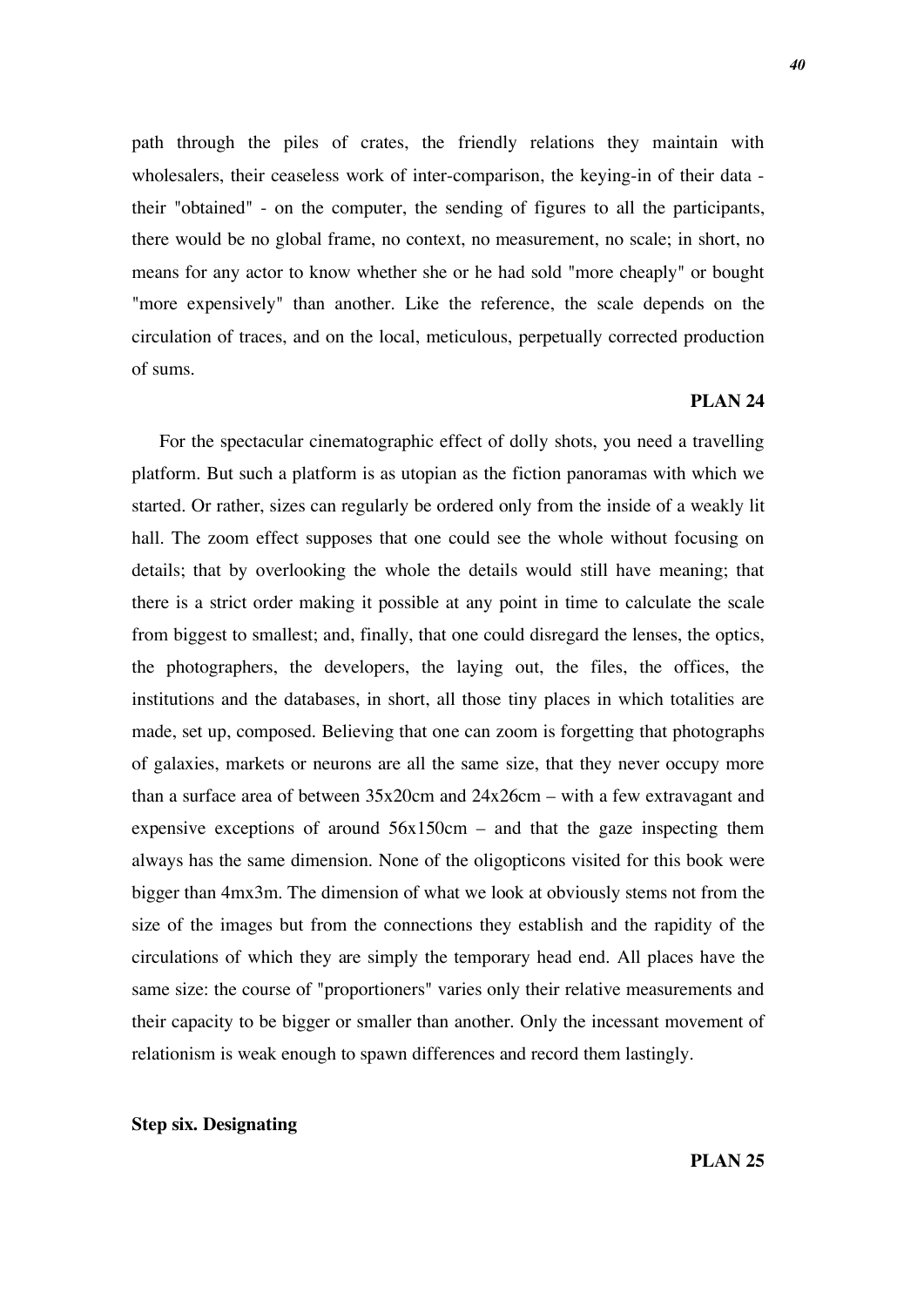Here we are, back at the Café de Flore. This time, however, we're not going to examine the manager's efforts to add up the number of coffees sold, on his small accounting oligopticon. We turn to one of his customers. Or, rather, we follow the gaze of a couple of North American tourists staring at another couple sitting in the room. Perfect timing: the American is a famous sociologist, Howie Becker, and his wife Dianna is a photographer. Something has struck them about this young couple, this particular morning, in a Latin Quarter café. Something *typical*. They've just taken a shot, a *cliché* – a French word adopted in English. Is there a more Parisian scene than lovers engaged in a passionate conversation, oblivious of their surroundings, the glasses and the waiters, the academic reading his newspaper, the manager and his business concerns; indifferent even to these tourists, so typical, shamelessly clicking away at them. "Just like a Doisneau", says the photographer softly to the sociologist, "Paris will always be Paris". "*Plous ça change, plous c'est pareil*" he answers, amused.

Here we are, well placed at the core of an individual interaction, inside the Café de Flore, in the heart of the St. Germain quarter, the centre of the capital. Before us we have a microscopic relation that seems to fit snugly into the Parisian context, like a pip in a peach. As the song goes: "Lovers are alone in the world". Alone? Not quite. If we look more carefully, we'll soon see, moving towards the table, an abundance of little tokens that can give meaning to the scene, and that the young woman takes or leaves, with an air of nonchalance. All we notice in this interaction is the mound of an ants' nest whose invisible galeries stretch across the entire city. An identity card gives us her name: Alice Dessart: "des-arts" [the arts], the name is too good to be true. A top by *Dorothée bis* lay on display in a shop window; a young man's mother gave it as a gift to this young woman who's wearing it today. A pair of men's jeans, deliberately grunge, was going to be thrown out; a second friend gave it away to this young person wearing it this morning. A 1995-model orangy-red *Swatch* was part of the collection three years ago; the mother of a third boyfriend gave it to this young lady who's sporting it at the Café de Flore table, along with a citrine and silver ring on her left-hand middle finger, which, in a very roundabout way, came to her from the mother of the friend who no longer liked the pants. As for the necklace that her hand casually toys with, it was received directly from the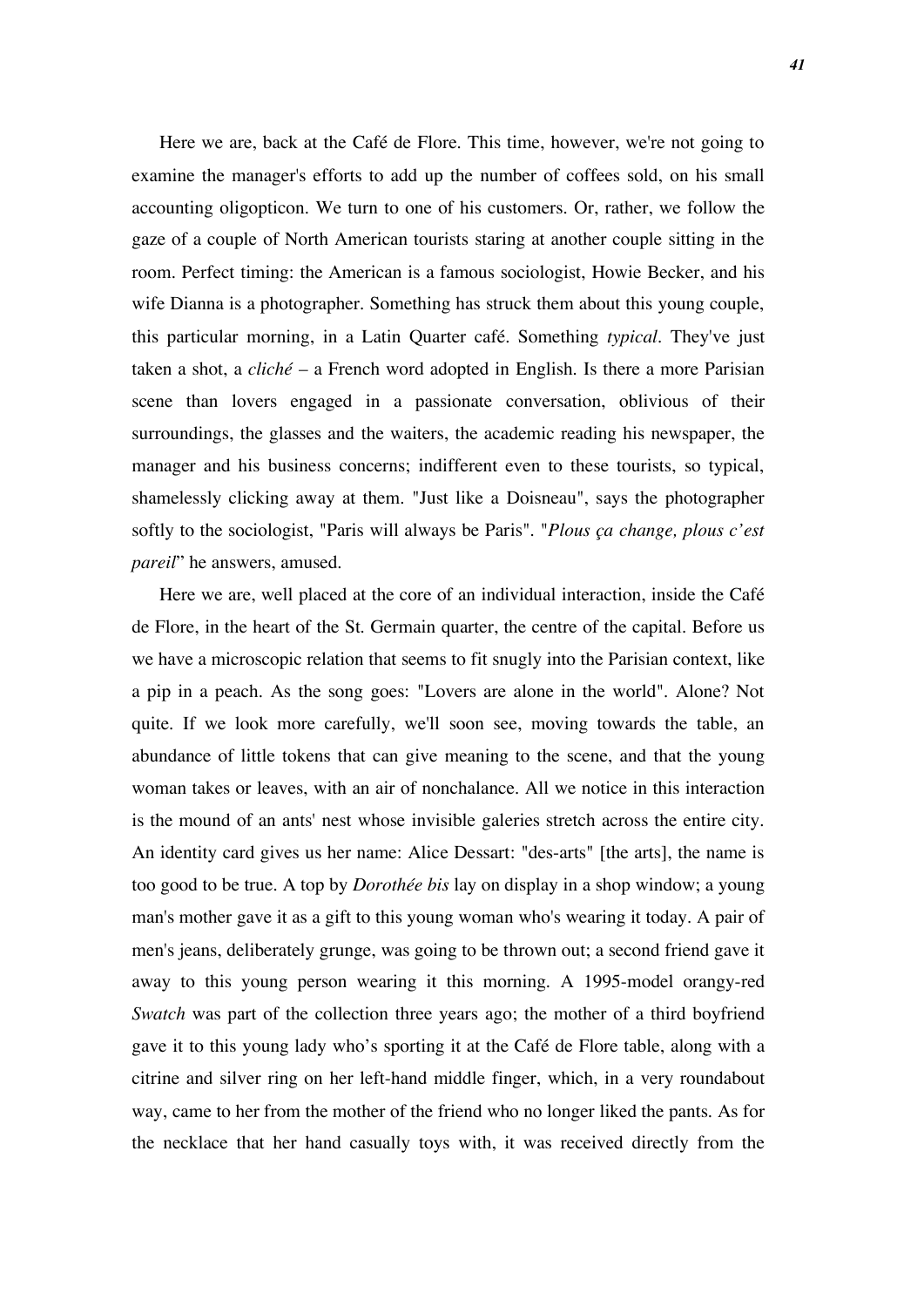grandmother of a fourth suitor. Dressed in gifts from head to toe (ransoms paid by those whose heart she stole), Alice receives homage from her new lover.

At low temperature, yes, of course, there are individuals. At higher temperature, it's difficult to be sure. We'd rather say that there are targets towards which an everincreasing series of missiles is heading. We're all Saint Sebastians: a sharp prick of love – wasp, horsefly, cherub – the disrupting arrow of grace, the bite of jealousy, the devouring fire of ambition, the onslaught of viruses and bacteria, the itch to travel, or to consume, the narcissistic wound, fire that flushes the face. Yes, Alice – that's the name she was given: another arrow shot by her parents – is camping at the intersection of these vectors, these vehicles, these angles of attack, these protests, all converging on her, offering their services, like so many *make-live, make-die, makedo, make-have* and which, with their Lilliputian vibrations, end up putting into motion this interaction, wrongly described as intersubjective. All that converges on her, like the flight of pigeons in the Luxembourg garden onto the bag of seeds that an old woman regularly holds out to them; like a cloud of yellow flowers on the bark of a forcicia that yesterday was still dry and today is revived by the spring.

What's Alice going to do with this swarm moving towards her to define her, situate her, name, authorize, allow and wound her, to carry her away, to make her live? Maybe she's going to sum up in a single word the situation, the accumulation of circum-stances, what is rightly said to "stand around" her. With a touching movement of her hand she lifts her dyed red hair, traces the shape of her lips in a studied shade of violet. She highlights the passage of what is passing over and pressing in on her from all sides. In scarcely a word, a mouvement of the mouth, she extracts one of the possible summaries of what is happening to her this particular morning in the large hall of the Café de Flore, and that passed through Paris, one of those readily-available clichés that a long life as a Parisian won't allow her to overlook: "Maybe I'm in love with him after all…". This little sentence doesn't describe the situation but it does frame it, format, specify, summarize and interpret it. There's not that much difference between this expression and what the technicians of the water network seen above write on their logbook after an eventless night: RAS, *rien à signaler*, nothing to report. From the circumstances Alice has extracted a day's report, almost a paper slip, for sure an account.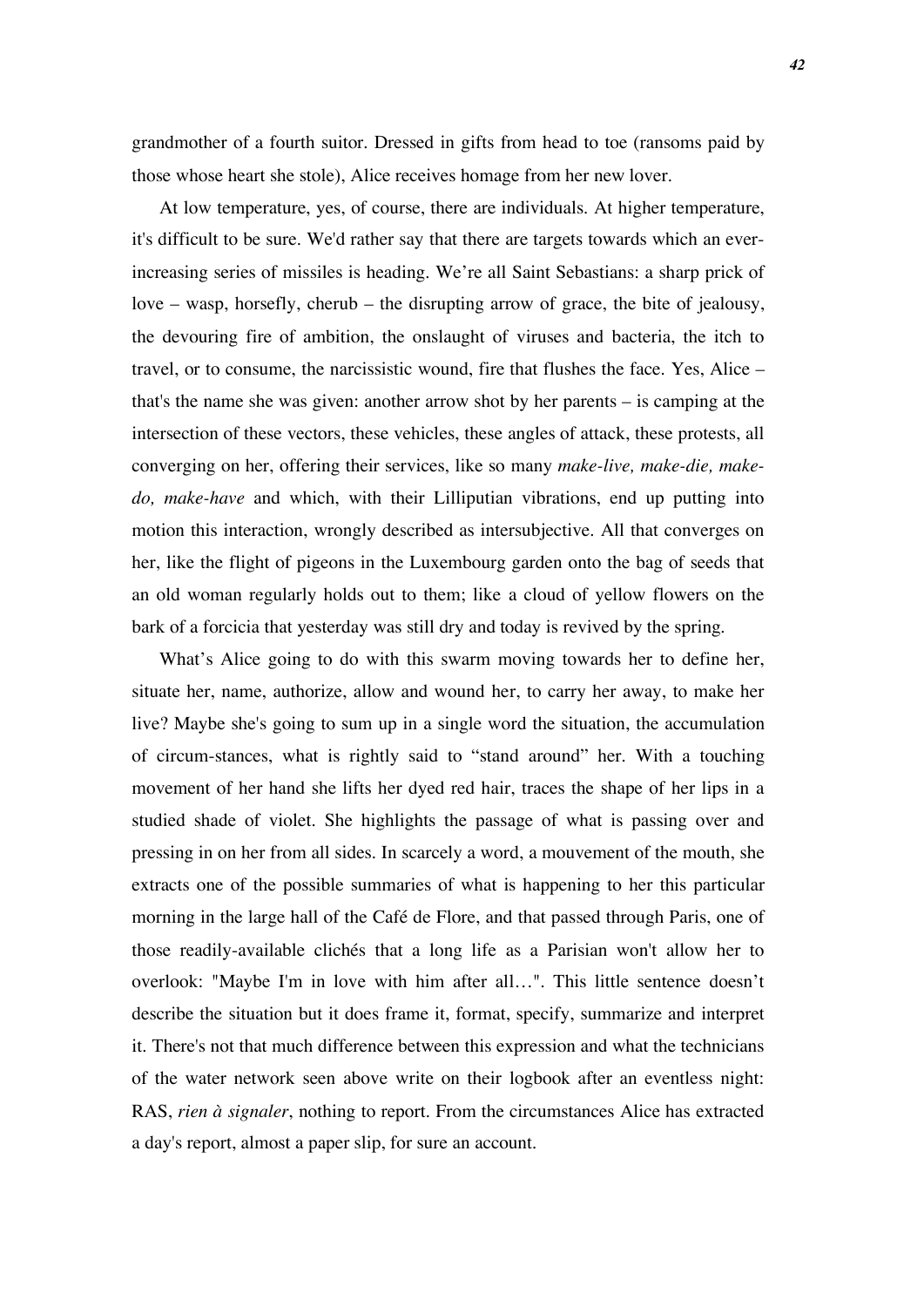We shouldn't exaggerate the gulf separating the oligopticons – so easy to track now thanks to the materialization of computer technology – from these delicate interactions that are small and limited only because Alice chooses to ignore everything else and sum up what's happening right now, in one word of surprise, even when her hand, wanting to catch the glass before it falls, accidentally grabs her companion's hand. The American couple wasn't wrong: "Lovers in Paris", they wrote in their travel album as a caption for the picture. Of course, oligopticons have the peculiarity of helping us see what they receive in signals: the information moves back and forth as clearly visible as the changing of the guards in some British palace*.* The diastole and the systole of their thousand hearts shake the whole of Paris: a thousand pumps, sucking and forcing, whose throbbing constantly causes the windows, the tables and even the walls to vibrate, like the regular passing of metros under our feet. And who said that Alice doesn't also breathe? That she doesn't return what she took? That she doesn't put back into the city as much as she received? From the target she's turned into the archer: she blazes with a hundred fires, winks, flashes her features. Her lover, enthralled, looks at her, captivated – apart from the fact that he paid for her coffee, which suits the general manager and adds a picture to the album of these two passing tourists. Like the control rooms, she can also be represented in the form of a beating heart whose amazing network of arteries and veins meanders through the entire city of Paris. In both cases localizing the global – as we did earlier on – or distributing the local – as we've just done – offer the same star-shaped sites.

### **PLAN 26**

Between the frame and the framed, positions are easily exchanged. Sometimes, when we are strangers in a neighbourhood, other visitors, even more foreign to the place, ask us how to find the Rue la Vieuville or the Rue de l'Agent Bailly. They see us as locals, part of the décor through which they're passing, like the café-bar or the street toilet. The same applies to us when we ask them our way: a multiplication of *quiproquos*, mistaken identities, outlining for each individual the totality of a city that no one – we now understand – can sum up without creating, through various different sensors (questionnaires, studies, lists, résumés), some kind of oligopticon: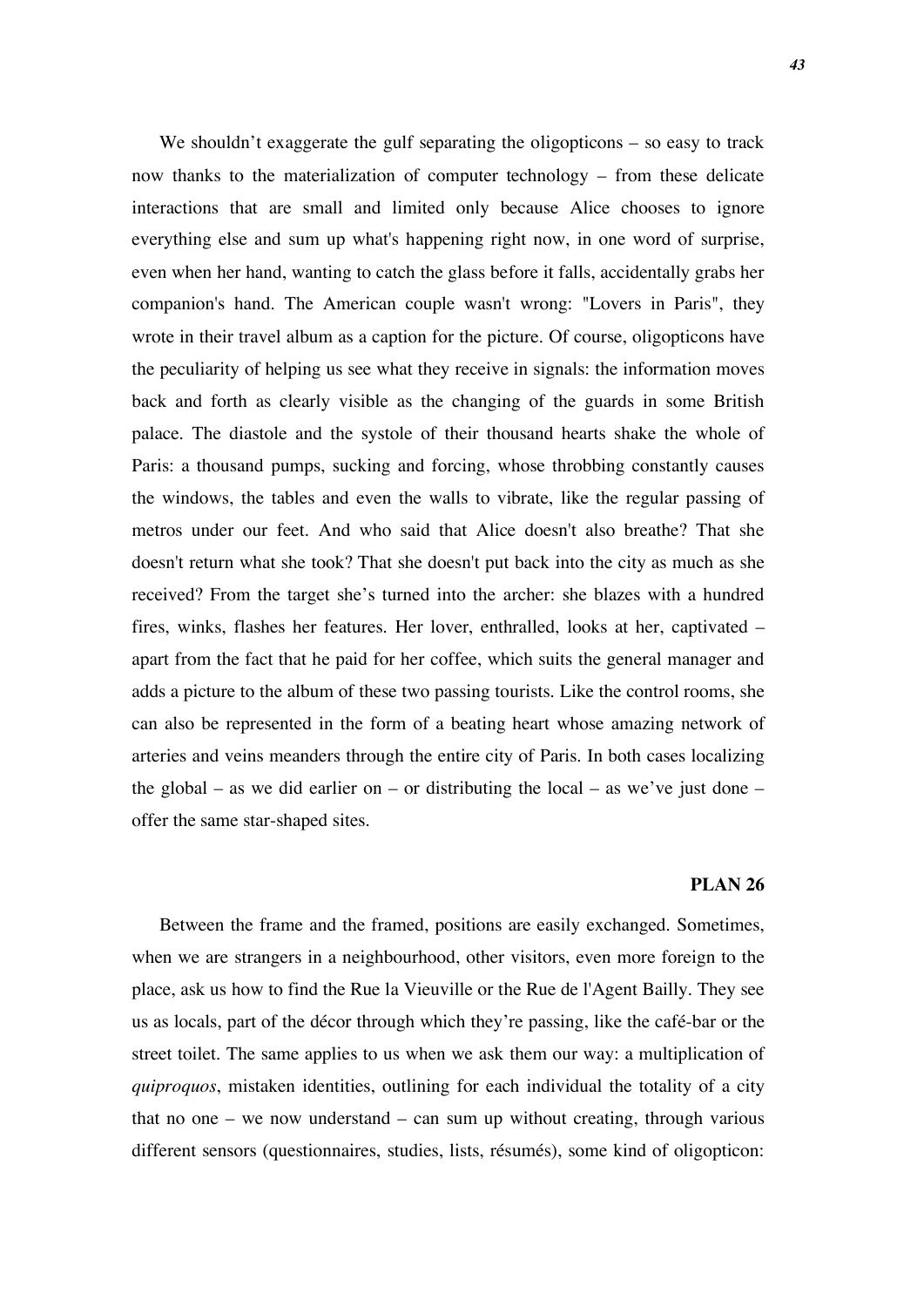even to obtain an anonymous crowd one needs statisticians and sociologists. Each one serves as an element in the frame, for all those she or he sees as an element of the frame. Hence, there is no more a frame than an anonymous crowd or passers-by. The Americans see Alice as one of the famous sites of Paris; Alice sees these oneday *paparazzis* as one of the usual nuisances of Paris.

At low temperature we have the impression of an isolated and fragile passer-by circulating in a frame that's older, harder and bigger than himself, like a polished steel marble violently shot through the hellfire of an electric pin-ball machine. There's the frame and there's the passer-by; the pin-ball machine and the marble. That's the somewhat discouraged point of view of a tourist who adds his minute presence to the millions already living there. It's the desperate point of view of the one who, abandoned by all, sits down on the pavement with his little board marked "I'm hungry". No one gives him anything, has ever given him anything. He lives in the cruel city like an insignificant scrap, trampled on by indifferent crowds: smaller, without any doubt, than the crushing frame surrounding him.

Yet this situation of extreme coldness cannot be generalized. If the temperature rose a little the differences would no longer be so big – as for indifferences, they'd become shameful. Between the frame and the passer-by there was no vacuum: we observed either the frame or the individual. The first and the second levels dovetailed together precisely, with no gaps and no margins. That was the real Paris. In the virtual Paris, hot, virtualized and consequently filled with possibilities, there is no longer either a foreground nor a background – in fact there is no longer a ground. By following the swarm of entities converging on Alice, we covered all of Paris; at the entrance as at the exit, at the input as at the output, the import as the export. If we studied one of the oligopticons summing up a part of the whole Paris we'd draw the same star, on the way there and on the way back. A city doesn't consist of a general, stable frame in which private actions are nestled, like doves in a dovecote or tombs in a cemetery, but of a criss-crossing of stars, the branches of which serve as supports, obstacles, opportunities or décor for one another, unless, as is usually the case, they never meet, even though each of them is supposed to cover the entire city.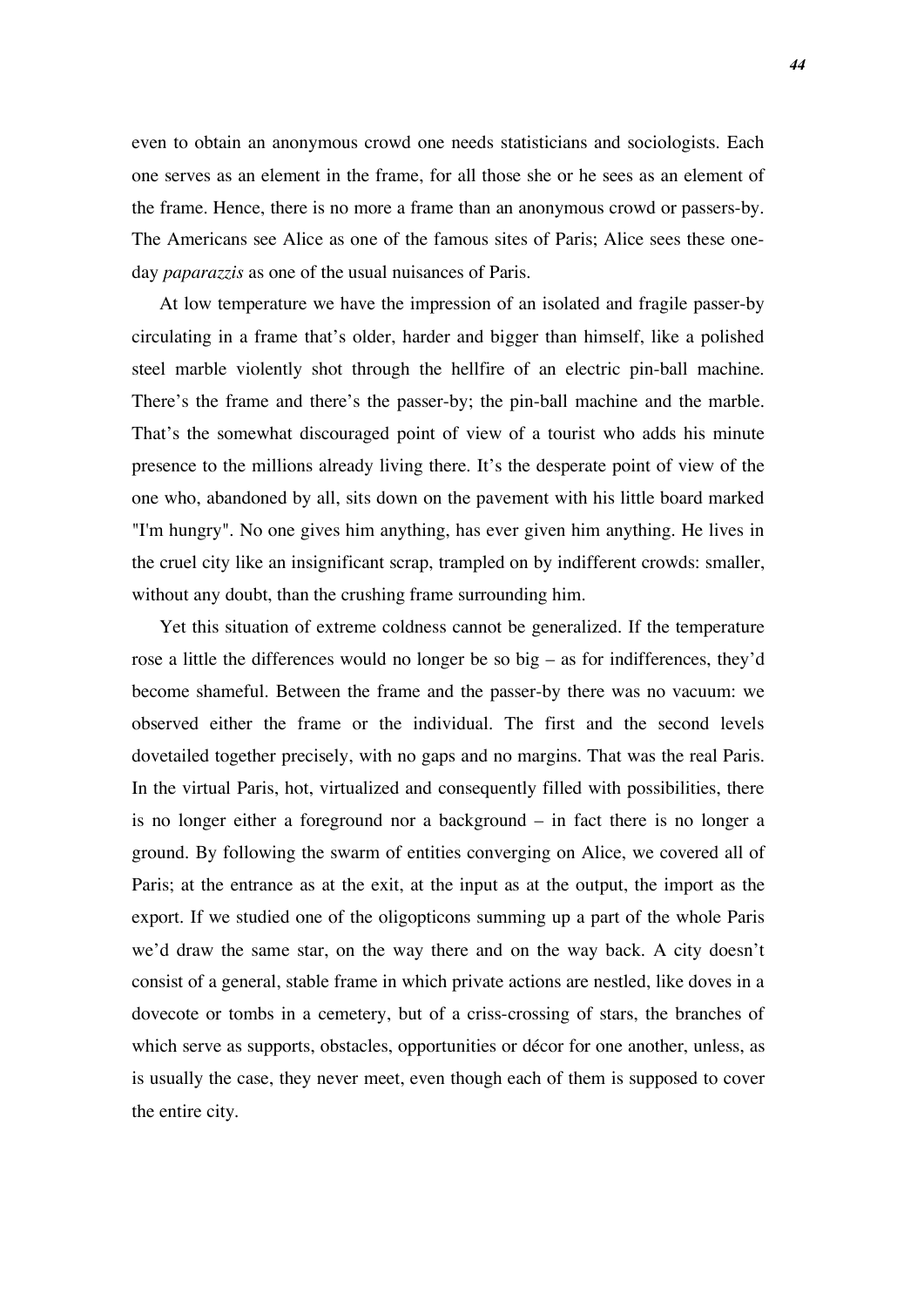If we're able to study the oligopticons, it's thanks to the tracks they leave behind them, both there and back again, and to the closed premises that our interlocutors' friendliness enabled us to visit and to photograph. This allowed us to situate, to locate the Whole, or the small wholes that each form a bit of Paris. So we learned how to visit the capital without ever going by that view from nowhere that could be called Society, whose obsessive presence cooled down the big city. We then used this star-shaped model to visit not the Whole but the Element, individual interaction that's sometimes said to constitute the social world. We notice that there are no more Elements than there is a Whole, and that the interactions also have the shape of a star, a web, a fine network of which we could study – with more difficulty, admittedly – the ins and outs, entries and exists, and even the dark halls where locally, through summaries and clichés, the temporary and particular sum is formed. Our representation of the social becomes weird: it ignores both Society and the individual, the local and the global. Each part is as big as the whole, which is as small as any other part. As soon as it starts travelling, the token of the social traces improbable paths. It digs, more actively than an old mole, and everywhere it goes it leaves empty spaces, letting in air and making space; everyone "spaces out" as they say in a gymnastics class. It allows us to breathe more comfortably – soon, perhaps, we'll be empowered again.

## **Step seven. Commensuring**

### **PLAN 27**

In his office at the city hall the mayor of Paris is talking, right now, with his public relations adviser. This twosome is clearly no bigger, occupies no more space, breathes no more air, than the one formed by Alice and her suitor. No one would say that the former interaction was bigger than the latter, just because one took place at the City Hall and the other in a café. Paris is no more a pyramid than Society a sphere. Nothing superior could serve to house the former couple in more grandeur than the couple formed by the constituent and her suitor: no general frame, no doll's house in which they could be placed, one right at the bottom and the other right at the top. We now know that this would amount to drawing the interaction of the first two inside a third place: perhaps, in the office of the demographer, on the population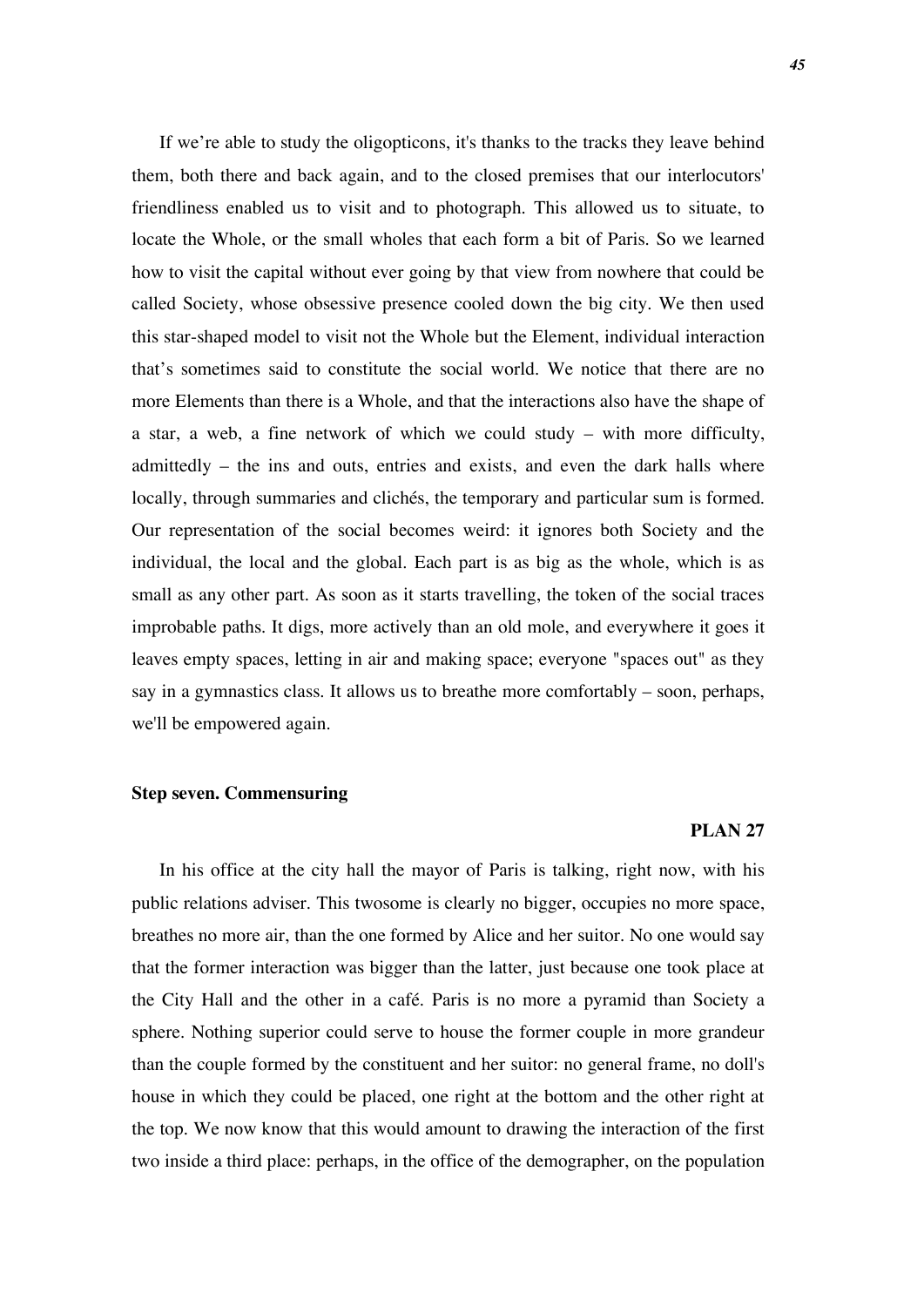lists, we could tick off the names of the constituent and Mr. Tiberi, the mayor, and we could – although it would take time – find the paper-slips that have brought the two together, figures amongst figures, bits of information amongst bits of information, uninformed Parisians amongst uninformed Parisians. We could also turn them into typical representatives, and fit both of them into a class struggle, but that would be in a fourth office, that of a sociologist of urbanism and social trends, somewhere, Rue Pouchet for example, at the CNRS, and via another path of other paper-slips, other questionnaires. Finally, we could – and that's what we're doing here – bring the two together in a single narrative, in a montage and some story, using images and text to highlight the fragile path that binds them. But we know that that's a fifth "office", Boulevard Saint Michel, in the very place where we're compiling this improbable sociological opera before putting it before our web visitor's eyes – if she or he willing to visit it! – in an nth closed place: bed, café chair or office.

It's also impossible, after having reused Margaret Thatcher's apt slogan "there is no society", to restore our two couples of poor wretches to common humanity. There would be no point in applying the cobbler's or financier's morality and reducing both of them to poor humans, incapable and trembling, equal before the dread of degeneration like that of love. That would be cute but false. In fact there's nothing particularly "small" in individual interaction, as we've just seen, and nothing particularly human either. While Alice, through intense and relentless efforts extracted, just a few lines from the crowd of missiles launched at her to define in a worn-out word what was happening to her that was different, the mayor of Paris must also work hard to extract, from the swarming mass of beings rushing to invade him – the spectre of the Commune that once burned this building, the crowds of media, the pressure from his friends, the confusion of the crowd –, a fifty-fourminute appointment with his favourite adviser. In order to define themselves, both he and Alice have to take into account the whole Paris. So, we can't say that they are "obviously" two necessarily equal individual interactions, just because in both cases they are humans, humanity being, as we all know, 'the measure of all things'. The movement of the social is not made more of Society than of interactions.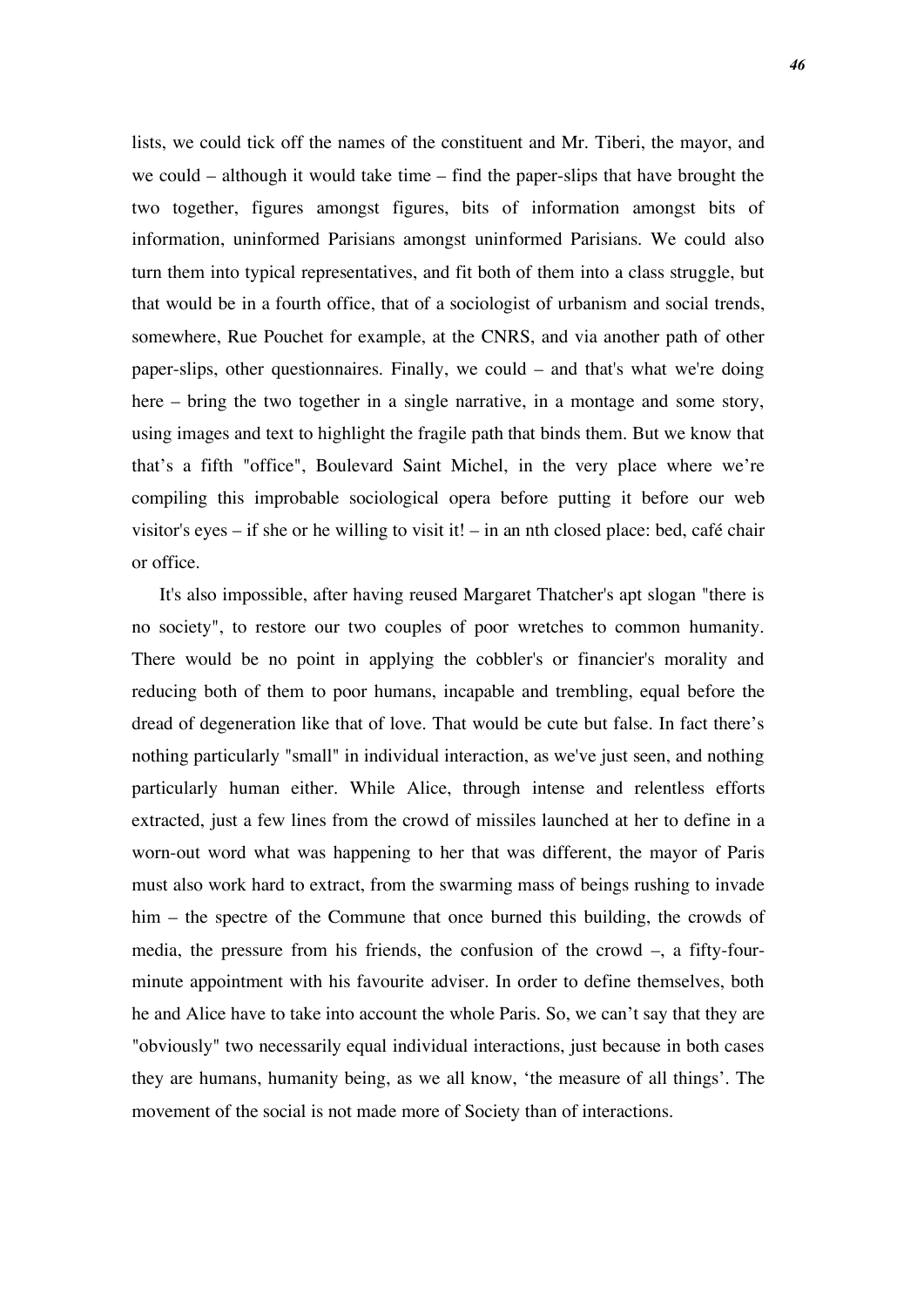In other words, size remains impossible to determine without something making it commensurable: we can neither compare these two couples by stating that they are unequal, one small, the other big, nor consider them as equal, by virtue of their common humanity, that great equalizer. So how do we compare these incommensurable worlds? By following the method – the path – that has served us until now, by identifying the traceable links that connect the two scenes and include the one in the other, in some or other form. The little Alice, a mere constituent, laughs at her representative, the mayor of Paris. In passing, without thinking, she thus introduces into the conversation some elements of this famous image circulating everywhere – well no, not everywhere: in the channels that the public relations adviser is paid to know well ("They've got the info, they've got France" proclaims the poster for a newly launched magazine) – an image that can be said to link us to the little crisis meeting at the Hôtel de Ville. But, unfortunately for him, Mr. Tiberi knows nothing about his constituent, Alice, even though a fraction of her keeps him alive, through the local rates and taxes she pays for her small flat and that will pay for the electricity, the Persian carpets, and the many unfair deals of this notso-honest Mayor. The relationship between the two remains tenuous but ascribable; if the fraction of a figure on the annual accounts of the taxes of Paris bears a minute trace of Alice, her mocking laugh about the crooked Mayor hardly resembles this poor man overtaken by events and trying to repair his badly shaken image.

### **PLAN 28**

Does that mean that the social will never be able to be gathered together? Should we abandon all hope of coherence? Should we resign ourselves to the permanent fragmentation of lived worlds? No, of course not, because once again the course of the measuring instrument, through its persistent movement, gradually reduces the incommensurable distance separating one place from another.

On 1 June 1997 a young woman with red hair points at the election campaign poster of Mr. Tiberi, mayor of Paris, candidate for the Fifth *arrondissement.* Alice leaves in the morning to fulfil her election duties. Nothing binds these two characters, Alice and Mr. Tiberi, particularly strongly, except for the fact that they're both on the voters' roll of this neigbourhood and that Mr Tiberi wants to be re-elected. We can't say, for all that, that Alice is "small" and Mr. Tiberi "big", just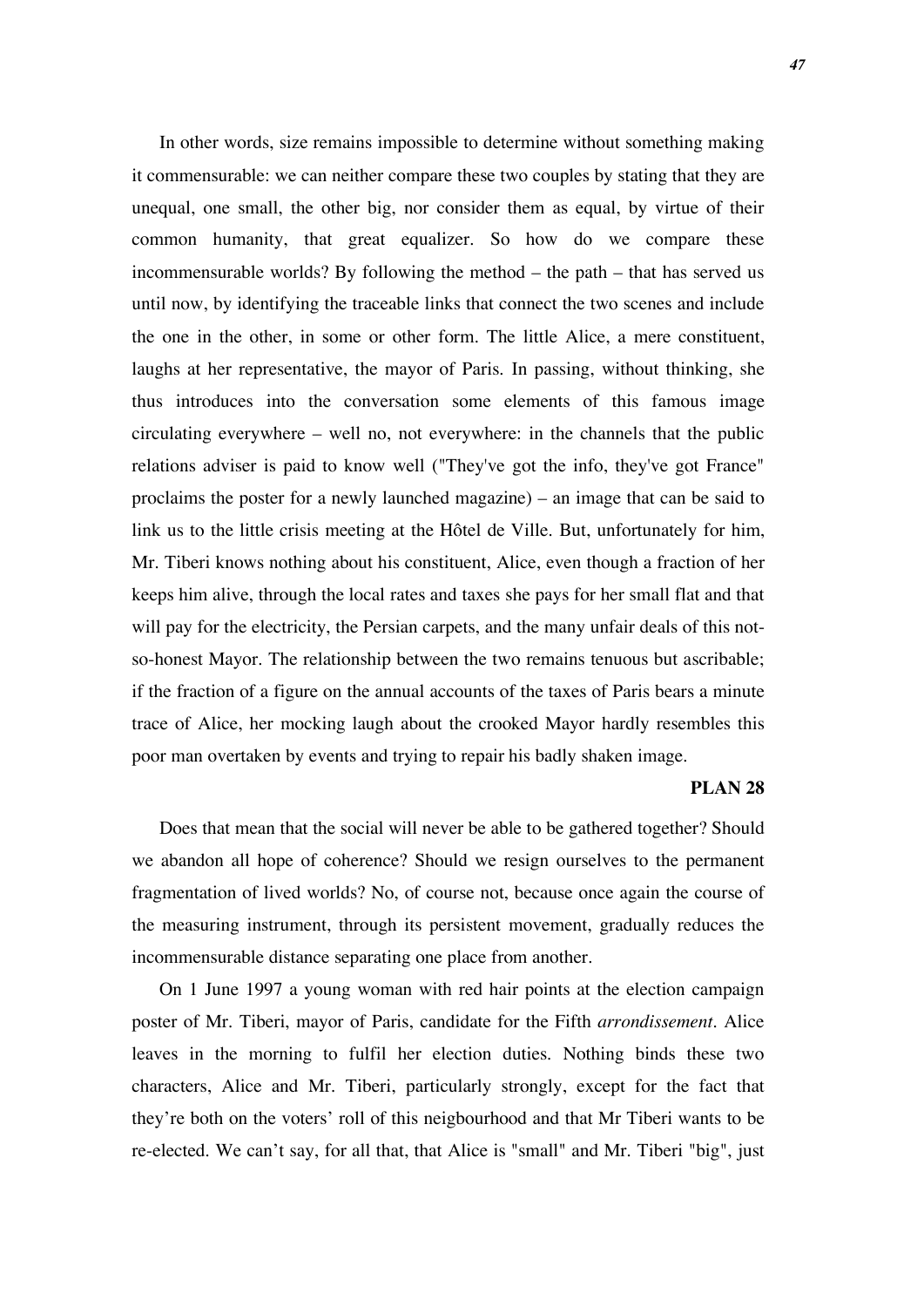because one is a constituent and the other a candidate. Yet their respective size is precisely what is at issue: everybody is deciding on that today; we'll have the answer after 9 p.m. Developed over two centuries of violent change, reforms, adjustments, upheavals, not to mention a few revolutions and days of barricades, the entire electoral system must be apprehended as a single measuring tool: it concretely resolves the question of deciding who is big and who is small – obviously a partial measurement, but what measurement isn't? We now know, every panopticon is an oligopticon: it sees little but what it does see it sees well.

Alice's body is now hidden behind the curtain of the polling booth: no authority can check the ballot that she slips into the envelope, but the curtain goes only halfway down to the ground, so that her feet show. The scrutineers have to be able to check that Alice is alone and that no relative, boss, lover or sentry has come to secretly influence her. As ridiculous as it may seem, this little fitting room is as important as Mr. Engel's rounds through the large hall at Rungis: without the independence of his service, no pure and perfect market; without this partial abstraction of the citizen behind her "veil of ignorance", no valid vote. Going from the polling booth to the total count of votes is not going from small to big. Nor do we go from bottom to top: we produce both the counting unit and the sub-total that will make the sum. The measurement tool partly establishes what it is going to measure: there are no measured measures; only measuring measures.

To obtain Alice's isolated vote, an apparatus as complicated as the one on which a single rat's neuron appears on Mr. Audinat's screen needs to be set up. A tricky operation of abstraction and concretion: Alice had to be separated from all the others, from her friends and suitors; had to be concealed behind the modest veil thrown over these relations, then reduced to an envelope, the only way of counting all the Alices and all the Tiberis. At first we cannot say, with total accuracy, that Alice's vote has the form of a micro-interaction: it becomes one in order to pass through the hole in the ballot box. Alice's vote must no longer be distinguished from the others, except as a line on the paper added to other lines. Without the accumulation of all these pre-conditions, her vote wouldn't 'count'.

With the gesture of a school-girl Alice, voter's card and envelope in hand, hesitates: is there still time to change her vote? No, here she is in front of the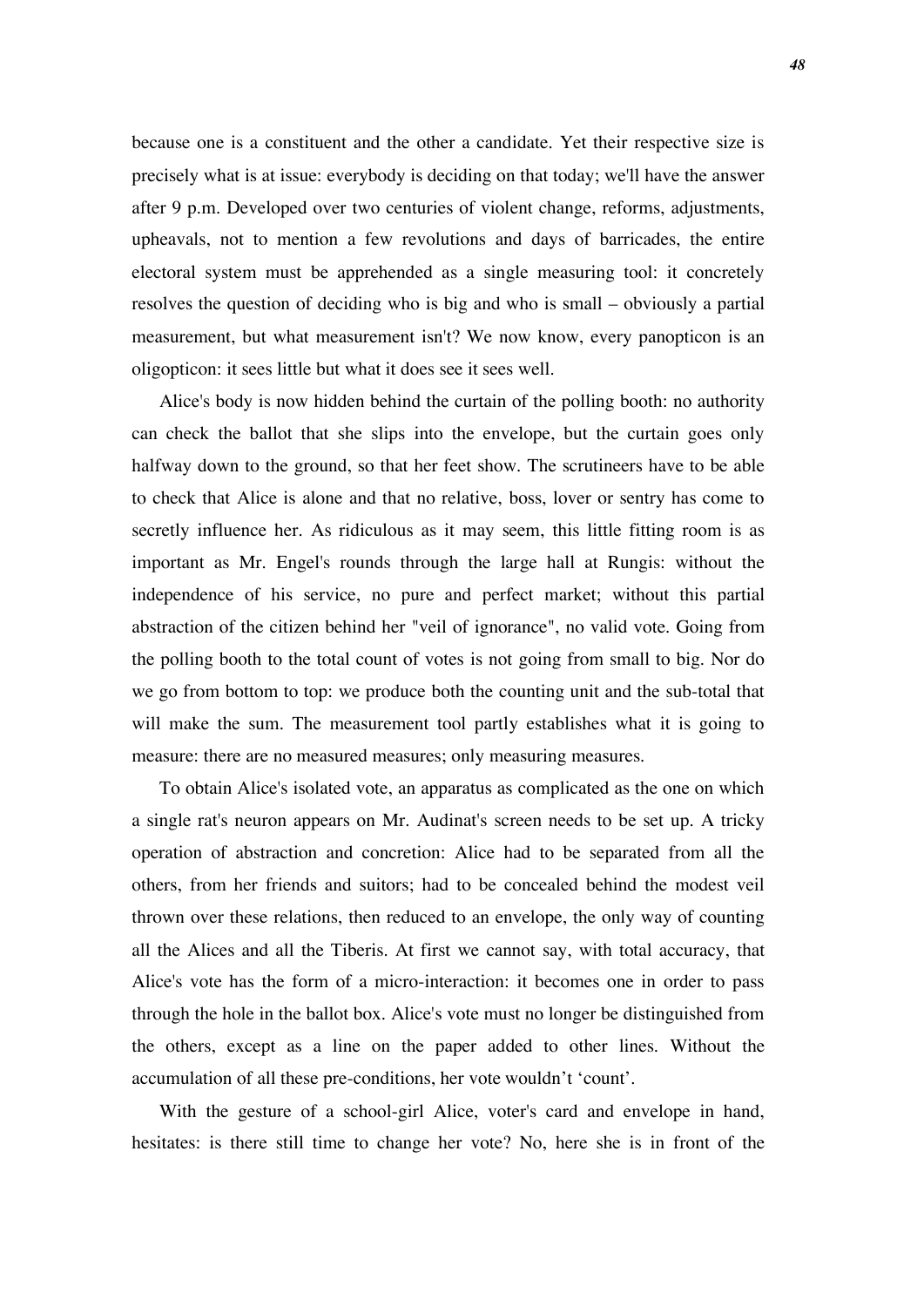president and his assessors who smile, seeing her having her photo taken by Emilie Hermant, like a star busy accomplishing a solemn act. Note that the ballot box on the table is transparent for the same reason that the polling booth is opaque. These details are by no means insignificant: a transparent polling booth with an opaque ballot box would signify a dictatorship. "Has voted!" exclaims the president while the assessor makes her sign the register. We could follow these tracks, as we did above: voter's card, register, signatures. There's not a single link in this long chain that at some stage in history was not involved in fraud, and has not required additional precautions and counter-measures. In this respect the *Conseil d'Etat*, first, then the *Conseil constitutionnel*, have seen it all – the Fifth *arrondissement* too because of Mr Tiberi's many cases of fraud! But it's another track that should hold our attention here: the measurement tool makes commensurable that which was not so before.

Alice reads *Le Journal du Dimanche*, open in front of her. She looks like the wholesalers earlier on, checking the previous day's market prices: they'd come to sell their apricots but they weren't sure at what price to sell them. Alice has come to vote but she still doesn't know the sum of her action and that of her fellow citizens. Provided there's not too much fraud, the measurement tool practically solves the impossible question of knowing whether we are a small isolated actor or a large combined system. If "Alice-polling booth-envelope" can count as a microscopic interaction, how can we qualify Alice-busy-reading the newspaper whose articles are trying to guess what all the Alices of France are going to do? An actor who becomes a system? A little one who becomes big? A cat that overthrows the mayor like Puss in Boots with the Ogre transformed into a mouse?

Once again, the rapid movement of the measurement crosses the seemingly abyssal distance separating the microscopic from the macroscopic. At the table set after 8 p.m. in one of the large rooms of the town hall of the Fifth *arrondissement*, the scrutineers count the votes dropped into the ballot box. Everything depends now on how carefully the counting is done. Our obsession with tracks is shared here this particular evening: everyone holds their breath, for there seems to be very little difference in the numbers. The additions are done and redone scrupulously. Contention is brewing. Outside, a TF1 crew is getting ready to film the results. Mr.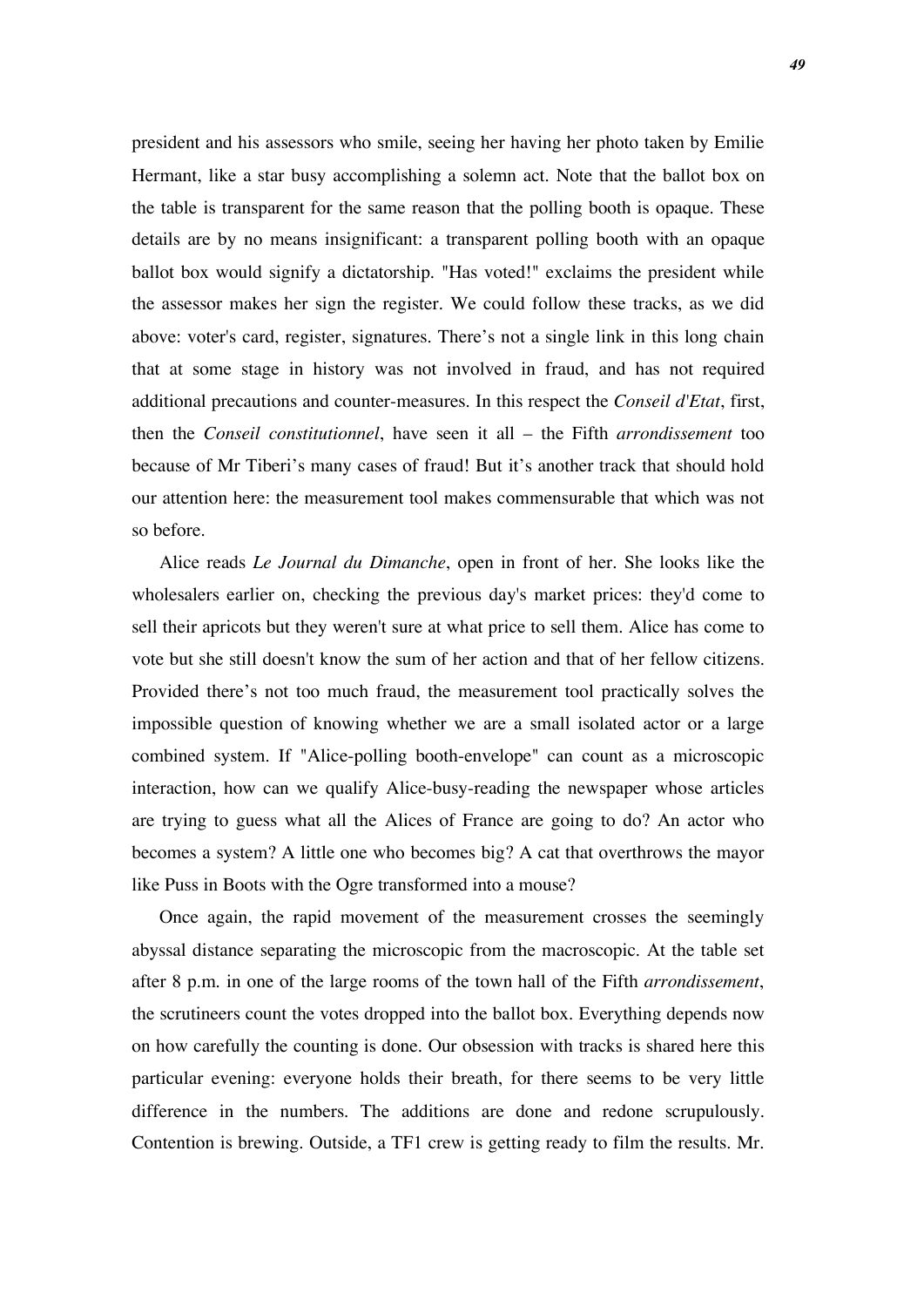Baretti, journalist, balances his voice "one, two, three, testing, testing" before telling viewers to which side the scales have tipped. We're not caught in a structure; we're busy watching, from sub-total to sub-total, the passing of the vehicle whose tracks draw a structure through which we have chosen to be represented, and that will soon overtake us all. What Alice was feeling earlier at the Café de Flore, in a little voice filled with surprise, "but I'm in love!", the whole of France – a France dispersed throughout this electoral apparatus – also feels now in a 'big' voice filled with surprise: "Hey, the Left has won!".

On the television screen the whole of France is summed up on a single dial. The balance of political forces of an entire country is expressed in a single dynamometer that's no bigger than the screen on which Mr. Audinat could read the electric potential of a single rat's neurone. Seated on her couch, Alice now knows what she did, this very morning. Could we say that it's a matter of the sum of sums, the metasum, the mother of all sums? No, because from the polling booth to the ballot box, from the ballot box to the scrutineers' table, piles of votes, counted and recounted on the black tables right up to the hall at the interior ministry's offices and, along a parallel circuit, from the opinion polls taken from the ballot boxes to TF1 reports and Sofres, we have simply, laterally, followed channels of acts, figures, counts and data ('obtained'), without going from small to big, without ever going up from bottom to top, and without even passing by either the Whole or the Element. The totality of the national representation is not obtained by abandoning the local for the global, by taking a giant leap from Alice's sofa to eternal France, but by moving from place to place, office to office, towards lists adding up ever longer columns of figures. The dial of the dynamometer on the TV screen is added to all the others and runs, it too, across the big Paris, without being able to reduce, encompass, absorb, annihilate it. From now on we'll talk no longer of big or small, high or low, but of linked or separate, aggregated or disaggregated. The TF1 set, the crowded hall at the interior ministry, the Place du Panthéon in front of the *mairie*, the town hall of the Fifth *arrondissement*, differs from Alice's apartment - where she watches the results while drinking a beer to the unexpected victory of the Left, filled with indignation at the equally unexpected victory of Mr. Tibéri – not like the whole differs from the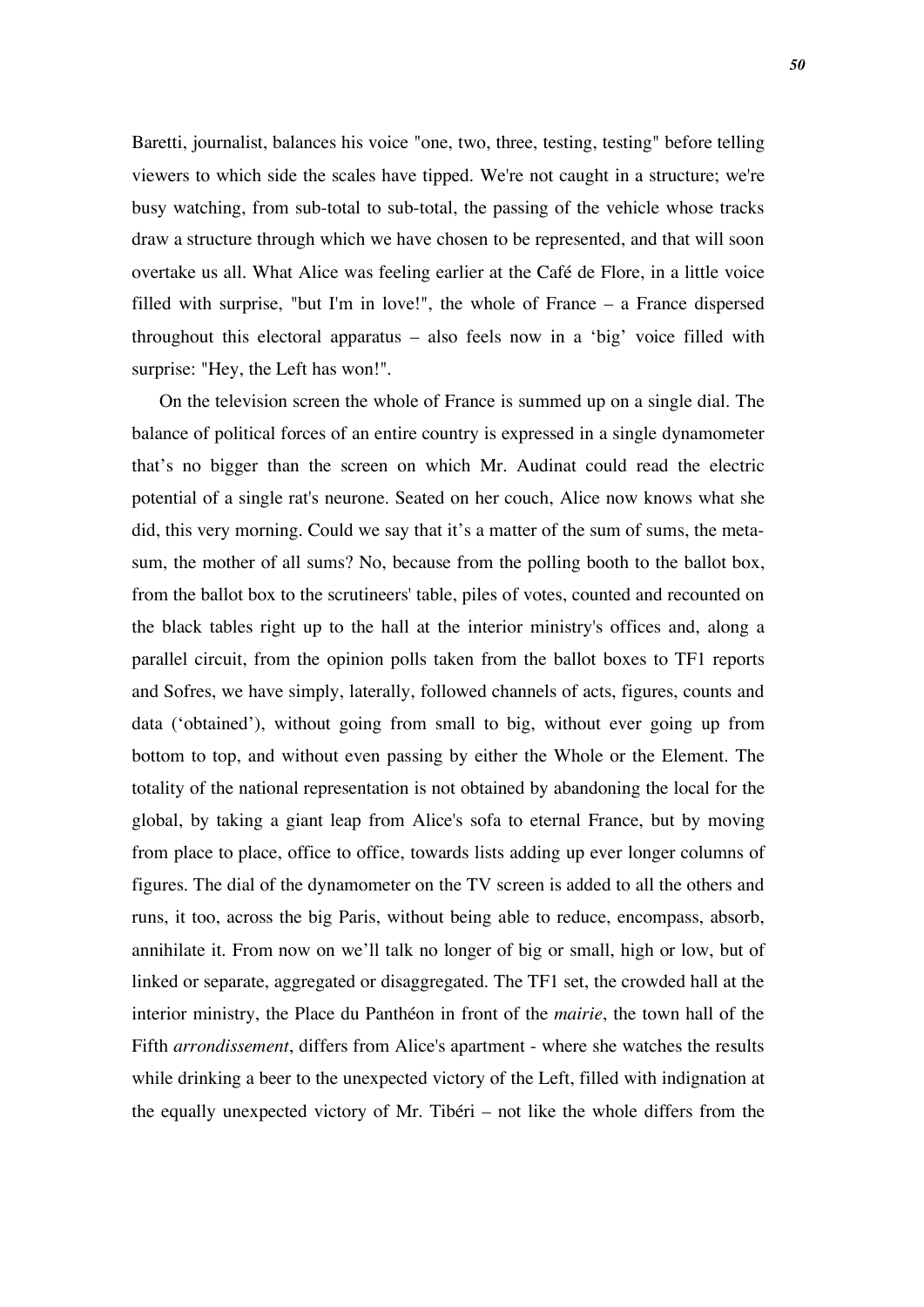part, but like a part linked by strands of figures accompanied by signatures and stamps differs from a part that is stamped with figures and signatures.

## **Step eight. Restricting**

### **PLAN 29**

The totality doesn't present itself as a fixed frame, as a constantly present context; it is obtained through a process of summing up, itself localized and perpetually restarted, whose course can be tracked. Paris is neither big nor small. Places without dimensions are temporarily dimensioned by the work of rules, files and sums, whose Brownian movement is barely detached from the background of all the other bubbling incessantly agitating the cauldron of the big city. Strange arithmetics of the social: the additions are added to the totals without being able to sum it up. This point couldn't be verified more adequately than by visiting the place that seems to offer the ideal counter-example.

There's nothing disturbing about Mr. Henry, a senior officer in the national police responsible for public safety in Paris (he doesn't want his real name to appear, not through fear but through the modesty that is so fitting for faceless power). Yet, in his office at the Prefecture, strapped in his police inspector's uniform, he's perfect for the part of the one who sees everything, the missing figure of the panopticon. At the touch of a key he shows us on his computer screen how he can display any of the hundred cameras on the *périphérique*, the Paris ring road, the two hundred videos watching over the buildings and streets of Paris, the hundreds of eyes silently patrolling the corridors of the metro: "D'you want to see the porch of the Elysée palace? There you are! The exit of Notre Dame? You're there … Platform 2 of the B line of the RER at Chatelet? Nothing simpler!" Have we finally found the site where the whole of Paris is summed up under the vigilant gaze of Big Brother? "Some crazy guy offered to cover the entire Paris with only 2,400 cameras!" he tells us, laughing, and adds: "But I wasn't interested." It's his lack of interest that got us thinking.

Going through the series of sentry posts that led us to the office of Mr. Henry, a member of a hierarchically organized corps of 17,000 people, had we perhaps reached the supreme panopticon, the thousand-eyed peacock, capable of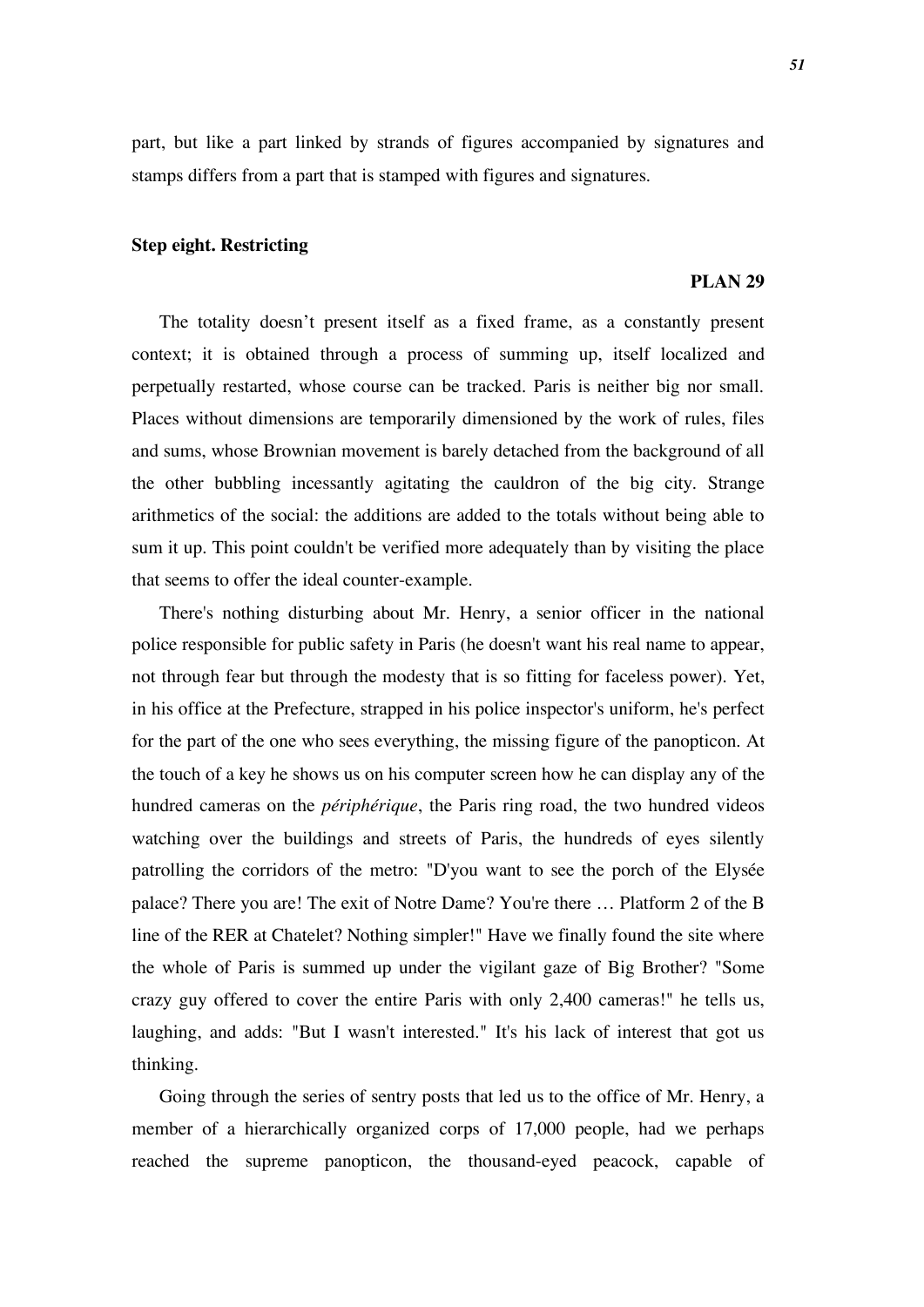encompassing all of Paris and of justifying the worst restrictions on those – Cain and Abel alike – who know that no tomb is deep enough to hide from the centralizing Napoleonic French state?

In a third-floor basement at the geometric centre of Gallo-Roman Lutetia, shielded from floods, bombs, attacks and riots, three brand new rooms serve as the information and command centre of the *préfecture de police* responsible for "defending institutions, protecting goods and people, and controlling traffic". The smallest room receives and dispatches the 400,000 calls that Parisians make to the police emergency services every year. The second, far bigger, is exclusively for traffic. Finally, the third room, called "general operations", much bigger and more solemn, is used as a command post: "This room is the product of the chief inspector's will", Mr. Henry tells us. There are six other smaller ones in every district consisting of three *arrondissements*. Each has its own radio frequency continuously carrying voices to the central command post which can then transmit orders on a single frequency that all the others have to be tuned into.

The immense central screen presents a detailed map of Paris showing all the police officers dispersed throughout the city: busses, cars, motorbikes, pedestrians. On each side of this map 40 TV screens simultaneously display the images of some of the surveillance cameras. By zooming in on the Champs-Elysées we easily identify the policeman called "papa 28", lost in a cloud of exhaust fumes, corresponding to the P-28 icon on the map. "The aim is not to replace staff on the road but to anticipate, to compare information, to get a general picture". The TV channels are there too with their coverage, sometimes faster than that of the police. In front of walls of screens we find the four consoles where uniformed staff receive information from their colleagues, compile the computerized notifications of complaints, and send or relay orders. Behind them other consoles are set up to receive teams from the security police, the gendarmerie, the CRS (riot squad), the SAMU (the medical emergency services), the RATP (the Paris public transport system) and the SNCF (the national railways). In case all the computers were to fail, a second room is ready to receive the Prefect and his troops.

As one of Mr. Henry's young colleagues notes when taking us around the police headquarters: "The whole of Paris is reverberated here, and more than Paris, the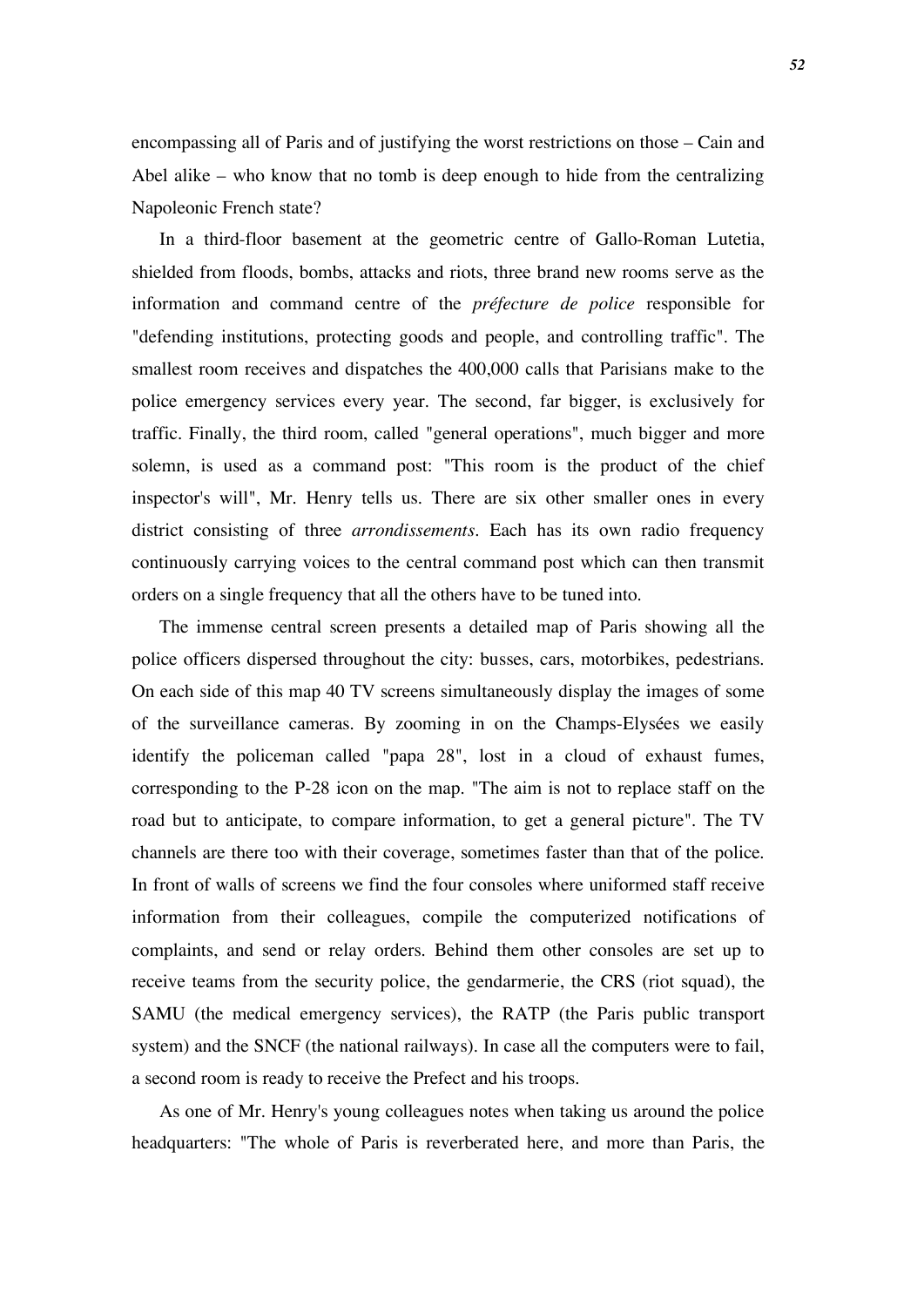whole of France". A few excited fans are on their way back from the Francofolies festival at La Rochelle? The police, warned by the security branch, are at St. Lazare train station to meet them. The SNCF closes down a line in Aveyron? It's in Paris that the provincials are organizing their demonstration and that the police will try to avoid clashes. A department store organizes a rock concert at the Place des Ternes? They fail to inform the police; rioters break shop windows and police officers have to intervene before the loot can reach the burglars' market. Angry hospital doctors intend to march on the Elysée Palace? They have to be stopped. Salman Rushdie wants to give a talk at the Pen Club? It's necessary to mobilize almost as many people as for the end of a soccer match. "The political sensitivity of Paris is incredible. You can burn down the parliament building in Rennes, but blocking off access to the Elysée Palace is unthinkable. The Prefect of police could lose his job". Paris' two-thousand-year history has resulted in an accumulation, on a few thousand hectares, of all the passions and agitations that can be activated right down to the centre of this spider web, this central cortex with its neurones crackling in front of us. Happier than Mr. Audinat with his rats' brains, we have the opportunity, as in the Hollywood film *The incredible shrinking man*, of finding ourselves reduced to the scale of the phenomena that serve as cerebral states for the Parisian police. We shrink as small as we can to see the big Paris brought together by a tight bundle of alerts, radio waves, television channels, and torrents of orders struggling to be heard in the constant noise of static.

This impression of exacerbated sensitivity is intensified by the threat of thrombosis constantly weighing on the capital city subjected daily to three million internal combustion engines – the surface area covered by cars being greater, we are told, than that of the roads! Any incident, any accident, any intervention, any passing through by some head of state, can block the traffic on this tiny saturated space that is always just a fraction away from total immobility. A single car doubleparks in a no-stopping zone and 30% of the flow is lost. Successive waves of repercussions travel several miles upstream – repercussions that will immediately have to be taken into account to bring in fire engines, ambulances or "forces" as they're called at HQ. It's the traffic room's job to represent the same events as the general operations room but from the particular point of view of fluidity on the city's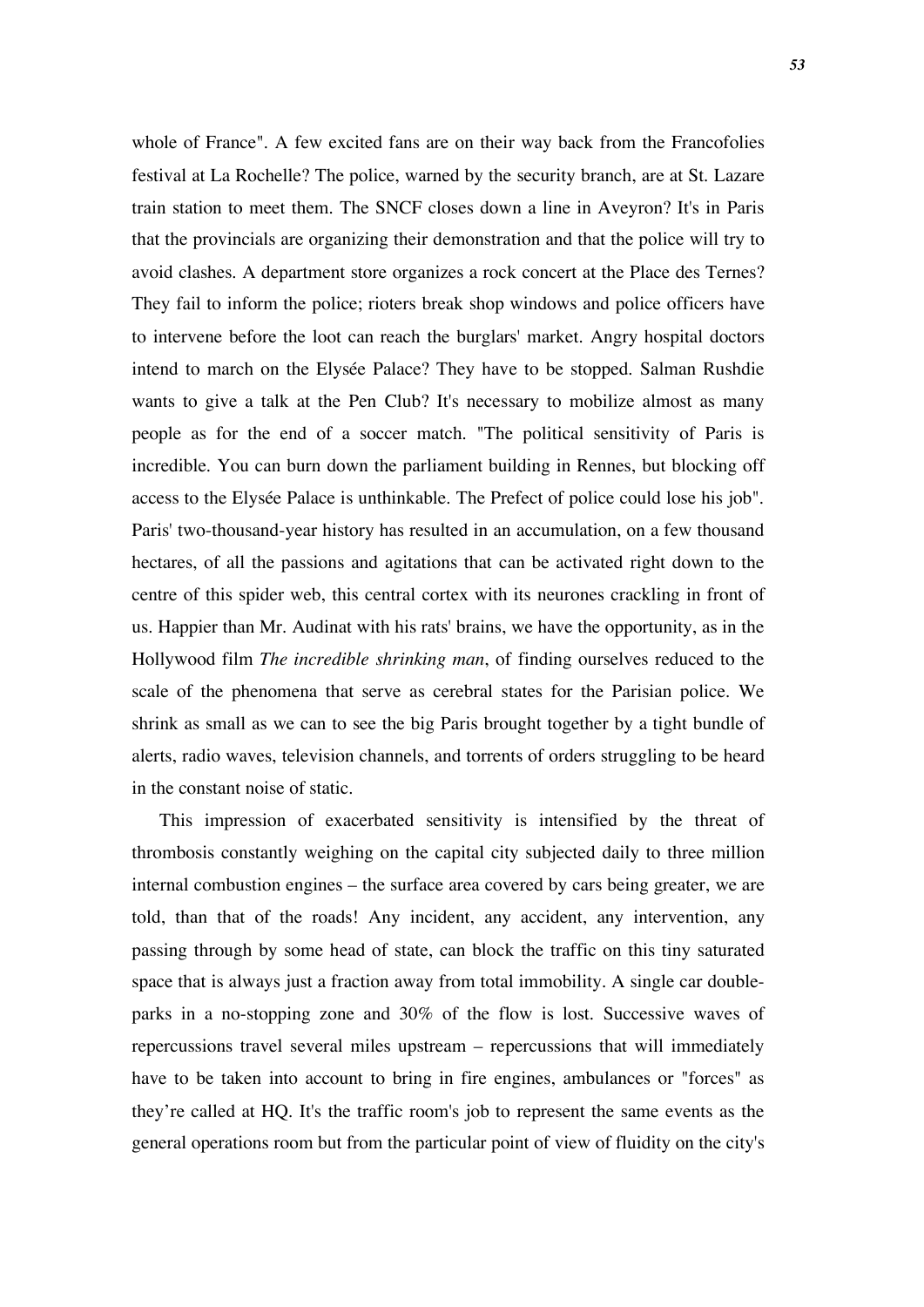roads. On Avenue Berlier, in the east, a PC keeps a watch over the *périphérique*; under the flower market square, just round the corner, the Lutetia PC regulates traffic lights; on the fifth floor of the Grandes Carrières police station another PC (the information and impounding orders room) deals exclusively with towing cars away to the pound.

Here the police do more than watching and regulating; whenever necessary they decide. The huge computerized screen reflects these priorities by means of tracers generated by the SURF (urban traffic-light regulation system) software. All roads in Paris are displayed in the form of tri-coloured arrows. When they're green the computers regulate traffic flows themselves; when they're orange, flesh-and-blood police officers work along with the device but their orders have to remain compatible with those of the computers; lastly, when the arrows are red, police officers in the streets take over: with whistles blowing, batons flailing, shouts and fines they readily cancel all the routines pre-programmed by computers – to the detriment of the Lutetia and Berlier PCs that have to guarantee Paris's fluidity above all. "But the state's requirements come before anything else; it can happen that we have to free a 30-kilometer corridor!".

Can we say that the police officers in charge of traffic dominate all of Paris? Precisely not. Proof of that is in the strangest oligopticon of all, in these rooms containing so many of them. Close to a computer screen an official is sitting at a table looking at a map of Paris on a scale of 7,500 to 1, shifting around wooden figurines that he takes from a box as if he were playing Monopoly. Why? "Because SURF" he explains "gives an image that's too precise! All the traffic problems in Paris have a ripple effect spreading over several kilometres. No computerized map enables us to vary the scale fast enough: either it's too big or it's too small; the frames are always too rigid. Here, with the figurines, I can see both the whole and the details, anticipate better and spread out my forces more effectively". Police buses, motorcycles and cars are moved around on the map as in any war game, in spite of the sophisticated visualizations constantly flashing on his colleagues' screens. That's precisely the theoretical problem that the police at the central command station have just solved for us: unlike the two Thom(p)sons of Tintin fame, "their job is precisely not to know everything". The etymological dictionary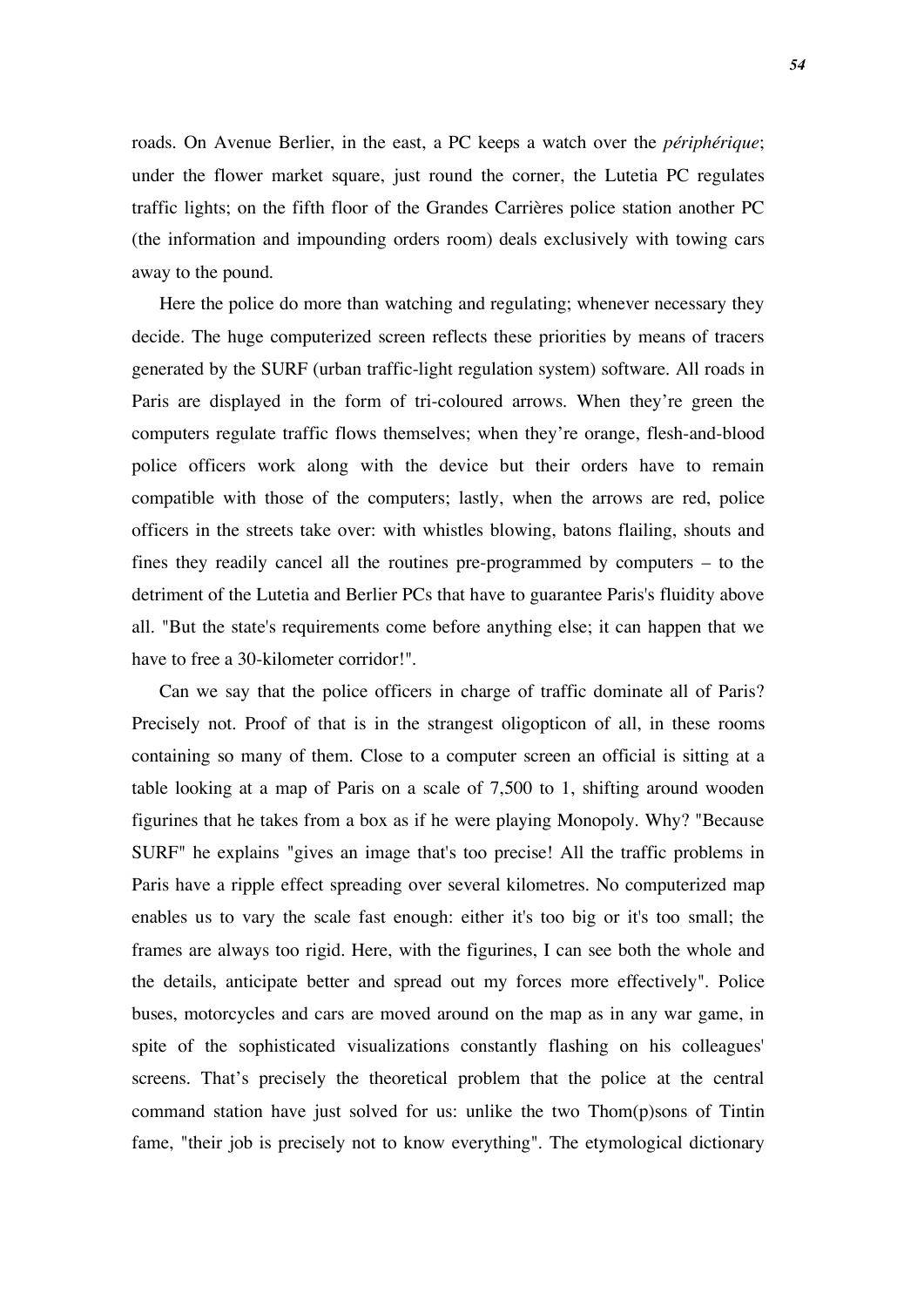defines the verb "restrain" as that which "draws back to the most reduced limits", from "re" indicating the backward movement and *stringere* meaning "to draw", "to bind".

In the main room we're told that it's more a question of warning than of restraint. Unwittingly using a term from physics, the agents of the prefecture refer to an 'event' when talking about their giant detector's recordings. According to them, there are about 70,000 'events' a year, on average. But the arrival of a truckload of apricots from Rungis would not be qualified as an event, no more than a crash that set two motorists at each other's throats under my window. To be described as an event, at least 50 'forces' have to be mobilized in the affair. We can see that the grain Mr. Henry is interested in is not individual interaction. He says so frankly: "I'm not Big Brother, I'm not interested in individuals. That's the criminal investigation department, I've got no authority to investigate. They, yes, they'd need a finer grain; they've got to be able to follow an individual. What we're interested in are crowds; police in uniform don't need detailed knowledge". His deputy gives us a quantitative estimation of this difference of grain: "It's 50 people in a circle of about 100 meters in diameter; there's no point overloading the map below that". Mr. Henry, a fine sociologist, a disciple of Le Bon, explains very precisely what he would like to capture with his oligopticon: "We work on people above all; the crowd is composed of disparate elements; as long as it remains like that I'm not worried; our main concern is that it doesn't become a crowd with its own psychology, in which individuals lose their individualities; that's when it becomes an irresponsible mass; I've got to watch it; there are professional agitators, they can make 50 people dangerous, whereas I can deal with 300,000 who won't at any stage lose their individuality and their responsibility; we have to prevent the crowd from building up; we're not angels, if we have to stop it we do, but our problem is entirely different to that of the criminal investigative police who have to monitor individuals".

Reassuring words specially for the researchers to numb their vigilance, or analysis of a sociologist talking to colleagues to show them the multiple ways of representing the social? Since the latter hypothesis teaches us more, that's the one we'll follow for the moment. The HQ's mission is not to sum up Paris in a whole. Its aim is almost the opposite: preventing the city from forming a mass, from becoming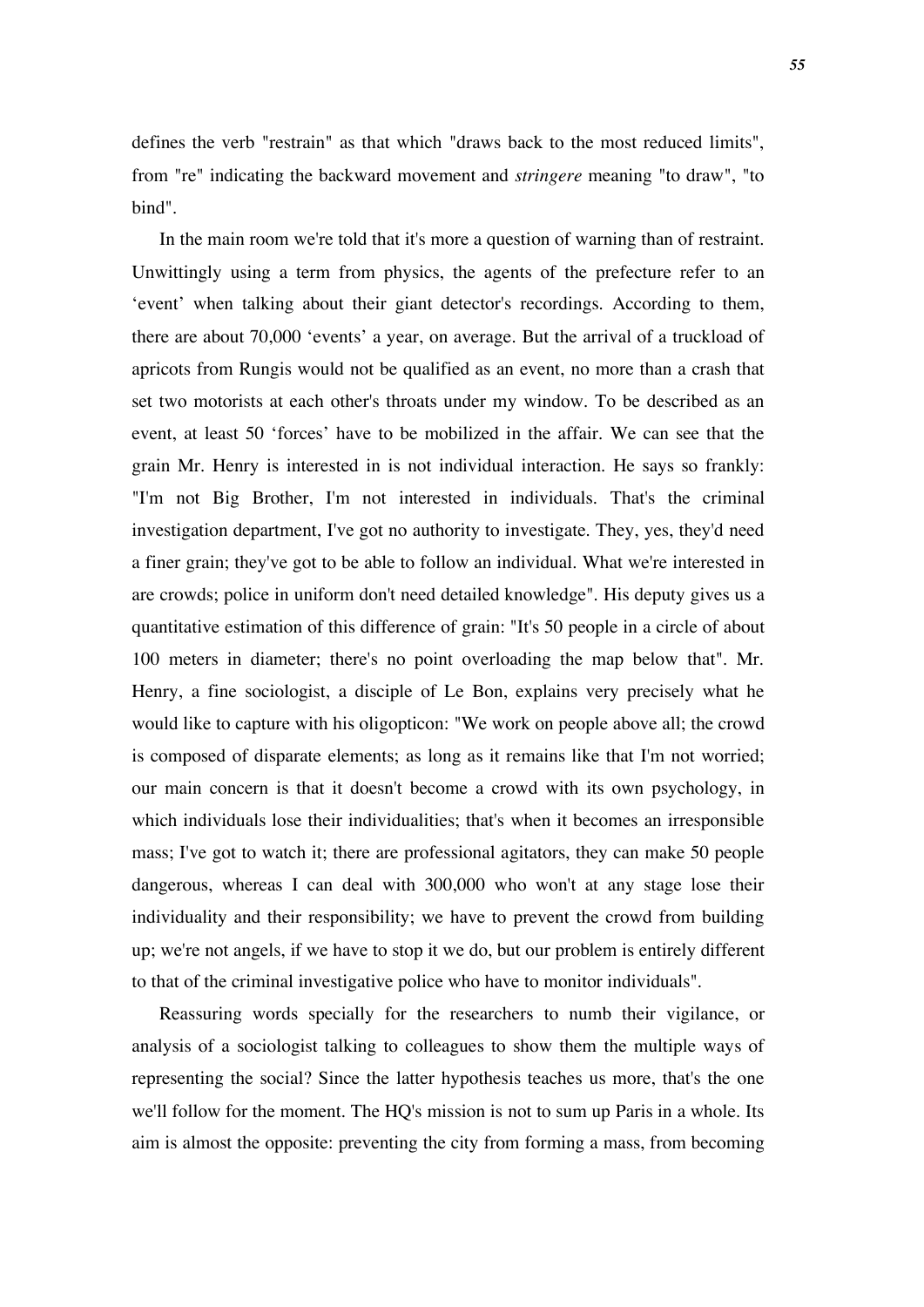a continuous block of immobilized vehicles; ensuring that a single mass with one psychology doesn't turn it into a totality. Through a continuous series of isolated interventions, Mr. Henry's forces work at disaggregating, at fluidizing, at preventing the formation of lumps, the "building up" of passions, as he puts it. Far from wanting to know everything, this subordinate of the direct descendent (by function if not by blood) of Lieutenant La Reynie (1625-1709), one of the first organizers of urban police, would like the millions of Parisians to stay as they are, composed of individuals that he never has to know personnaly. His rarely achieved goal? Being able to write in his log book: RAS, nothing to report. So, in the end, one hundred and thirty five people coordinate seventeen thousand who police five million: to the panopticon it's necessary to add a filter; to the operation of summation, an opposing operator of restraint.

Yet Mr. Henry doesn't claim to let events go by without a trace. Better placed than any sociologist, he manages to record the behaviour of groups of Parisians over a period of several years, owing to the computerization of his log book. These fuzzy sets have properties resembling recurrent patterns that the general operations room treats as so many MOSOS (*modules de maintien de l'ordre et de service d'ordre*), modules for the maintenance of order. Over the years it became apparent that demonstrators, for instance, always tried to smash the same windows. The police therefore learned how to prevent that by deploying staff to protect them. The behaviour of demonstrations organized by the CGT (a workers' trade union) is more stable that that of techno concerts. The MOSO describing the former can be applied blindly; more vigilance is required for the latter. Moving the President from the Elysée Palace to Le Bourget on the outskirts of the city, closing off the roads on the banks of the Seine to cars on Sundays, sending a tow truck onto the jammed *périphérique*, are all recurrent events that MOSOS transform into reflex action. Even more tragic events such as terrorist attacks have their MOSOS since the same decisions have to be taken to clear the way, to facilitate the landing of helicopters, to move away gawking onlookers, to evacuate the wounded. Only the place, by definition unpredictable, will change. Early planning will help to save a few precious minutes. In the case of some events that mobilize thousands of police officers and the riot squad, such as the  $14<sup>th</sup>$  July celebrations or the Pope's visit to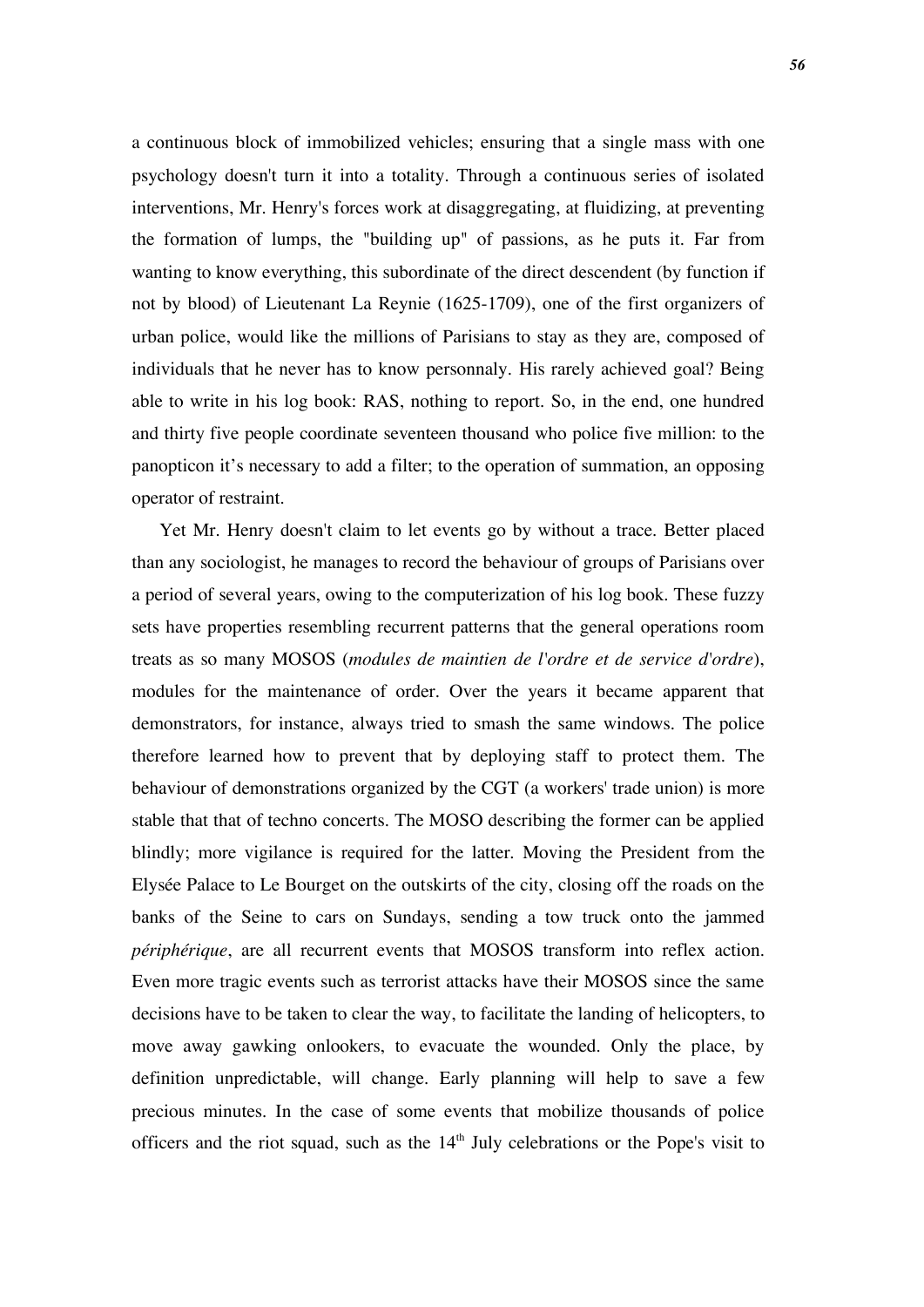Notre Dame, the computerized listing is hundreds of pages long and sets out the distribution of staff and the range of their possible interventions.

How well the city lends itself to the proliferation of megalomaniacs and paranoiacs! – two associated disorders that oppress the same breath in opposite directions: the ones believing they are able to see and dominate everything; the others imagining that the former can see them at every moment and totally dominate them. The omniscient and omnipotent God of catechism has now taken up residence in the secular figure of the Society of surveillance. And yet, by walking tirelessly along this lateral dimension leading us from one local and provisional summation to the next, we gradullay loosen the grip on our imagination of the pyramid metaphor. Paris is not the cenotaph of Cheops, an immense mass of stones bearing down with all their weight on the shoulders of slaves, whose radiant apex could belong only to the divine world. Nor does it have the form of an inverted pyramid with its base lost in the clouds and its sharp point ripping apart the fragile bodies of individuals bound hand and foot. Paris is no more pyramidal than it is spherical. The rare and fragile places in which the full power of the oligopticons is concentrated are situated down below not high up, under our feet not over our heads, scattered throughout the city, at our service, restricted, incapable of nurturing either delusions of grandeur or constant fears of plotting. Far from saturating Paris with their implacable control, they prevent the city from becoming a single block. What they could rather be compared to is electric plates set to maintain the temperature, to avoid the cooling down or explosion of a pressure cooker.

### **End of the second sequence: flattening out / spacing out**

**PLAN 30**

Long before the "butterfly effect" of chaos theory became a cliché, my daughter sang the following song, of obscure origins, in her shrill little voice:

> "The cat topples the bowl the bowl topples the table the table topples the room the room topples the staircase the staircase topples the house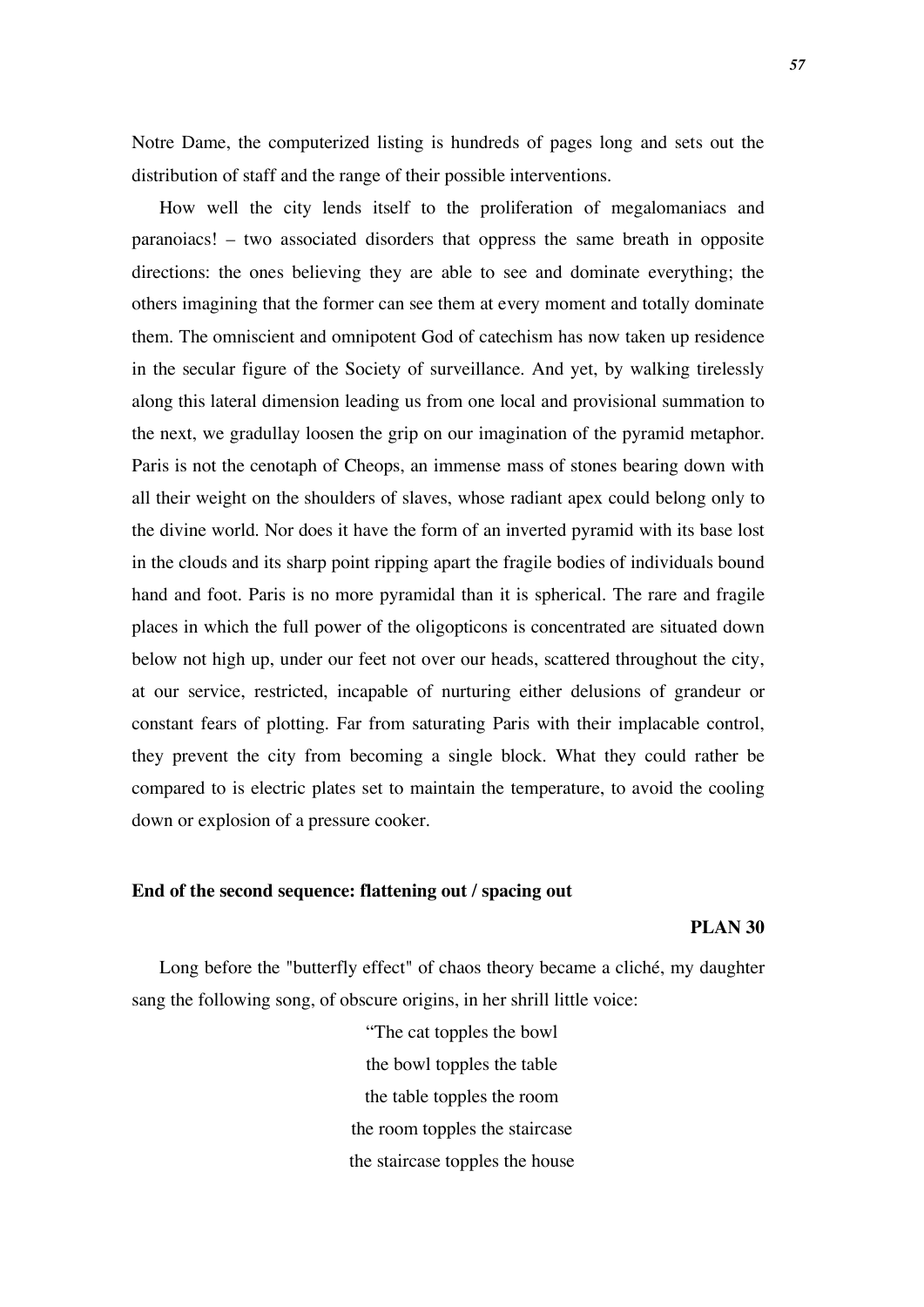# the house topples the street the Street, the Street topples Paris Paris! Paris! Paris has toppled over!"

Our fathers lived in Paris with the dangerous cat in the nursery rhyme sitting in front of their bowls, on the table, in their room above the stairs that could topple the Streets… They knew the fragility of their position, the rapidity with which barricades overthrew regimes. They paid much attention to sudden upheavals of scale. What a strange inversion of metaphors: those societies so easily overthrown never spoke of social fracture; we, on the other hand, multiply social fractures in a society that seems frail yet where nothing appears to be able to alter the relationship of order flowing from dominant to dominated. Could the token threading through the social not give society both the flexibility and the cohesion that we believe have been lost? Scales count less than the instruments establishing them, the institutions summing them up and restraining them, the movements overthrowing them. If the social world is flat we can breathe fully, deeply, there is no longer a lack of space.

When we talk of "fracture" we imagine a fragile society that the slightest turn could crumble. Might this fragility not stem from the effect of zooming in that claims to make something greater of Society, something higher, more comprehensive, more complete and more real than the minute interaction lodged in it; or of zooming out that claims gradually to move from the abstract and total view of Sirius to the all-encompassed, dominated, complete, real, lived view of face-toface interaction? Since from one level to the next nothing looks the same – there's nothing about Mr. Tiberi, for example, in Alice Dessard, nor of Alice in Mr. Tiberi – we were only able to interpret passages from small to big as so many breaks, ruptures, betrayals, incomprehensible hiatuses. But the token of the social doesn't have this fragility; it doesn't count on resemblance to go from place to place. It doesn't believe that we can track in from the *mairie* of the Fifth *arrondissement* to Alice's bachelor flat, nor from the Paris *préfecture* to the fire that's just gutted a squat in the 18<sup>th</sup> *arrondissement*. It knows that no tracking shot can take you from the sky to a map of the sky. It skips all levels, has no belief in size, is indifferent to qualifications of big and small, micro, meso or macro, as it threads its way between people and things without warning, tirelessly connecting elements from what was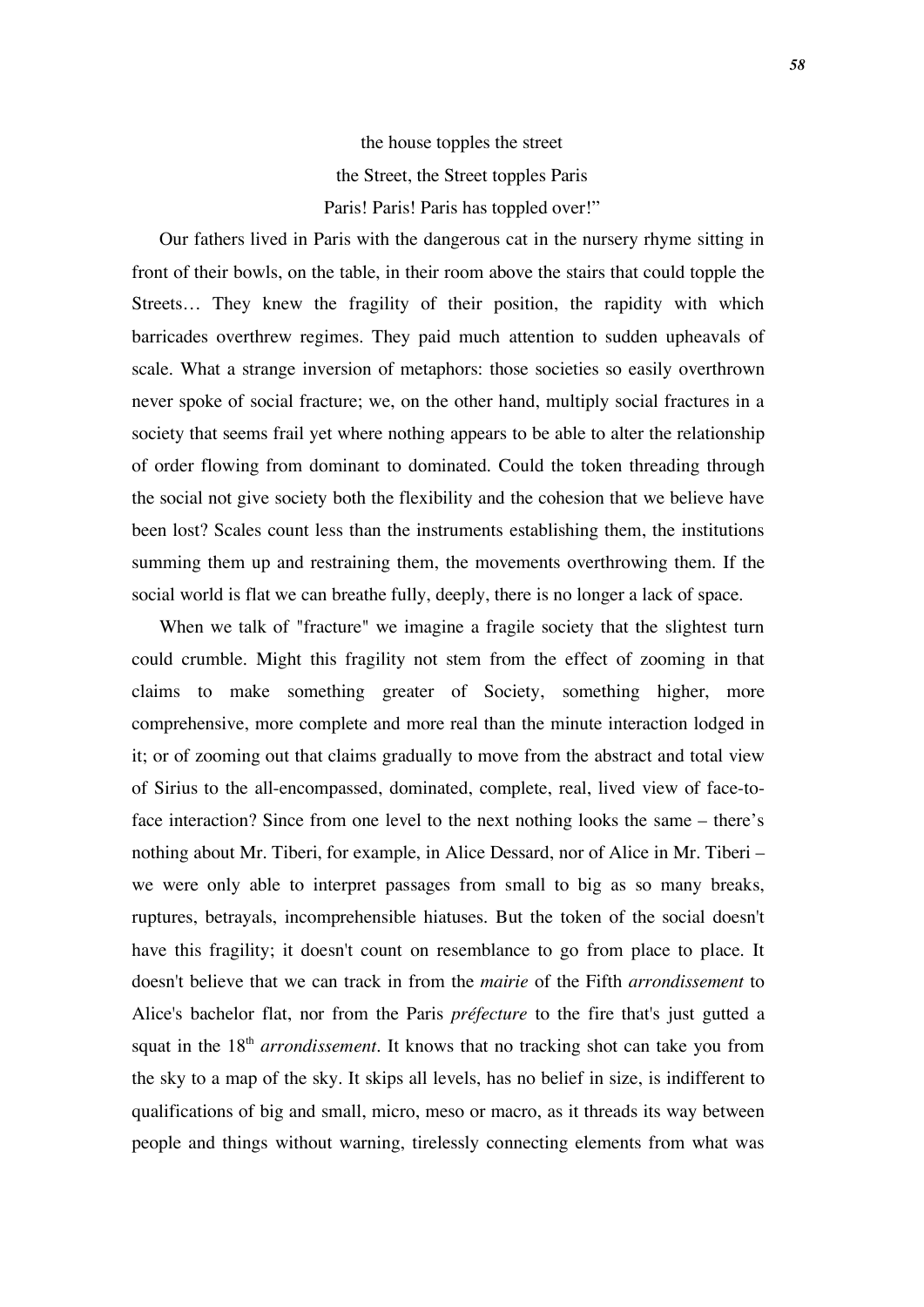previously called 'Nature' and 'Society'. Its steadfast course is added to all the courses animating the big Paris day after day, without missing a single step.

All too often social theory still inhabits this utopian world where the zoom is possible. It really believes that we can slide from biggest to smallest, and then wonders how the microscopic – face-to-face interaction – manages to remain meaningful despite the crushing weight of the macroscopic. Conversely, believing it can see only the small, detailed or isolated, it tries to understand how the aggregation of these minute events can possibly produce the big. Everything changes if we add, not only local and temporary sums to the theory, but also the actions of all those who do the sums, and all the fragile channels in which they ceaselessly move about, along with their paper slips and the ci-devant individuals, transformed into stars at the centre of which all these vectors converge to offer them a part of their existence – or to get rid of them for good.

Is there somewhere a sum that could make it possible to include all sums, that of the sky and the market, of water, of the police and the weather? In other words, is there a meta-sum, a hyper-sum, within which all the partial sums that we've considered until now are set? That's how the social is usually discovered. Instead of being the token darting about everywhere to draw differences of scales, as in this opera, it's most often defined as a particular sphere to which one could relate its own phenomena that, once grouped together, would form Society. Whether we are sociologists or not, sometimes without even thinking we make that all-encompassing gesture in which our hands start at eye-level and end up meeting again at the navel, as if on the way they had stroked the generous curves of a huge pumpkin. This typical gesture sometimes accompanies definitive statements on the importance of "placing all these events in the general evolution of societies", of "taking into account more fully the social context". As sociologists often say after being shown too many details for their liking: "Where's the big picture?". But as global as we may wish to consider this famous 'context', it will never be bigger than a pumpkin: what the lips dare not speak, the hands of the structuralist willingly admit. If the starry sky above our heads and economic law at the inmost depths of our wallets circulate along narrow channels, the same must apply to Society. Far from being that in which we all reside, Society is produced, on a tiny scale, within these numerous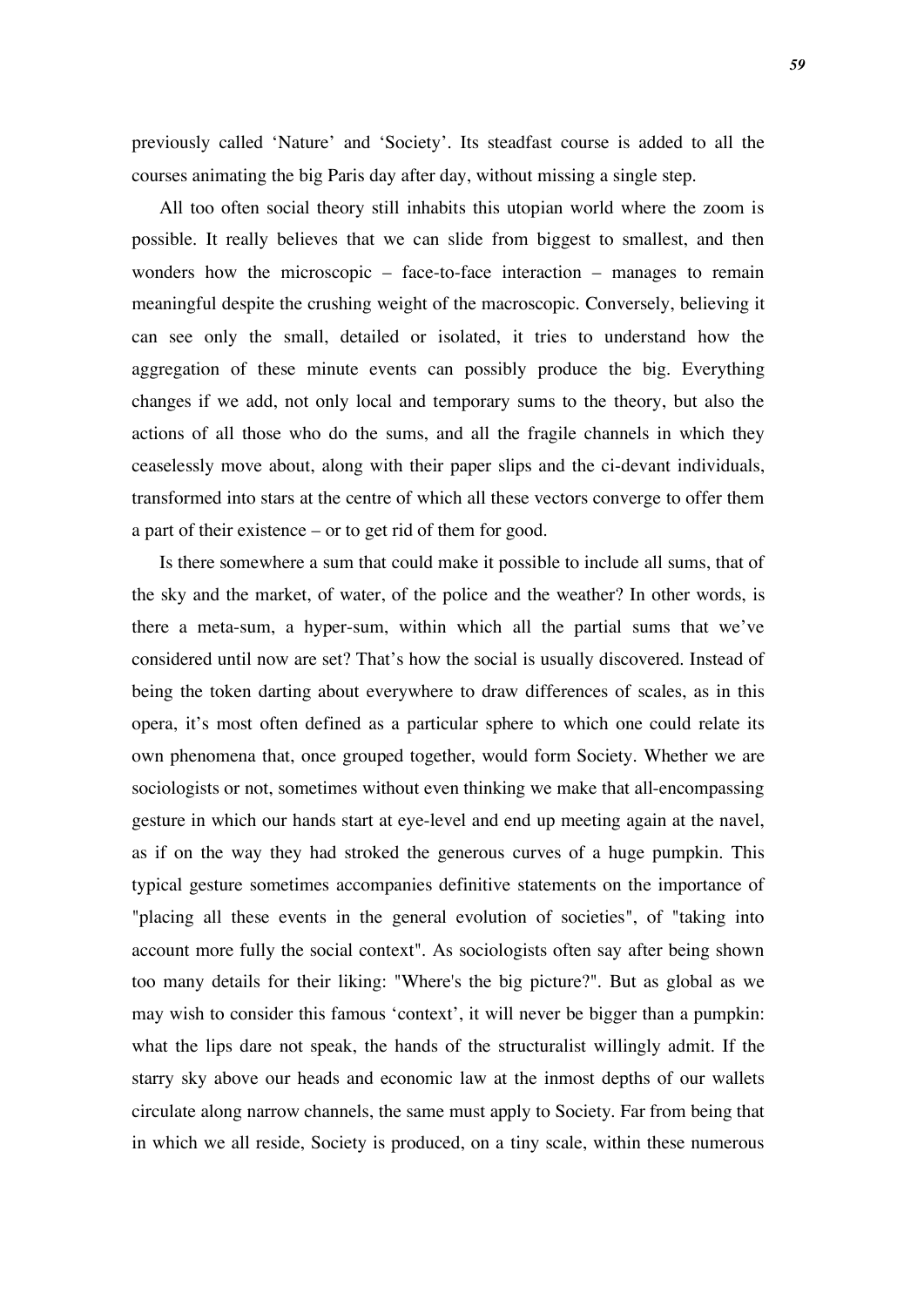laboratories that coexist, without mixing with those of the producers of skies and markets.

We could even put back onto the map of Paris the different channels through which social theories circulate, by doing for the sociological discipline what we did for the market news service, for Simbad's sky, for the legislative elections, or for Mr. Henry's crowds under surveillance. The exercise would be more difficult, it would lack certain *paper trails*, some of the routings would be badly documented, some of the transitions inadequate, certain gazes shut off. But in spite of everything we'd notice that the components of general sociology differ, depending on whether we're going down the Boulevard St. Michel or up the Rue des Ecoles. The globality of Society also emerges through these laboratories, publications, institutions, conferences, files, questionnaires – cellars, recesses and attics. Until now we haven't multiplied officials and offices, intermediaries and paper-slips just to lose sight of them suddenly under the pretext that it's a matter no longer of neurones, stars, water, prices, flows and votes, but of the thing most important to us: What is it that holds us all together? How can all these scattered groupings be summed up?

For instance, here in the group formerly headed by Mr. Raymond Boudon, social phenomena consist of individual aggregations that produce perverse effects through a series of involuntary transformations, without for all that forming social structures. Further on, with Mr. Pierre Bourdieu at the Collège de France, individual action must always be situated within a field that may not determine it but that is the only thing to give it meaning. If we go up the Rue Laplace to the CREA, to Mr. Jean-Pierre Dupuy, we notice that structures do exist but through a phenomenon of selforganization resembling neither aggregation alone nor the field. There's nothing shocking about this dispersion: a sociogram of Parisian cosmologists would show no more agreement on the evolution of white drawf stars or the origins of the Big Bang. Moreover, the matter – identified, isolated, transformed – on which each of these laboratories works differs entirely: here, statistics and stylized examples; there, extensive inquiries by questionnaire; elsewhere, models borrowed from economics. The word 'sociology' has all the characteristics of a *faux ami*, and its definition will change again if we go down the Montagne Ste. Geneviève to the GSPM, to Luc Boltanski and Laurent Thévenot, on the other side of Luxembourg, or at the bottom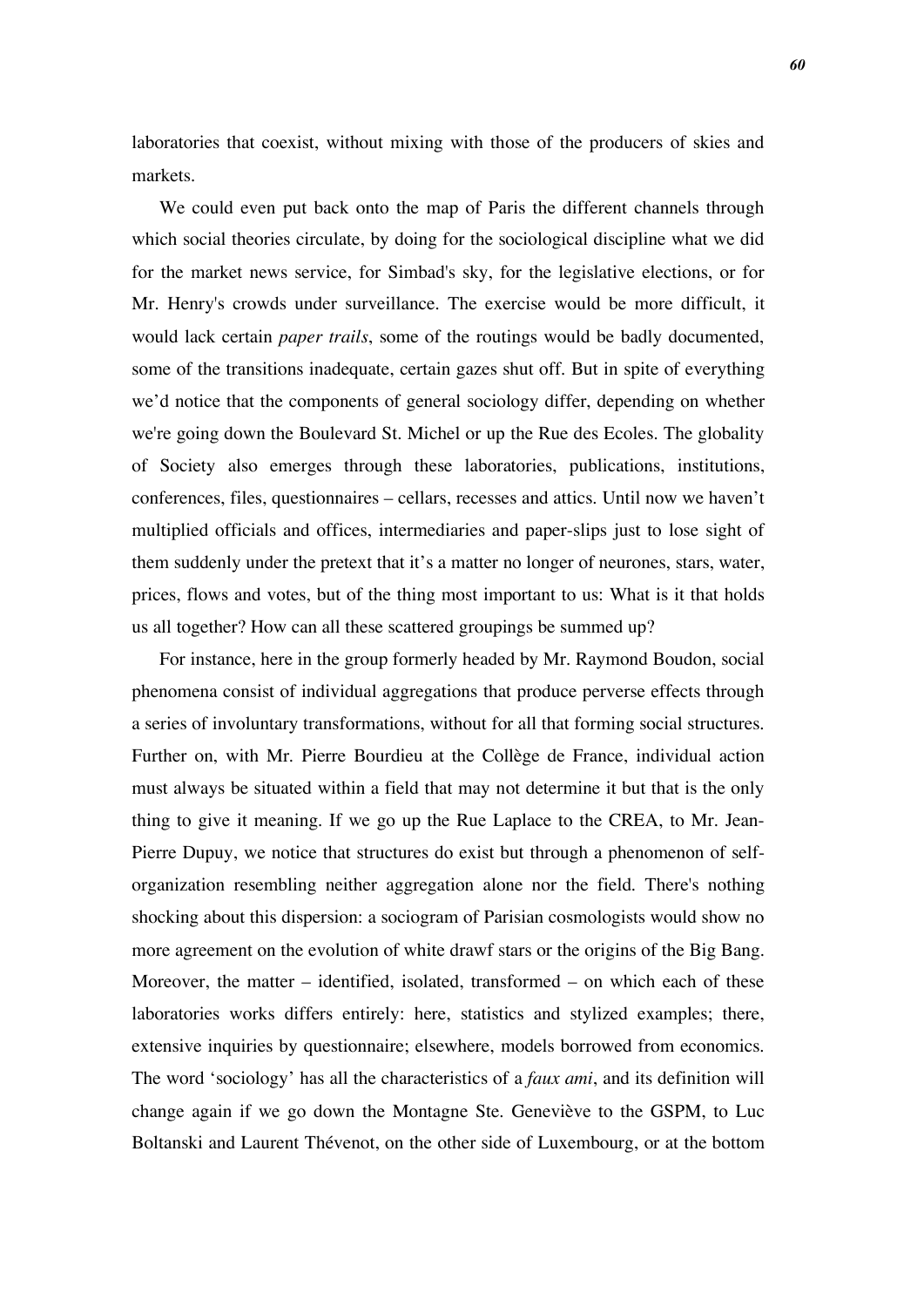end of the Boulevard St. Germain, to visit Mr. Michel Crozier's group, or else if, in a rare act of open-mindedness, we went up the Boul'Mich to have a coffee with the researchers at the CSI, at the Ecole des Mines.

Despite the megalomania to which the social sciences are so partial, there would be little sense in saying that just one of these laboratories had summed up all of Society. We could just as well say that the water utility could be scrapped under the pretext that the EDF dispatcher alone watches over the entire electricity network, or that the criminal investigation department could disappear because uniformed police keep an eye on groups of over fifty persons. On the other hand, there would be little sense in saying that these laboratories are all equally right, and that the addition of these partial sociologies would make a good general sociology. In which office, in which file, in which article and at which conference could the irenic, eclectic, ecumenical super-sociologist gather together the sum of "actors" of the CSO, "actornetworks" of the CSI and "persons" of the GSPM, not to mention the "socioprofessional categories" of INSEE and the "sociocultural trends" of Cofremca (whose offices, in any case, are situated on the right bank!)? Sociologies are like metro lines: they can be linked up but provided one pays the cost of digging a new and deeper line such as *Eole* or *Méteor*, thus adding corridors to other corridors – and possibly digging deficits deeper than gypsum quarries. We can add sociologies to the social world but we cannot subtract any. What the notion of Society was supposed to cover in an impossible totality, the token that we're following in this book leaves free to be deployed. It's necessary to open the cages in which Society held us captive. We can never say, as Rastignac did: "Paris, to us two!"; only: "Paris, to us four million!".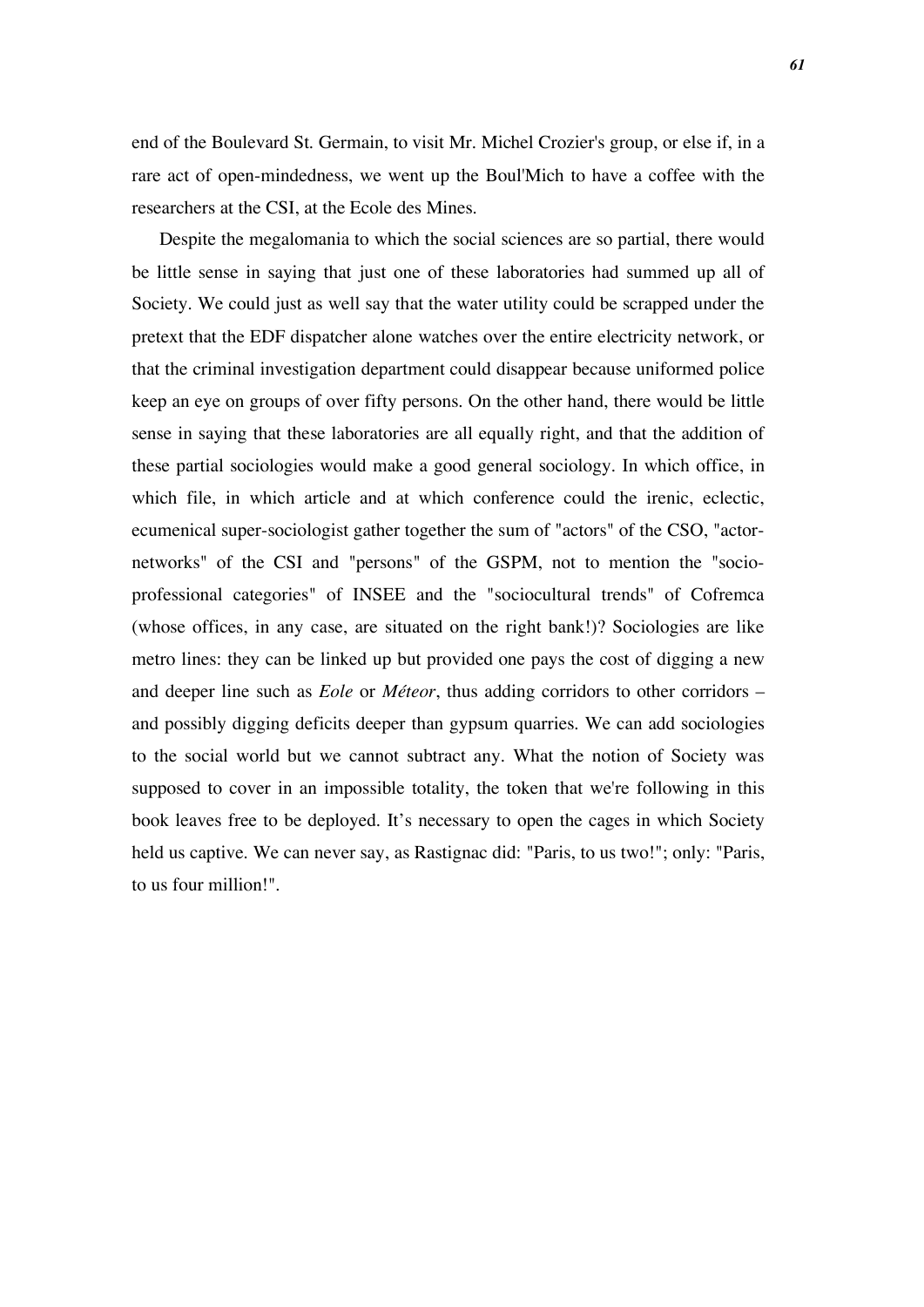## **Third sequence: Distributing**

### **PLAN 31**

Everything's calm at the roads maintenance service, in front of the most beautiful coloured map ever made of the City of Light. If we want to understand to what extent Paris is folded and refolded, turned and rolled over, that's where we need to go. It's impossible today to dig the slightest hole in a street without hitting a telephone cable, bursting a water piper, releasing a spurt of steam from the city's heating system, interrupting traffic lights, chipping off the corner of a pavement, shifting a guardrail, uprooting a signpost, removing a metal grate, opening a manhole – not to mention the Gallo-roman sarcophaguses wedged between metro and parking garage, waiting to be resurrected or taken to a museum. To find their way, officials at the roads maintenance service decided to note everything. In signs and icons these Penelopes, whose pneumatic drills daily undo the previous day's archiving, try to capture the position of all the official objects that constitute the public space of Paris (like seas on a geographic map, large uniform blocks on the screen, devoid of detail, represent private spaces: an abundance of existences that the roads maintenance department needn't know). This admirable inventory of all the traces, scars, folds, stands, kiosks, trenches and networks striating the public space is our *Carte du Tendre.* This is what is going to guide us through the labyrinths of actions and passions, expectations and repulsions, appeals and anticipations, constituting the real populations of Paris.

Paris is as flat as the palm of my hand. Folded perhaps, and folded again like an *origami*, but flat everywhere, without the distance between two circumstances ever being eliminated. Even today, any movement from A to B has to be paid in coin of the realm: by registered letter, escalator, elevator, telephone or radio link, petrol, diesel, elbow grease. Remove all these intermediaries and Paris unfolds like a map that could cover the surface of the Sahara; unfurl the City of Light and it's as vast as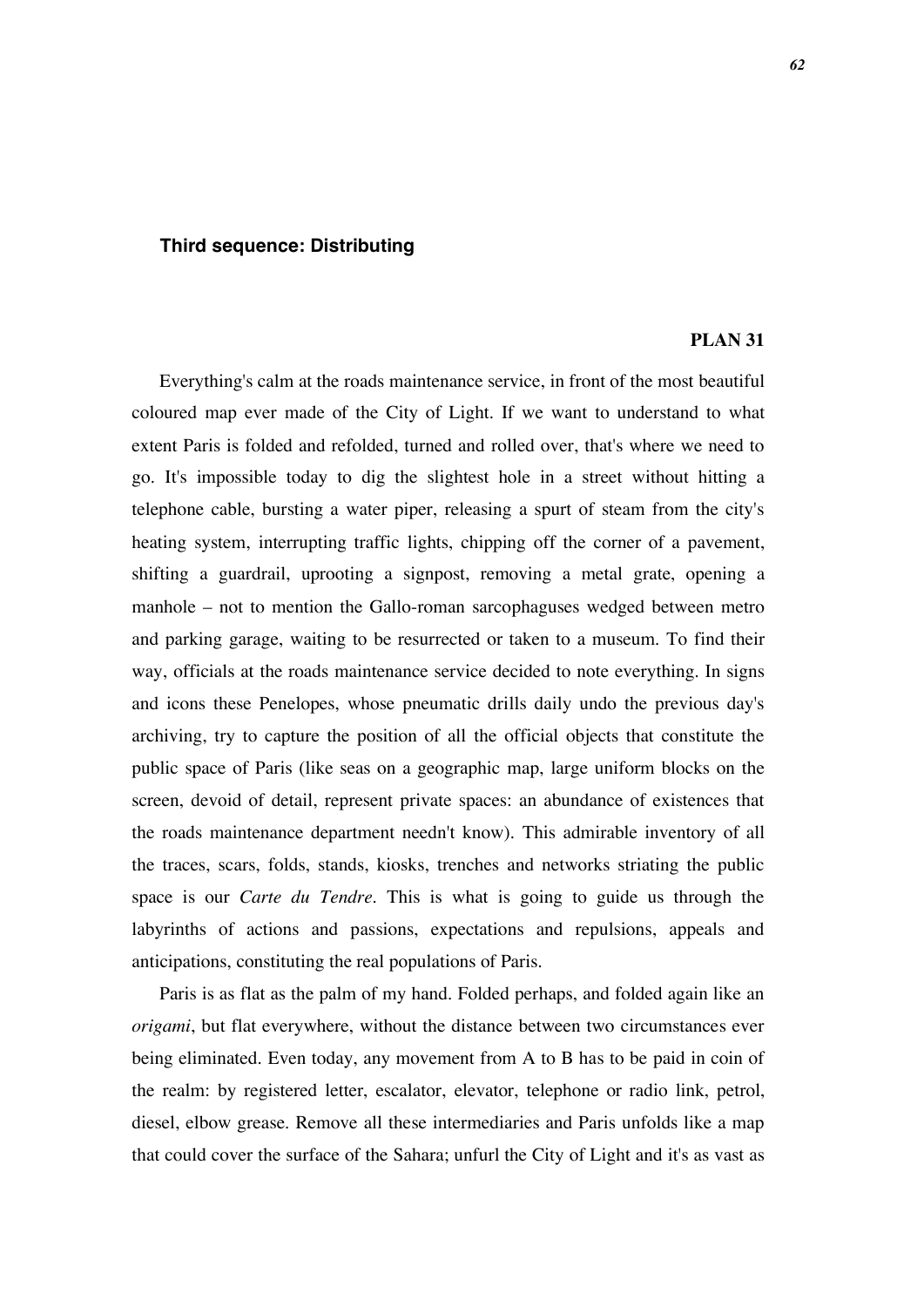Siberia. Victor Hugo and Tocqueville clearly saw that, in the revolution of 1848, when they had to warn the Parisians, in the name of the Parliament, that Louis-Philippe was in flight, the Regency impossible and the Republic proclaimed. With neither television nor cell phone nor motorbikes whizzing through the city, sirens screaming, not even a megaphone, they had to cover the tortuous old Paris on foot, climb over the barricades one by one, parley with each group of more or less fearsome rioters. For every road, every block of houses, they had to find a representative capable of relaying the news through contradictory rumours zigzagging across the city. Our two parliamentarians covered Paris, measuring the indefinite distance separating quarters and classes, verifying with their eyes, their feet and their rasping voices that, without an immense effort, nothing could unify the political body of the Big Paris. What fortunate ancestors who lived in the heat of the virtual Paris: at that stage *double-click* information had not yet given them the illusion of a global context with ineluctable necessities.

When there's a lack of techniques, when by chance a strike or breakdown deprives us of a means of communication or transport, everyone learns, walking and talking, that the social world is indeed flat, that it has to be composed piece by piece, staircase by staircase, concierge by concierge. When riots are rumbling no one believes that there is a Society, constantly present, with little individuals living in it. From every bridge insurrection can emerge, a new totality, a new regime, marching through Paris, offered to Parisians. Switching from the real to the virtual Paris means finding the road to these potential totalities, these scattered virtualities, yes, these former virtues (the word "virtual", don't forget, also derives from *virtus*, the favourite world of the ancient Romans), from this plasma —the word meaning a fine layer of clay that Prometheus was said to have used to model Pandora.

It's to objects that we must now turn if we want to understand what, day after day, keeps life in the big city together: objects despised under the label "urban setting", yet whose exquisite urbanity holds the key to our life in common. Laminated within their forgotten wisdom we find all the movements, all the durations, all the sturdiness that former forms of the social no longer know how to gather – individuals and Society, fields and structures. It seems that the big city is even more populous than Babylon, with a multitude of agitated little beings whose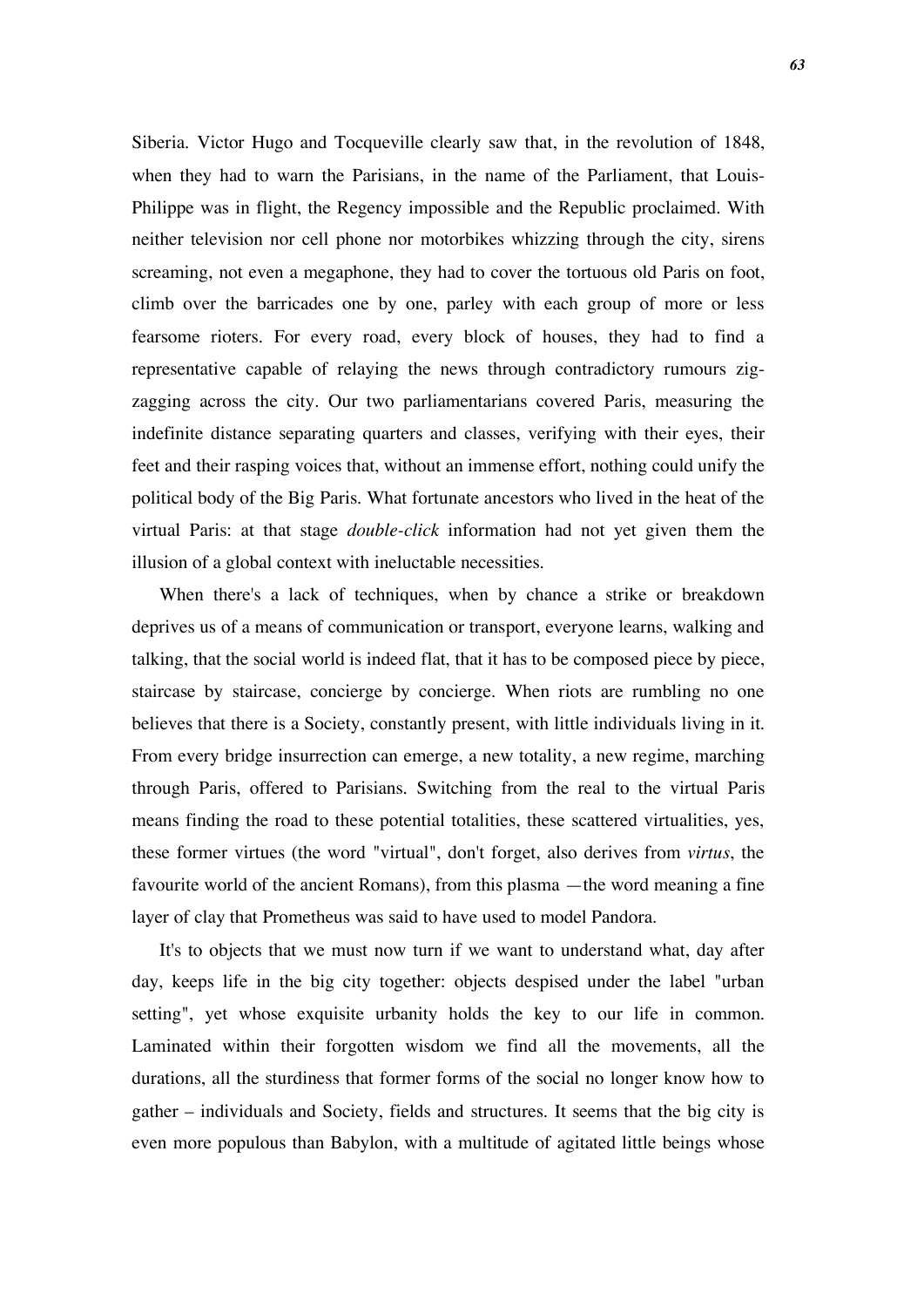combined action gives height, width and depth to the entangled networks described until now as flat as a board. While computerized materialization enabled us to disseminate Society in a host of scattered, dimly-lit offices, matter will now allow us to redistribute the action of the living and the dead, the absent and the present, the real and the virtual.

## **Figure nine. Formatting**

#### **PLAN 32**

"Paris has approximately 770 Morris columns, 400 newsstands, two theatre stands, 700 billboards, 2,000 information stands, 400 public toilets, 1,800 bus shelters, 9,000 parking metres, 10,000 traffic lights, 2,300 post boxes, 2,500 telephone booths, 20,000 bins, and 9,000 benches." So we are told in the volume published by the *Commission municipale du mobilier urbain*, the municipal commission for street furniture, which can also be used by any architect, town planner or landscape architect to order a batch of *"potelets"* – a sort of bollard that transforms our pavements into a game of skittles – (173 francs), a parking meter of the Schlumberger kind (2,500 francs), or even a "traffic model" bus shelter (66,300 francs). The guide notes with humour that all that's missing today is the category "elements of justice", "gallows and scaffolds that, after bollards and fountains, constituted the third category of street furniture – now fortunately something of the past!". (Judging by the number of imploring faces and tortured bodies lining the corridors of the metro and the pavements of Paris, the commission may well be over-optimistic.)

Should we count all those gadgets among the inhabitants of Paris? Partly, because they anticipate all the behaviours of generic and anonymous inhabitants whom they get to do a number of actions, in anticipation. Each of these humble objects, from public toilet to rubbish bin, tree protector to street name, phone booth to illuminated signpost, has a certain idea of the Parisians to whom, through colour or form, habit or force, it brings a particular order, a distinct attribution, an authorization or prohibition, a promise or permission. The bright yellow letter box makes us lift our arm, from a distance, to slip in our envelope. The bollards (791 francs) categorically prohibit cars from driving onto the pavement – and break the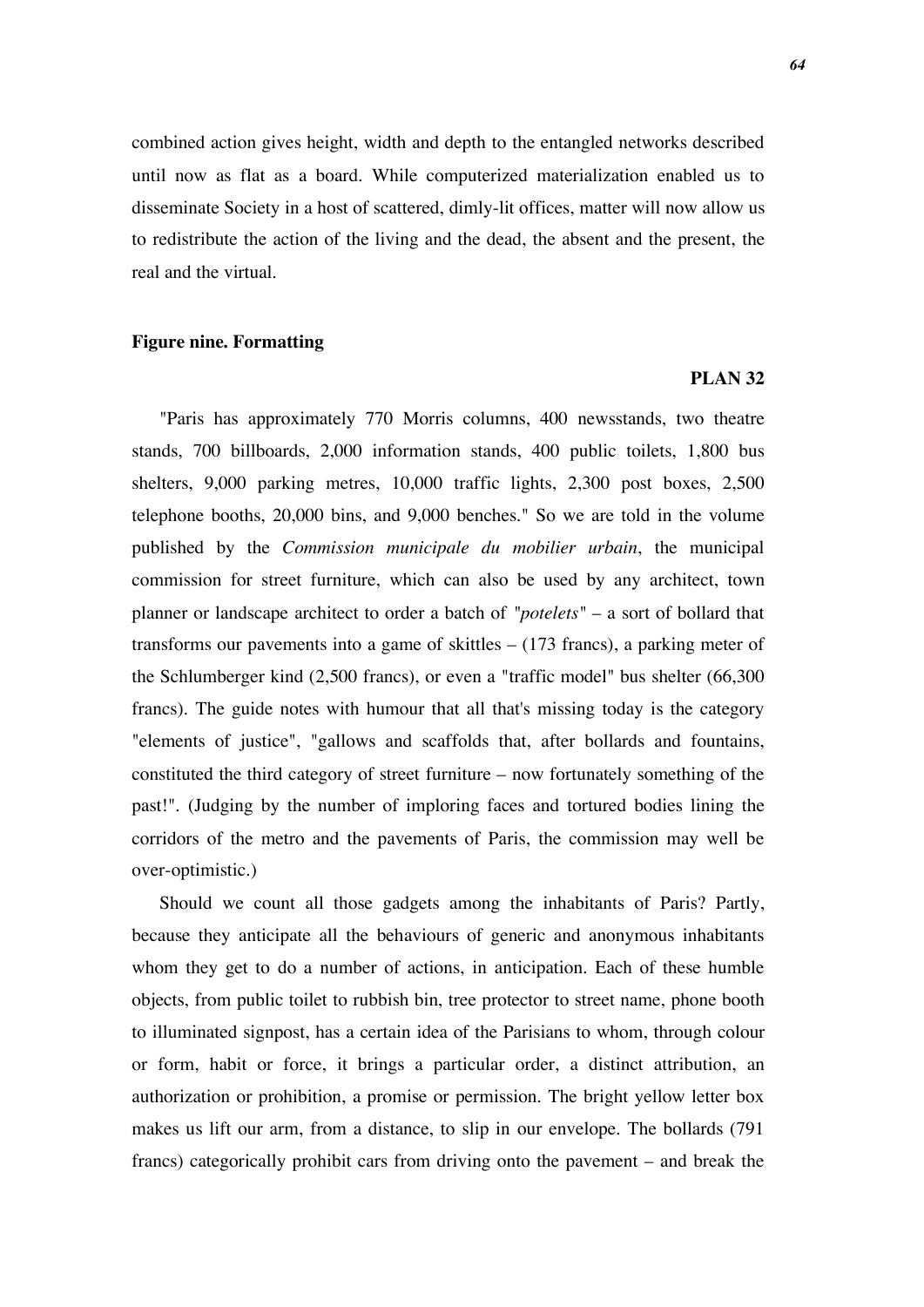shins of blind pedestrians; tree protectors (300 francs) allow cyclists to chain up their bicycles (advising against theft) and protect the barks against damage; tulipshaped bins (500 francs, plus a 200 franc installation fee) receive the rubbish in parks, although since the big bins with flap lids (5,930 francs) also attracted bombs, most of them were removed and replaced by little green brackets holding bags that are deliberately transparent so that policemen and guards can check for sticks of gelly next to hamburger scraps; Norman Foster bus shelters (available for the neat sum of 84,700 francs) provide shelter from the rain and even allow one to delicately pose one's posterior – although, like the misericords in churches, they prohibit sitting or lying down. Anti-beggar devices are as numerous as the countless bollards struggling in vain against the invasion of cars (called Passy, Prestige, Potelet-borne, Saint-André, collapsible bars, and other bodyguards). If you doubt the immensity of prohibitions and permissions, the obstinate distribution of segregations and selections that this multitude of objects practices night and day, equip yourself with a pushcart or sit down in a wheelchair. Other than exceptionally, you won't go further than a hundred metres without being blocked. Anyone who moves about comfortably and takes obstacles in their stride is clearly *authorized* by these objects to live in Paris.

It would therefore be somewhat unfair not to include in the inhabitants of Paris these beings with multiple but standardized forms which serve as so many couches, coat racks, affordances, signs, alerts and obstacles in the paths that each of us threads through the city. Far more than an indifferent frame around our subjective passions – on the contrary, in fact – they make all the difference between a successful trip and a failure. Stones thrown through a ford, bridge piles, prostheses, stilts, hands to be helped; they serve as links in chains that keep us in the city. Their Lilliputian action partly composes the circulating self, a sort of external brain serving as a counterpart of the internal one: the multiplicity of neurons requires the constant support of these countless injunctions whose activity varies from one second to the next.

## **PLAN 33**

This bank automat asks me to introduce my card into the slot and to key in my pin code, discreetly. No, it doesn't ask "me", it asks "someone who talks French,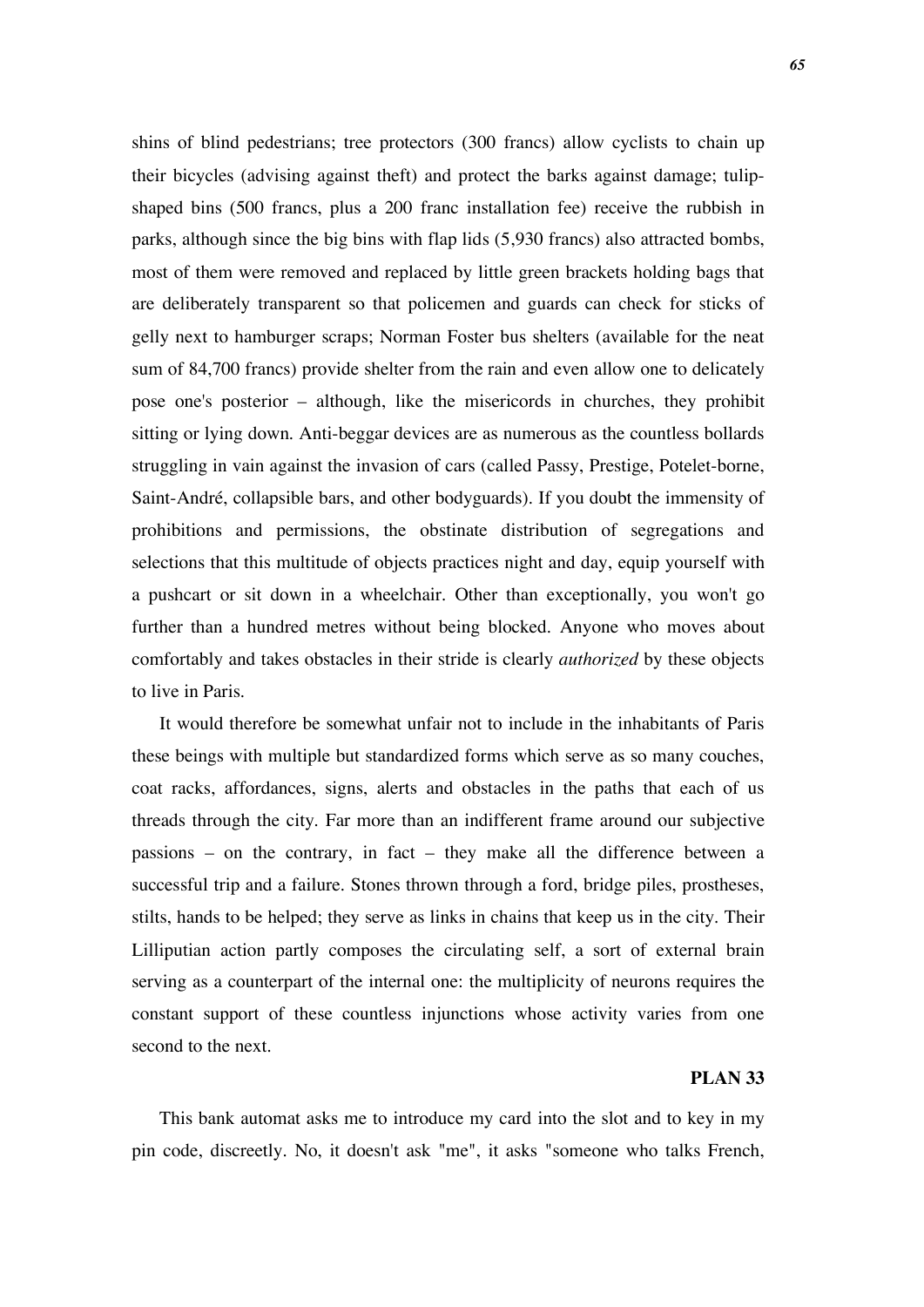who already knows what a bank card is and who has memorized a pin code", to execute the order. It addresses a generic bank customer and an ergonomic human being – neither dwarf nor giant – with certain properties – he talks French – and about ten thousand neurons – after about a hundred training sessions a pigeon would probably be able to do it as well as me. "Me/I" has just more or less filled, with my card and my code, the place allocated by the device. Give or take a few adjustments, I oblige the automat, in the sense that one says "I'm obliged to you", and thus occupy the place assigned to me by the ergonomist, the computer scientist, the video-graphics artist and the banking group that prepared – for them, for us, for "one" – this site onto which I've just logged.

As I leave my automat with my bank notes I'm on the Boulevard St. Michel, and here I'm taken care of by another administrative service, another institution, the one that's trying – in vain – to channel pedestrians so that they cross the road without getting hit and, above all, without bothering the shouting, moaning, polluting, hooting road-hog motorists. Careful, don't make the mistake of assuming that this other administrative service is thinking of the same user as the bank's. The latter had fairly rudimentary cognitive capacities and a unique identity, her or his pin code, memorized and recorded discreetly, whereas the former has no such subtleties. I've now been given the required muscles, resistance and agility so that if I want to cross the boulevard directly I'm stopped from doing so by a grid 80cm high, 140cm long and 8cm thick, a Croix de Saint André model, with or without publicity frames, that costs 403 francs (plus a 600 franc installation fee) and is made not to withstand strong pressure but only to materialize the municipality's advice. Not only does this barrier prevent me from crossing, it also attests to strong discrimination against old people, for the young agile ones jump over it and hop across the road between the cars, while I'm left standing on the other side, forced to obey its orders. It compels me to make a detour so that I'm right in front of the pedestrian crossing. Am I going to cross? This time a third administrative service assigns a new skill to me: knowing how to obey the symbolic injunction of a red or green sign of authority represented by a little man, to which no one seems to pay any attention (15,000 francs for the traffic light, plus a 10,000 franc installation fee, excluding cabling). I hesitate. The motorists don't. They cross the red light, so why should I wait for the green one?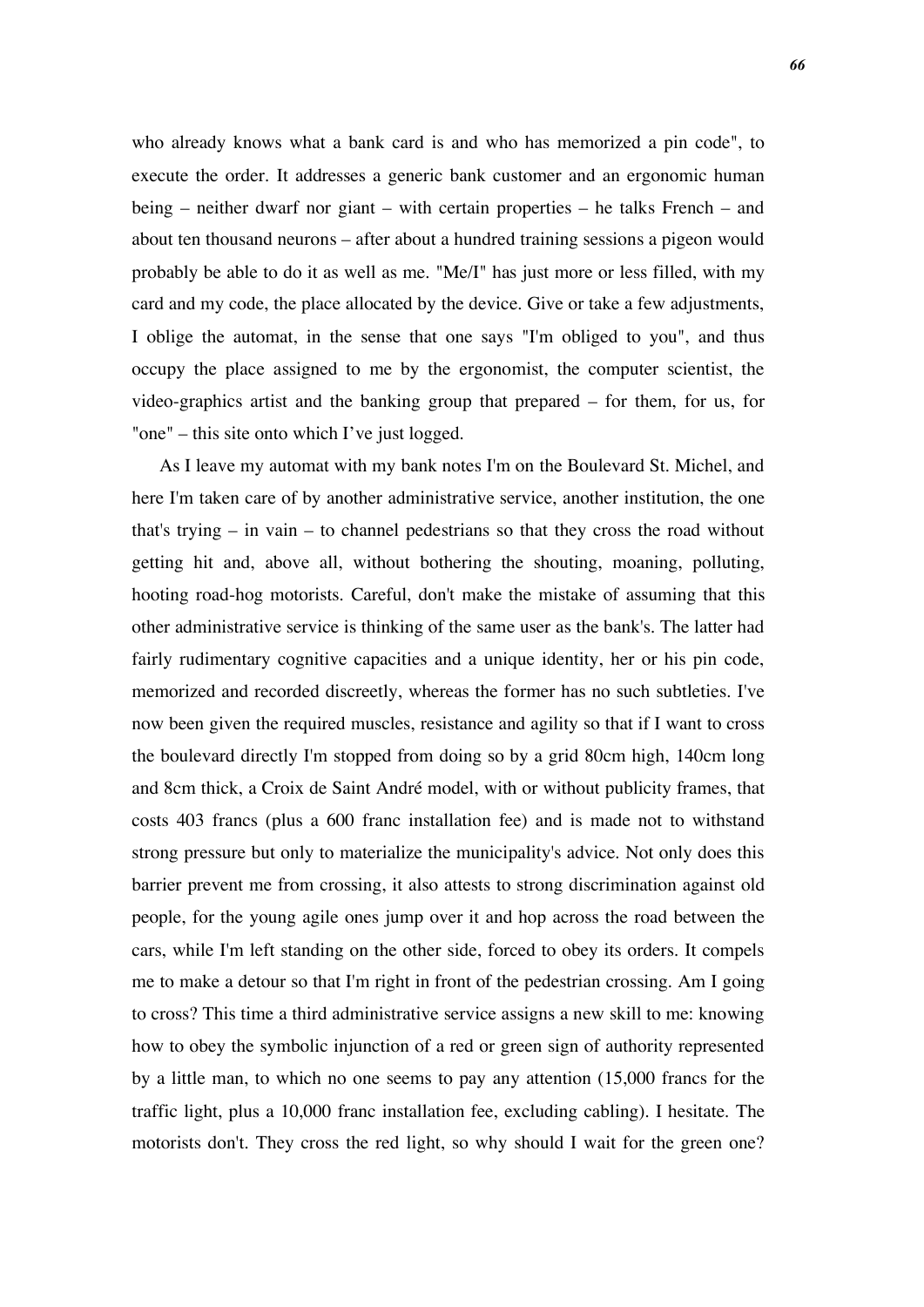And by hesitating I suddenly mobilize moral indignation: "But that's unfair, *they* can go because they're dangerous and *I* hesitate because I'm weak". Those who thought that with a little green character they could stop the Parisians from crossing when it's red don't have the same idea of me – of them, of us, of one – as the people who put up sturdy barriers to force the less nimble ones to go round. They think, wrongly, that pedestrians are obedient, capable of observing a sign, whereas a minute earlier they thought that Parisians only knew how to obey power struggles.

Here I am in the Rue St. André des Arts. I've just read, in the encyclopaedic work of Bernard Rouleau on the history of the streets of Paris, that this is a trace dating back to the Neolithic. When hunter-gatherers had crossed the ford, from the East, they followed this exact same curve to avoid the marshes that the Seine formed here as it wound along. I flow along this street like a stream along its bed. For over three thousand years, I guess, this movement from east to west has no longer been a conscious decision: I follow the course of the street like herds of reindeer, perhaps, already following the tracks of their predecessors before Lutetia existed. In what way does this action differ from the preceding one? Not a moment of attention is required. I'm not even forced by a barrier; no law demands compliance; I move along without thinking. No, in fact I do think about it. Of course, as a great reader of books on Paris I think aloud about why I don't even think as I walk straight down the narrow shaft of the Rue St. André des Arts. Moreover, a sort of paddle designed by Stark (the price isn't given, but the sheet explains its use: "Identifies a place of historical importance, on which it briefly recounts the past; must be easily accessible without marring the harmony of the site") has just reminded me of what I read in the books, rendering the same service for history and time and the street names do for geography and space. Wandering through the city one finds manuals and maps everywhere.

I'm not simply passing through Paris: the "I" also passes through forms of action, regimes of intelligence that are virtually unrelated to one another. In front of the bank automat I had to act as a generic being endowed only with an individual pin code; pressed against the barrier on the pavement I was a mechanical force weighing against another mechanical force; in front of the traffic light I became a reader of signs, capable of understanding a prohibition; by swearing at a reckless driver I'm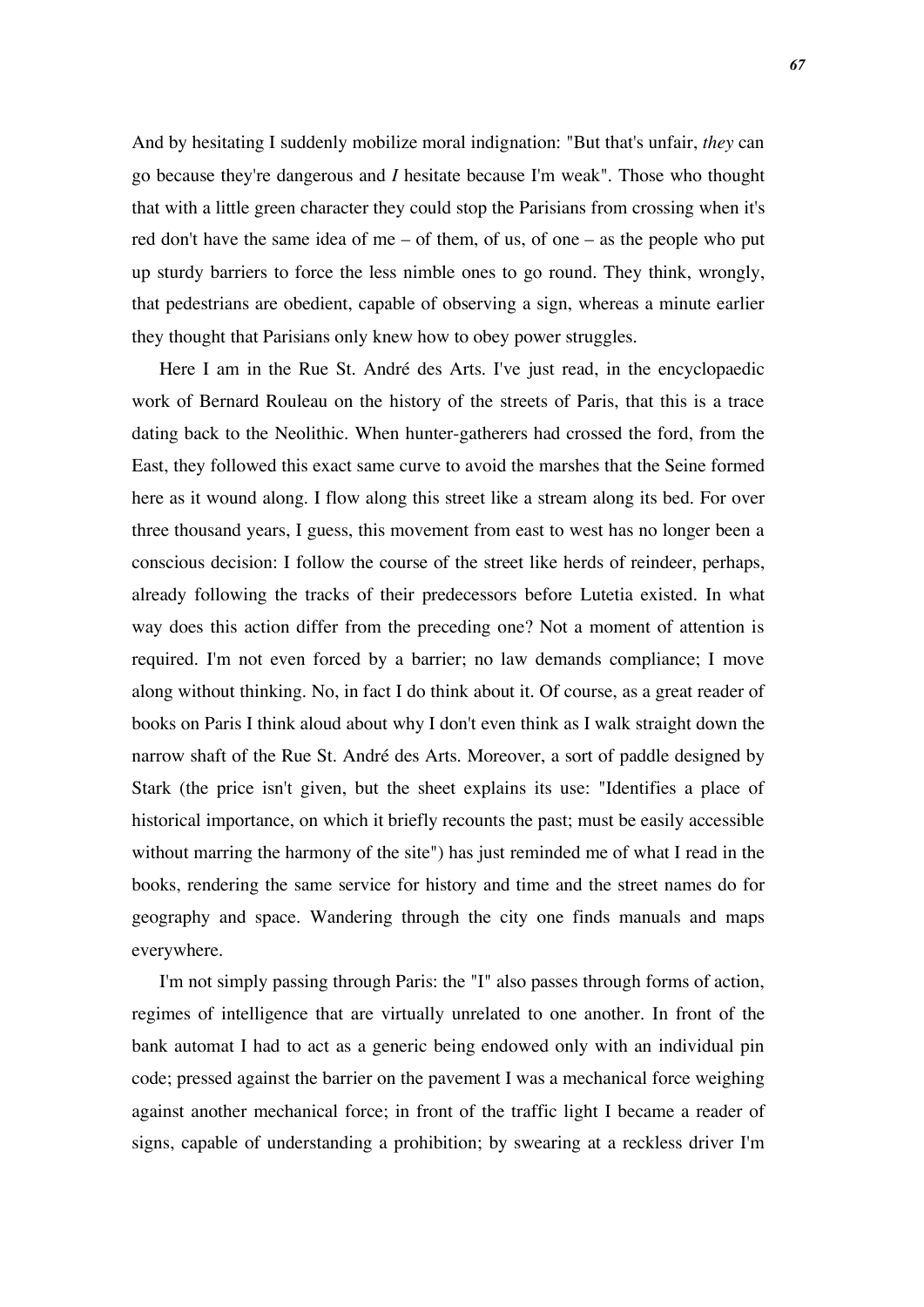transformed into an indignant moral citizen; by walking down the Rue St. André des Arts I automatically joined the natural flow of people; by reading Rouleau's book I swerved onto philosophy, meditating on the silent influence of hidden forms. From one second to the next different regimes of action relayed one another, leading me from one competence to the next. I'm neither in control nor without control: I'm formatted. I'm afforded possibilities for my existence, based on teeming devices scattered throughout the city. I go from one offer to the next. To progress a little further I grasp the small bit of programme that others have stuck onto each device for me, like we did as boy scouts in our tracking games, with neither goal nor intention, deciphering one by one the coded messages leading us on and on.

A battle's raging in the computer industry, to decide whether microcomputers should be equipped with all possible programmes and capacities or whether, on the contrary, they should be left to remain stupid and cheap but soundly connected to the network by high speed links that, on demand, will download the intelligence tablets called "applets" needed by each person to process their own data. *Network computer*'s metaphor isn't bad. Instead of an intelligent, heavily equipped character, with all possible softwares – from word-processing to image-recognition software or automatic translators –, I'm prompted, as I wander through the streets of Paris, rather to imagine a light, agile and inexpensive actor, but one that's sufficiently linked to circumstances to be able to import the competencies required for a sequence of action, without being weighed down by all the softwares. Moving about step by step, I receive the little I need from the situation, to continue my route. I'm thus in the same position as the oligopticons: blind but plugged in, partially intelligent, temporarily competent and locally complete.

### **PLAN 34**

The self that I need to move from one attribution to another is therefore neither an individual nor a force nor a puppet, but rather the thread binding these successive *aplets* of selves anticipated and formatted by others: like the rest of the social world it too moves about. Passing through the gate of the St. Germain metro station I activate a sensor – unless I jump over the gate, something that a double-shielded device tries to prevent me from doing. This immediately makes me, somewhere in the calculations of the RATP (the Paris Metropolitan Operator), a whole number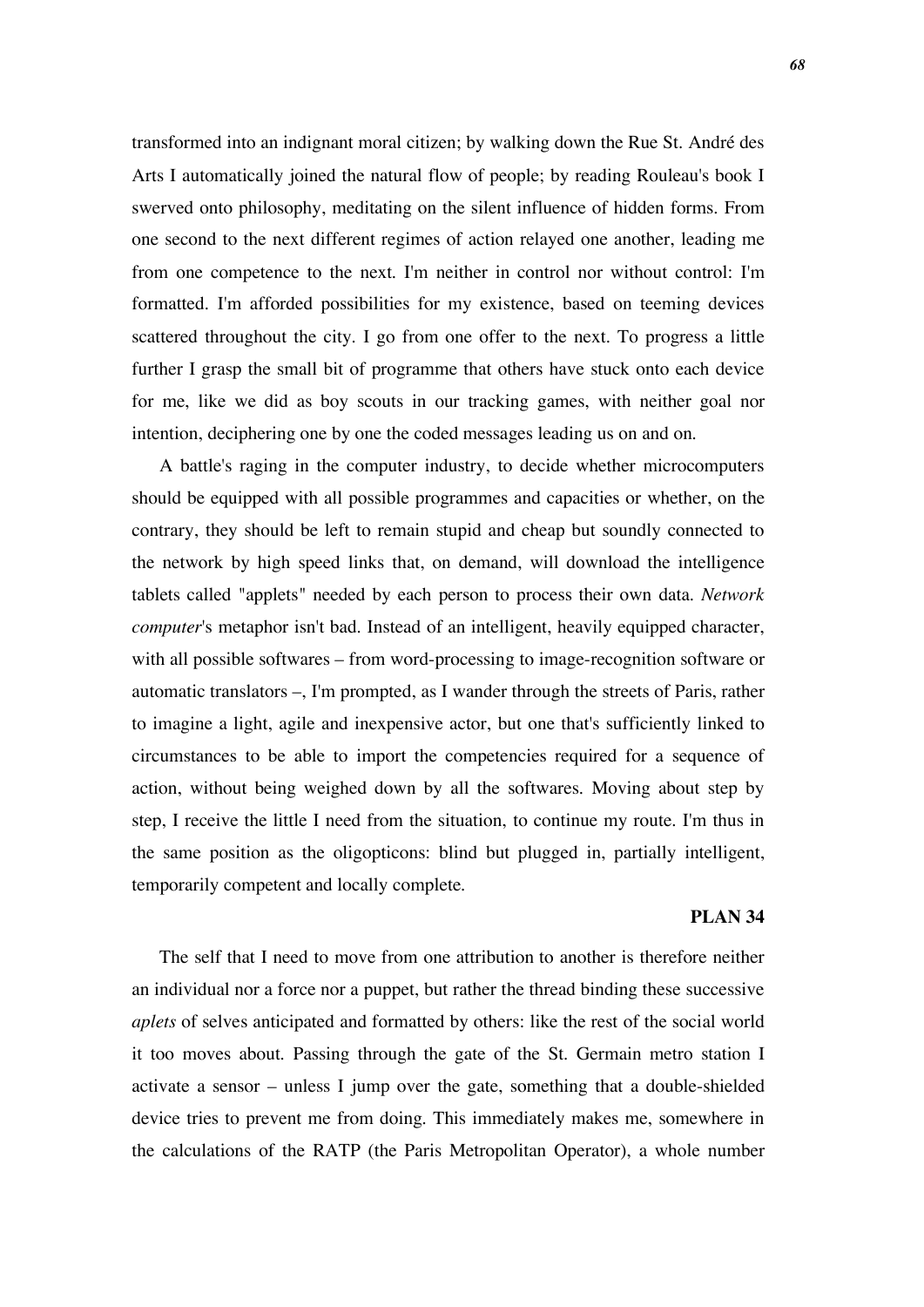added to other whole numbers used to calculate flows. Through my behaviour I'm thus feeding the RATP's data input system. Descending the large staircase I lean on the banister, a little wrought iron guide offered to my hand to avoid the risk of falling. Of course, the RATP has anticipated not my personal self but the standard self defined by ergonomics and incorporated into the specifications of its banister. The train arrives and here the RATP gives back to me, in the form of an offer of transport, what I had given it in the form of a demand for transport trough the signals I triggered. It adjusts the traffic to user flows. Yet as soon as the train starts moving, for the RATP I become an average weight that has been the subject of many tests in which I was pitilessly replaced by heavy cast iron dummies. I count only as a mass that an electric engine has to be able to transport without any shocks. Strange compound personality: anonymous cast iron quasi-quintal, I can nevertheless sound the alarm that will label me, in everyone's eyes, as the source of a responsible and individual act. Everything changes again when we pull into the station: a flash of intelligence, an obligation to be free, a decision to alight, an ability to read and to want, a wave of conscience. But it lasts only an instant: through the corridors here I am again, navigating by radar, following the crowd and habits without more active neurones than those needed for triggering the 'automatic pilot' that guides me to the exit, moving forward, second by second, as if steered by an invisible handrail. The RATP has covered the metro with a multitude of formatting devices intended for generic beings of different forms, natures, consciences and intentions – summed up in the word "user" – and me – the strolling, circulating, transversal me, the chaining and moving me – I grasp or don't grasp one or another of these attributions, corresponding to some or other figure, depending on whether I've taken hold of the banister, jumped over the barrier, or thrown myself under the metro, scaring the wits out of the driver.

## **PLAN 35**

Yes, the self is clearly overtaken but not, as formerly believed, by a Society of which it constituted a cell, a limb, a person, an individual. What surpasses it is the multitude of these beings, these proposed selves with whom it shares its habitat daily and in whose recesses it lodges the folds of its multiple distributed body. Constant bombardment of offers for existing, in the form of rays, pulses, flashes: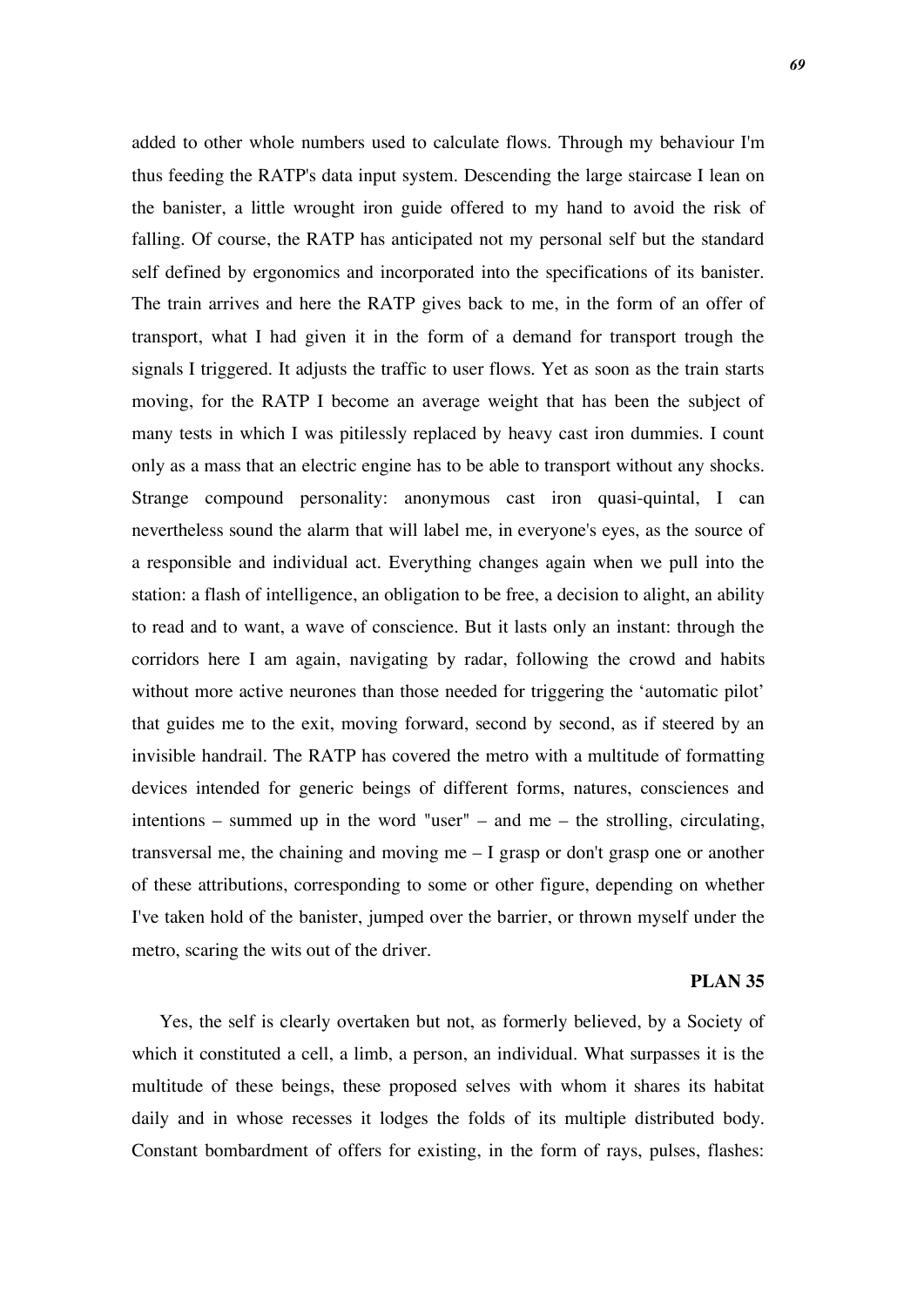shop windows filled with possible selves, faces filled with intentions, boards saturated with opportunities. Consider the multiple beings that slip into our mascot *Café de Flore*. What relationship is there between cows whose leather has ended up as red seat covers, and the coffee, a skilful mix from the four corners of the world, specially selected for the Flore? All of them act and weigh on action, but without forming a uniform list. Each one is linked to a history whose pace and tempo differ entirely. A hundred and thirteen years ago the *Flore* was a place where lovers talked and scholars read the newspaper. The benches, quickly worn through, have to be reupholstered every five years. This expresso, still warm, was made less than three minutes ago. Who could fathom the age of bodies engaged in a slightly animated conversation? There's nothing less homogeneous than a living being: a few million years, perhaps, for this heart that beats faster, for that ancestral part of the brain that sniffs when faltering; a few generations for this very pale skin – the grandfather's nose, the grandmother's dimple, the father's sense of humour. At a precise moment, around the saucers, agents conspire, respire; arrangements of different times, of scattered, pleated, folded combined material, most of which act in silence. In the words themselves, in the conscious sound of the words, there's no more unity than among these heterogeneous beings in the large space of the café. The little word "bastard" isn't the same age as modern slang, *"argot branché"* in French, in which the word *argot* dates back to 1628 while *branché* was spawned by the computer generation. And when did the idea originate to meet at the *Café de Flore* to solve all the world's problems? This little trope comes from the post-war years and *Life* or *Paris Match* articles on German existentialism – discreet publicity carefully nurtured by the manager of the *Flore*. Interactions gather dispersed times together in a single bundle.

We see that it's difficult to talk of "intersubjective relations", of "face-to-face" interaction: too many interferences, too many actions, too many folds, too many heterogeneous materials – wood, steel, cane, tongue, heart, blood, genes, neurons, tropes, figures –, too many diverse temporalities – millions of years, centuries, minutes, seconds, instants. Not only is interaction neither homogenous nor synchronous, it is not synoptic. Most of the elements participating in it appear to the gaze only in times of crisis or disturbance: a hole in the bench, a wobbly table, a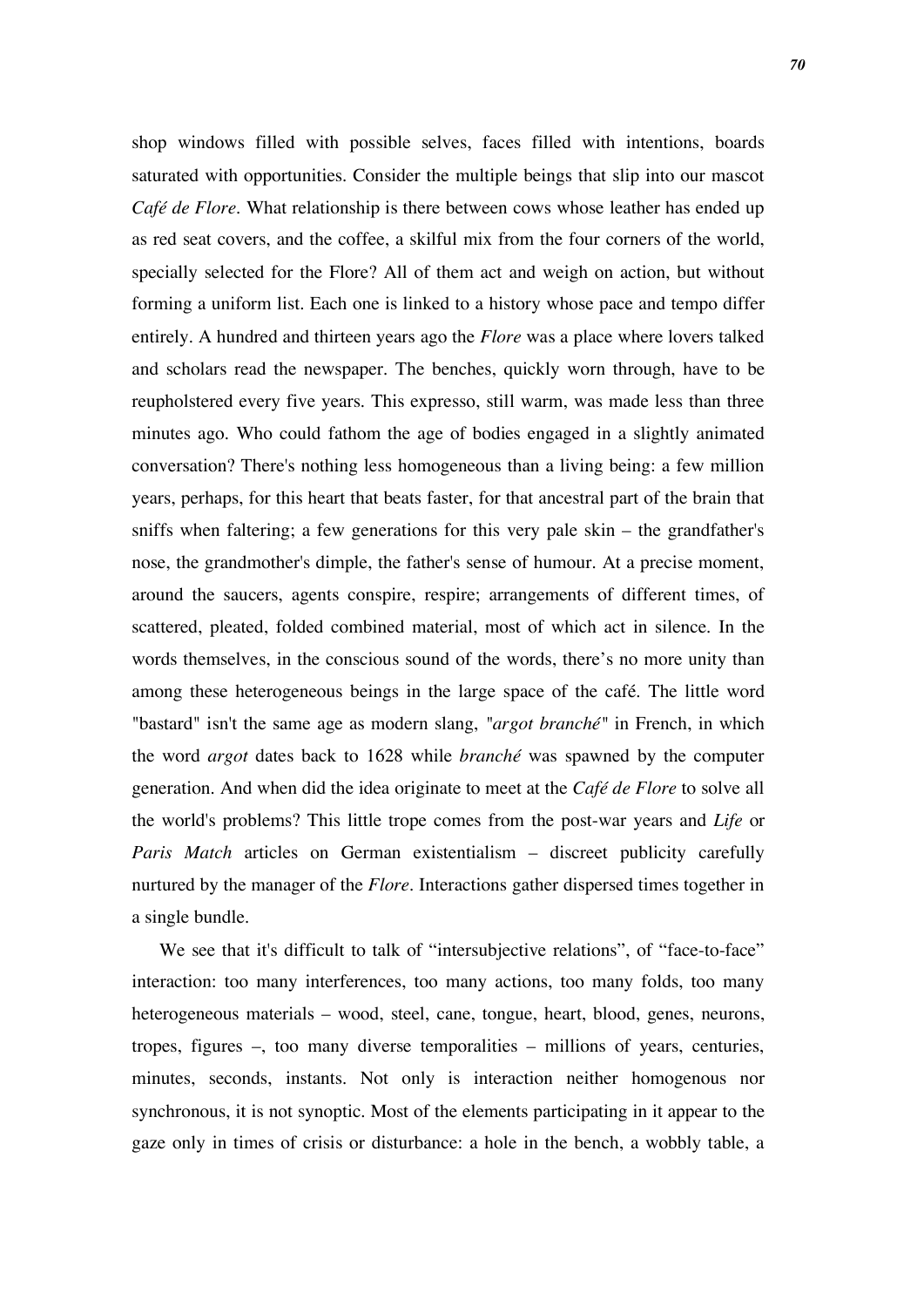spilt coffee, a cold that adds its germs to words, a stopped watch, a rumbling tummy, a strong perfume that irritates, a quarrel that flares up. Without these tiny hitches their action would have gone unnoticed, especially since these acts, never visible at the same time, don't have the same weight in interaction: this one is never, so to speak, isobaric – we cannot make a map of the pressure being exerted on us from all angles. The marble table "supports" the bent elbow and acts as a force whose mechanical moment is supposed to be calculable; the hairstyle "attracts" looks; words "seduce"; the jacket "protects" against the cold; the heart "beats" faster; genes "express" proteins; neurotransmitters "saturate" their receptors; the waiter "watches" customers out of the corner of his eye; lovers, fascinated by each other only yesterday, gradually "grow apart". None of these verbs expresses an equal pressure that could be said to shape interaction in the same way, with the same necessity, the same inertia, the same cohesion, the same causality. In fact the participants wonder what's happening to them, the conversation makes turns and detours; there they are now, all captured by the noise of a coffee cup that's fallen over, uneasiness and hurried appearance of participants: none of them knew that they were on the verge of rupture… No, indeed, the common little word intersubjectivity isn't appropriate for describing this heterogeneous crowd with such different temporalities, such multiple pressures. What about "interobjectivity"?

## **Step ten. Performing**

## **PLAN 36**

As soon as we focus not only on the traces left by paper slips and name plates – what the Americans so neatly call the paper trail – but also on the trail left by the actions of iron, stone, brass and flesh that each past actor has left to their survivors, Paris experiences a massive population explosion. Participants abound. To explain our behaviours, our mortality, our attachments, there's no need to look for the inexhaustible strength of an invisible structure. Rather leave it up to this despised Third Estate whose multitude silently guarantees respect for the absents. We share the city with another *demos* who doesn't have the usual form of flesh and blood humans.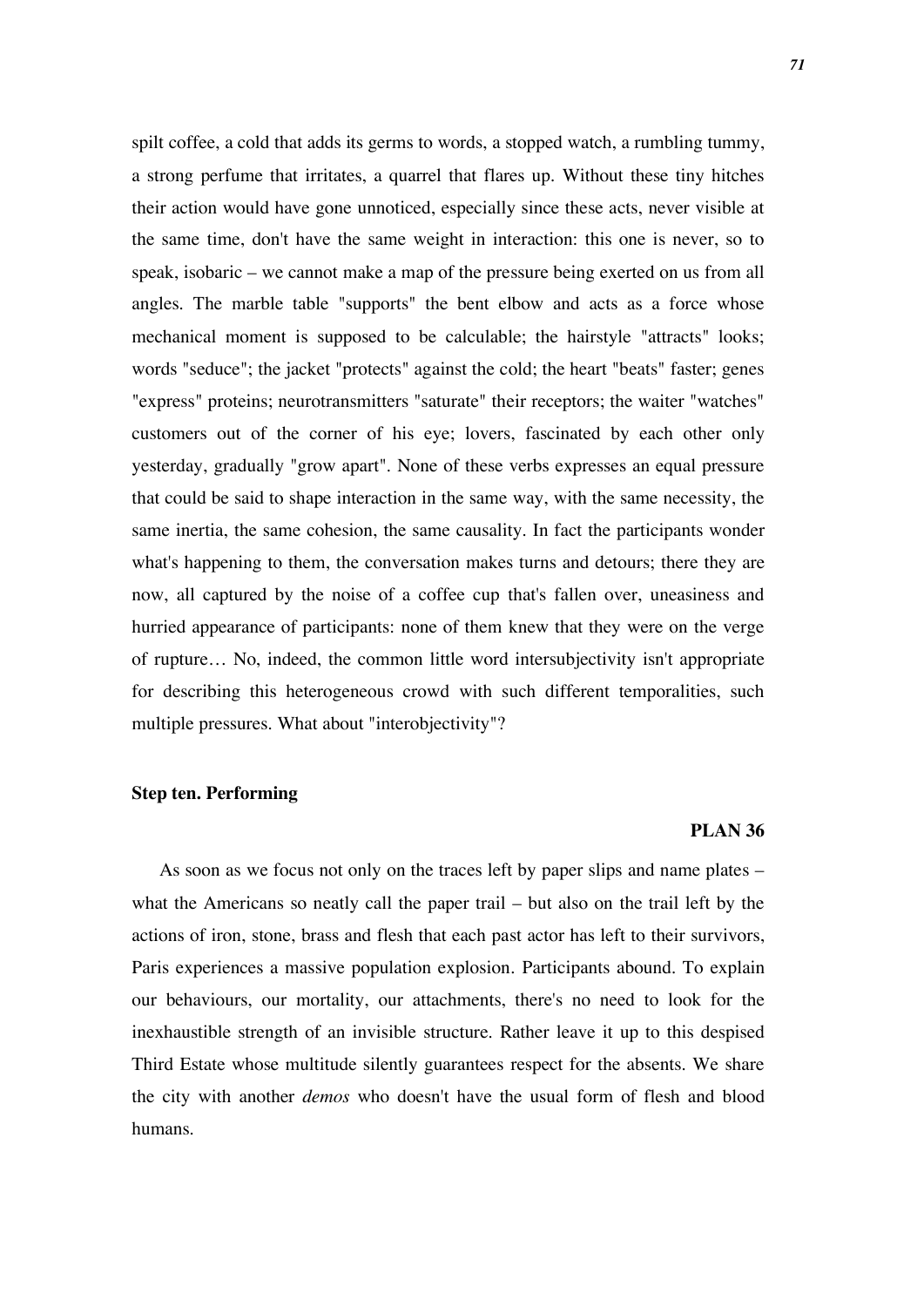More and more, we see steel porcupine spines bristling on the tops of statues, on the cornices of buildings, in passageways, on narrow balconies. It seems that no better way has been found to prevent pigeons from covering buildings in their excrement. Insensitive to signs, signals, advice, warnings and historical reminders, the feathered creatures – ethologists working for the municipality decided – are sensitive only to the pain that long steel points can inflict on them. One could say of this device that it 'disciplines' the pigeons. It is prepared to receive them, it anticipates their behaviour, it incorporates basic ethology, and it offers everything needed to make birds behave well when they're tempted to transform the Louvre, for example, into a guano island. A prohibition is marked by means of steel nails that only a fakir would enjoy. Don't think this cruel device is reserved for animals. Some crazy mind produced the same innovation not for pigeons but for those who've nothing to lose but their chains. The nails are a little bigger, the points less sharp, the spaces between them wider. This is how to ensure that beggars' bums don't find a little rest next to an ATM where they're likely to scare away users with full wallets. Nails arranged along the bench make it unusable for the poor. The pigeons, on the other hand, could comfortably nest there. Another attribution defines, by force, how the beggar is supposed to act: he's allowed to tramp endlessly but not to sit down.

We could of course imagine a police officer tirelessly imposing a forced march on those who, for this very reason, are called homeless, "no fixed abode"; or a pigeon-chaser letting off crackers to scare away the unrepentant cooers; or a parkkeeper whistling every time a child walked on the grass; or angry pedestrians revolting and moving away cars parked on their pavements; or a water-carrier offering to relieve the thirst of tourists with an iron goblet. But objects have the peculiarity of fulfilling these functions in the absence of those for whom they serve, in a sense, as representatives, intermediaries or lieu-tenants (that is, place-holders). Nails, needles, grids, bollards, Wallace fountains: each of these actants retains the folded trace of those who, thanks to them, can be absent. Guards and police officers do other things; automats keep watch. Objects thus have two faces: on the side of those they format, they multiply opportunities to exist; on the side of those they replace, they multiply opportunities to be absent. Anthropogenic on the one hand; sociogenic on the other. That's what explains the number of partial inhabitants and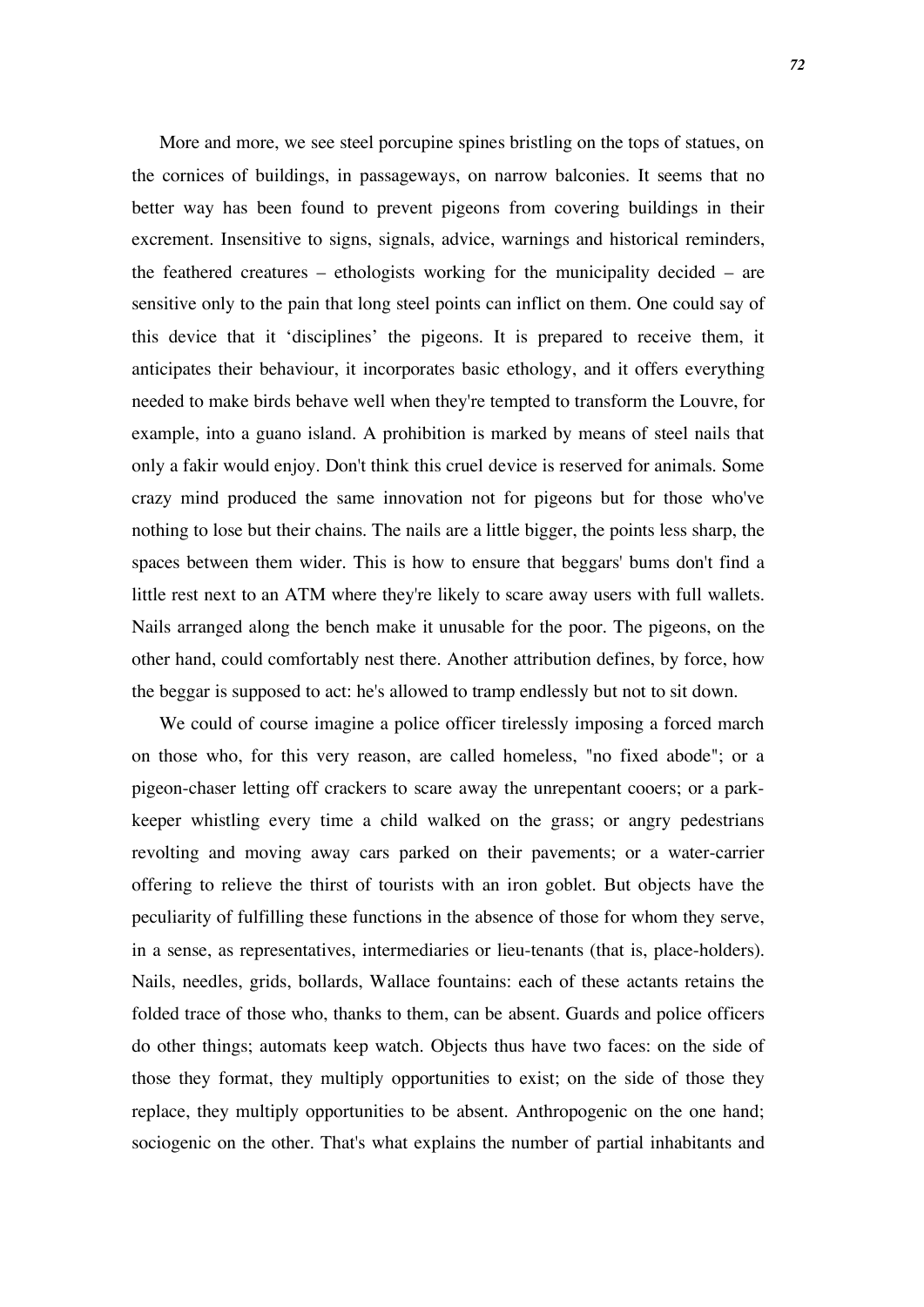the constant impression that we all have, in the city, of being overtaken by events. Most of the inhabitants present are not in human form; most human actants disappeared long ago. Yet no transcendent form binds them; it's just that objects transport the action given to them through time, something like those delayed action tablets that slowly diffuse precious molecules which would otherwise be poisonous in large doses if released too quickly in the bloodstream.

#### **PLAN 37**

To define sentences or phrases that don't describe a state of affairs but produce what they say, linguists use the verb "to perform". It's not a question of informing but of causing the thing one says to exist by the very fact of saying it: "The session is now open" opens the session, whereas "Your hat is white" produces no white hat – except in the expert hands of a conjurer. The administrative act that designates the Rue "Gaston Rebuffat" also makes it exist as Rue Gaston Rebuffat. Yet the interest of the performative word derives not from this act of spontaneous generation – that's a bit too reminiscent of the Creator's *fiat lux* – but from the irreversibility of its consequences. A slightly more animated discussion during the meeting of the Commission in charge of road names, and it would have been necessary to order different nameplates to illustrate a name other than that of the brave mountaineer. It's too late now: Mrs. Le Cam, remember, "burned" this name onto the map of Paris. But the performative action goes much further when to maps and documents it adds walls and houses that until then were only faint marks on blueprints. Through the building *"le mort tient le vif"*, the dead hold the living. Students replaced maids long ago on the sixth floors of Haussmanian buildings, but they still have to climb the backstairs to get to their tiny lodgings, for they have been banned from using the lift by the architects of the time. The layout of the walls still conveys the discrimination that inspired it and that no owner, no matter how generous, can now disregard.

It's all those small performatives that serve to establish the curious link between closed places where a little discussion is enough to thoroughly change an interpretation, and the world on scale one that can no longer be changed, or only at a huge cost. Following them, we always move from place to place by minute degrees, but this time through time. The community of the dead and the living transits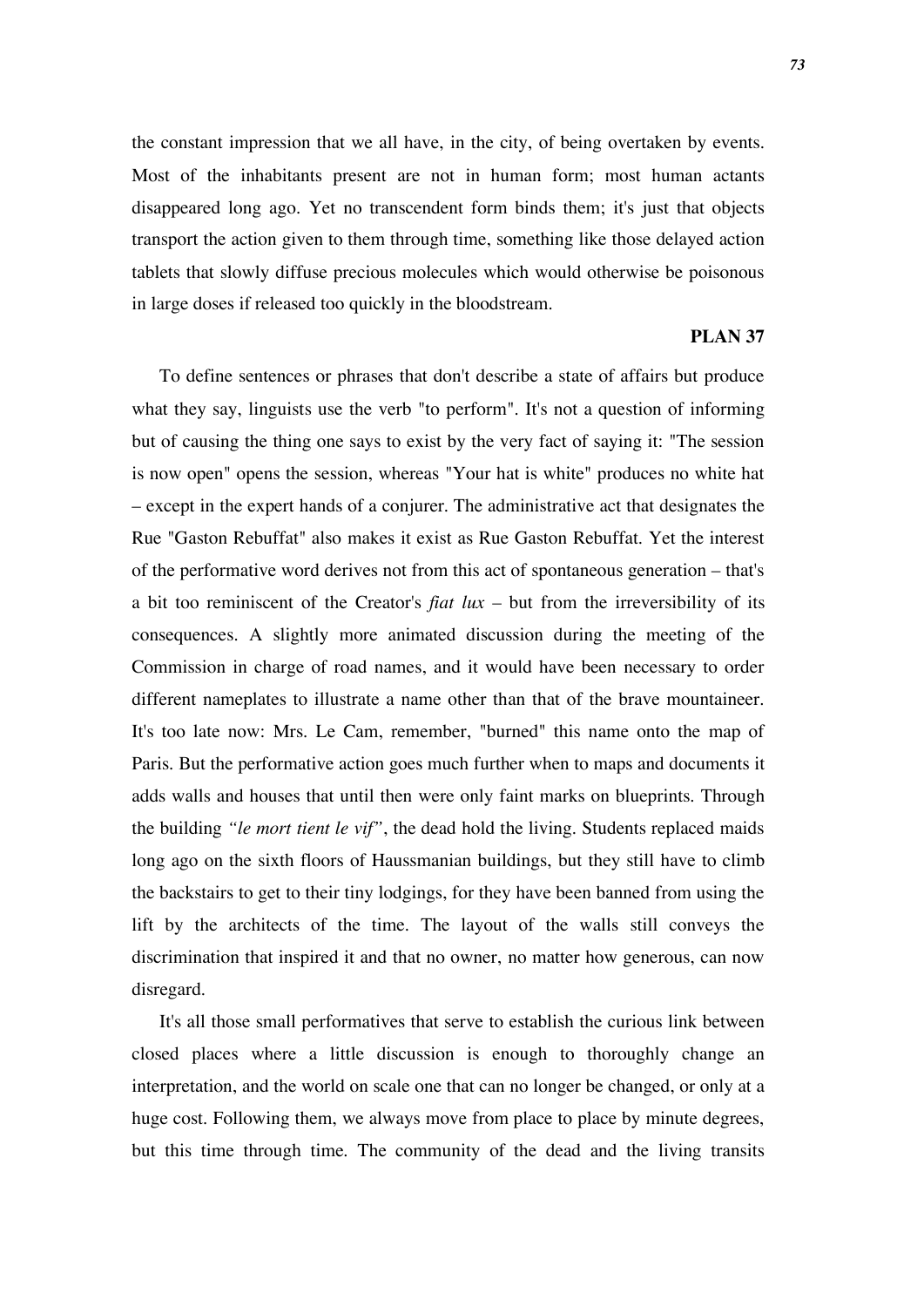through these invisible movements that only an archived file can make assignable. Between the action of the ones and that of the others, no mysterious passage via the Spirit of Time, but paper gangways following stone bridges, leading to flesh and blood links.

When the RER on Line B from Chatelet pulls into the Gare du Nord, passengers in the second or third carriages are startled by a violent noise caused as pantographs are folded back to prevent them from melting. This is the point of transition from 1,500 volts, used by the RATP, to the 25,000 volts of the SNCF. Bi-current trains still show traces of one of the most amazing performations that have marked the subterranean face of Paris. At the turn of the nineteenth century, to avoid the nasty capitalist railway companies from invading the city and linking up their stations by means of tunnels that had always defied its jurisdiction, the left-leaning *Conseil municipal* insisted on the new metro resembling the railways in no way whatsoever. The size of tunnels had to be such that no carriage could ever enter them, and there was even talk of modifying the rail gauge, until the defence ministry refused. A debate on the plans, a vote at the municipality, a switch of alliances, a surprise election: any one of these tiny actions may have sufficed to disrupt the strange Yalta alliance that was permanently to separate railways from metro. Once the tunnels had been dug no turnaround was possible. Fifty years later the engineers responsible for linking up the train operator (nationalized since then) and the subway operator had ample time to measure up what the word performative meant. It cost them billions to undo the incompatibility between the two networks that the Paris *mairie* had sunk into concrete, if not into bronze. Some traces still remain, as attested not only by the violent shock of the pantographs but also by a little message so often heard: "Due to strikes by a certain category of SNCF workers, the connection at the Gare du Nord is suspended".

# **PLAN 38**

Perhaps we're right to talk of the "weight of the structures", provided we take the word "weight" literally and not figuratively. Mixed in with tons of stone and steel, the weight of an interpretation is not quite the same! When the Baron Haussman decided to clear the old quarter of the Cité to build the Préfecture now housing the HQ where Mr. Henry keeps watch, a breath of air, a petition, a riot could have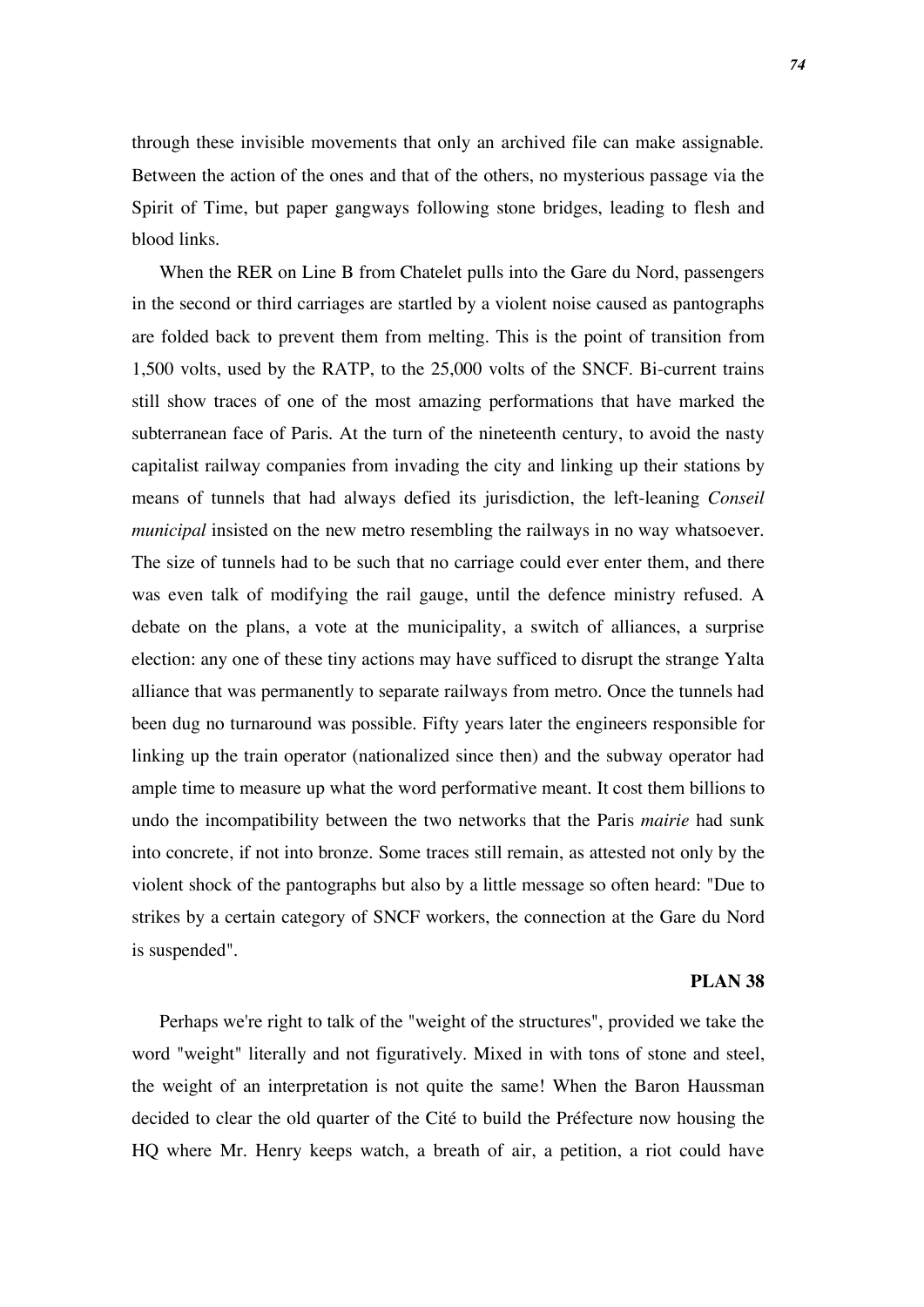destroyed his plan. Once the inhabitants had been chased away, the old medieval alleys razed to the ground and the hovels demolished, the baron's interpretation became the world in which their successors had to live. Even today, we're still living in Haussman's dreams come true. He holds us by threads that aren't only made of municipal decrees, compulsory sizes and regulations, but that would also force us, if we wanted to follow them, to move like ghosts through the walls back to the point from which they've been drawn.

## **PLAN 39**

A box of archives, found by chance, enables us to play ghost by revealing to Emilie Hermant the forgotten work of her grandfather who quite unexpectedly left to join the world of the invisible. The only reason that Haussman devastated the old Lutetia and cleared the square in front of Notre-Dame was to hand it over to cars and busses: 20,000 vehicles per day in the early sixties. Express-tour companies, those that show people Paris in three hours (the Galeries-Lafayette department store of plan 1 included), were very familiar with that when they searched desperately for parking space for their busses and sacrificed fifteen precious minutes to allow customers to photograph one another in front of the three porches, really just to show the vast proportions of the church and the finesse of the statues. It was André Hermant, architect of the Reconstruction, and his colleague Jean-Pierre Jouve who were entrusted with the task of designing the new square. They had to reconcile several contradictory parameters: diverting the traffic; carrying out essential excavations; clearing a square in front of the church worthy of the sacred building; and creating an underground parking garage. Their solution had to be fluid while preserving History, and beautiful as well as practical. On 24 December 1969 the ministry signed a contract in which the architects were given three months to draw up traffic plans providing for both vehicles and pedestrians, to make proposals for the parking garage and its access, to define a plan for the vestiges and their presentation to the public, and to design a space that set off the beauty of the building and its surrounding, without forgetting to think about redoing the archbishop's garden that was still closed to the public. They were also asked to supply a general report on the evolution of the site and its current situation, to draw up plans for the surface as well as the first-, second- and third-floor basements, all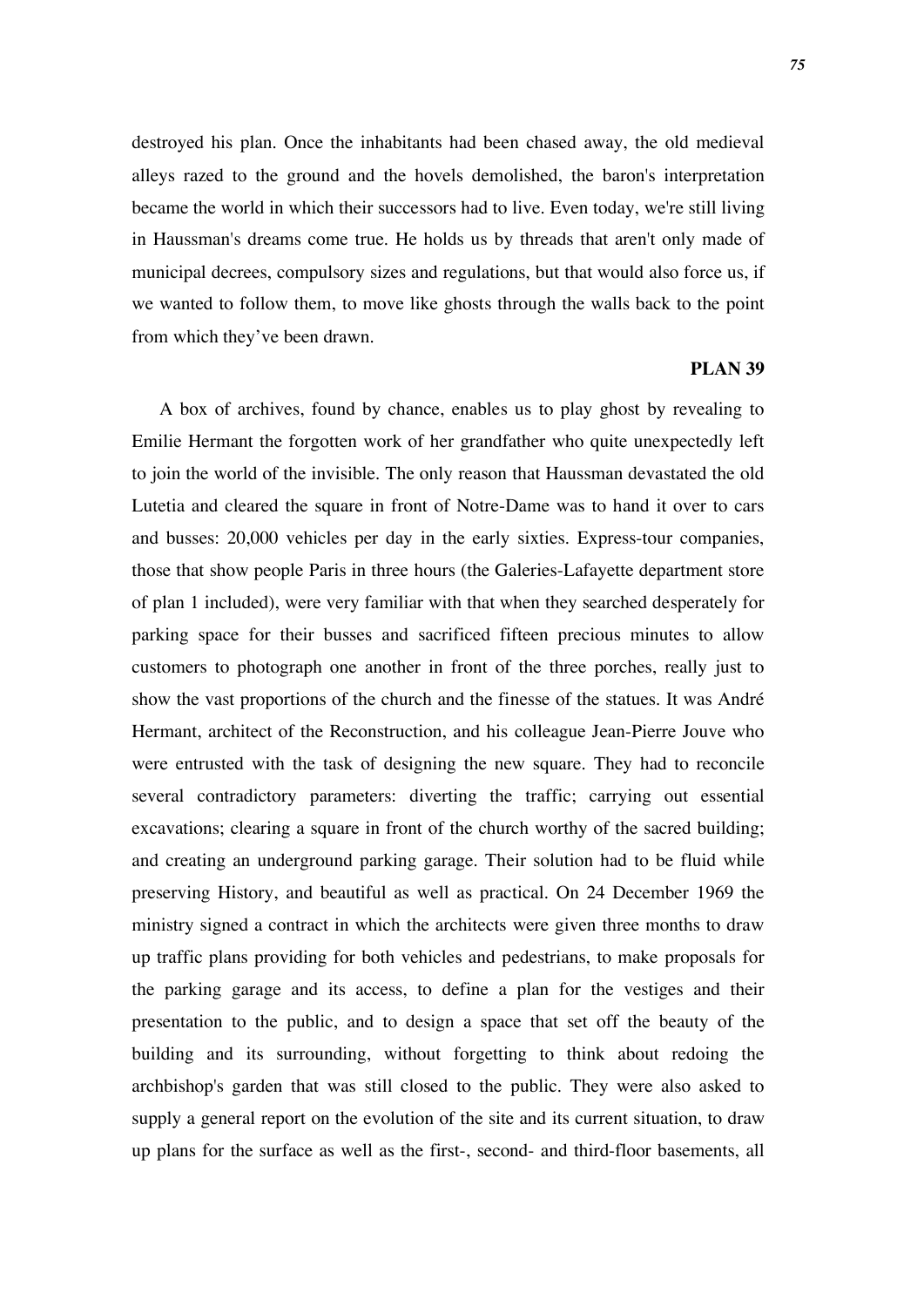on different scales, and to provide mock-ups, photos of those mock-ups, descriptions, and traffic plans. Finally, while they were about it, they were expected to evaluate the impact of an expressway on the left bank of the Seine (it was only in June 1974, under Giscard d'Estaing, that it was decided to scrap that folly) and of the possible demolition and rebuilding of a bridge or two.

Three months to propose a plan, but they weren't to hurry, our two architects, for no place in Paris is more venerable or older. Tourists from throughout the world come to visit it – not to mention the fact that the Paris *Préfet* has a view of the square from his office window. Hence, the essential role of the increasingly refined plans and schemes, mock-ups and artist's views, with their miniature trees and little cars that the architects arranged before a series of commissions. The authorities summoned one after the other could make changes by hand or by pencil, that later would require bulldozers to accomplish. The relationship between small and big, software and hardware hung on a thread, that of the architect who spent his days and nights working against the clock, terrified of demolishing something that had to be preserved, or of preserving something that was supposed to be demolished. Strange mock-ups, in a now outdated style, related not to a state of things but anticipated that which should or could be. Cutting up the square outside Notre-Dame was like doing open heart surgery with a kitchen knife! Under the leadership of Mr. Fleury, director of the Ile-de-France *Antiquités historique* (currently vice-president of the *"Vieux Paris*" commission), it was necessary to go back into the past, probe the ground, discover even older walls, shift the parking garage again, decide on the form of the crypt that would preserve most of this past, once again visible, for the public. The architect, projected into the radiant future of the triumphant 1970s, plunged once again into the most distant past, taking the successive interpretations of this square one by one: engravings, plans, reports and inquiries, an avalanche of anatomical charts enabling surgeons to identify the countless vascular networks so that they could operate without killing their patient.

People exchanged photos, walked round and round the mock-ups, the shortsighted put on their glasses, the long-sighted took them off, to see the details, the perspectives, the effect better. From month to month an opinion was formed. It was decided not to move any bridges, and to opt for mineral paving – taking care not to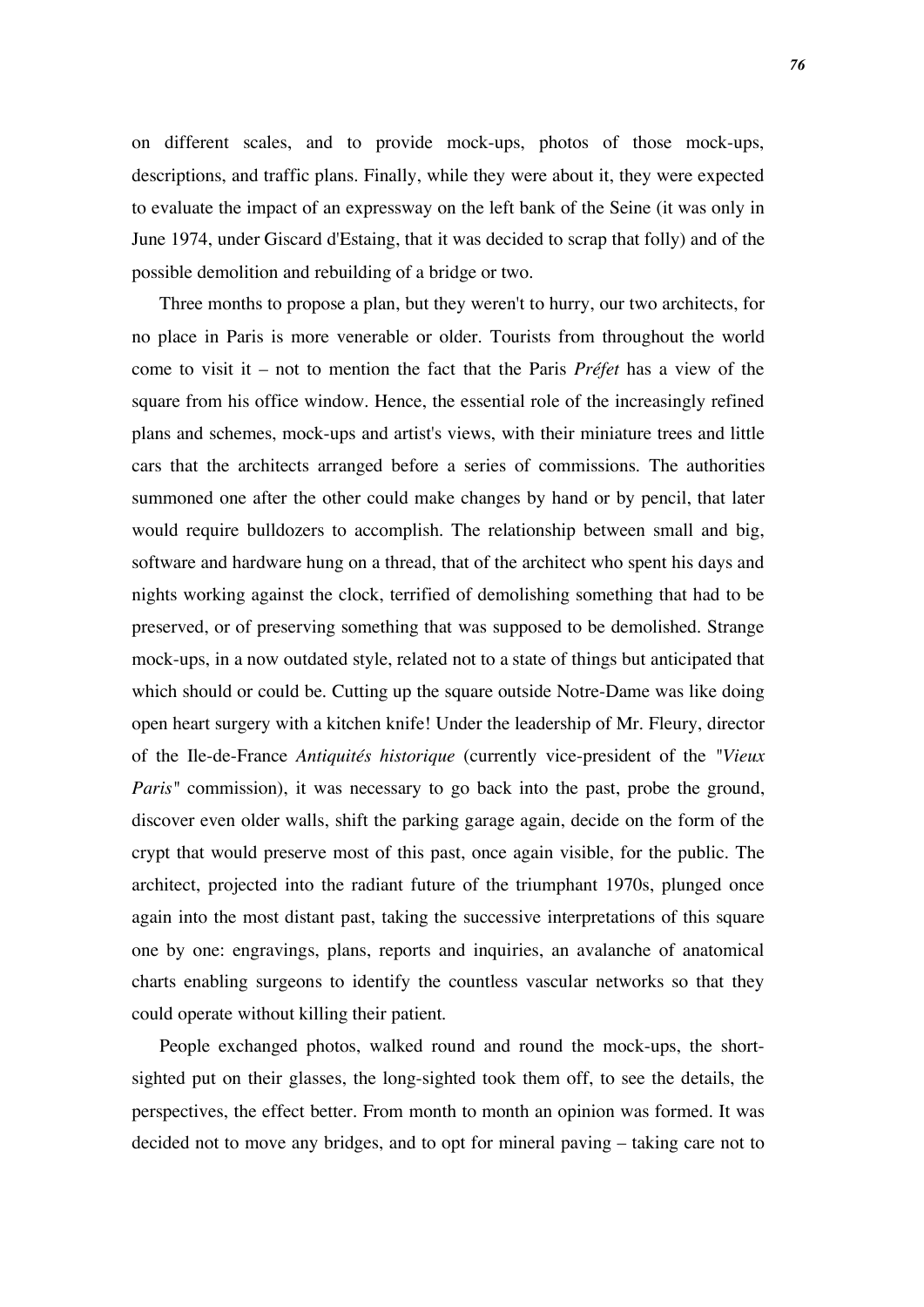forget a milestone marking the point zero of all the roads of France. It was necessary to go around the deepest roots of certain trees, so there were more lines to erase or to draw with a ruler, more copies in the bin. Ever more services, prohibitions, permissions. Two years after the inauguration of the parking garage in 1971 the architects were still to be found on the square with their notebooks, checking how the developments, decided on progressively, were starting to age. Slowly the changes could be seen melting into the surroundings, adding their brand new oldness to the successive layers, some of which were buried for ever after while others had been exposed to daylight. Tourists were sitting on the stone boundaries that hadn't been intended for that use. A fence and box trees were added to dissuade strollers from perching on the base of Charlemagne's statue. Signs were put up, indicating in several languages that the grass was out of bounds. When the crypt was inaugurated in September 1980 the architect had slipped far into the shadows, so that his granddaughter, crossing the square without a thought, knew absolutely nothing about his scale-models.

# **PLAN 40**

Urbanism simply shows, life size – through the tons of earth that are moved and the masses of concrete poured –, how to switch from the map to the land or rather, from an amended map to an irreversibly transformed land. But the same phenomenon of performation is found in situations where attachments consist of lighter paper slips. The feedback, the performation can go even faster, shooting up and down a cascade of transformations at lightning speed. "Porte d'Orléans: 9mn", that's what the illuminated signpost on a gantry over the *périphérique* tells us. We may curse the traffic jam that blocks us at the Porte de Vanves, but at least we know what delay to expect. Strange situation: who produced the information displayed on the signpost if not my car and those of my colleagues, all congregated around me, waiting patiently, like regulars, tapping their fingers on the steering wheel to the rhythm of music of which only the muffled bass can be heard? Just as the charming Alice saw on the television screen the results of the elections in which she had participated, so our individual behaviours are gathered together in a totality that is democratically returned to us. "All of you, in your cars, today, Friday 4 June at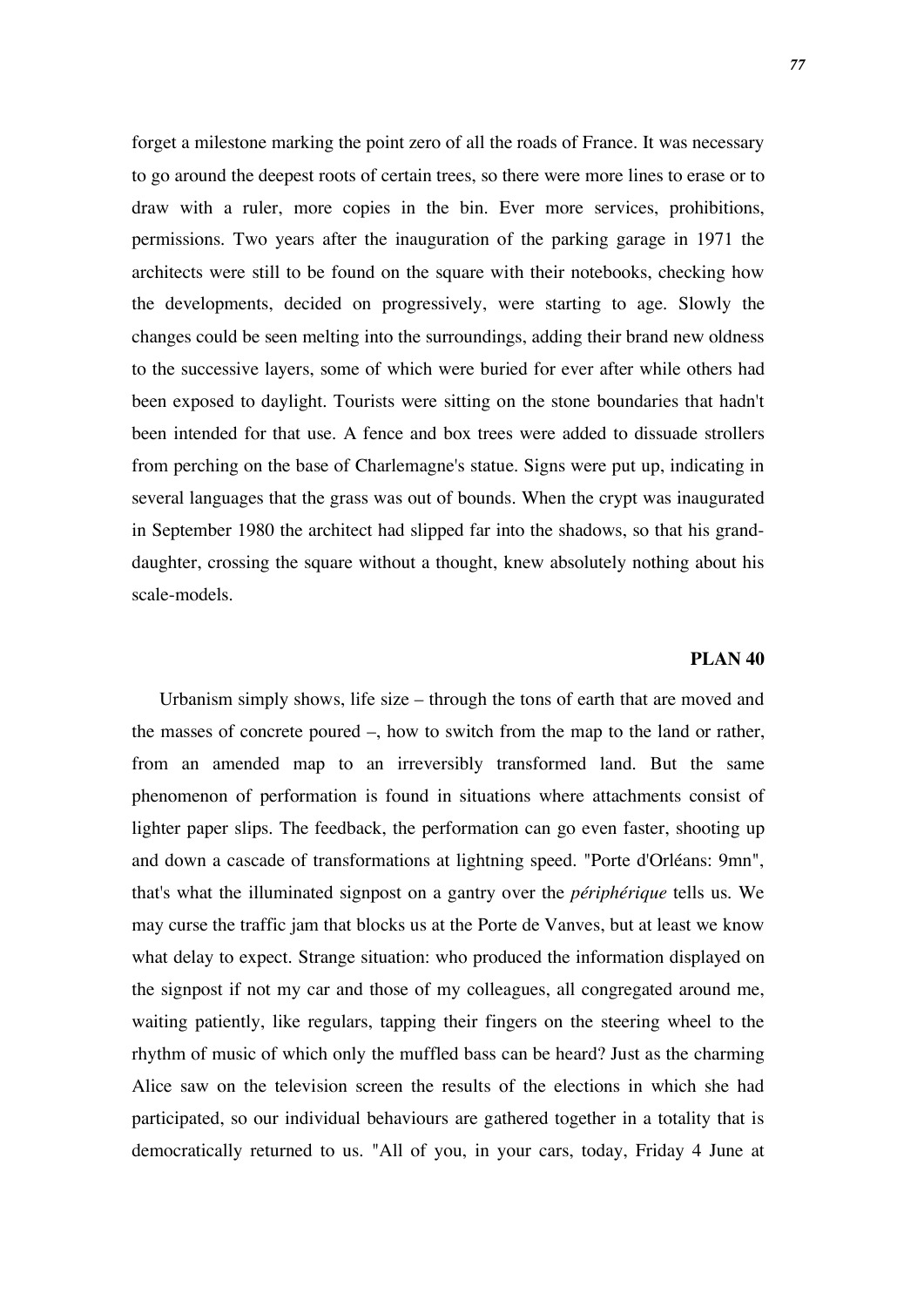18.15pm – and a temperature of  $20^{\circ}$ C (the signpost adds it as a bonus) – are contributing to a collective action in the form of a magnificent traffic jam one kilometre long, whose size, flow speed, almost oily slithering, will force you to lengthen your travelling time by fifteen minutes, so accept your responsibility". Warned by the signpost, I shift towards the right and leave the ring-road at the Porte de Vanves to go down the boulevards "des Maréchaux", an alternative ring road which is naturally congested as well.

I must have misunderstood the intention of the signpost: it wasn't an injunction – "Get off the *périf*" – but a piece of information "for convenience": "This is what to expect, so relax". Mr. Dupressoir at the Berlier PC, east of the left bank, a few metres from the new national library, explains that under no circumstances may he give orders to motorists. The tiniest fraction of the 400,000 vehicles on the *périphérique* would be enough to block the entire Paris if they were diverted onto the Maréchaux. Every time he switches on the sign "Exit recommended" the highly politicised inhabitants around the Maréchaux kick up a fuss. His job and that of his PC is limited: they take care only of the *périphérique*, which explains the beauty of the illuminated ring over which he watches night and day, district by district. The traffic lights of Paris *intra muros* are regulated by the Lutèce PC, under the flower market. Mr. Dupressoir's job consists in ensuring that the hundreds of thousands of vehicles on the *périf* – that the *Petit Parisien* scathingly calls "France's biggest parking space" – move along freely without forming lumps, obstacles, jams, accidents, in short, what the computers processing signals call "alerts".

Anyone who has continued the Paris crossing started above and has ended up on the *périphérique*, will now receive a new attribution, a new format. In fact Mr. Dupressoir has no interest whatsoever in them as individuals, or even as flesh and blood drivers; all that he cares about is the molecule of information they form, along with their vehicle, as they set off sensors in the road every five hundred metres. From Mr. Dupressoir's point of view the thing occupying the *périph* night and day is more like the fluid dealt with by the water utility – admittedly, an unusual fluid since its viscosity varies from hour to hour – than like Mr. Engel's markets or Mr. Henry's crowds. The burst of bits that I set off as I drive onto the *périf* is a tiny part of what's occupying me at that very moment. If he wants to, Mr. Dupressoir can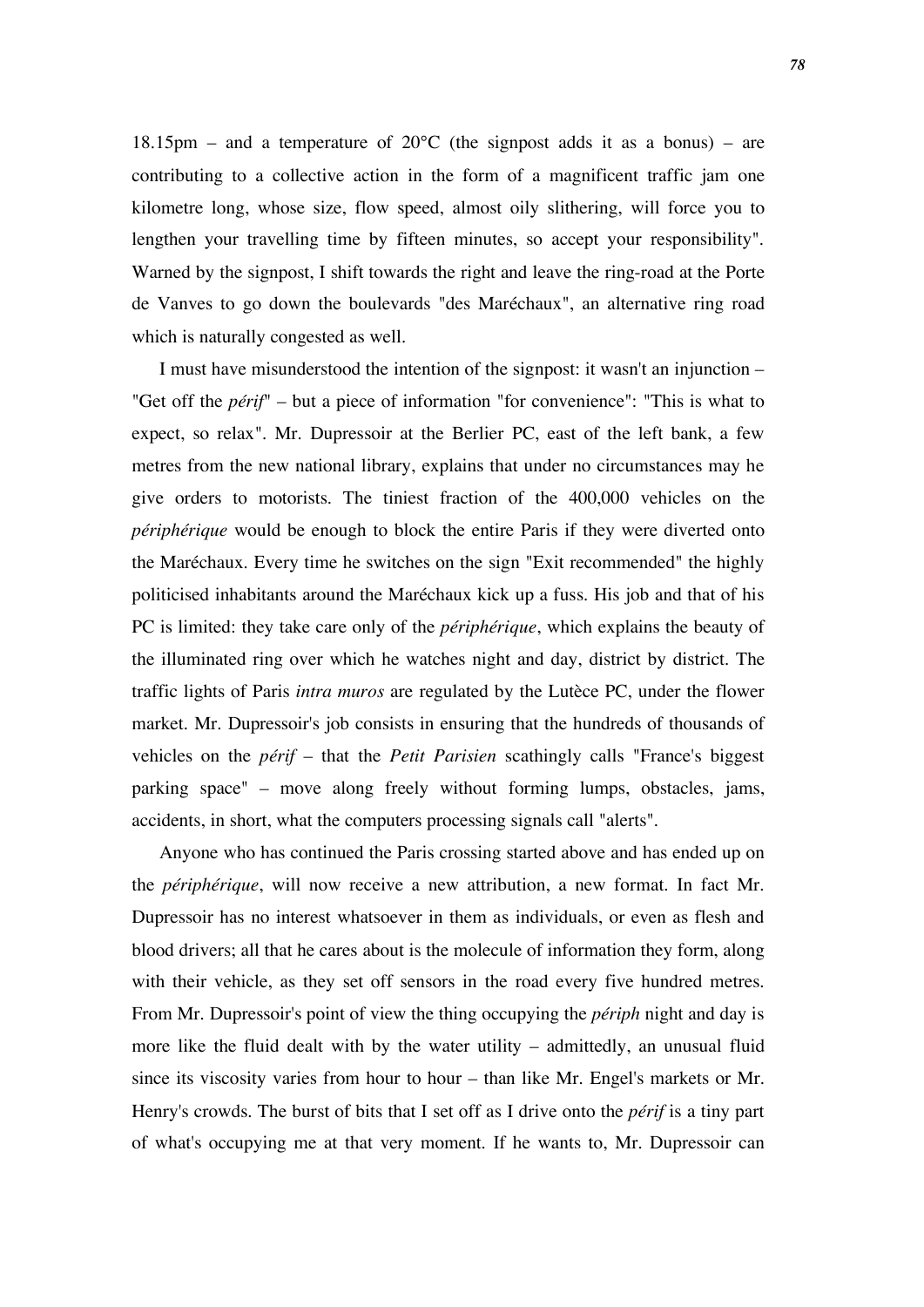have a little more precision and capture me not as a drop of water but as a metal centaur. The whole idea of the Berlier PC is to cover the entire ring-road with a hundred or so cameras – although blindly, like an oligopticon. In the control room the green button indicating that the traffic is fluid has just turned red. The police officer on duty immediately switches to the appropriate camera: a street lamp has collapsed and is blocking the inner *périphérique* at a tunnel exit. Suddenly the fluid coalesces into solid and the information becomes more specific: the registration plates of the blocked trucks are visible; uniformed police are on site, we can see them waving their luminous batons, hear them receiving orders from their colleagues at the PC.

We could say that Mr. Dupressoir with his sensors, cameras and surveys has discovered very particular sociological material on the borders of Paris, an unusual mix of fluid dynamics, political aggregation, and sudden variations of dimension and consistency. Sometimes this sort of beast attests to sparse glimmers of intelligence, for it reacts, albeit unpredictably, to the messages telling drivers and cars what they're accomplishing jointly. Organized chaos, a market as impure as it is imperfect: Paris. Yet it's impossible to claim that with its sensors the Water Service captures the same Parisians as those of the Berlier PC, or as the crowds watched by Mr. Henry, down at the HQ of the Paris *Préfecture*. In every case the oligopticon captures a different matter, different aggregates, different behaviours, a different physics. All these aggregates aren't plunged into a common matter of which each oligopticon seizes only an aspect. There's no more common medium in the social world than ether in the physical world.

### **Step eleven. Standardizing**

#### **PLAN 41**

We easily forget the narrow places, maps and scale models, visions and dioramas through which the forms currently appearing to us as the unquestionable frame of our existence passed. Under the pretext that this prolonged, continuous, relentless action occurs through objects of different forms and sizes, we act as though small living creatures were crushed by inanimate objects. Yet the transition of performatives in time is documented just as well as that of information in space.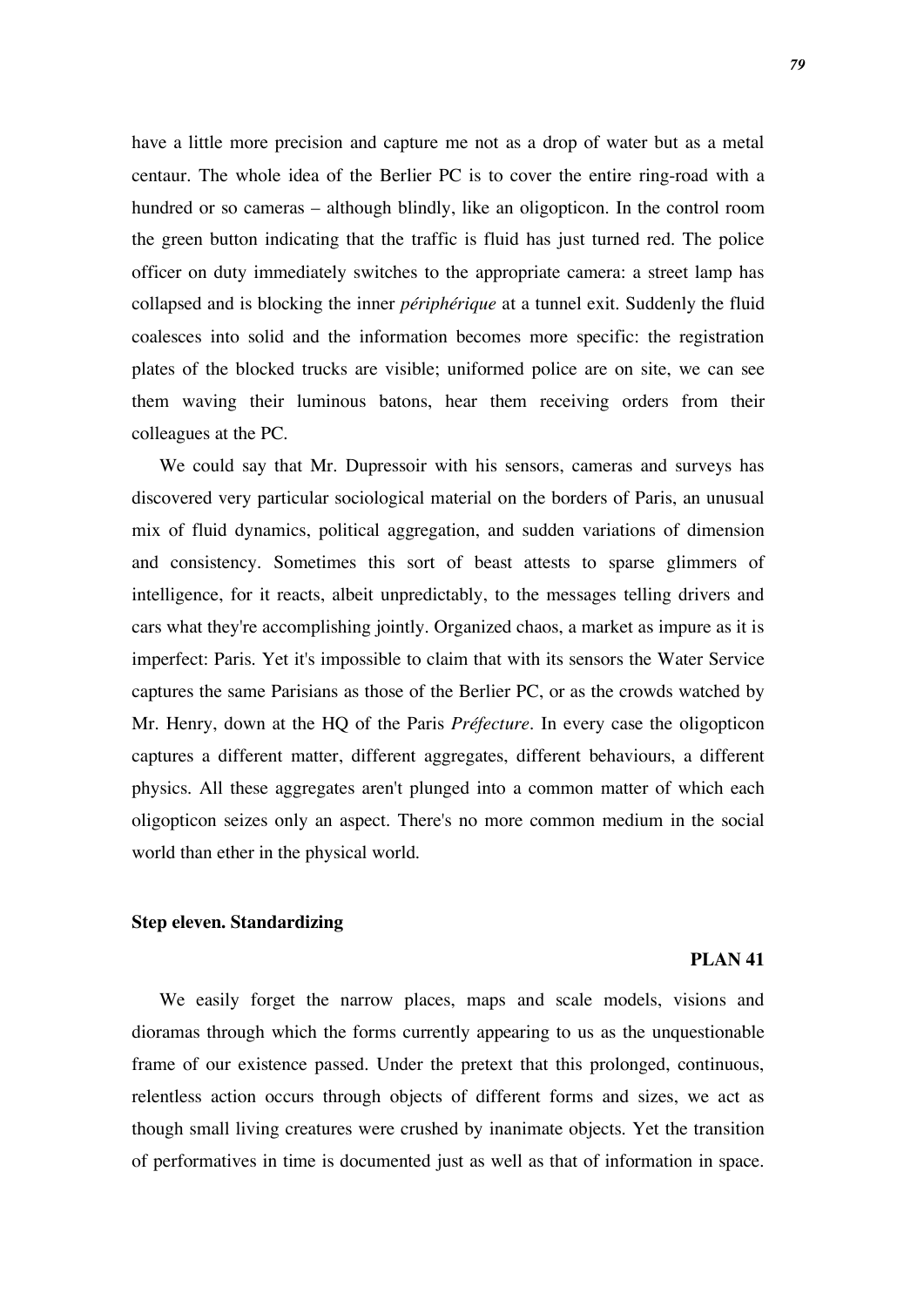One only needs to follow these humble mediators, these despised intermediaries, to find the chains through which the dead holds the living. But the importance of performatives also eludes us for another reason: we think we live in a stable and constant world and have difficulty remembering the work needed to stabilize those constants. Here again, we need to replace the full by the empty, the continuous by the discontinuous, surfaces by fine networks, the given by the obtained, the inert by the active, the cold by the hot, the real by the virtual. We don't live in disciplined and regulated societies, in which only individuals add their little margin of disobedience and unruliness. We live among irreducible entities bound by no particular measure – except, sometimes, the fine line of a costly standardization whose luminous course makes their trails easy to track. As in those amusing *Gestalt* drawings where children look for a hidden object, there's a sudden inversion of form and content.

No example is more striking than that of the UTC (OP), the "universal coordinated time" of the *Observatoire de Paris*, the Paris observatory. Every single organism, body and place possess its own time that depends on a very particular set of sequences, perceptions, sensations, transformations and archives. Yet, four touches of a finger on a telephone keypad and here we are at 3699, the talking clock. Every ten seconds, on the dot, it gives us the time – hour, minute and second, to a thousandth of a second – in its warm mechanical voice, sometimes male, sometimes female. Shifting from lived time to that of the Observatory doesn't mean giving up the aberrations of subjectivity to finally gain access to the objective frame of all possible existence. It means linking the billions of tic-tocs of our own bodies – genes, cells, neurons, hormones, reflexes, routines, automatisms, habits, memories, traces – to the tic-toc of another guardian of time, watched over night and day by the service of Mr. Granveaud, director of the *Laboratoire primaire du temps et des fréquences* at the Paris Observatory, a few hundred metres from the office of Suzanne Laloë, a heavy consumer of timing, like all astronomers and computer users. Shifting attention from the measuring instrument to metrology we don't pass from sum to hypersum but from the slow work of proportioning to the even slower production of proportions: abacus, rulers, benchmarks, patterns, standards. Instead of going up to the hypersum we have to go down towards the 'infrasum', a domain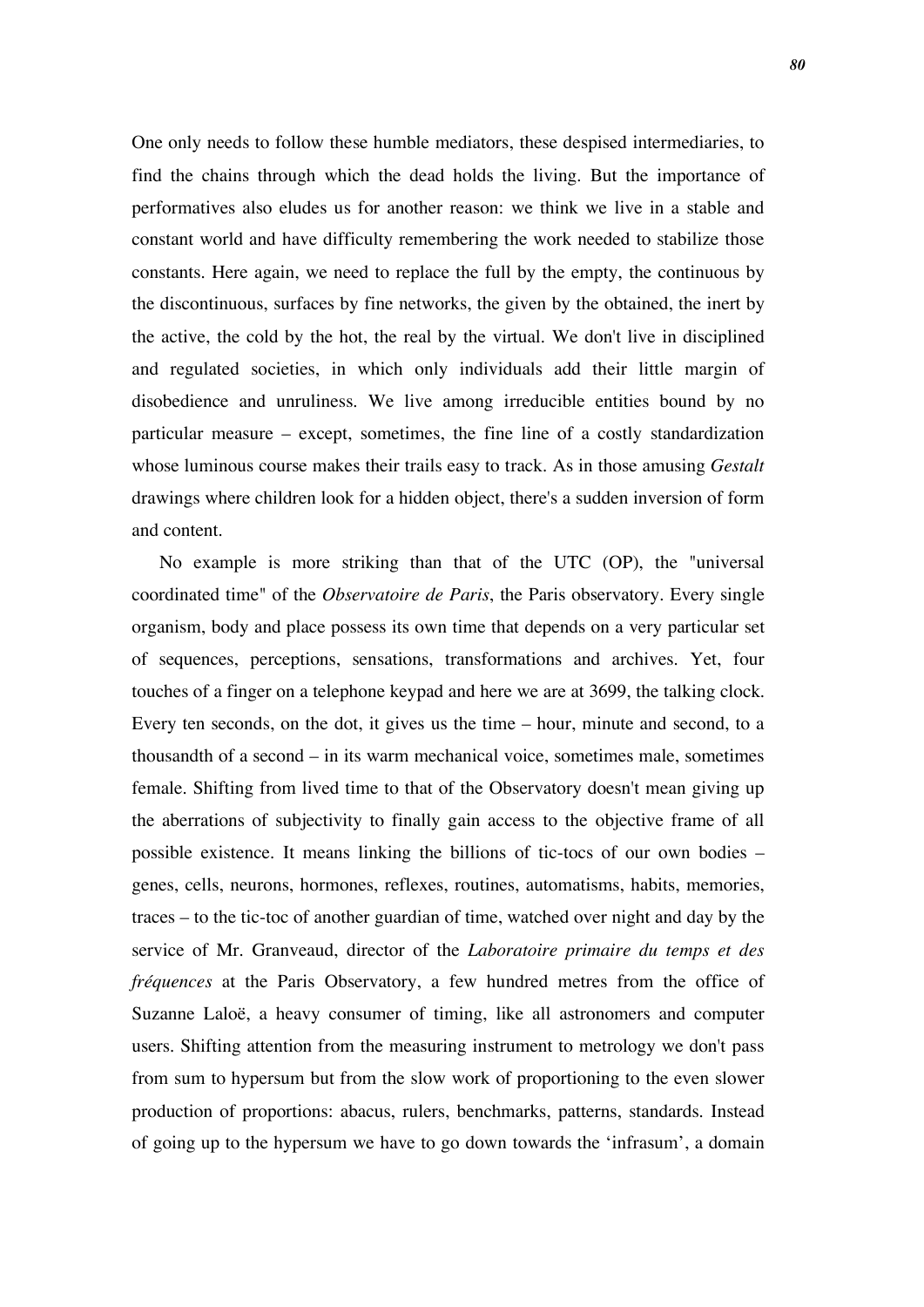known to very few and despised in France, yet startlingly clear as soon as we follow up the tools that render commensurable that which could never be so on its own.

The chain of time doesn't resemble that of mass. If you buy a sausage, your butcher will weigh it on a scale that sums up the weight in kilograms, the price per kilo and the total you have to pay once you've been given the bill. The quality of the scale could be tainted by fraud similar to that which adroitly swung the electoral scales to the left (or gauchely swung them right!). If you express your disagreement the butcher will show you the certificate of the weights and measures office for his scale. But who guarantees the inter-comparison of all scales? At the Pavillon de Breteuil near Paris, like Sleeping Beauty in her glass coffin, lies the standard kilogram, the international prototype, protected in its cave ten metres underground by the BIPM, the International Bureau for Weights and Measures. This platinum kilogram is so fragile that it can't be used to calibrate its standards, also in platinum. Daylight, dust or pollution could add or remove a few phentograms of matter to or from it. The slightest change of pressure would be fatal. Accordingly, most of the time reference kilograms, representatives of a sort, are used to replace it in all regular administrative acts. Yet once every thirty years or so (three times since 1889) it is necessary to check that the representative copies haven't gone off course or betrayed the honourable intention of the original. During a ceremony restricted to a minimum, to limit the sputter, movements and variations of temperature, the prototype is exhibited outside its mausoleum. The discrepancy between the different representative kilograms is measured, and the Master swiftly returned to its tomb.

Metrologists of time scorn the solemn archaism of metrology of mass and weights. Nothing but convention defines the kilogram, while the masters of time have never stopped defying its narrow limits. In 1967 they even managed to flout the convention that seemed surer than all the others: the Earth's rotation on its own axis that until then had served to define the second by division. Since then, metrologists at the Paris observatory have used the ticking of an atomic clock to measure variations in the earth's rotation. The guardian of time, the Earth itself, is now guarded and observed as it slows down and accelerates on the dial of the (French) Atomic Time network – obtained statistically in Mr. Granveaud's service from a set of atomic clocks scattered throughout France. By dialling 3699 I connect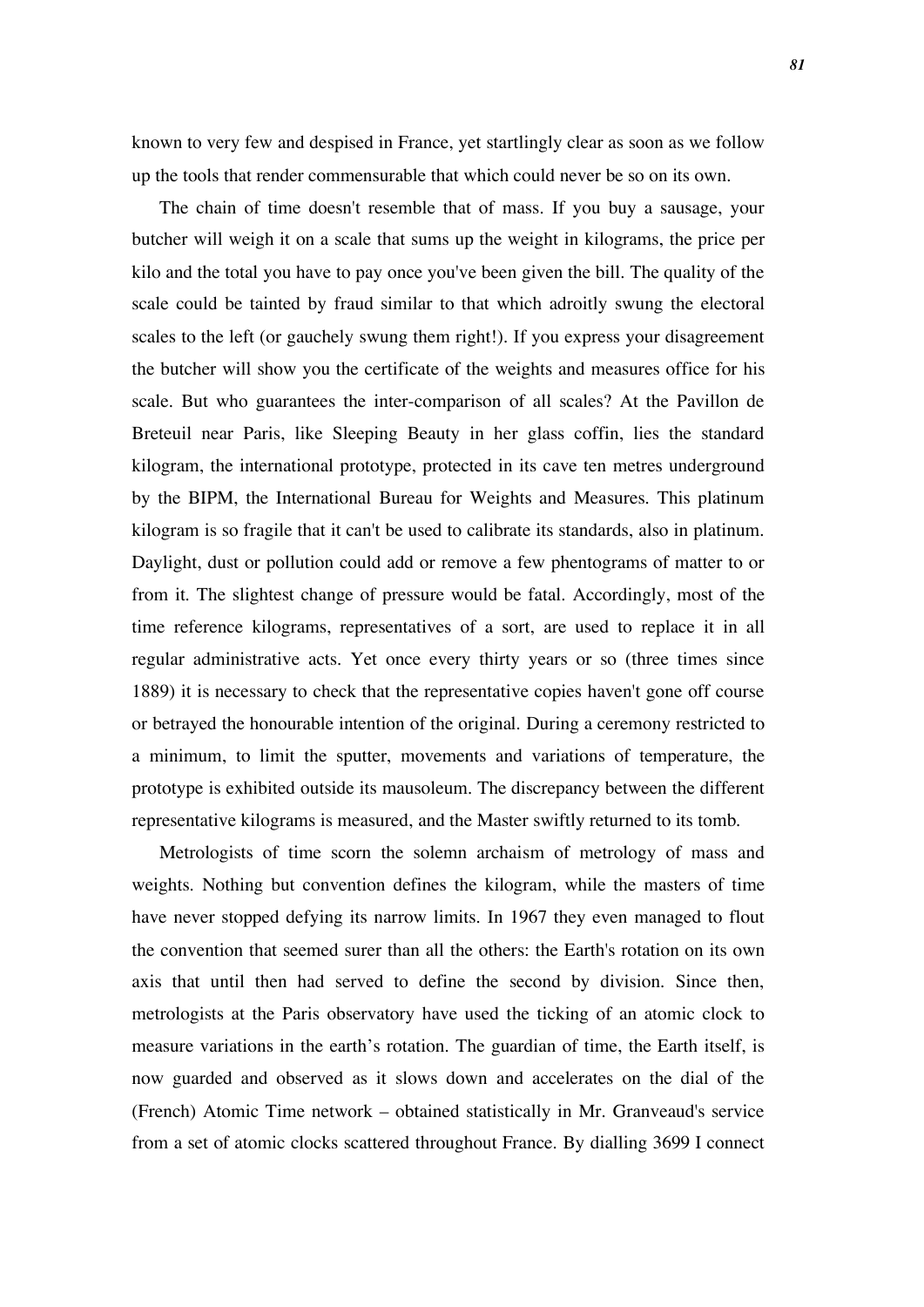myself to the most intimate properties of caesium atoms that define both intervals and timekeepers. Even if Mr. Granveaud cares little for conventions – isn't he trying now to calibrate time with pulsars, those stars with tightly compact neutrons that form even more ideal clocks because of the regularity with which they turn on their own axis? – he knows all the advantages of these institutions and conventions. For twelve million francs the thirty-five people in his service guard the Primary Chain of French time, offering a surprising mix of nature, institutions, conventions, organization, laboratory, law and bureaucracy currently circulating in Paris to facilitate the coordination of all the other participants' actions. The clocks they coordinate can break down but are more precise than the solar system - which may have a slight lack of precision but very rarely fails! At national level Mr. Granveaud's lab compares the eleven clocks spread across the country – five of which are in Paris – by taking as a reference the master clock (in Mr Granveaud's own offices) that materializes "French legal time". To compare all these clocks they aren't moved, of course. The GPS system is used (as it is for international comparisons). The quality criteria change depending on the duration: for a second, quartz is fine; for a longer period, caesium is better.

The measurement of time has a huge advantage over the other units: anyone can directly contact the head of the primary network kept by Mr. Granveaud, via telephone or satellite. "Rather go directly to God than through his saints" goes the saying. What is impossible for the mass unit is possible with a watch. For 3,000 francs you can even buy a receiver to decode the modulated carrier that gives a precise beep and is accurate to a millionth of a second. With the annual change from summer to winter time, when the six clockmakers of the city of Paris manage to set the 10,000 public clocks simultaneously  $-4,000$  of which are in public transport – only a few steps separate them from quartz atoms, pulsars and the solar system. To gauge this metrology, try the following: reduce by one, then by two, then by three orders of magnitude the precision of timekeepers, measures of length, scales and electric units. Slowly, progressively, all activities will be out of phase with one another. Trains will no longer arrive on time, satellites will no longer coordinate their signals, packets of data will get mixed up because no one will know when they arrived, computers will go off track and error margins will increase. Just once,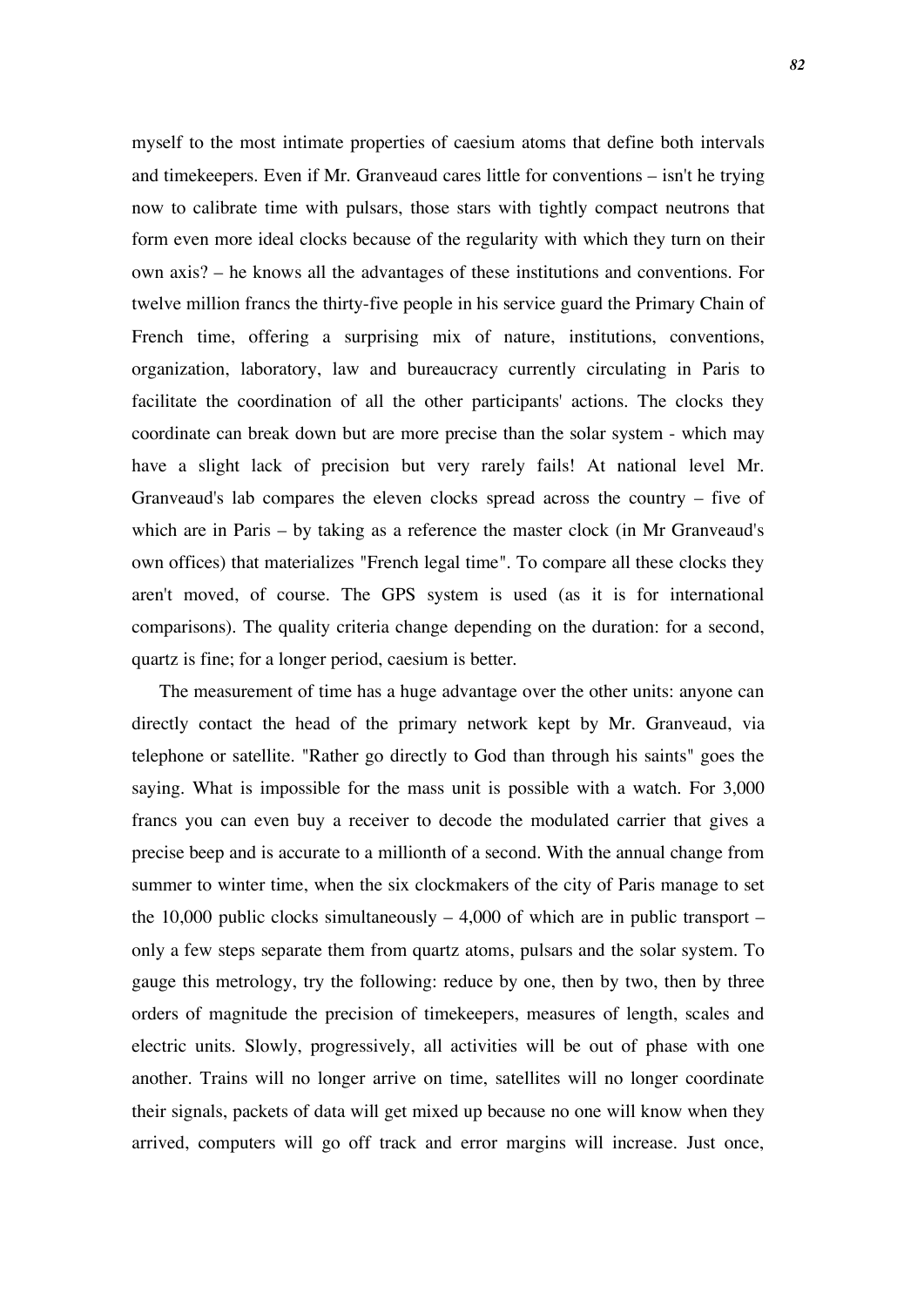before praising freedom, improvisation, tolerance, leeway, straying or disorganization, measure the greatness of metrology, the fragility of the primary and secondary networks that make a minute fraction of commensurability possible. Yes, the form and the content have been permanently inverted: inconsistency is the rule, the rule is the exception. Each time you see a constant circulating in Paris, take your hat off and salute it respectfully. The world is not constant in essence but through work, institutions, laboratories, organizations, arrangements, metrology, BNM, BIH, BIPM, BNM-LPRI, BNM-INM, BNM-LCIE, BNM-LNE, BNM-LPTF …

### **PLAN 42**

Please acknowledge this gentleman from the Ministry of Equipment, Ile-de-France, who is responsible for checking the quality of CO-CO2 analysers in garages. These apparatus are used to check that our exhaust pipes comply with current legislation and don't emit more than 3.5% of carbon monoxide which is the norm for recent models, the fruit of complex negotiations between car manufacturers, the *Service des Mines*, and environmental protection groups. The talking clock binds me to atoms in the solar system; the analyser that this police officer from the Paris *Préfecture* plunges into the exhaust pipe connects us both to the upper atmosphere and to the upper echelons of the civil service. The apparatus cannot be used to check your car or as proof in case of a fine unless it has itself been checked and has received a stamp, seal or mark to certify its conformity to standards. The police officer who gives you a fine participates in the transfer of a standard as surely as if you set your watch on the 3699. The Ministry of Equipment van is carrying reference gas cylinders, themselves validated by another label and another certificate. Alphagaz, an Air Liquide subsidiary, is responsible for supplying the standard cylinders of the three mixtures of N2, CO2 and CO used to calibrate the analyser. Since the air pressure can invalidate the results, Mr. Rareg starts by taking a barometer from his van. He then carries out his tests, in which the analyser examines the content of the three pilot gas cylinders. If he records a difference greater than 0.5 for CO and greater than 1 for CO2, the apparatus does not conform to standards. Of course it's not he who invented these thresholds. He reads them on another standard, legal this time, the "31 December 1985 directive" signed by the minister of industry – yes, a 31 December! Irrespective of what anti-bureaucrats say,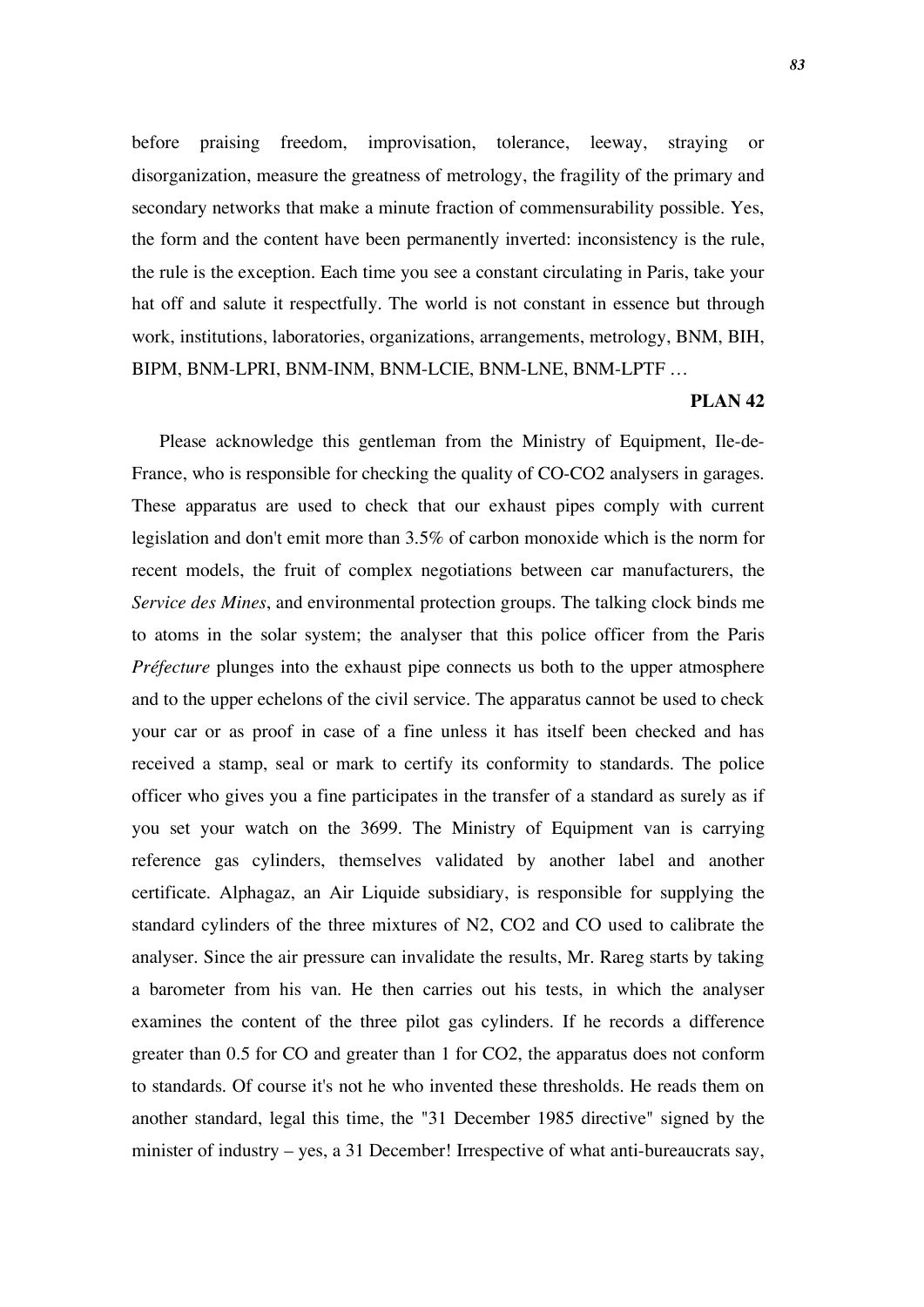the civil service is never idle. The verdict is pronounced. The expert punches the control label. During this time, the primary standards are kept in the Alphagaz cellar. These gas cylinders will be transported with great care throughout the world to be compared in Japan, the US or elsewhere to other cylinders lying in other cellars. As with the kilogram, there's no superior authority, no pulsars, no fundamental principle of physics. There's no choice but to revert to the longstanding, archaic solution: physical inter-comparison of cylinders transported by air and measured side by side.

## **PLAN 43**

Although all these constants and standards circulate in reference circuits like the other inscriptions and paper slips that we've learned to track, what they do is quite different. They don't serve to coordinate actions, to measures balances of power, to transform information; they do both much more and much less: they simply ensure that, if one wanted to measure something, one would be able to do so without the measurement changing from place to place, from time to time. Without these constants maintained at a great cost, no one would be able to know if there really were any differences. Paris doesn't rule France only through laws and decrees, circulars and directives, but also because the head of metrological networks are almost all based there. What is true for metrology is even more so for the flags (*étendards*) deployed by medieval knights during battles. This word, from which the English 'standard' derives, is used to describe 'norms', a strange hybrid of law, commerce, techniques, administration and anthropology. Constants circulate at a great cost in an attempt to establish a little commensurability; standards do too, in order to obtain some compatibility locally.

In the south of Paris on the Boulevard Lefèbre in the Fifteenth *arrondissement*, the *Laboratoire national d'essai* (the National Bureau of Standards) comprises the strangest gathering of laboratories producing standards and certificates of conformity. The Vinceness zoo with its exotic animals pales in comparison with these hybrid machines used to calibrate all the objects of our daily existence. What a fragile ecology protecting us in anticipation from defects of all sorts. Behind the two-way mirror of a showroom, ergonomists with cameras examine the gestures and dexterity, or lack thereof, of typical consumers as they encounter formidable new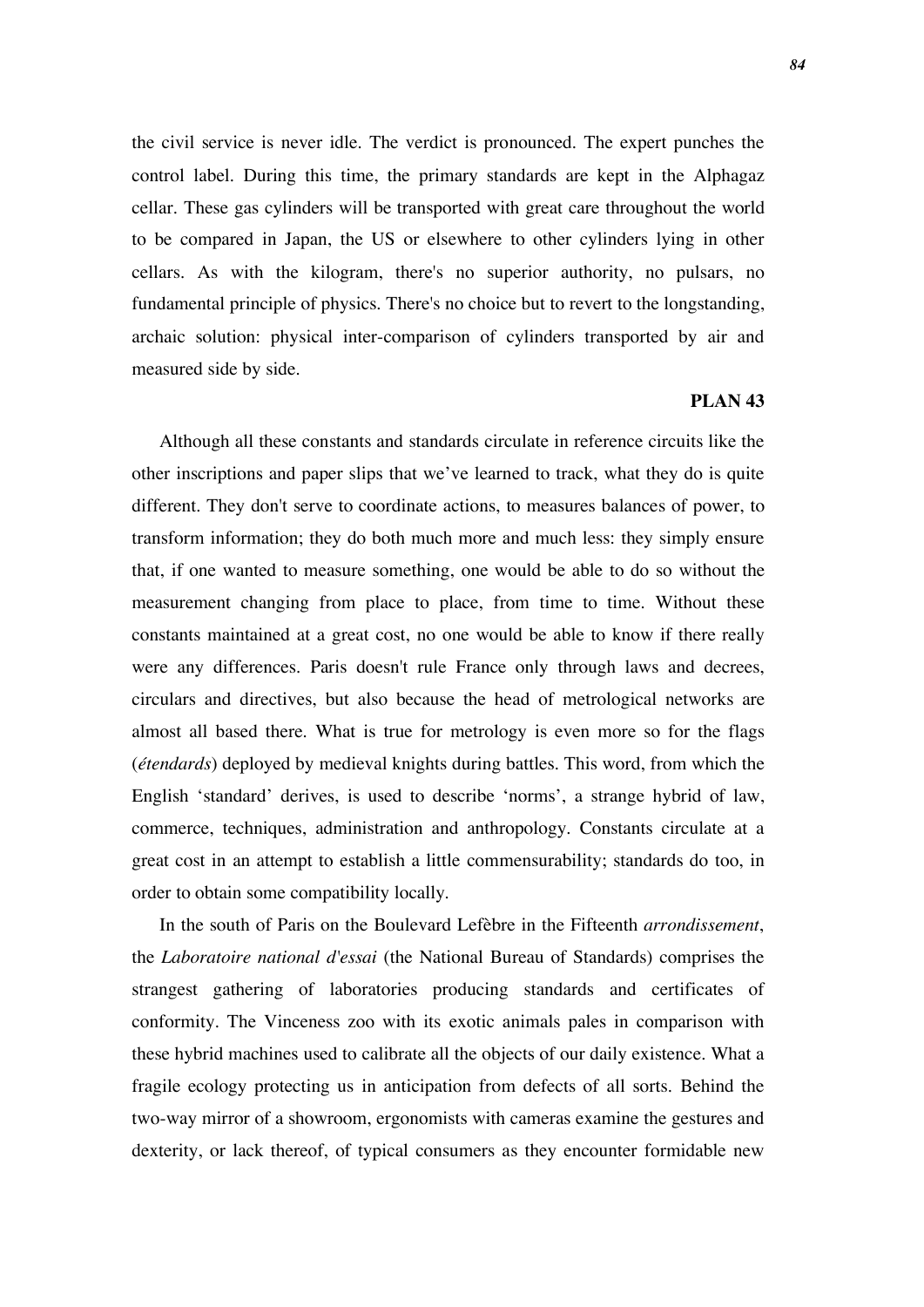products for the first time: chopper, packet of spaghetti, toaster, step-ladder, electric knife. Elsewhere, comparative tests are run on washing machines expected to remove stains that are themselves standardized – impeccably dirty cloths produced by a Swiss company! In another section white-coated technicians meticulously rip out the eyes of teddy-bears to ensure that our offspring don't suffocate in their cots with these glass carbuncles. Further on it's the cot itself that's tortured in an attempt to burn it. All possible disasters are anticipated within the walls of this institution that masters fire, noise, pressure, torsion, traction, rolling, wear, chewing, scraping, incompetence, stupidity and even the bad faith of awkward customers. What trials are these products not subjected to, to obtain the little stamp "Complies with EC standards" that opens doors to markets and makes the object transferable elsewhere!

Like commensurability, conformity has a high cost. The fact that a product resembles another product, that it complies with a standard and can be measured: all this is a miracle that can be achieved only with much effort and provided one pays the price, not in prayers but in torture, tests, ascesis and sacrifice. Those who study metrologists, standardizers and normalizers cannot believe in an efficient and wellordered world in which social and subjective life introduces a little fantasy, liberty, agitation, interpretation or play. They're more likely to use the term social for that which allows one for a while, through instruments, laboratories, templates and constants, to bind and associate some of the beings constituting the world and that no measure will ever wrench from their fundamental irreducibility.

### **PLAN 44**

If we examine the transformations that we undergo when we connect ourselves to measurement instruments, the relationship between the production of standards and the distribution of roles of interest to us here becomes clearer. Is Paris polluted? Why, I perceive it with my nose, with my son's asthma, with the smog blurring the horizon. Of course, Paris is polluted now, how could I doubt that? In any case, I read it in the newspaper. What a strange climatic change: Parisians now fear good weather that always triggers a "peak" of pollution.

Where is this famous peak? In my newspaper. But where does the information come from? The whole of Paris? No, precisely, not "the whole" of Paris, only certain areas of Paris whose representativeness is a subject of controversy with the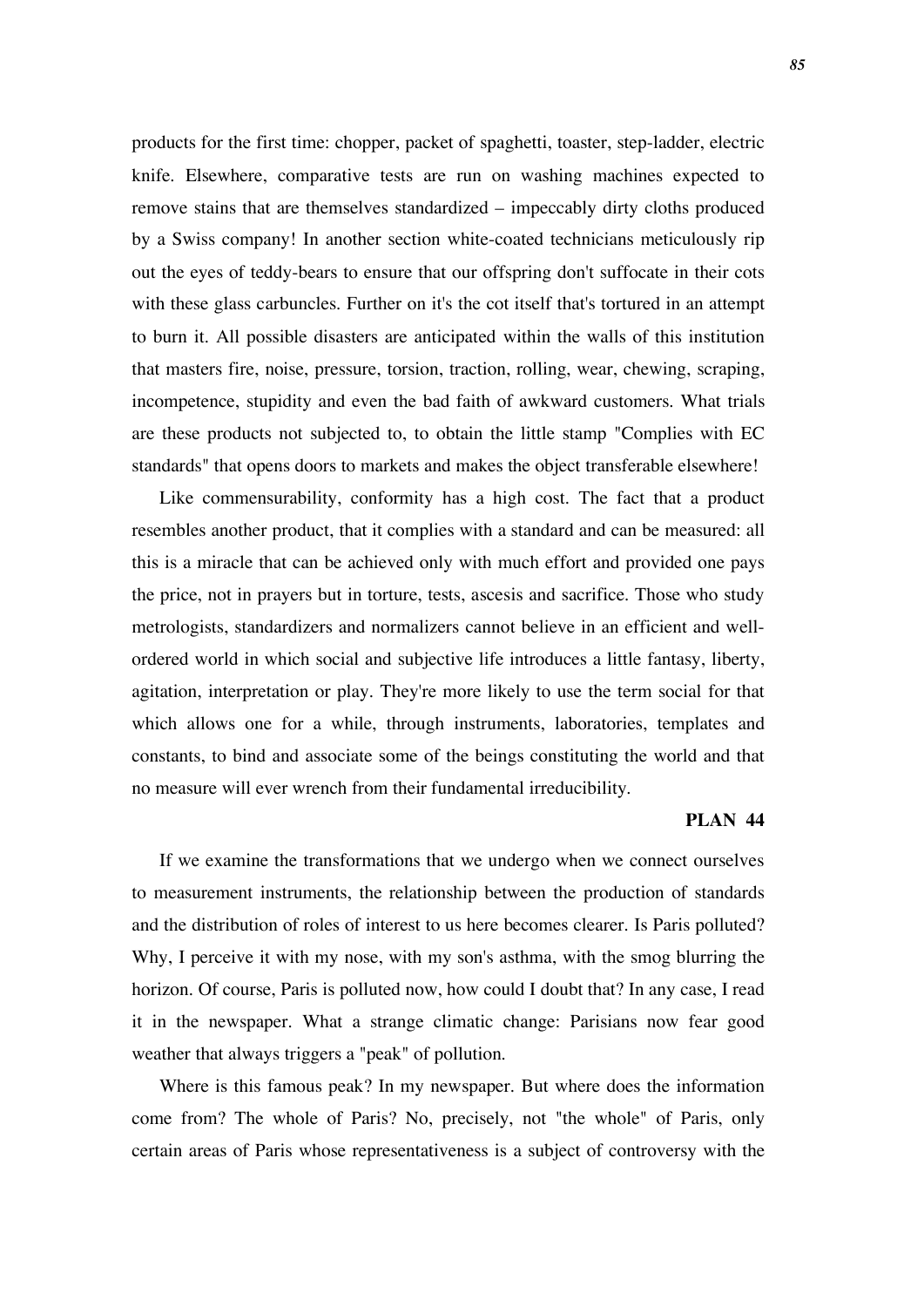ecologists – sensors take samples and transform them, add them up, unite them and return them to the prefecture, responsible since Messidor Year VIII of the Revolution for public health in the city. Airparif takes all the measurements and when it thinks it's detected a peak, a telephone conference is held between all the labs, Météo France and everyone responsible for traffic. Mr. Viélard, head of the prefecture laboratory sends a fax to the prefect with his suggestions: "I think it's necessary to inform or to alert the public, to decide on alternating the traffic or not". Depending on the prefect's decision, newspapers and digital sign boards (225,000 francs per unit) will relay the information so that the effect of all these cars on Parisians' health can be foreseen. What about me? Well, I have the pollution, I receive it, perceive it, recognize it. I now transport the overall pollution of Paris with me wherever I go in the form of peaks, thresholds and maps that have become as familiar to Parisians as those of the weather report or traffic jams. The overall pollution of Paris has been performed in the sense that everything that reaches the instruments – micro-particles, ozone, dust, nitrogen oxides, residue of unburned hydrocarbons, sulphur components – gets back to me in the form of a map, the sum of Parisian pollution that makes me "have" the pollution. Paris now has a pollution problem incompatible with public health, as surely as it has a metro that is incompatible with the trains of the SNCF. In both cases a small-scale model, through a long cascade of principals and instruments, a lengthy sequence of workers, has transformed the phenomena at scale one with which we started.

## **Figure twelve. Scripting**

### **PLAN 45**

By flattening out the social world, by respecting its absence of dimensions, by following the course of formattings that enable a distributed self at all times to find the pieces of software enabling it to move further, by examining how past time and place transport their action to other time and space through the continuity of objects, by following the lightning speed of performatives, by identifying the metrological sequences that for a while and at a huge cost guarantee the fragile maintenance of constants, we have constantly studied the numerous vehicles representing the social. Yet we don't always understand why the social appears never as a surface but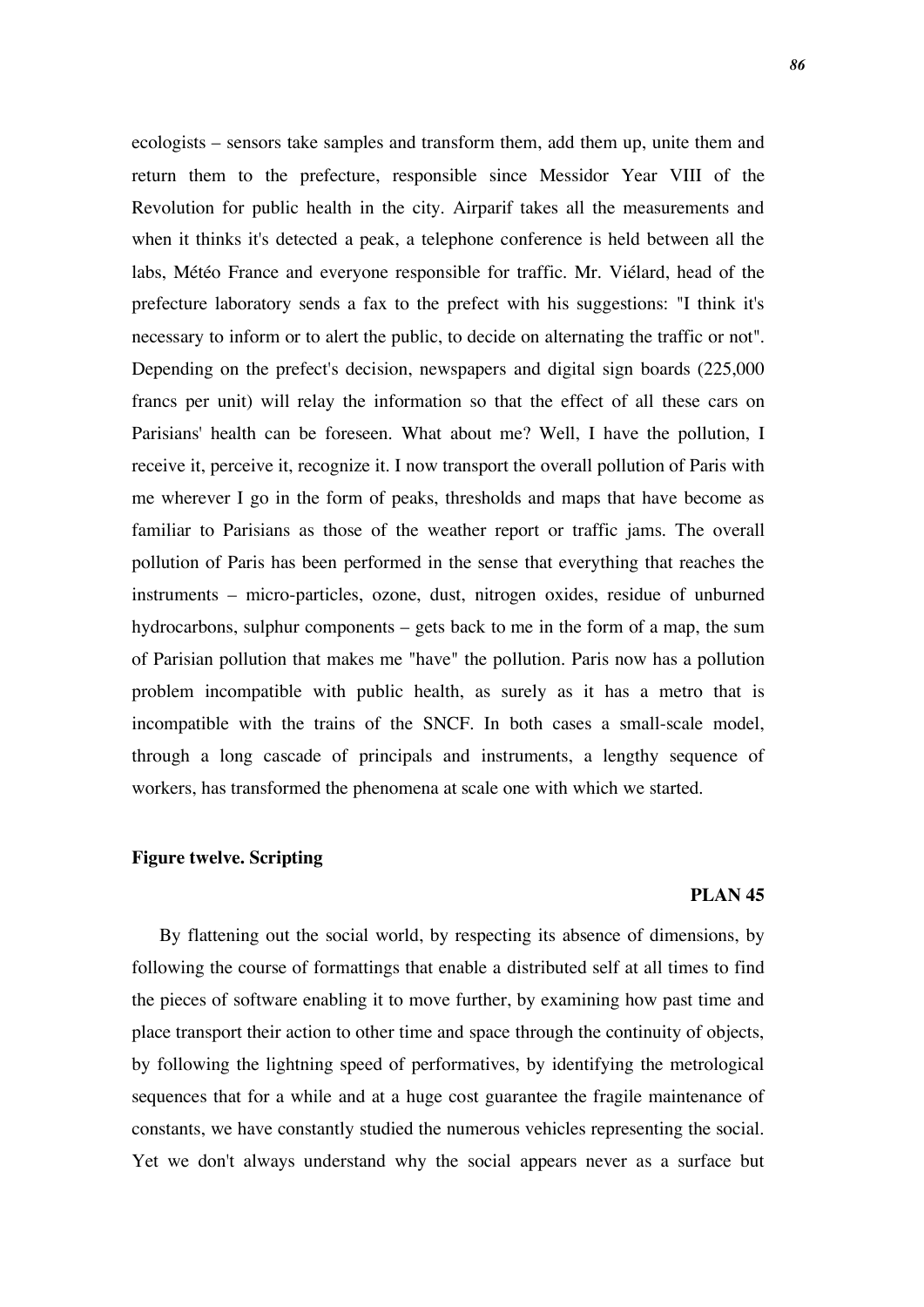always as a sphere, never flat but always ordered from biggest to smallest, never consisting of archipelagos linked by the tenuous threat of formattings but always of a giant pyramid whose structures are lost in the sky or under our feet, crushing individual actions. For there to be such a constant discrepancy between the course of formattings and their reception, there has to be another phenomenon at play that totalizes the social, as if we were taking photos with a fish eye that transformed the whole scene in front of us into a spherical projection. We can assume that we transport this rounded lens with us. Although no diorama can ever really totalize, or ever leave the darkroom where it illuminates the narrow scene that it has constructed, it constantly adds its own totalizations to the distributed city, like huge bubbles stirring the cauldron of Paris before bursting at the surface. To conclude, it's to this new phenomenon that we must now turn. We need to follow it too in its movement, no matter how immobile it is supposed to be. We should be able to reconstruct the shape of Society in the generous roundness of a pumpkin.

Paris was made first, before being remade and defined. Most old cities started by being, long before being thought. Unlike Chicago that started with a grid traced out on plains cleared of their Indian inhabitants, in Paris plans, projects and portraits emerged over a thousand years after its birth. That's the case, for instance, of the ever-so Parisian taste for perspectives. Roads, squares and rows of buildings are built to be looked at. A strange situation, when you think of it: it's a matter of making the cityscape resemble the painting of a landscape. Blocks of houses are demolished and domes and churches built so that they look good through a window.

Long before the Avenue de l'Opéra existed it was decided that the opera should be visible from afar. On this engraving we see the avenue as planned; on the photo we see it as it was at the time. Those of us who know Paris are surprised by the building in the middle of the Avenue, that seems to have been put there by mistake. Shortly after the photo was taken it was demolished, freeing the view from the narrow windows of the Louvre all the way down to the gilded statue of Apollo triumphantly carrying his lyre on the summit of the Opéra Garnier. Just after the avenue was eventually cleared, in around 1870, Mr. Castellani's diorama afforded fascinated spectators a circular view of what he called *Tout Paris*. The term, coined in 1867, referred not to historical buildings and houses, parks and steeples, towers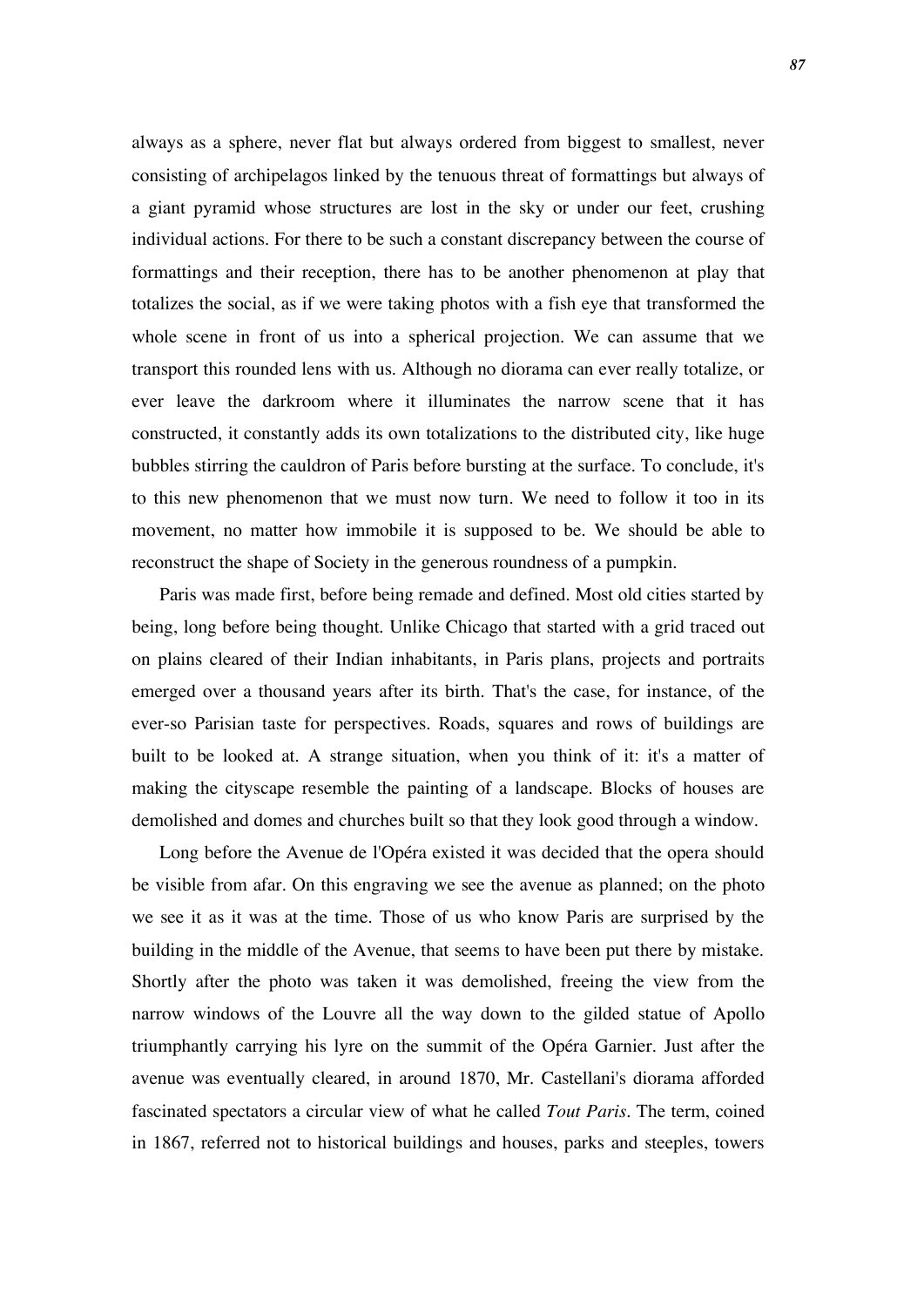and belfries, but to the Paris smart set. In concentric circles the perfectly round diorama aligned everything that mattered at the time, like men of letters, artists, statesmen, fashionable society, princes and barons of industry. What a surprising parade that uses the new opera as a pivot on which the stage of high society revolves. What a good lesson in sociology, this panorama whose artifice makes no effort to conceal itself. Yes, the social is indeed there, as surely as in a sociology textbook, surrounding the very symbol of the Empire. Yet no one would take it for anything more than an image, a script, a sketch of *Tout-Paris*. Every time you're offered a total view of Society, look for the *Passage des panorama* exit.

## **PLAN 46**

Social perspectives are always intended to totalize but we know only too well that none of these panoramas can really sum up the social: neither the modest Place des Vosges, nor the elegant row of buildings in front of the Odeon theatre, nor the Place de la Concorde, nor even the long view down the Champs Elysées. The city was moulded by an accumulation of series of views, one after the other, juxtaposed but never summed up. In his beautiful book, Bruno Fortier cites the surprising example of the meridian exit from the observatory that crosses the Avenue de l'Observatoire and cuts directly through Catherine de Medici's chateau. In fact none of this view was originally planned. It would nevertheless be wrong to overlook the performative effect of the belated wish for alignment. The view climbed onto the bandwagon and added its small but decisive shift to the fortuitous movement of plots and demolitions. After a few centuries it seemed that this magnificent arrangement had been intended from the outset, so that the visitor walking through Luxembourg easily imagines a royal desire to reign over the space of Paris, reflected in this series of landmarks and obelisks.

Paris is constantly obsessed by totalizations that could give meaning to the city in the making. Ramparts and tollgates, walls of the farmer-generals, but also the strange idea of retaining the intersection of Roman roads at its centre, the famous *decumanus* of which scholars still hope to find the trace but that other historians rightly claim was never charted by the Romans at all! The myth of *la Grande Croisée* runs through the entire history of the city: when under Haussman the Rue de Rivoli was extended, the idea was to have a road linking modern Paris to Lutetia. As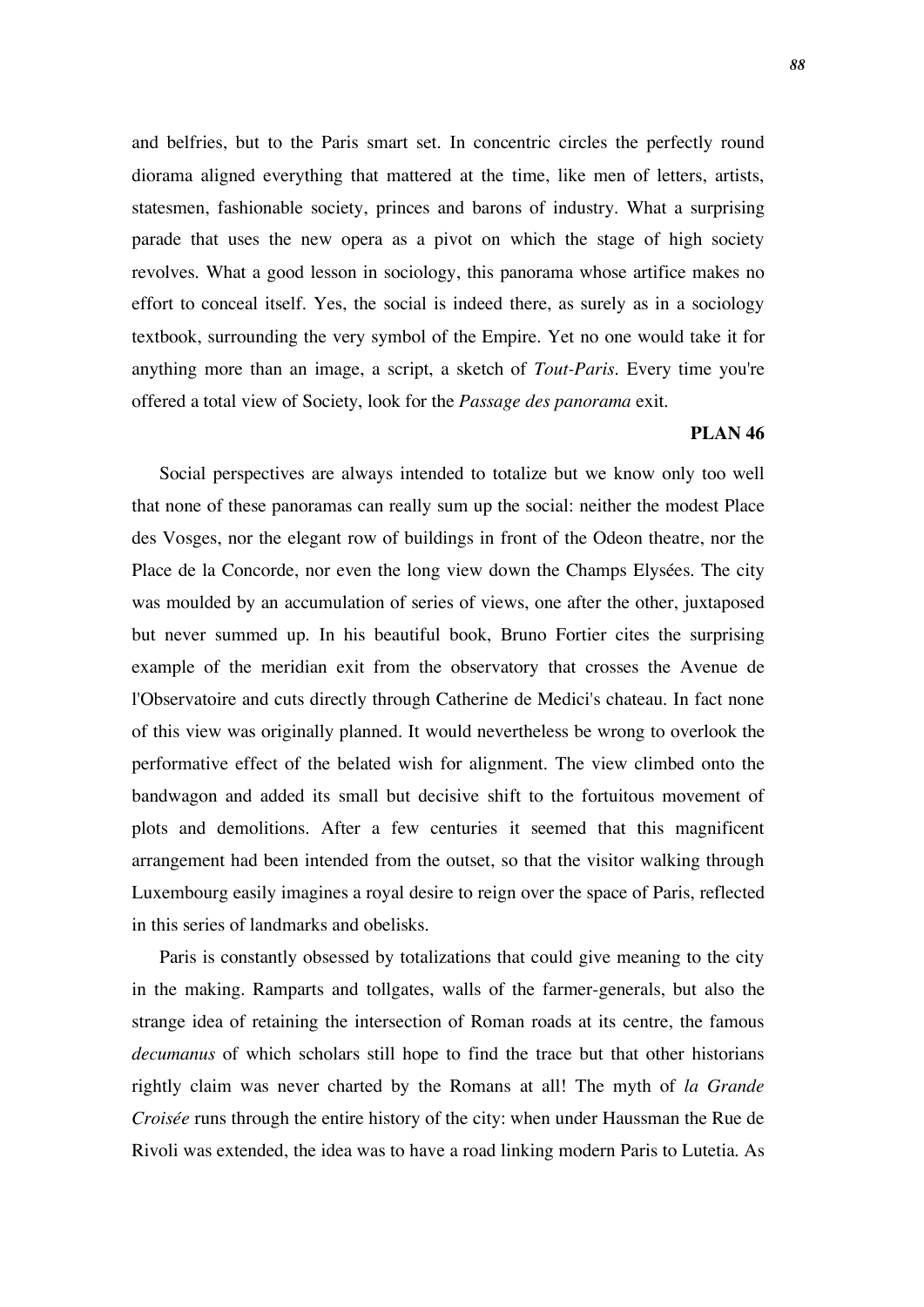Jean Favier put it, we waited eight centuries to witness the reappearance, at the intersection of Sebastopol and the Rue de Rivoli, of this crossing intended to reflect the organization of a Roman *castrum* that never existed. This doubtful coherence nevertheless still plays a part in the city. It scripts it, enabling it to tell a long continuous story peopled by town-planners in togas.

# **SECTION 47**

The wish to totalize thus adds its bit to multiplicity: it claims to rule and order, but we'd rather say it scripts the social as a sphere and a totality. Without the stairways, the majestic handrails, the obelisks, the motorcades and the republican guard parades, without the monumental statues, the neoclassic façades and the plushly-carpeted salons, where would we find our representations of high and low, big and small, powerful and powerless? Did Louis XIV, the Sun King, an expert in this regard, not go so far as to order terrestrial and celestial globes on which he wanted the constellations marked as they were at the time of his birth: favourable omens that had to be remembered forever? A vertiginous zoom binds the movements of the Heavens to those of the prince's moods and the state of constellations to that of the kingdom, but no one takes this grandiose scene for anything more than theatrical décor on the king's stage. Others, more competent than ourselves, have already studied each of these historical places whose accumulation might explain why we grasp the social as a whole. Every intersection, square, garden and fountain retains the trace of these constantly renewed efforts to recount the history of Paris and to give it a form that can be recognized by new inhabitants who would otherwise live "like monkeys on the temples of Angkor", as André Malraux said. The monumental doesn't express the silent and hidden presence of Society; on the other hand, we derive our feeling of a vaster and more lasting Society from the very mass of marble giants, immense colonnades, bronze statues, neoclassic frontons, towers and skyscrapers as well as the majestic inscriptions that make Paris as talkative a city as Rome. The monumental '*lieux de mémoires'* are not the metaphorical place-holder of an absent social structure; on the contrary, it is the structure that is the metaphor of all these representations, which in turn offer the only literal definitions of the social world ever to be encountered.

### **SECTION 48**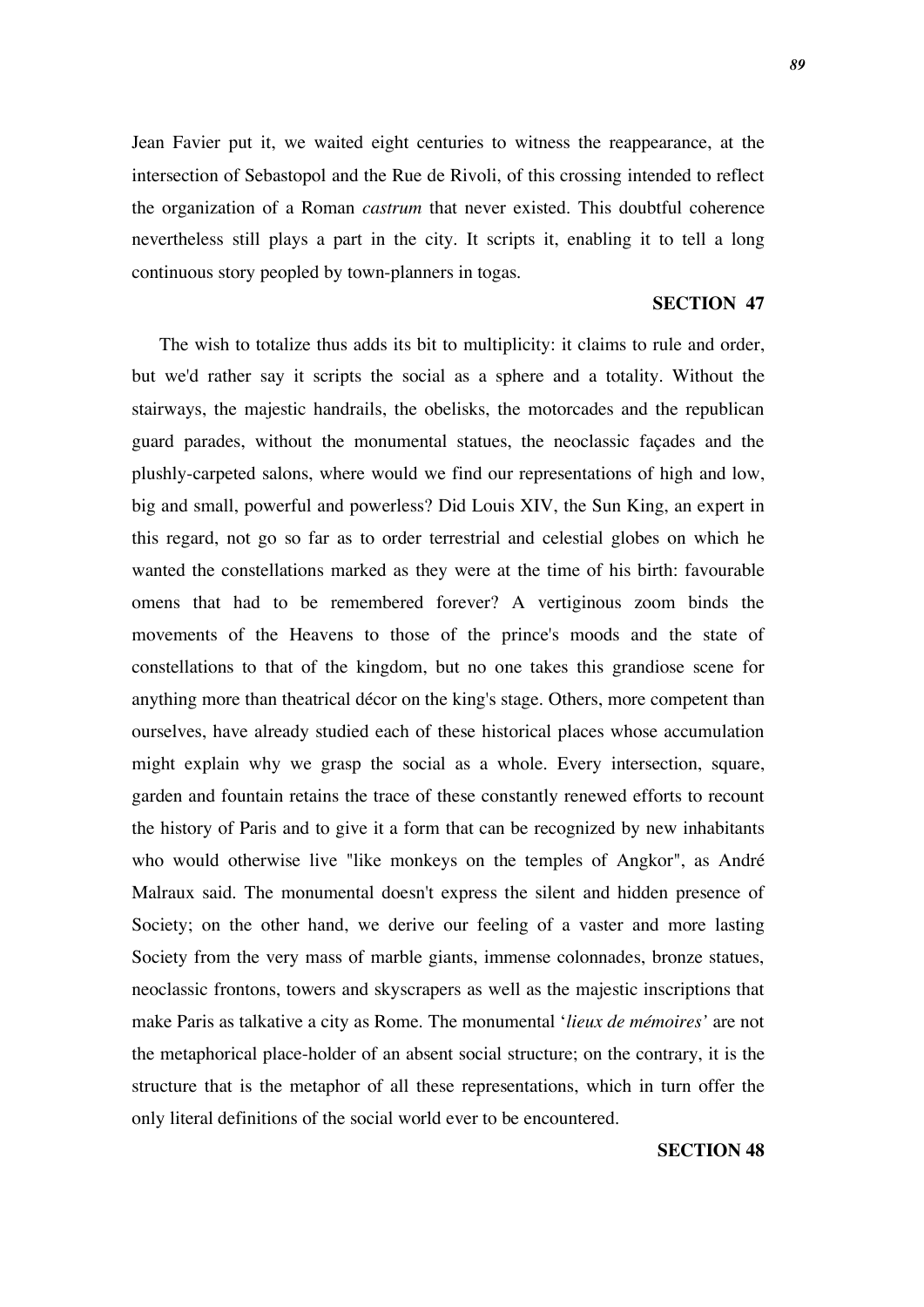The Eiffel Tower has played its part for a long time in the scripting of Paris as a totality, not only because it can be seen everywhere, or because alone it sums up the city in foreigners' eyes, but also because from it one's gaze encompasses Paris as a whole. Paris loves viewpoints and terraces, panoramas and vistas, tirelessly reflected as if through a gallery of mirrors, forever seeking an all-encompassing perspective that it obviously can't find since each new total viewpoint blocks the one before, creating as many opacities as views across the city. What other metropolis lends itself entirely to a single gaze from more different and opposing points of view? Japanese tourists have no problem grasping Paris in one shot. Their guidebooks, manuals and itineraries prepare them for a quick, overall grasp that extracts from the multitude the few typical elements summing up the city. In the early nineteenth century already, when the British invented tourism, they simultaneously devised the tourist guide enabling visitors to find their way swiftly through the maze of *Tout Paris.*

Hence, partial totalizations run throughout Paris, characterize the landscape, erect their monuments, awaken memories with plaques and plinths and epitaphs, scenes explaining the whole development, as if awareness of the total could simply add, incessantly but locally, to the scattered multiplicities. Yes, there really is a total social, a panopticon, but in the plural and in the heat of an incessant circulation of postcards, pictures and vignettes. Our very words have this monumental form when, leaning on a bar counter, we make definitive statements to sum up the thread binding us together: "We're in a Republic after all!", "We little guys don't count", "All rotten to the core", "*Vox populi vox dei"*, *"Paris vaut bien une messe"* ("Paris is well worth a mass"). Each of these sayings is a collection of statements, composing the social world in its own way, offering the Collective the possibility of coming together in a different form, summing up a perspective, with the same performative efficiency as if the town councillors had erected a statue, renamed an avenue, built an intersection, or opened up a new road through formerly blocked arcades.

#### **PLAN 49**

The supporters of social structures have become somewhat lazy. Since they see that an interaction never contains the meaning of its own action, they dream of something greater, more distant, more hidden, to explain this meaning and cause this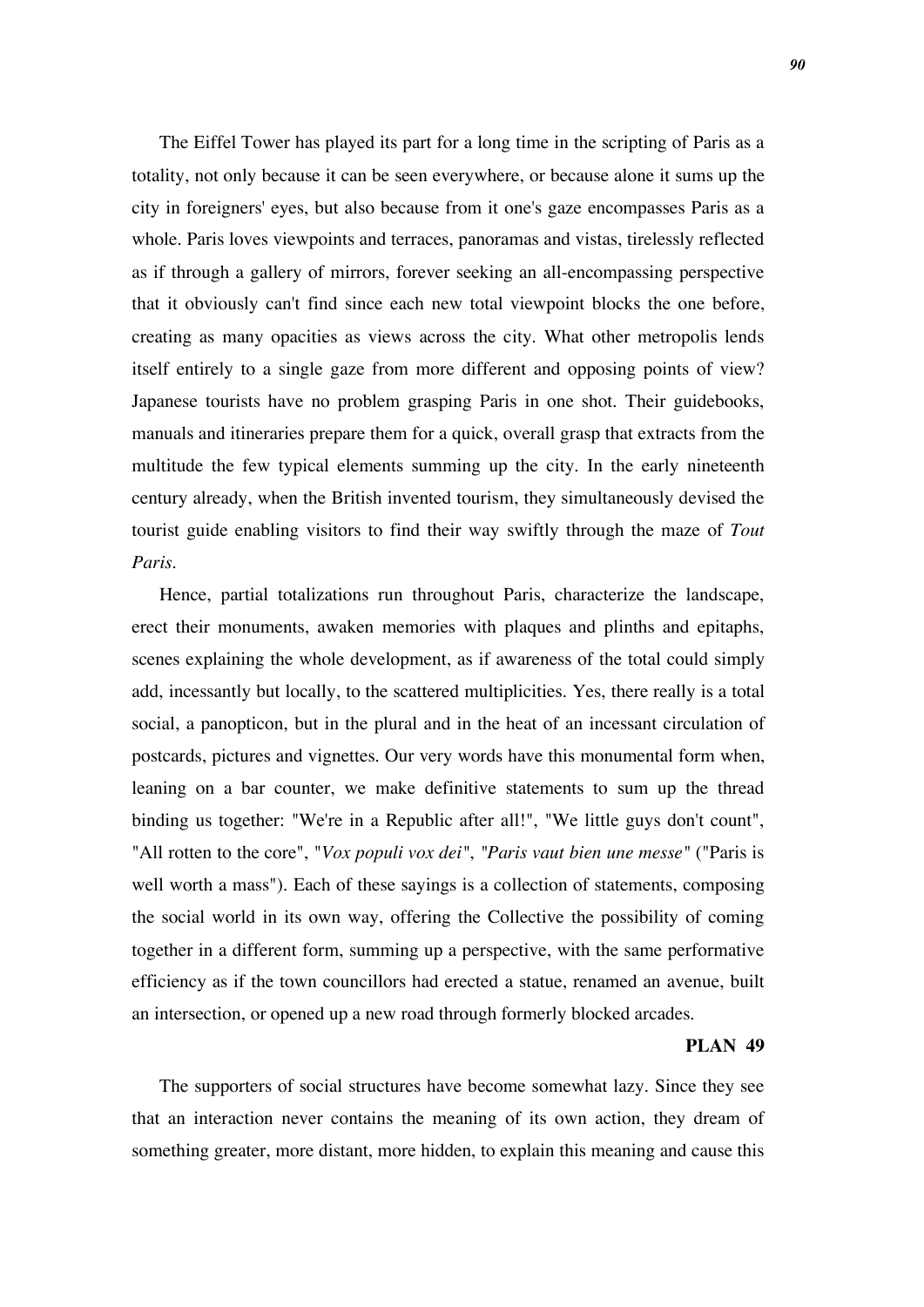action. But they rarely bother to follow the little paths, dispatchers and canals on which the strength, aptitudes and competencies – rarely in the form of a cause, and never in that of a structure – move about. The social structure is the refuge of ignorance, it allows one to do without representation, or scripting, and to scorn the poor actors overwhelmed by their environment. But those actors are never particularly overwhelmed; let's rather say they know they are numerous, populous, mixed, and that they ceaselessly sum up in a single word whatever it is that binds them in action. How can this multiplicity, these overwhelmings, be explained without reverting to structure? Why not talk of subscription, by attaching it to the metaphor that metrology so conveniently supplies? We could then say that at times Parisians subscribe to the partial totalizations that circulate in the city and enable them to give meaning to their lives.

We subscribe to clichés, to collective statements about what the social is made up of, like we subscribe to media whose circulation transfers, transforms and performs images and representations. The charming Alice wouldn't have laughed so loud about the poor mayor's miseries if she hadn't read the satirical newspaper to which she subscribes. More generally, we can also subscribe to that which circulates in Paris and defines interactions as well as the totalization of all those interactions. As we have seen, alone Alice doesn't redo, *de novo*, from scratch, the entire frame of the interaction in which she is situated; in part she plays out the existentialist scene of the Café de Flore. Let's say that to know what's happening in this interaction overwhelming her, she has bought a subscription to a movie channel "Love in Paris". Bought a subscription? Yes, of course: in order to survive, Parisians subscribe to many channels. They have gas, electricity, possibly the cable, certainly the telephone, and necessarily running water and sewerage. All these mediums pass through all the interactions, acting, silent, dangerous sometimes, closely watched, controlled, maintained, by hundreds of engineers, supervisors and accountants, workers and employees, politicians and scholars, prophets, essayists and journalists, all kneading the dough of greater Paris at the same time.

By generalizing the subscription metaphor, we could say that Parisians subscribe to psychology, physiology, economics, sociology and other mediums whose countless connections may often remain hidden but are nevertheless identifiable and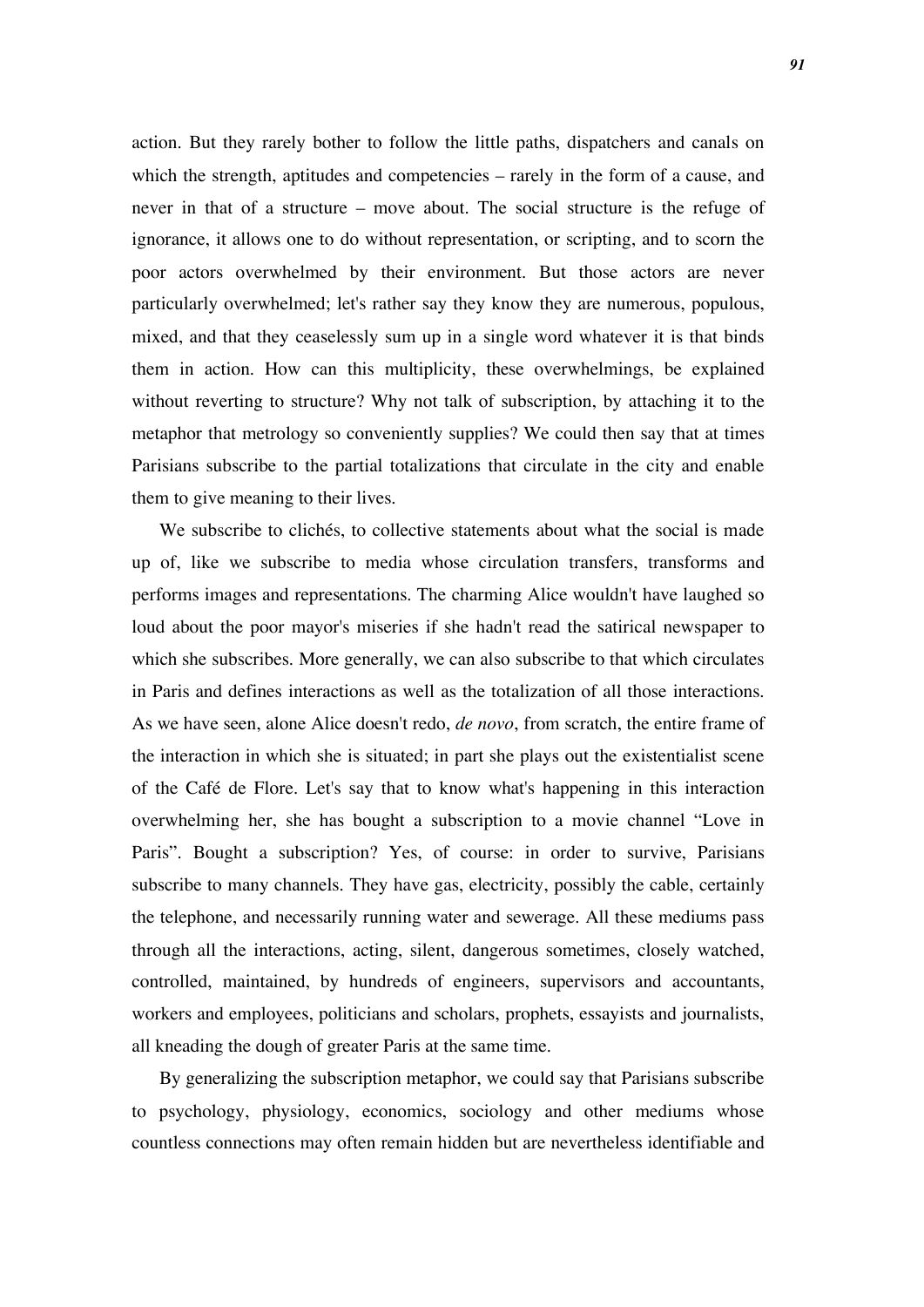assignable. To have bones and neurons we have to subscribe, this time to the public health service. Before receiving the blackish and whitish x-ray of your face in the radiologist's consulting rooms, did you imagine yourself with all those teeth, with that deformed, grimacing face? How can we imagine the face without the radiological image of the face? Knowledge of the skeleton of your face after your death was something abstract, generic, bookish, but as you leave the radiologist you look at the photo of your face, face-to-face. Well yes, for a while you "subscribed" to anatomy to be able to see or know what was within you. You'll forget it of course, like you've already forgotten last night's film on TV, and soon you'll resume your existence with the face lived from the inside, but for a while you'll have met the bones of your face via the X-ray, radiologists, the public health system, and the health insurance fund's deficit.

Don't treat the software differently from the hardware. What's true of anatomy is also true of psychology. A whole set of apparatus is needed to format what's happening to you and bubbling around you, constantly weighing and impacting on interactions in a form that is perpetually formatted, continually present in all conversations, in newspapers' advice, and as true of the Oedipus complex as it is of depression or fatigue. That doesn't mean, of course, that the formatting is illusory or untrue, no more than the X-ray of your face has invented that sniggering laugh, that *memento mori* out of nothing. Every time we talk of intermediaries we talk not of lies but, on the contrary, of truth, of the only one we have, provided we always follow the traces, the trajectory of figures, and never, never stop on the image. The Piéron Institute, rue Danton, houses psychology laboratories. That's where the psychology of Parisians is partly shaped and formed. What! Parisians don't have a psychology at birth? Of course not. They have to get the feelings of love, emotion and hate partly comprising them from somewhere. If it takes a vast institution to format universal time, it takes an even bigger one to enable everybody to "have" an Oedipus complex, to develop stress at work, to benefit from the so called middleaged crisis, to experience the menopause, to allow themselves a teenage crisis, to give birth to over-gifted children. It takes laboratories and journals and conferences, manuals and magazines for Parisians to be able to subscribe to a psychology as surely and lastingly as they do to electricity. "Gas on all floors" is still written in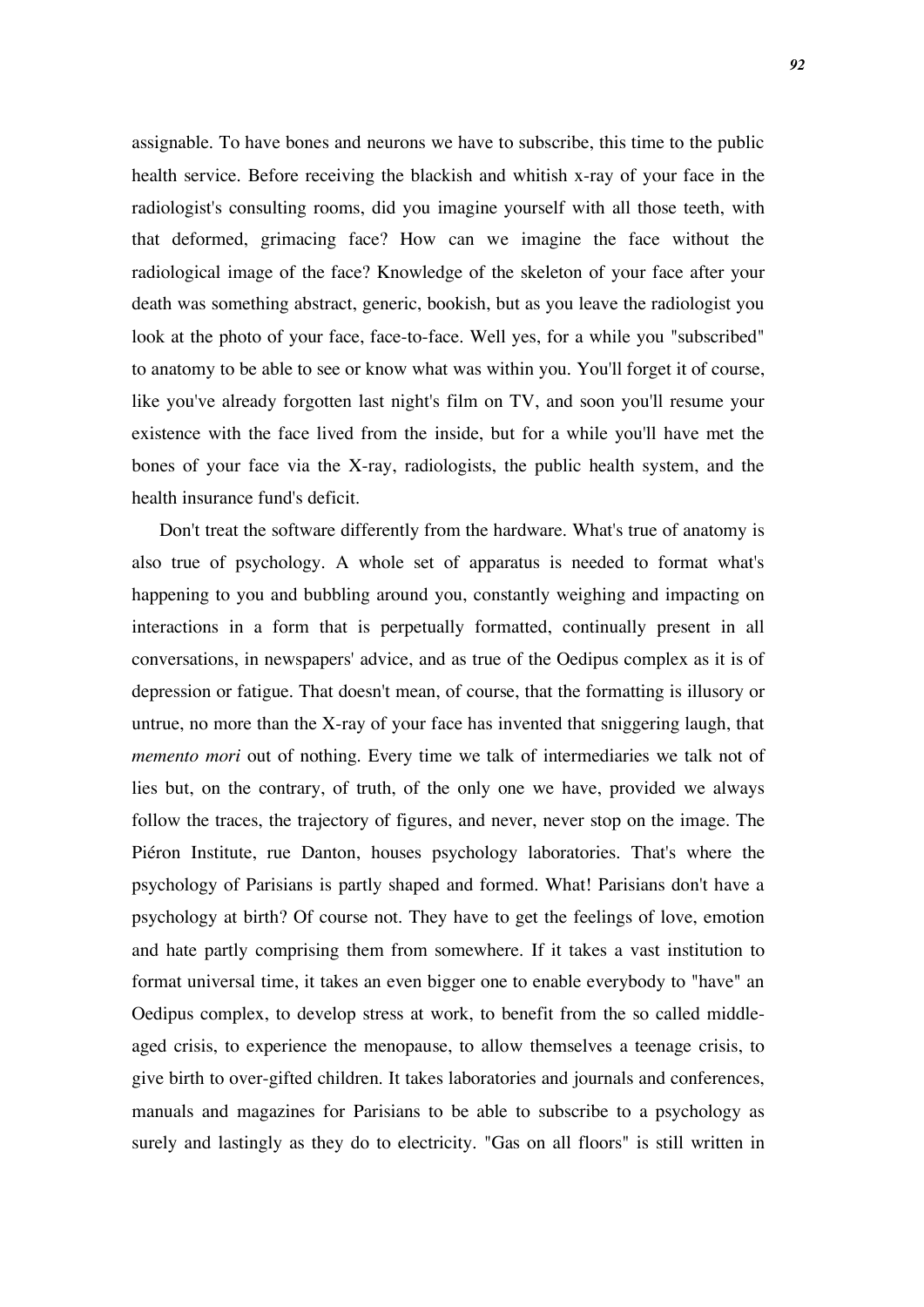white letters against a blue background on old buildings in the city. It requires metrological work for us to be able to write on the same buildings: "Individual psychology on all floors". Subscribing means that for a while, by plugging into instruments, and thanks to the cabling of a large institution, we receive something from outside that resides within us for a while: organs, a skeleton, abilities, a psyche.

The proof lies in the conflicts of subscription that force us to jump painfully from one format to another. As we all know, what one network attributes to the psyche, another turns into a physical disease. The same backache can lead to the psychoanalyst's couch or the surgeon's scalpel. Depending on the subscription, we switch from one history to another, one path to another. After experiencing the pain of subjectification, the same patient experiences the joy of objectification. Well yes, objectification can also be a joy, when the shift from one subscription to another, one channel to another, allows the ego other states. In the surgical ward we can also experience the bliss of objectification, and the last thing that we want is to be treated as a usual, human, complete, psychological person, corresponding to the common category of what makes a person. What does make a person? We don't know and that's precisely why the Piéron Institute labs, psychoanalysis societies and hospitals work unceasingly. In French we say that one subscribes to a *bouquet de chaînes*, an arrangement of TV channels. In this mixture of two metaphors the one is pleasant, a bunch of flowers, the other less so, for in French a channel is *une chaîne*, as in chain, chained up, irons. The image is perfect: in Paris, bundles of "chains" circulate, to which we can subscribe, changing the composition of the attached persons as we go along, from room to room, person to person, place to place.

If Paris consisted of individuals endowed with a basic psychology – calculation, reason, intention – and a psychoanalysis of their hearts – Oedipus complex, guilt, sub-conscious, frustration – we'd miss all the phenomena that appear when we change instruments, institutions, channels and chains, and when we reveal alternately, depending on time and place, the things that happen in face-to-face interaction. Paris is comprised of beings who are not very well composed. It's not enough to add psychologies to other psychologies; psychologies should be added to anatomies. Paris is composed of beings who don't know what they're made of, but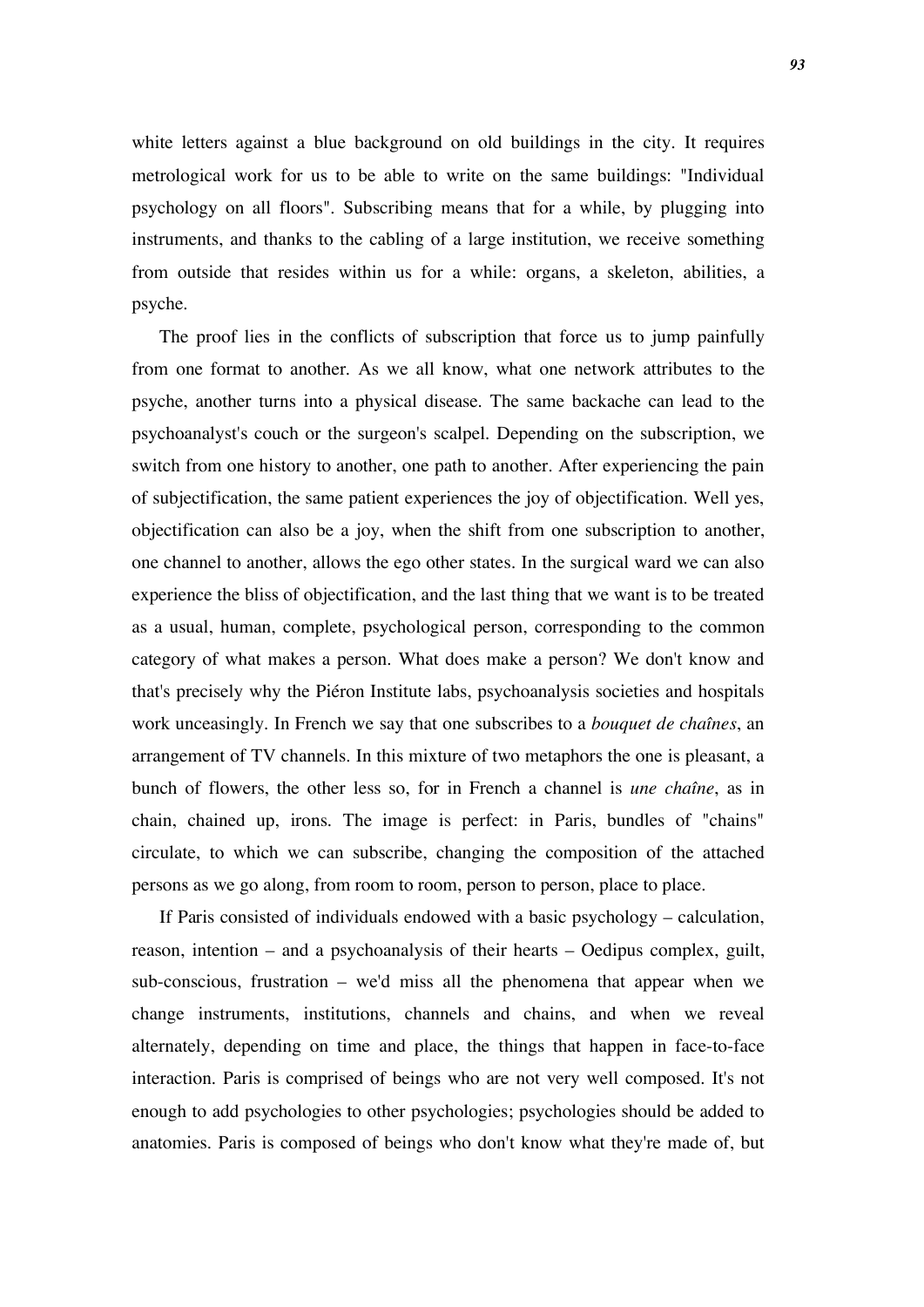who, to find out, subscribe to different bundles of channels that equip them with multiple entities clearly apparent in their interaction. These entities then disappear, making way for others, illuminated differently, another instrument, another institution.

#### **End of the third sequence: To Relativise/To Realize**

### **PLAN 50**

"Everything is suspect... Everyone is for sale... And nothing is what it seems.": that's the slogan on a poster for a bad American film. For many decades intellectuals' job was to rescue the common people from their naive beliefs, from their visceral trust in authority, from their innocent taste for whole and honest truth, from the basic evidence of their nature. The idea was to allow *vulgum pecus* to see things more objectively, to become more wary, to form a critical mind. No goal was more lofty than opening the eyes of the populace by revealing market forces and manipulation of truth behind appearances; no vocation more sublime than shaking the man in the street until he was "denaturalized", until he relinquished his dreams of freedom and felt the burden of invisible determinations weighing on him. The operation succeeded beyond all expectations: Hollywood made a sales argument out of it! Just as the computers that in the fifties cost millions of dollars and filled immense rooms with empty tubes are now being reduced to minute electronic chips that hardly cost more than the sand from which they're made, so too the critical mind has been miniaturized and the drop in its prices is following Moore's famous law: the Walter Benjamin now measures no more than two millimetres, one can buy a Guy Debord anti-virus for next to nothing, plug in a Roland Barthes in one go, install a Bourdieu self-diagnosis module with a single cut-and-paste, and as for a Baudrillard, it's available in free share … The critical mind requires no more effort; doubting everything is as easy as doing a ten-digit division on a pocket calculator.

We now understand why critique, whether high-brow or popular, cumbersome or miniaturized, costly or cheap, brave or facile, sees nothing but lies everywhere. It still longs for a full, wholesome reality and finds only strands, paths or channels that it doesn't know how to follow, objects that it can't see how to fathom, stumbling at each step on the same abysmal distance between words and things, past and present,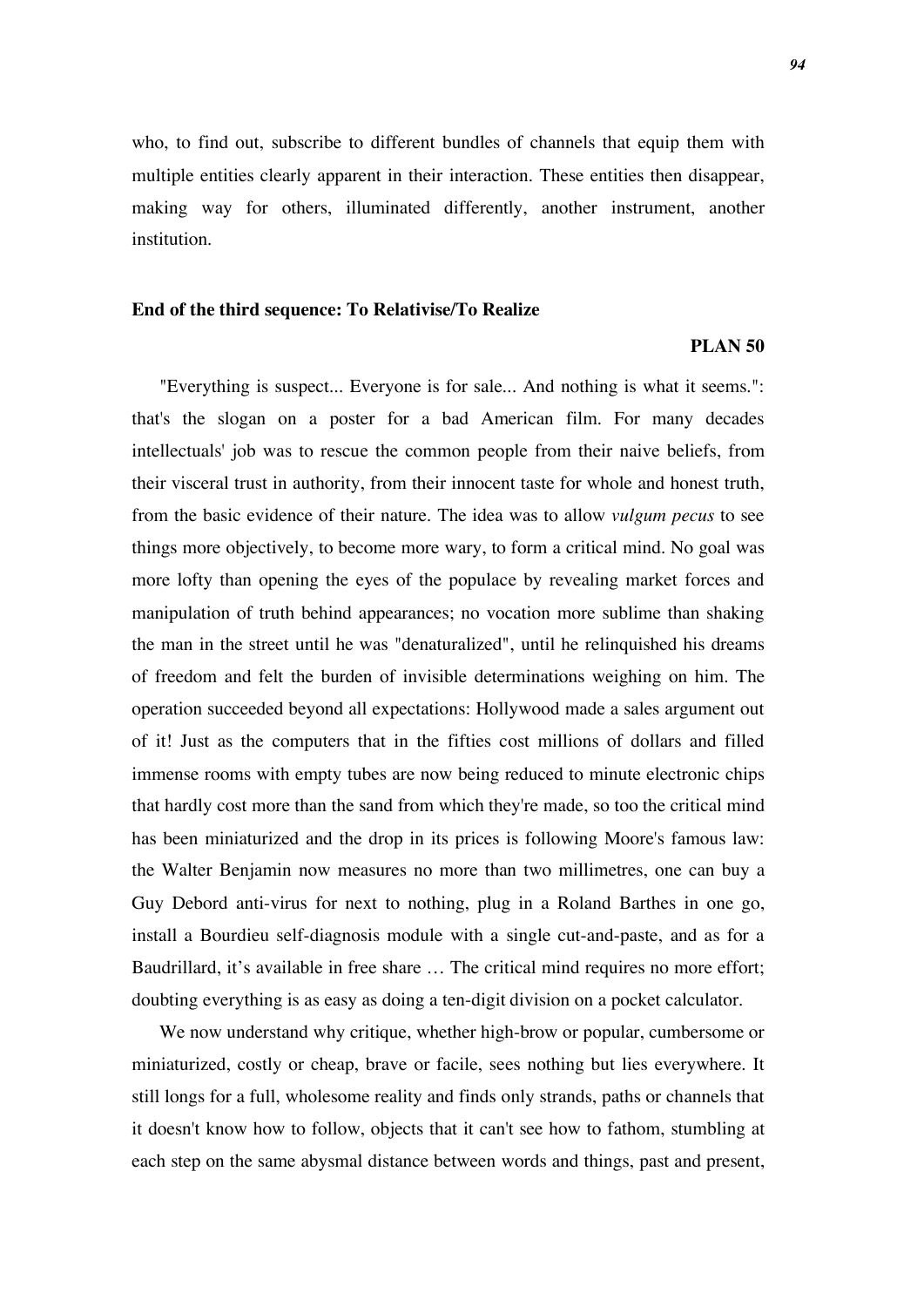constant and fickle, objective and subjective, and that, without a vehicle enabling it to go step by step, it never manages to cross. If we forget Suzanne Laloë in her observatory, the image of the sky seems to be a lie unworthy of the real Sky out there. If we overlook Mr. Engel at Rungis, the economy seems to be a mysterious force capable of buying everything. If we ignore the extent to which Mr. Henry in his PC sees nothing, we imagine a faceless and lawless power dominating and manipulating us. If we lose sight of the polling booth and ballot box, scrutineers and pollsters, national representations take the form of a vast eyewash detached from everything. If we disregard the painful labour of the National Bureau of Standards, we believe that the whole world consists of equal and uniform things. Yes, in the mediations binding them "Everything is suspect... Everyone is for sale... And nothing is what it seems." Of phenomena, we see only detached fragments connected to nothing, and we sigh as we long for the good, the beautiful and the real that our  $era - so$  they say – has stolen from us, when in fact masses of them are circulating, under our feet, under our noses, barely attached a little differently – the tiniest photomontage is enough to re-establish contact with them.

So, in order to think there's not only the critical mind. We can have a goal other than that of unveiling the real structures concealed by the common people's illusions. We can also spawn an abundance of mediators, drown the megalomaniacs and paranoiacs in a wave of little participants, add to the population of humans those multitudes whose tireless labour, "out of patience and rage", produces more beauty, truth and justice than the cargo cult of those always dreaming of a transcendence finally rescuing us from an ordinary existence. Sociologists were trained in the alarming discovery of the masses suddenly rushing into towns, with no one knowing what to do with them. Here we are, a century later, used to living in crowds, in cities, in techniques. What alarms us today probably requires other answers to the same little question: how do so many of us manage to co-exist? It's pretty unlikely that the social world is composed of the same elements as a century ago: individuals, crowds, mass movements, subjects, classes, trades, professions, and then, to order it all, standards, rules, cultures, structures, habits and laws.

Why change sociological theories? What importance can that have? What's the point of extracting the reader out of traditional aporia about actor and system,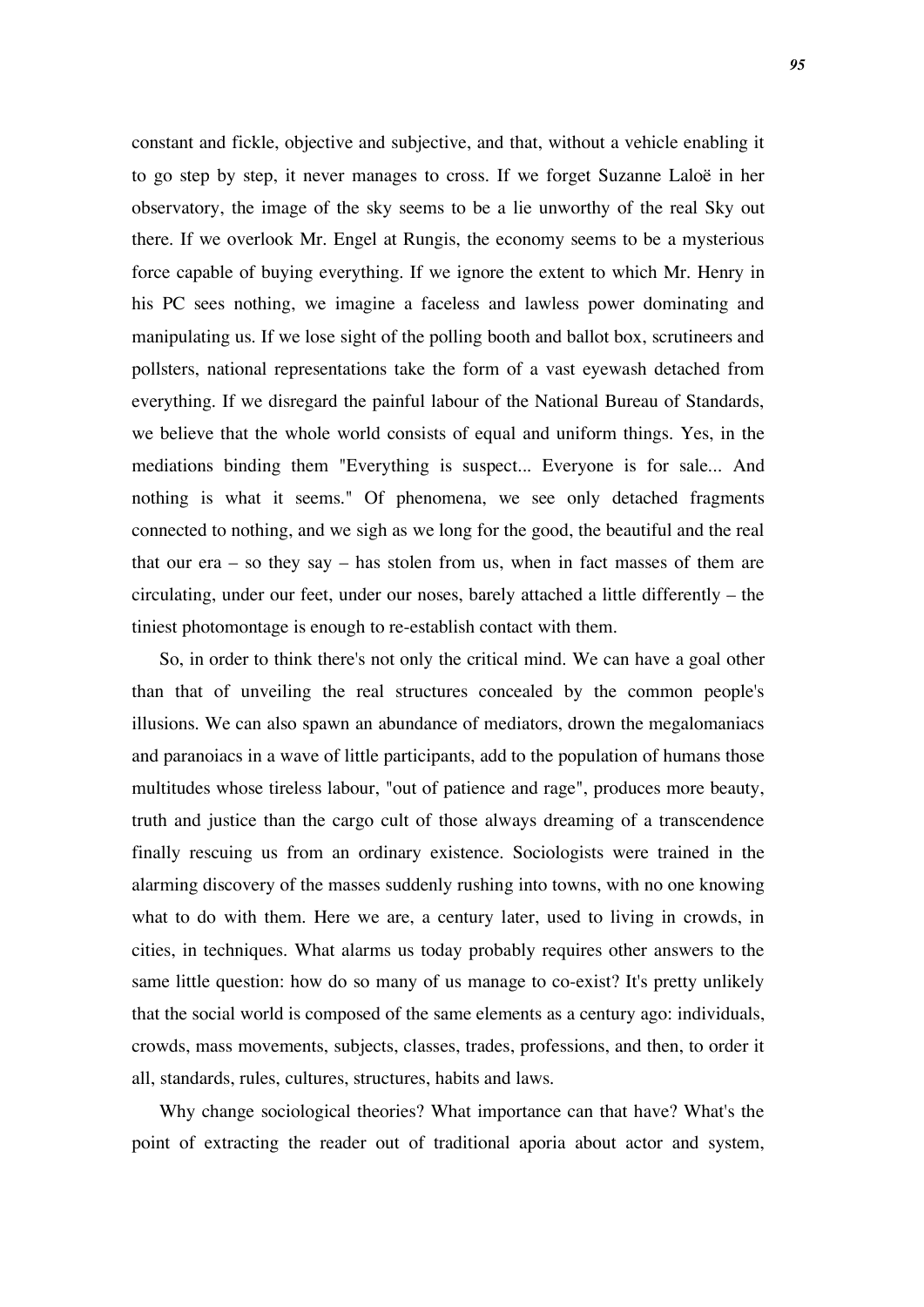volition and determination, individuals and crowds, weakness and power? What goal is there in our obsession with flattening, spreading out, relativizing, linking, realizing, unfolding, stretching, lengthening, and refolding society? Why would the little satellite, which for one hundred and fifty years faithfully followed the sphere of the social world, suddenly go off on a tangent, escape its trajectory and start circulating everywhere, exploring other worlds, mixing with things that don't concern it: stars, neurons, waters, gas, telephone, prices, colonnades, wrought-iron banisters, and what have you? All that agitation, in the middle of which, no, no, there's no doubt, sociology has nothing to do? Let's stick to our "social factors", "social questions" and "social dimensions", don't let the token of the social encroach on the other domains of economics, techniques, management, psychology, town planning, ethnography, archaeology, computer science, network science, connector technology, and other -logies, -graphies, -ics, bits and pieces.

And yet we live in towns, in crowds, in techniques, in networks, in multiplicity. We've got to get used to that. Either this new existence has broken, fractured, scattered and erased former existences, in which case we would be prohibited from seeing ourselves as full and complete beings, for all we'd have left would be a critical mind that had become more and more easy, the crepuscular taste for nostalgia, or an apology for dispersion, destructuring, crumbling, the sadomasochistic pleasure of fragmentation and impotence. Or else it's the other alternative explored in this little sociological opera: we have to change the very vehicle that serves to study totalizations. Yes, there is a common world, full and whole existences, civilizations, but we have to agree to study how totalities are summed up in narrow temporary places where they paint their pictures; and then follow them in the worlds they perform – streets, corridors, squares, words, clichés, common places, standards –; and, finally, we have to agree to explore how these scattered totalities provide beings, themselves multiple and variable, with ways to gather themselves as coherent wholes. After learning how to wander along these traces, to proportion relations without ever going through the myth of Society, after learning how interpretations are formatted, we can now go a little further and try to understand how this social theory can empower. It really is time to virtualize Paris, to increase its temperature.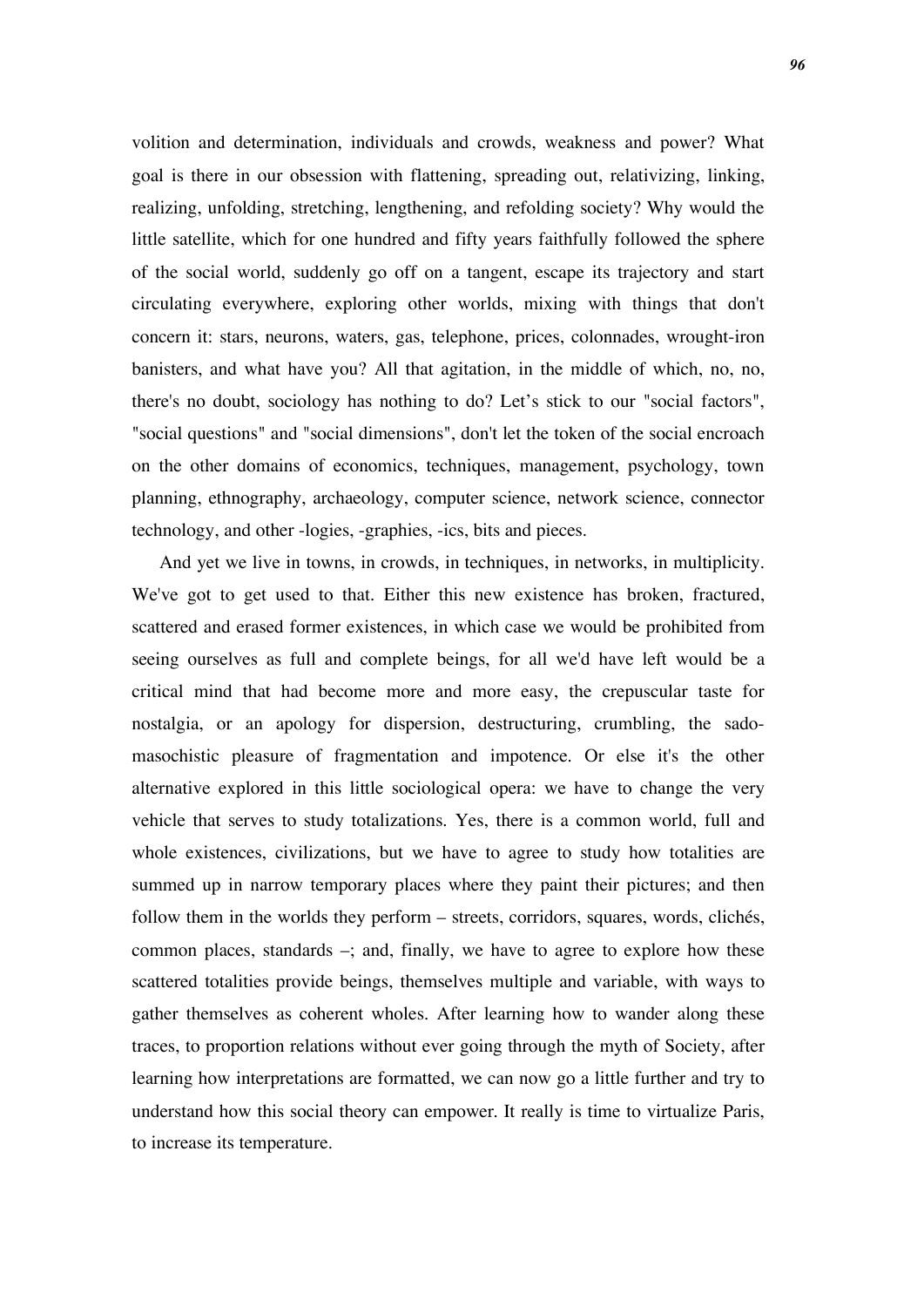# **Concluding sequence. Allowing**

#### **PLAN 51**

Those who envy us for living in the centre of Paris have no idea of the crushing load we carry. Everything depends, we now know, on whether it's cold or hot, real or virtual. When the temperature is low, Paris weighs on the shoulders of its inhabitants, its workers, as if every building were the tombstone of a huge cemetery. What's the difference, after all, between the city's most famous avenues and the tombs of Père Lachaise? There are as many reclining statues in the one as plaques on the buildings of the other: "Here Claude Bernard had his laboratory", "On the site of this hotel Victor Hugo lived", "Pasteur was a student here", "Picasso had his studio here: in the same building Balzac lodged the painter of *Le Chef d'oeuvre inconnu*". Everywhere the great dead crush the little living. At the Ecole de Médecine one can still visit the chapel where the *club révolutionnaire des Cordeliers* made and unmade opinions. Where is opinion made now? We wonder with what arms, what mouths, what barricades governments could be overthrown. Where are the Parisians of yesteryear? Higher up, in rue Gay-Lussac, in May 68 the cobbles used to vibrate as if they were on a cushion of air; today they rest on a thick layer of asphalt, rigid and compact like the venerable bones in the Saints Innocents cemetery. Yes, it's hard work walking up the Montagne St. Geneviève, not because of the slope but because of the relics one has to keep stepping over. In front of these commemorative plaques we gape in admiration like Mexicans in front of the pyramids that, considering the small size of their contemporaries, they thought had been built by giant ancestors. Where are Pascal and Saint Geneviève? Laplace and Hugo? Péguy and Foucault? Where are the agitators capable of heating up a bit this vast museum that tourists visit, guidebook in hand, under the impression they're in a huge theme park? "To our great dead, the fatherland is grateful" is written on the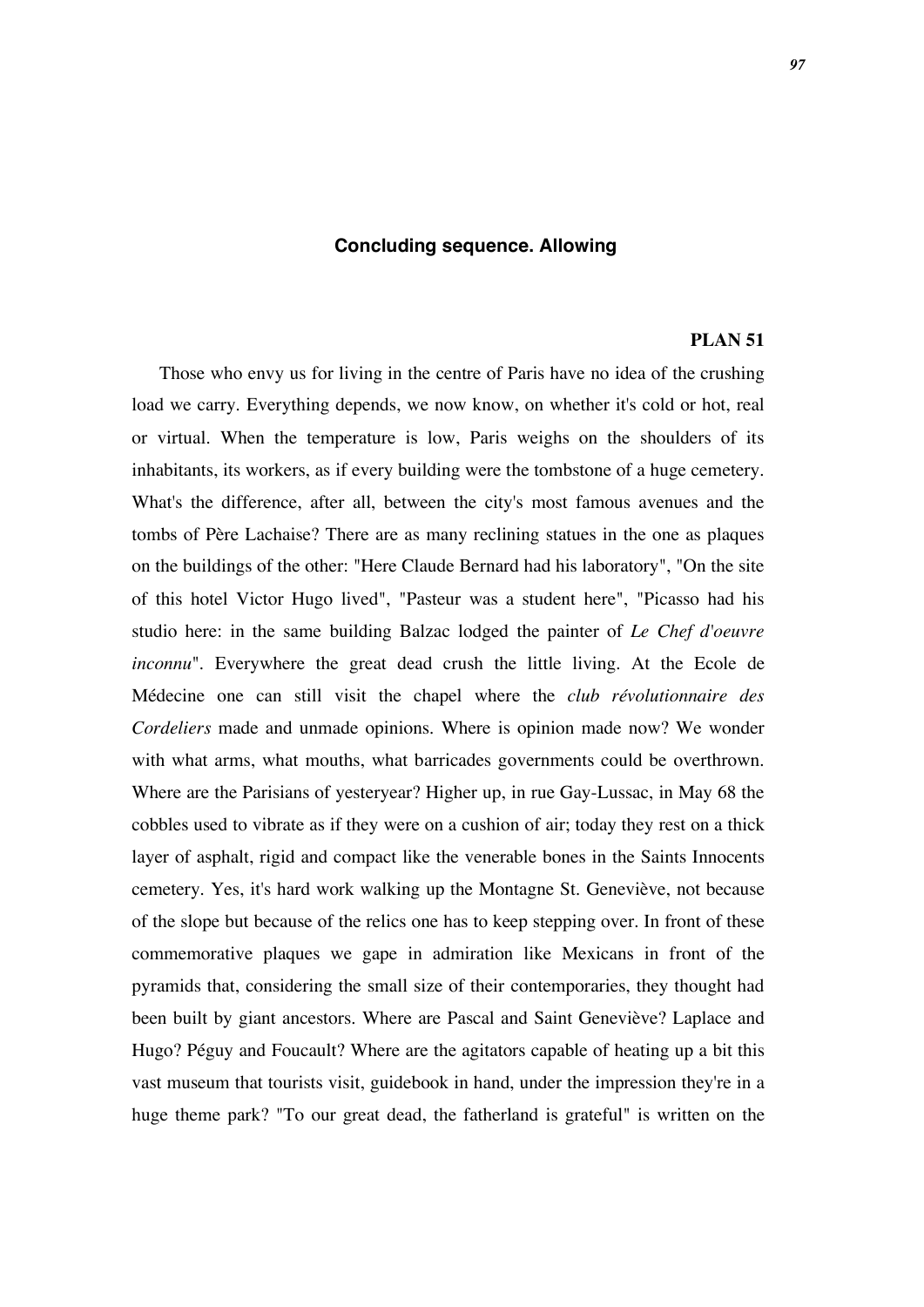Pantheon: Where are the revolutionary *tricotteuses* capable of unknitting this muchtoo-tight tissue? On what facade do we see: "To the living, the homeland reviving"?

When the temperature is higher Paris becomes lighter. The tight network of surveillance cameras, electronic codes, patrols, dogs, guards and police officers no longer smothers the passer-by who starts looking at the city differently. It's always the same: congested, populous, suffocated, controlled, on the verge of apoplexy. Yet we breathe a bright and lively air. What's happening? From real, Paris becomes virtual: its temperature has risen; the representation of the social has become more relaxed, lighter.

### **Step thirteen. Instituting**

## **PLAN 52**

It's hardly surprising that its name hasn't changed, for after more than four centuries the Pont-Neuf (the "New Bridge") is still under construction! It was redone in 1891 already, right down to the foundations of its piles, under the close surveillance of the Ponts et Chaussées engineers. Today it's again being restored. Signs inform us of its ailments, its remedies and the name of its physicians. To replace every stone worn by time there's a new stone, carved in an open-air workshop on the Quai des Orfèvres by a sculptor, an expert in the trade. Physiologists claim that the body lasts several decades owing to movement in which each cell is replaced by a flow of fresh proteins to occupy the exact place and function of the aged cells whose debris scatters in the wind. For a biologist the living body therefore differs from a stone bridge only in the pace of its renewal. Speeded up, both resemble a jet of water that maintains its shape through the swift movement of countless tiny drops, each adding its minute contribution to the slightly trembling form. Speed aside, the Pont-Neuf, with each of its stones occupying the place of a discarded one, each newly sculpted gargoyle ousting an old one, deformed by time and blackened by pollution, also flows like a jet of water. Stop the movement and you'll have nothing but a gurgling at the bottom of a greenish basin; a corpse; a crumbling ruin.

Specialists of organisations readily distinguish institutions from shapeless aggregates simply by the fact that the function, called an 'office' since the eleventh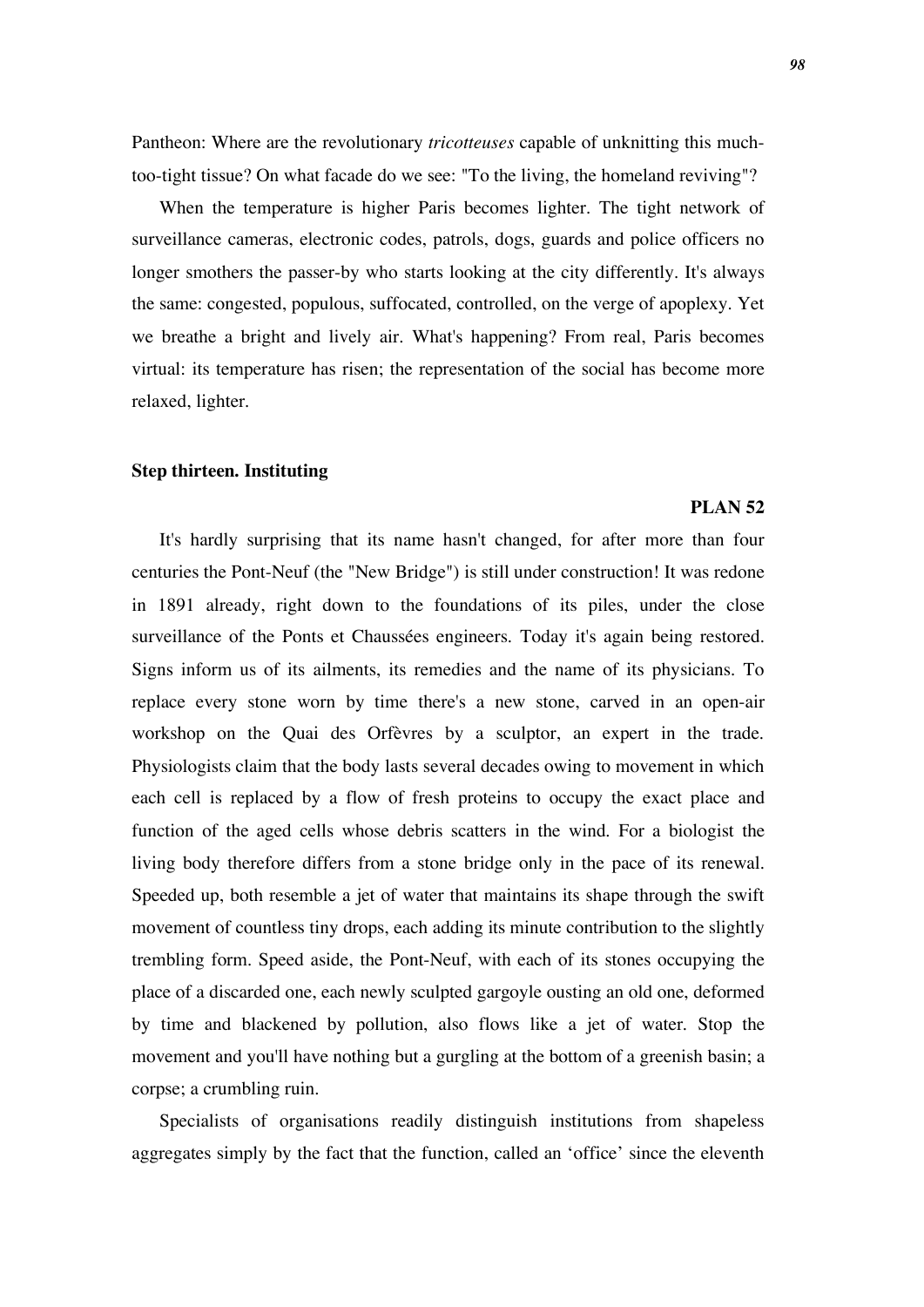century, lasts independently of the fragile and mortal person occupying it temporarily. The living pass by, the roles remain. An historian in public law, studying the perpetually renewed work on the Pont-Neuf in archives of the Ecole des Ponts, would probably say that she had before her, in the stone arches that the Parisians waited for for nearly twelve centuries – cursing the narrow wooden footbridges of the Petit and Grand Chatelet – the very example of an institution, a political body, neither more nor less durable than the municipal council of Paris or the French state. Yes, the Pont-Neuf, seized in its movement of renewal stone by stone, is part of public law. The difference between stone bridges, flesh and blood organs and political bodies stems not from their nature but only from the pace at which their offices are renewed. The Pont-Neuf has the same vertiginous turnover as an office in which all the staff came from a temping agency, or as a flaking skin. Either way, the form, like that of sacred temples in Japan, is maintained only through the replacement of passers-by who come to occupy the function for a while. "The king is dead, long live the king".

The artist Christo thought he was innovating by wrapping up the Pont-Neuf in white fabric. He wasn't aware that for many centuries its stone arches had been enveloped in the folds of Parisian institutions, without which it would have collapsed a long time ago. The Pont-Neuf rests not only on sound piles firmly secured to the bed of the Seine, but also on another Corps, other administrations: those of the Highways and Bridges, of Historical Monuments, of the Préfecture. If the rising waters of the Seine no longer lash at its arches, it's because it has always been cautiously wrapped in its guardians' care, in its engineers' calculations. Its gargoyles are a matter of closer surveillance than that of their unseeing eyes glued to the river boats. The cement holding up the Pont-Neuf is the administrative corps sheltering lovers smooching under its arches without more of a thought for the stones holding them in place than for the artisans and civil servants who maintain those stones. Even in broad daylight, under the spring rain, the Pont-Neuf is wrapped up in a fine reticulation of calculations, wash drawings, archives and municipal decrees issued by those doers of the bridge (*pontus*) who, they say, gave its etymology to the venerable word "pontiff". *Pontifex maximus*: a term that would perfectly denote the Pont-Neuf, captured in its slow perpetual cycle of renewal, kept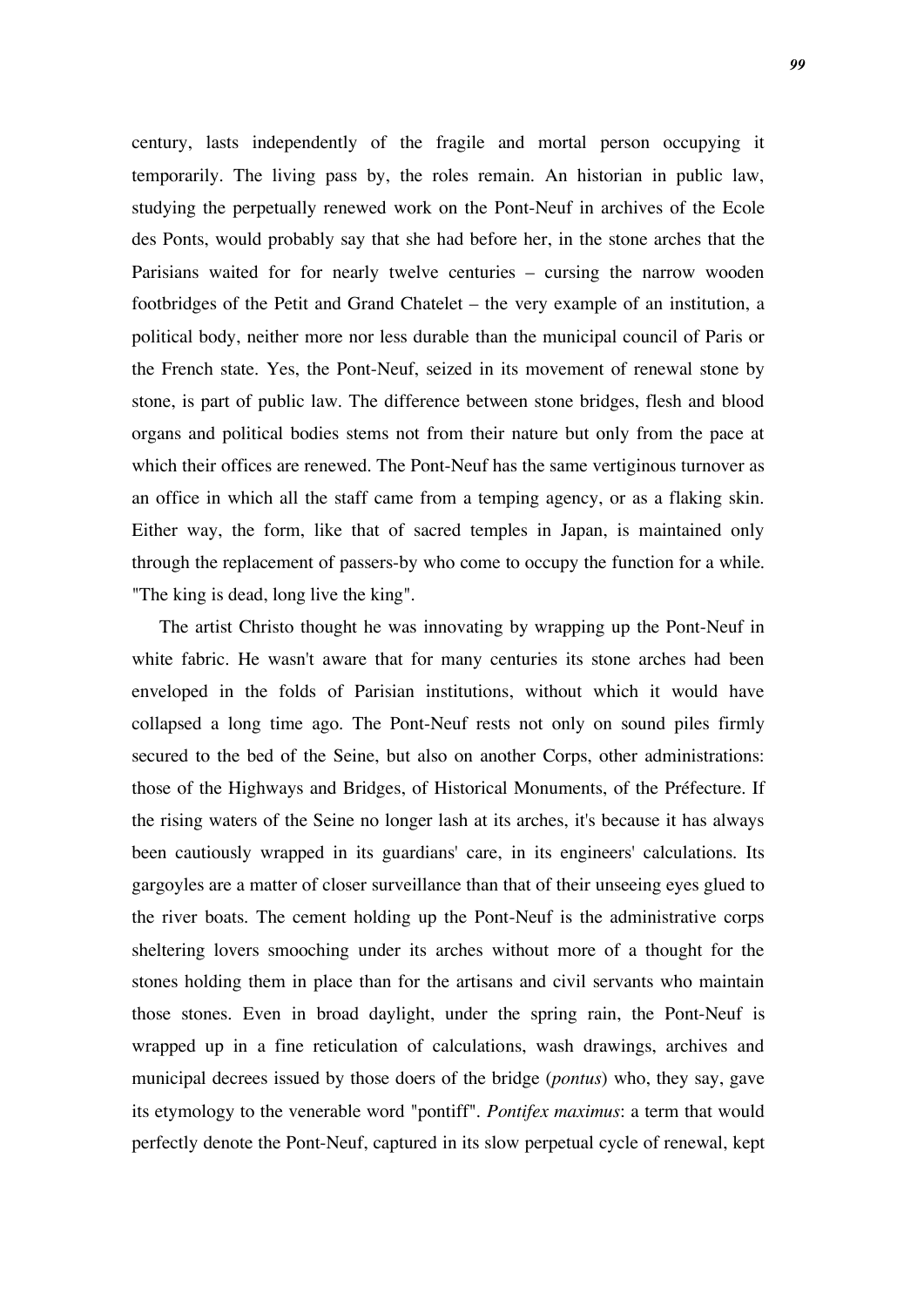up by an institution of live stones, themselves constantly renewed by a faster cycle of nominations*.*

The famous expression *"Se porter comme le Pont-Neuf"* ("to feel like the Pont-Neuf", literally "to be hale and hearty") therefore actually refers to two very different states. The first, stationary, relates only to the stone bridge – meaning a steady decline with ruin and decay at the end. Eaten away by pollution, abandoned by the administrative Corps, left to themselves, the disintegrating stones would soon fall into the Seine and be swept away. "To feel like the Pont-Neuf" means to be on the way to death. The proverb changes meaning only if we add to the bridge the continuous movement that makes it New generation after generation. But then we also need to add the pontiffs, corps, institutions, administrations, civil servants, councillors and craftsmen who are attached to it and at arm's length keep its form intact. The first Pont-Neuf belongs to the real Paris, a mineral frame against which bodies, powerless under the crushing weight of passed determinations, stand out. The second Pont-Neuf participates in the Paris that's virtual, virtuous, virtuoso, capable for the past two thousand years of renewing itself on site, stone by stone, life after life, passer-by after passer-by.

Philosophers readily define time as "the series of successions" and space as "the series of coexistences". For a long time we believed, in Paris, in France, that the big deal was a question of time, of the series of successions that, on a great revolutionary day, or through a major crisis, or a Giant Leap Forward, would sweep away the past and replace everything that existed by another fresher and more radiant existence. Isn't it strange that all the feverish revolutionaries, the councillors yearning for riverside expressways, the crazy architects who wanted to raze Paris to the ground to build parking spaces, dreamed all these utopian dreams in one of the oldest, most congested, tortuous and sedimentary of age-old cities. Today, alas, the scales of history have tipped to the other extreme. After wanting to deprive Paris of its past, we have armies of historiographers, restorers, museologists and cemetery guards who now want to deprive it of its future. "Stark paddles" rain down on the historical buildings of Paris like April showers. No one dares to do anything anymore. The façades of buildings remain but their insides are totally revamped, as if the architects, suddenly paralysed, didn't dare to proudly announce that they could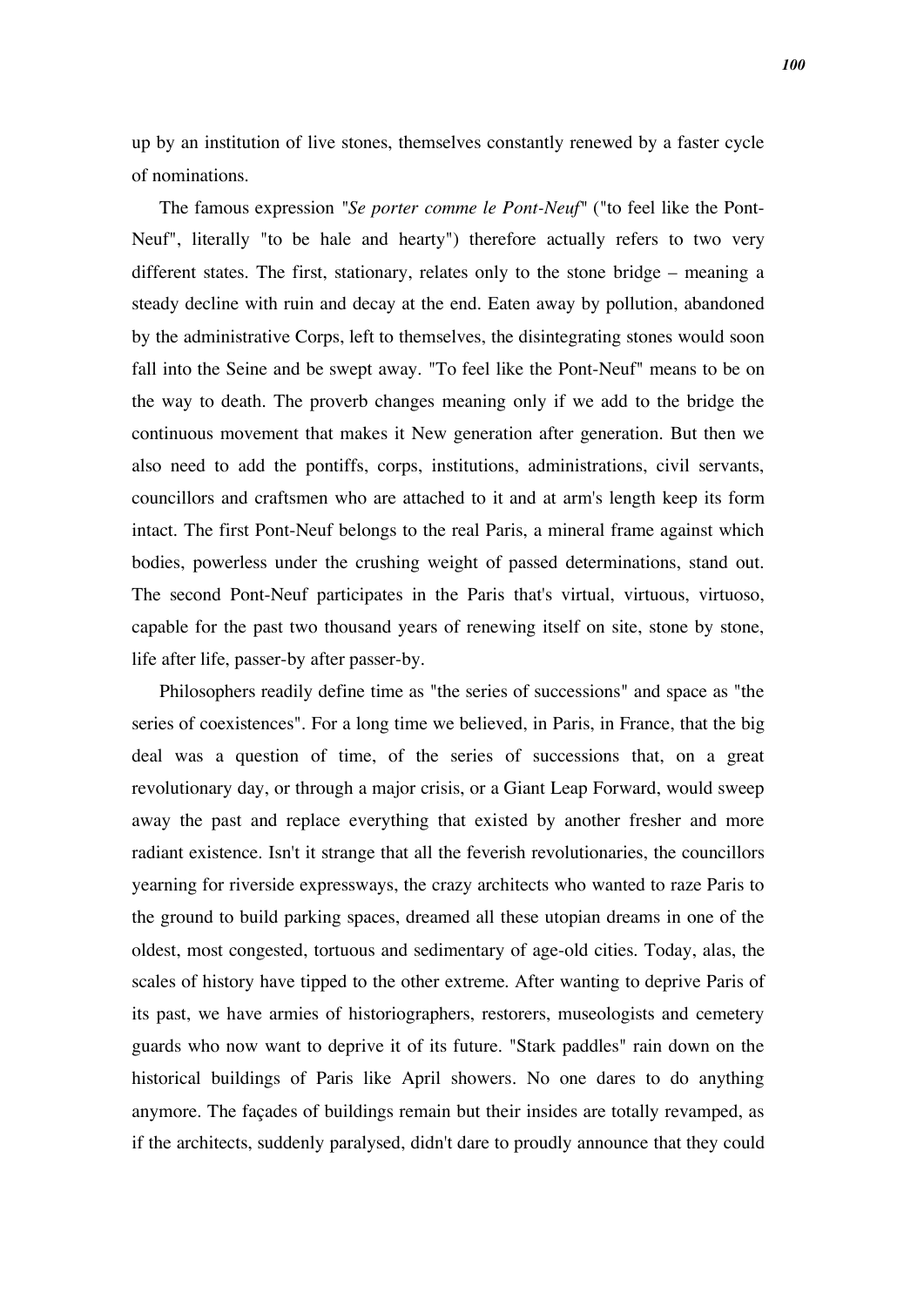build better than their predecessors. Soon the streets, like showpieces, will bear the following signs: "Touching the works of art is prohibited". For the first time in its long existence the City of Light is really ageing, kept intact in an illusion of the past, illuminated only by the spotlights of boats of tourists on the Seine, passing by after a day at Disneyland. *Fluctuat et mergitur*. After crazy modernism, the paralysis of the amusement park.

Perhaps we flirted for too long with history and "the series of successions". We now need to try space and the "series of coexistences". How can space be created? By doing everything contrary to those modernizing gestures that so easily trigger succession when they abolish what they claim to replace. That's what we've tried to do in this sociological opera , this diorama for grown ups. In photos and text we've attempted to highlight the role of the countless intermediaries who participate in the coexistence of millions of Parisians. In the series of transformations that we followed with myopic obsession, we would have liked to have kept each step, each notch, each stage, so that the final result could never abolish, absorb or replace the series of humble mediators that alone give it its meaning and scope. Economics, sociology, water, electricity, telephony, voters, geography, the climate, sewers, rumours, metros, police surveillance, standards, sums and summaries: all these circulate in Paris, through the narrow corridors that can never be used as frames nor infrastructures nor contexts for others. By preventing intermediaries from abolishing those who precede them and those who succeed them, we increase the series of coexistences. If the philosophers were right, we would generate more space than time through mediators' movements. History, as some claim, has perhaps ended. If so, coexistence is starting. The end of modernization – and of its miserable and last avatar: conservation in museums – does not mean the end of Paris.

By comparing the real Pont-Neuf to the virtual Pont-Neuf, we can assess a little more accurately the difference that it can make in Parisians' eyes. Discouraged by the scale of the context, by the age of the walls and the enormity of institutions, little inhabitants have got into the habit, over the past few decades, of expecting their salvation to come from the narrow leeway left to them by the crushing determinations that they have, in a sense, abanonned to their own fate. If the market, geography, Society, laws, techniques and the sciences occupy all the space, if all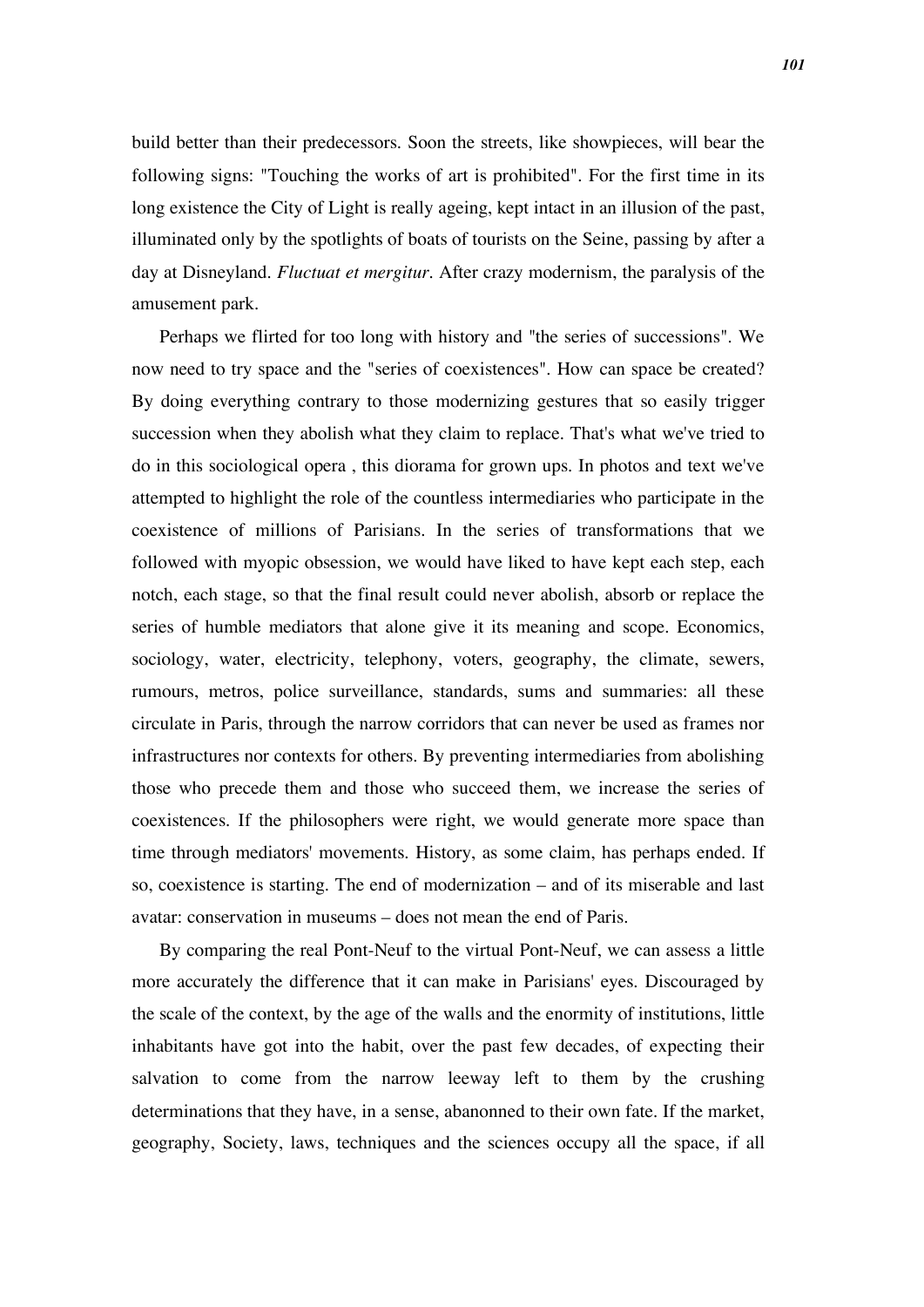these total surfaces can be arranged in a vertiginous zoom that goes in degrees from biggest to smallest, the inhabitants have nothing but the personal sphere left, their heart of hearts, the remaining creativity that can still be squeezed from deep down inside the self. That's enough to spray some graffiti on the blind walls; there's still a little pressure in the can of paint before it's totally empty. If by chance you think you're relatively free from alienation, there's no lack of highly-respected sociologists to add an even stronger dose of determinations and nail you to your bed, paraplegic, with a series of invisible laws that they alone master. They'll chase the little breath left in your body with a good measure of social pressure and, if you're still breathing, the unquestionable demands of the global market will flatten you for good.

Everything changes, however, if the networks highlighted in this work occupy only a tiny narrow place. As big as the oligopticons visited in our inquiry may be, they occupy only a few square metres, and if they spread everywhere, it's only through very fine cables that the slightest trench dug in the ground for the flimsiest motive. But what is there between these cables? Nothing. So *there's* the space we need to be able to breath more freely! No cloth is big enough to wrap up the whole of Paris like Christo wrapped up the Pont-Neuf. "With ifs you could fit Paris into a bottle", as the saying goes. Well, what if these ifs were simply empty claims? Who's vain enough to believe that his oligopticon is a panopticon? Where can we find paranoiacs and megalomaniacs with enough nerve to deprive us all of air? Not at the roads maintenance department, we saw that; not at the Préfecture either, which is even more surprising; not at the water utility, nor at the new market at Rungis; not at the Café de Flore; not at the Paris Observatory even though it gives us universal Time; not at the France Telecom surveillance centre; nor even at the Montsouris park in the Météo-France offices where today's weather report is compiled. Well then, do these devourers of space and time exist only in our imagination? If so we'd have the space to spread out with ease. The channels of contexts would circulate in the middle of barely explored *terra incognita*. We could imagine other imaginations than those stemming from the residual self escaping in an ultimate effort from the excessive weight of ineluctable determinations. The institution allows, authorises,